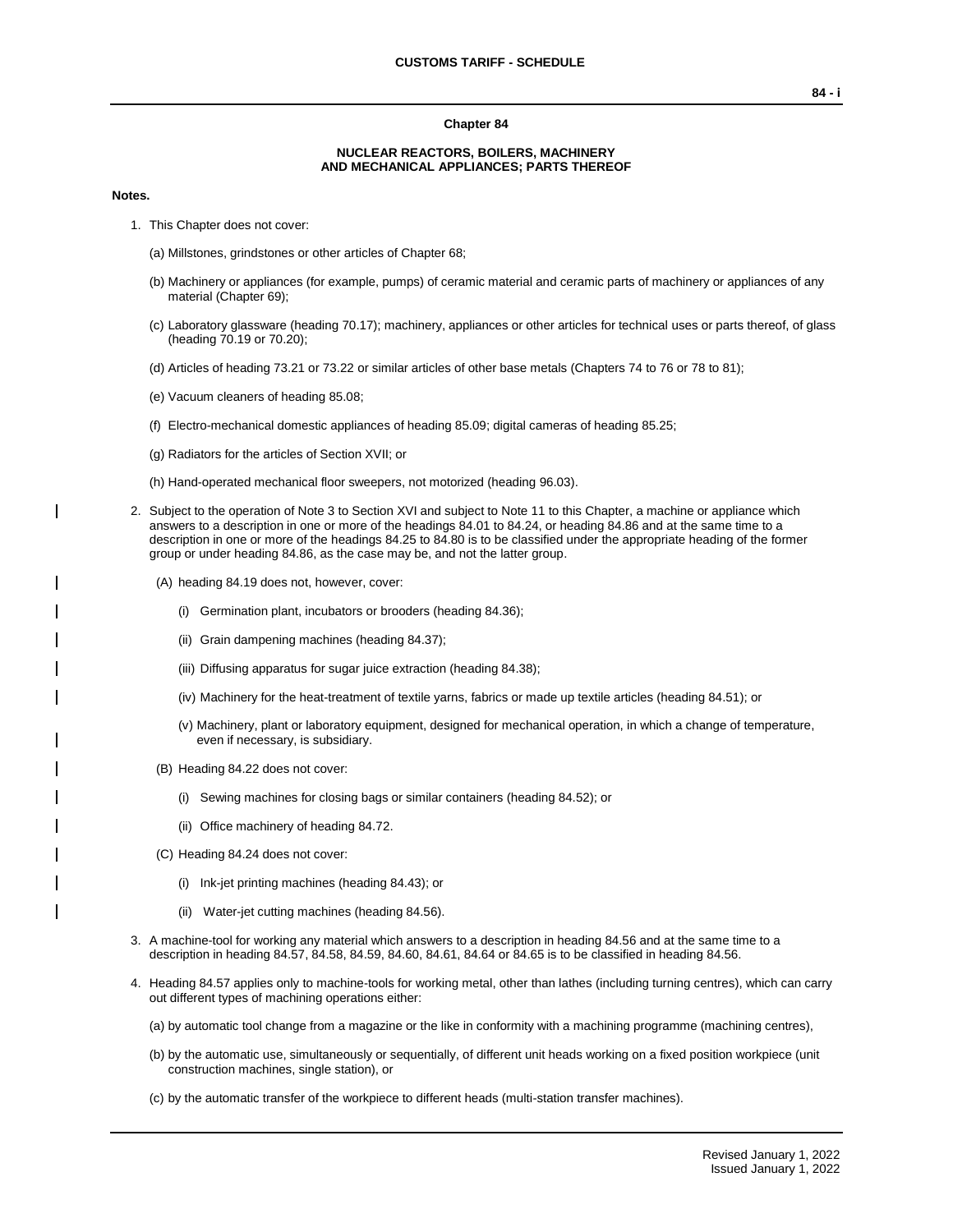- 5. For the purposes of heading 84.62, a "slitting line" for flat products is a processing line composed of an uncoiler, a coil flattener, a slitter and a recoiler. A "cut-to-length line" for flat products is a processing line composed of an uncoiler, a coil flattener, and a shear
- 6(A) For the purposes of heading 84.71, the expression "automatic data processing machines" means machines capable of:
	- (i) Storing the processing program or programs and at least the data immediately necessary for the execution of the program;
	- (ii) Being freely programmed in accordance with the requirements of the user;
	- (iii) Performing arithmetical computations specified by the user; and,
	- (iv)Executing, without human intervention, a processing program which requires them to modify their execution, by logical decision during the processing run.
	- (B) Automatic data processing machines may be in the form of systems consisting of a variable number of separate units.
	- (C)Subject to paragraphs (D) and (E) below, a unit is to be regarded as being part of an automatic data processing system if it meets all of the following conditions:
		- (i) It is of a kind solely or principally used in an automatic data processing system;
		- (ii) It is connectable to the central processing unit either directly or through one or more other units; and
		- (iii) It is able to accept or deliver data in a form (codes or signals) which can be used by the system.

Separately presented units of an automatic data processing machine are to be classified in heading 84.71. However, keyboards, X-Y co-ordinate input devices and disk storage units which satisfy the conditions of paragraphs (C) (ii) and (C) (iii) above, are in all cases to be classified as units of heading 84.71.

- (D)Heading 84.71 does not cover the following when presented separately, even if they meet all of the conditions set forth in Note 6 (C) above:
	- (i) Printers, copying machines, facsimile machines, whether or not combined;
	- (ii) Apparatus for the transmission or reception of voice, images or other data, including apparatus for communication in a wired or wireless network (such as a local or wide area network);
	- (iii) Loudspeakers and microphones;
	- (iv) Television cameras, digital cameras and video camera recorders;
	- (iv) Monitors and projectors, not incorporating television reception apparatus.
- (E) Machines incorporating or working in conjunction with an automatic data processing machine and performing a specific function other than data processing are to be classified in the headings appropriate to their respective functions or, failing that, in residual headings.
- 7. Heading 84.82 applies, *inter alia*, to polished steel balls, the maximum and minimum diameters of which do not differ from the nominal diameter by more than 1% or by more than 0.05 mm, whichever is less. Other steel balls are to be classified in heading 73.26.
- 8. A machine which is used for more than one purpose is, for the purpose of classification, to be treated as if its principal purpose were its sole purpose.

Subject to Note 2 to this Chapter and Note 3 to Section XVI, a machine the principal purpose of which is not described in any heading or for which no one purpose is the principal purpose is, unless the context otherwise requires, to be classified in heading 84.79. Heading 84.79 also covers machines for making rope or cable (for example, stranding, twisting or cabling machines) from metal wire, textile yarn or any other material or from a combination of such materials.

- 9. For the purpose of heading 84.70, the term "pocketsize" applies only to machines the dimensions of which do not exceed 170 mm x 100 mm x 45 mm.
- 10.For the purposes of heading 84.85, the expression "additive manufacturing" (also referred to as 3D printing means the formation of physical objects, based on a digital model, by the successive addition and layering,and consolidation and solidification, of material (for example, metal, plastics or ceramics).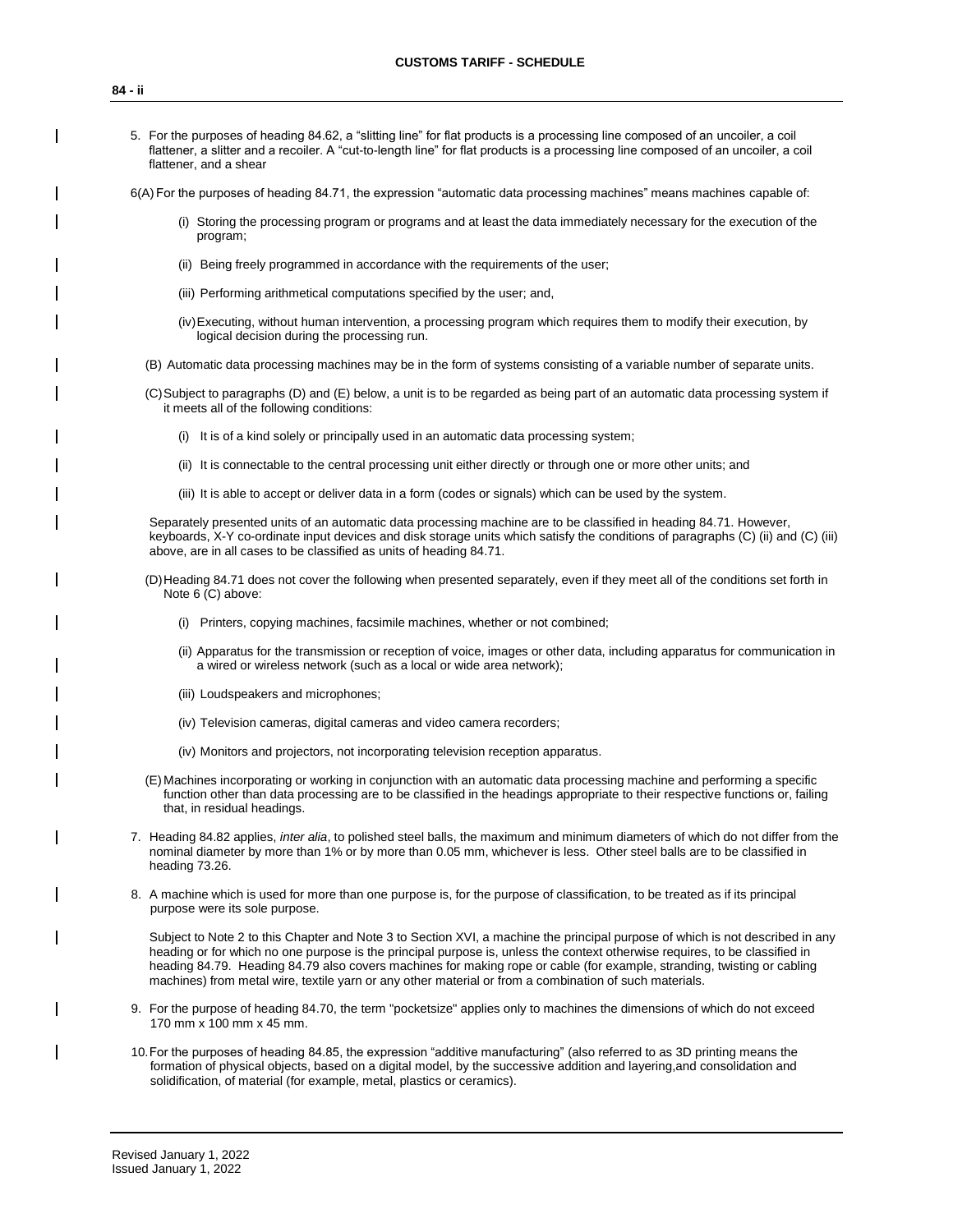Subject to Note 1 to Section XVI and Note 1 to Chapter 84, machines answering to the description in heading 84.85 are to be classified in that heading and in no other heading of the Nomenclature.

- 11(A) Notes 12 (a) and 12 (b) to Chapter 85 also apply with respect to the expressions "semiconductor devices" and "electronic integrated circuits", respectively, as used in this Note and in heading 84.86. However, for the purposes of this Note and of heading 84.86, the expression "semiconductor devices" also covers photosensitive semiconductor devices and lightemitting diodes (LED).
	- (B)For the purposes of this Note and of heading 84.86, the expression "manufacture of flat panel displays" covers the fabrication of substrates into a flat panel. It does not cover the manufacture of glass or the assembly of printed circuit boards or other electronic components onto the flat panel. The expression "flat panel display" does not cover cathoderay tube technology.
	- (C) Heading 84.86 also includes machines and apparatus solely or principally of a kind used for:
		- (i) the manufacture or repair of masks and reticles;
		- (ii) assembling semiconductor devices or electronic integrated circuits; and

(iii) lifting, handling, loading or unloading of boules, wafers, semiconductor devices, electronic integrated circuits and flat panel displays.

(D)Subject to Note 1 to Section XVI and Note 1 to Chapter 84, machines and apparatus answering to the description in heading 84.86 are to be classified in that heading and in no other heading of the Nomenclature.

### **Subheading Notes.**

- 1. For the purposes of subheading 8465.20, the term "machining centres" applies only to machine-tools for working wood, cork, bone, hard rubber, hard plastics or similar hard materials, which can carry out different types of machining operations by automatic tool change from a magazine or the like in conformity with a machining programme.
- 2. For the purpose of subheading 8471.49, the term "systems" means automatic data processing machines whose units satisfy the conditions laid down in Note 6 (C) to Chapter 84 and which comprise at least a central processing unit, one input unit (for example, a keyboard or a scanner), and one output unit (for example, a visual display unit or a printer).
- 3. For the purposes of subheading 8481.20, the expression "valves for oleohydraulic or pneumatic transmissions" means valves which are used specifically in the transmission of "fluid power" in a hydraulic or pneumatic system, where the energy source is supplied in the form of pressurised fluids (liquid or gas). These valves may be of any type (for example, pressure-reducing type, check type). Subheading 8481.20 takes precedence over all other subheadings of heading 84.81.
- 4. Subheading 8482.40 applies only to bearings with cylindrical rollers of a uniform diameter not exceeding 5 mm and having a length which is at least three times the diameter. The ends of the rollers may be rounded.

### **Supplementary Notes.**

- 1. For purpose of this Chapter, the term "printed circuit assembly", means a good consisting of one or more printed circuits of heading 85.34 with one or more active elements assembled thereon, with or without passive elements. For purposes of this Note, "active elements" means diodes, transistors and similar semiconductor devices, whether or not photosensitive, of heading 85.41, and integrated circuits and microassemblies of heading 85.42.
- 2. For purposes of subheading 8471.49, the origin of each unit presented within a system shall be determined in accordance with the rule that would be applicable to such unit if it were presented separately and the rate of duty applicable to each unit presented in a system shall be:
	- (a) in the case of Mexico, the rate that would be applicable to such unit if it were presented separately; and
	- (b) in the case of Canada and the United States, the rate that is applicable to such unit under the appropriate tariff item No. within subheading 8471.49.

For the purposes of this Note, the term "unit presented within a system" shall mean:

- (i) a separate unit as described in Note 5 (B) to Chapter 84 of the Harmonized System; or
- (ii) any other separate machine that is presented and classified with a system under subheading 8471.49.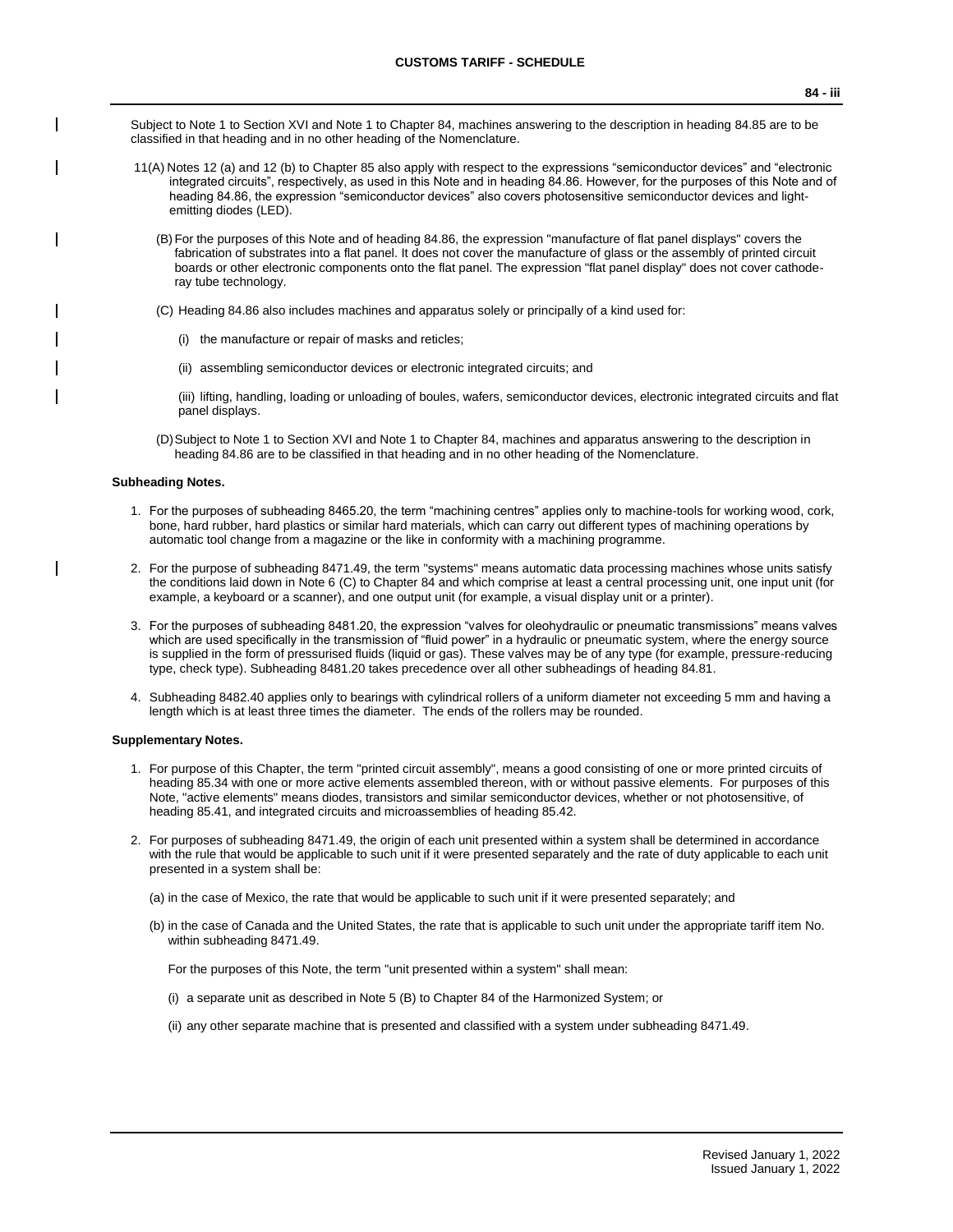| <b>Tariff</b><br>Item | SS | <b>Description of Goods</b>                                                                                                                                              | Unit of<br>Meas. | <b>MFN</b><br>Tariff | <b>Applicable</b><br><b>Preferential Tariffs</b>                                                                            |
|-----------------------|----|--------------------------------------------------------------------------------------------------------------------------------------------------------------------------|------------------|----------------------|-----------------------------------------------------------------------------------------------------------------------------|
| 84.01                 |    | Nuclear reactors; fuel elements (cartridges), non-irradiated, for nuclear<br>reactors; machinery and apparatus for isotopic separation.                                  |                  |                      |                                                                                                                             |
|                       |    | 8401.10.00 00 -Nuclear reactors                                                                                                                                          |                  | Free                 | CCCT, LDCT, GPT, UST,<br>MXT, CIAT, CT, CRT, IT,<br>NT, SLT, PT, COLT, JT,<br>PAT, HNT, KRT, CEUT,<br>UAT, CPTPT, UKT: Free |
|                       |    | 8401.20.00 00 -Machinery and apparatus for isotopic separation, and parts thereof                                                                                        |                  | Free                 | CCCT, LDCT, GPT, UST,<br>MXT, CIAT, CT, CRT, IT,<br>NT, SLT, PT, COLT, JT,<br>PAT, HNT, KRT, CEUT,<br>UAT, CPTPT, UKT: Free |
|                       |    | 8401.30.00 00 - Fuel elements (cartridges), non-irradiated                                                                                                               |                  | Free                 | CCCT, LDCT, GPT, UST,<br>MXT, CIAT, CT, CRT, IT,<br>NT, SLT, PT, COLT, JT,<br>PAT, HNT, KRT, CEUT,<br>UAT, CPTPT, UKT: Free |
|                       |    | 8401.40.00 00 - Parts of nuclear reactors                                                                                                                                |                  | Free                 | CCCT, LDCT, GPT, UST,<br>MXT, CIAT, CT, CRT, IT,<br>NT, SLT, PT, COLT, JT,<br>PAT, HNT, KRT, CEUT,<br>UAT, CPTPT, UKT: Free |
| 84.02                 |    | Steam or other vapour generating boilers (other than central heating hot<br>water boilers capable also of producing low pressure steam); super-<br>heated water boilers. |                  |                      |                                                                                                                             |
|                       |    | -Steam or other vapour generating boilers:                                                                                                                               |                  |                      |                                                                                                                             |
|                       |    | 8402.11.00 00 - - Watertube boilers with a steam production exceeding 45 tonnes per<br>hour                                                                              | <b>NMB</b>       | Free                 | CCCT, LDCT, GPT, UST,<br>MXT, CIAT, CT, CRT, IT,<br>NT, SLT, PT, COLT, JT,<br>PAT, HNT, KRT, CEUT,<br>UAT, CPTPT, UKT: Free |
|                       |    | 8402.12.00 00 - - Watertube boilers with a steam production not exceeding 45 tonnes<br>per hour                                                                          | <b>NMB</b>       | Free                 | CCCT, LDCT, GPT, UST,<br>MXT, CIAT, CT, CRT, IT,<br>NT, SLT, PT, COLT, JT,<br>PAT, HNT, KRT, CEUT,<br>UAT, CPTPT, UKT: Free |
|                       |    | 8402.19.00 00 - - Other vapour generating boilers, including hybrid boilers                                                                                              | <b>NMB</b>       | Free                 | CCCT, LDCT, GPT, UST,<br>MXT, CIAT, CT, CRT, IT,<br>NT, SLT, PT, COLT, JT,<br>PAT, HNT, KRT, CEUT,<br>UAT, CPTPT, UKT: Free |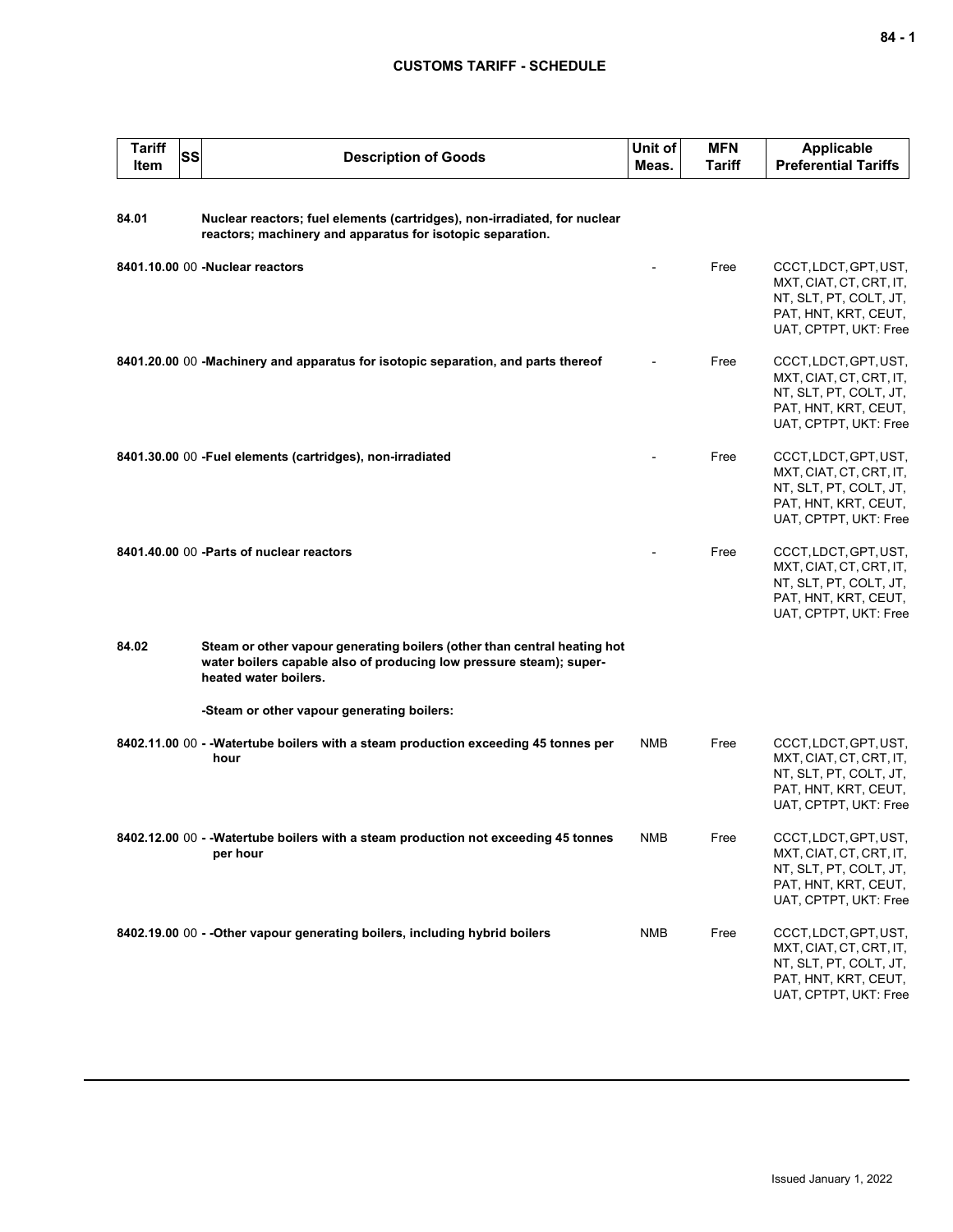| <b>Tariff</b><br><b>SS</b> |                                                                                                                                                                                                  | Unit of           | <b>MFN</b>    | <b>Applicable</b>                                                                                                           |
|----------------------------|--------------------------------------------------------------------------------------------------------------------------------------------------------------------------------------------------|-------------------|---------------|-----------------------------------------------------------------------------------------------------------------------------|
| Item                       | <b>Description of Goods</b>                                                                                                                                                                      | Meas.             | <b>Tariff</b> | <b>Preferential Tariffs</b>                                                                                                 |
|                            | 8402.20.00 00 -Super-heated water boilers                                                                                                                                                        | <b>NMB</b>        | Free          | CCCT, LDCT, GPT, UST,<br>MXT, CIAT, CT, CRT, IT,<br>NT, SLT, PT, COLT, JT,<br>PAT, HNT, KRT, CEUT,<br>UAT, CPTPT, UKT: Free |
| 8402.90.00 00 -Parts       |                                                                                                                                                                                                  |                   | Free          | CCCT, LDCT, GPT, UST,<br>MXT, CIAT, CT, CRT, IT,<br>NT, SLT, PT, COLT, JT,<br>PAT, HNT, KRT, CEUT,<br>UAT, CPTPT, UKT: Free |
| 84.03                      | Central heating boilers other than those of heading 84.02.                                                                                                                                       |                   |               |                                                                                                                             |
| 8403.10.00                 | -Boilers<br>10 - - - - - Of a kind used for heating buildings, other than domestic                                                                                                               | <b>NMB</b>        | Free          | CCCT, LDCT, GPT, UST,<br>MXT, CIAT, CT, CRT, IT,<br>NT, SLT, PT, COLT, JT,<br>PAT, HNT, KRT, CEUT,<br>UAT, CPTPT, UKT: Free |
|                            |                                                                                                                                                                                                  | <b>NMB</b>        |               |                                                                                                                             |
| 8403.90.00 00 - Parts      |                                                                                                                                                                                                  |                   | Free          | CCCT, LDCT, GPT, UST,<br>MXT, CIAT, CT, CRT, IT,<br>NT, SLT, PT, COLT, JT,<br>PAT, HNT, KRT, CEUT,<br>UAT, CPTPT, UKT: Free |
| 84.04                      | Auxiliary plant for use with boilers of heading 84.02 or 84.03 (for<br>example, economizers, super-heaters, soot removers, gas recoverers);<br>condensers for steam or other vapour power units. |                   |               |                                                                                                                             |
| 8404.10.00                 | -Auxiliary plant for use with boilers of heading 84.02 or 84.03                                                                                                                                  |                   | Free          | CCCT, LDCT, GPT, UST,<br>MXT, CIAT, CT, CRT, IT,<br>NT, SLT, PT, COLT, JT,<br>PAT, HNT, KRT, CEUT,<br>UAT, CPTPT, UKT: Free |
|                            |                                                                                                                                                                                                  | <b>NMB</b><br>NMB |               |                                                                                                                             |
|                            | 8404.20.00 00 -Condensers for steam or other vapour power units                                                                                                                                  | <b>NMB</b>        | Free          | CCCT, LDCT, GPT, UST,<br>MXT, CIAT, CT, CRT, IT,<br>NT, SLT, PT, COLT, JT,<br>PAT, HNT, KRT, CEUT,<br>UAT, CPTPT, UKT: Free |
| 8404.90.00 00 - Parts      |                                                                                                                                                                                                  |                   | Free          | CCCT, LDCT, GPT, UST,<br>MXT, CIAT, CT, CRT, IT,<br>NT, SLT, PT, COLT, JT,<br>PAT, HNT, KRT, CEUT,<br>UAT, CPTPT, UKT: Free |
| 84.05                      | Producer gas or water gas generators, with or without their purifiers;<br>acetylene gas generators and similar water process gas generators,<br>with or without their purifiers.                 |                   |               |                                                                                                                             |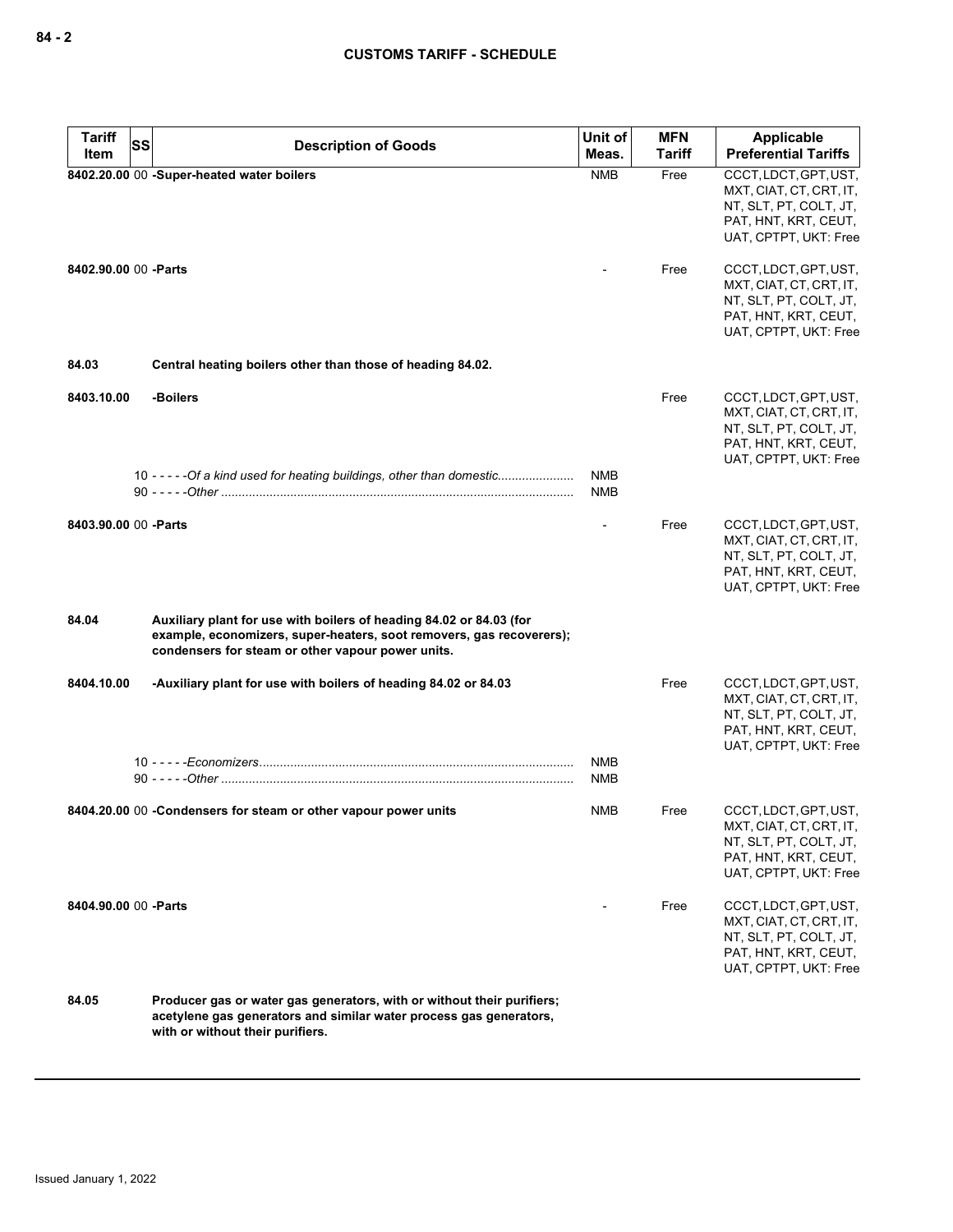| <b>Tariff</b>         | <b>Description of Goods</b>                                                                                                                                                                                                                          | Unit of                  | <b>MFN</b>    | <b>Applicable</b>                                                                                                           |
|-----------------------|------------------------------------------------------------------------------------------------------------------------------------------------------------------------------------------------------------------------------------------------------|--------------------------|---------------|-----------------------------------------------------------------------------------------------------------------------------|
| Item                  | <b>SS</b>                                                                                                                                                                                                                                            | Meas.                    | <b>Tariff</b> | <b>Preferential Tariffs</b>                                                                                                 |
|                       | 8405.10.00 00 -Producer gas or water gas generators, with or without their purifiers;<br>acetylene gas generators and similar water process gas generators,<br>with or without their purifiers                                                       | <b>NMB</b>               | Free          | CCCT, LDCT, GPT, UST,<br>MXT, CIAT, CT, CRT, IT,<br>NT, SLT, PT, COLT, JT,<br>PAT, HNT, KRT, CEUT,<br>UAT, CPTPT, UKT: Free |
| 8405.90.00 00 - Parts |                                                                                                                                                                                                                                                      |                          | Free          | CCCT, LDCT, GPT, UST,<br>MXT, CIAT, CT, CRT, IT,<br>NT, SLT, PT, COLT, JT,<br>PAT, HNT, KRT, CEUT,<br>UAT, CPTPT, UKT: Free |
| 84.06                 | Steam turbines and other vapour turbines.                                                                                                                                                                                                            |                          |               |                                                                                                                             |
|                       | 8406.10.00 00 - Turbines for marine propulsion                                                                                                                                                                                                       | <b>NMB</b>               | Free          | CCCT, LDCT, GPT, UST,<br>MXT, CIAT, CT, CRT, IT,<br>NT, SLT, PT, COLT, JT,<br>PAT, HNT, KRT, CEUT,<br>UAT, CPTPT, UKT: Free |
|                       | -Other turbines:                                                                                                                                                                                                                                     |                          |               |                                                                                                                             |
| 8406.81.00            | - -Of an output exceeding 40 MW                                                                                                                                                                                                                      |                          | Free          | CCCT, LDCT, GPT, UST,<br>MXT, CIAT, CT, CRT, IT,<br>NT, SLT, PT, COLT, JT,<br>PAT, HNT, KRT, CEUT,<br>UAT, CPTPT, UKT: Free |
|                       |                                                                                                                                                                                                                                                      | <b>NMB</b><br><b>NMB</b> |               |                                                                                                                             |
| 8406.82.00            | - - Of an output not exceeding 40 MW                                                                                                                                                                                                                 |                          | Free          | CCCT, LDCT, GPT, UST,<br>MXT, CIAT, CT, CRT, IT,<br>NT, SLT, PT, COLT, JT,<br>PAT, HNT, KRT, CEUT,<br>UAT, CPTPT, UKT: Free |
|                       |                                                                                                                                                                                                                                                      | <b>NMB</b><br><b>NMB</b> |               |                                                                                                                             |
| 8406.90               | -Parts                                                                                                                                                                                                                                               |                          |               |                                                                                                                             |
|                       | 8406.90.10 00 - - -Blade diaphragms, spindle discs and shafts, wholly or in chief part of<br>metal, for the repair or remanufacture of steam turbines or parts thereof;<br>Electro-mechanical speed regulators and parts thereof, for steam turbines |                          | Free          | CCCT, LDCT, GPT, UST,<br>MXI, CIAI, CI, CRI, II,<br>NT, SLT, PT, COLT, JT,<br>PAT, HNT, KRT, CEUT,<br>UAT, CPTPT, UKT: Free |
|                       | - - - Other parts of the goods of tariff item No. 8406.10.00:                                                                                                                                                                                        |                          |               |                                                                                                                             |
|                       | 8406.90.21 00 - - - - Rotors, not further advanced than cleaned or machined for removal of<br>fins, gates, sprues or risers, or to permit location in finishing machinery                                                                            |                          | Free          | CCCT, LDCT, GPT, UST,<br>MXT, CIAT, CT, CRT, IT,<br>NT, SLT, PT, COLT, JT,<br>PAT, HNT, KRT, CEUT,<br>UAT, CPTPT, UKT: Free |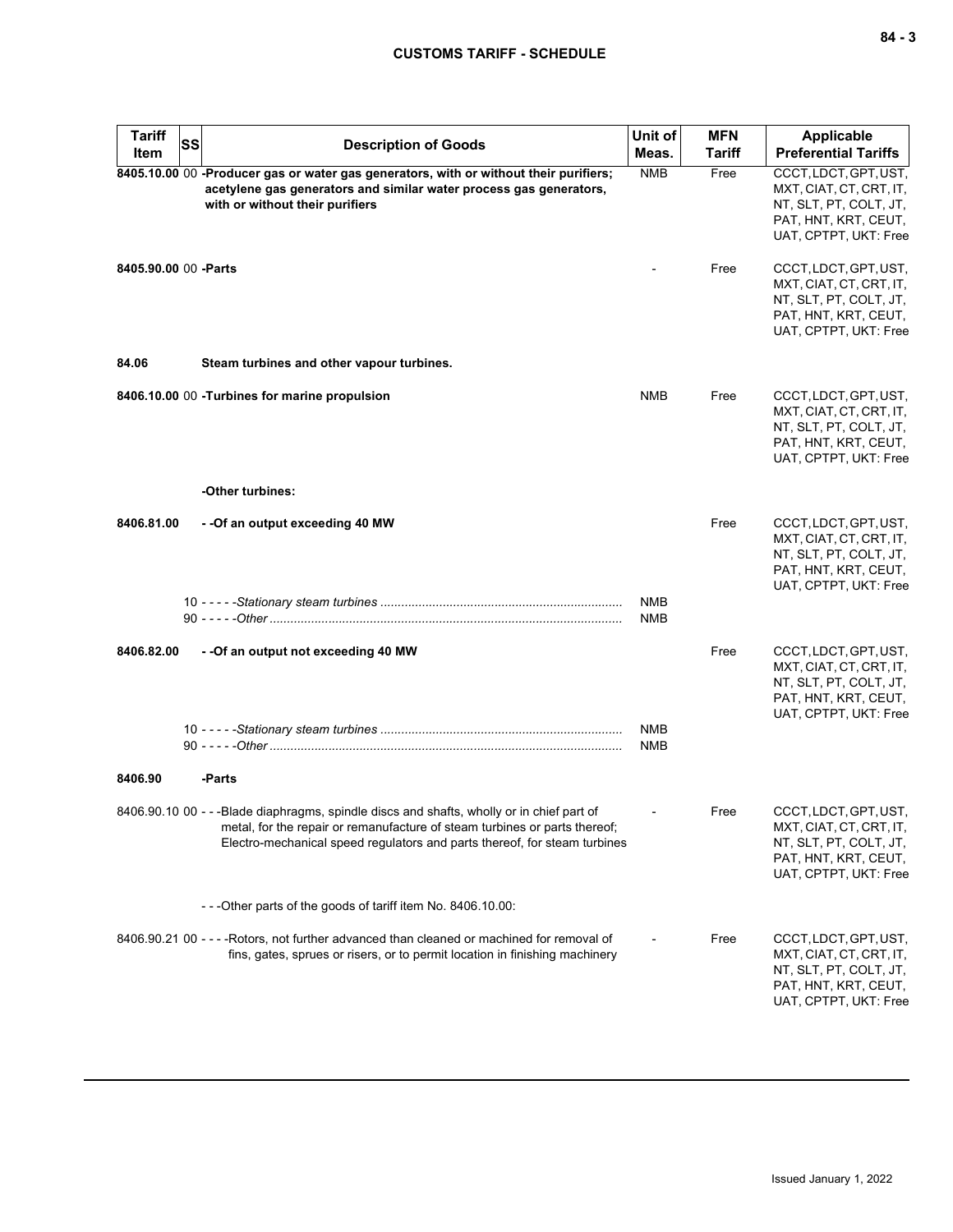| <b>Tariff</b><br>Item       | SS | <b>Description of Goods</b>                                                                                                                                                                                                                                                           | Unit of<br>Meas. | <b>MFN</b><br><b>Tariff</b> | <b>Applicable</b><br><b>Preferential Tariffs</b>                                                                            |
|-----------------------------|----|---------------------------------------------------------------------------------------------------------------------------------------------------------------------------------------------------------------------------------------------------------------------------------------|------------------|-----------------------------|-----------------------------------------------------------------------------------------------------------------------------|
|                             |    | 8406.90.22 00 - - - - Rotors, finished for final assembly                                                                                                                                                                                                                             |                  | Free                        | CCCT, LDCT, GPT, UST,<br>MXT, CIAT, CT, CRT, IT,<br>NT, SLT, PT, COLT, JT,<br>PAT, HNT, KRT, CEUT,<br>UAT, CPTPT, UKT: Free |
|                             |    | 8406.90.23 00 - - - - Blades, rotating or stationary                                                                                                                                                                                                                                  |                  | Free                        | CCCT, LDCT, GPT, UST,<br>MXT, CIAT, CT, CRT, IT,<br>NT, SLT, PT, COLT, JT,<br>PAT, HNT, KRT, CEUT,<br>UAT, CPTPT, UKT: Free |
| 8406.90.29 00 - - - - Other |    |                                                                                                                                                                                                                                                                                       |                  | Free                        | CCCT, LDCT, GPT, UST,<br>MXT, CIAT, CT, CRT, IT,<br>NT, SLT, PT, COLT, JT,<br>PAT, HNT, KRT, CEUT,<br>UAT, CPTPT, UKT: Free |
|                             |    | -- - Other parts of the goods of tariff item No. 8406.81.00 or 8406.82.00:                                                                                                                                                                                                            |                  |                             |                                                                                                                             |
|                             |    | 8406.90.31 00 - - - - Rotors, not further advanced than cleaned or machined for removal of<br>fins, gates, sprues or risers, or to permit location in finishing machinery,<br>wholly or in chief part of metal, for the repair or remanufacture of steam<br>turbines or parts thereof |                  | Free                        | CCCT, LDCT, GPT, UST,<br>MXT, CIAT, CT, CRT, IT,<br>NT, SLT, PT, COLT, JT,<br>PAT, HNT, KRT, CEUT,<br>UAT, CPTPT, UKT: Free |
|                             |    | 8406.90.32 00 - - - - Other rotors, not further advanced than cleaned or machined for removal<br>of fins, gates, sprues or risers, or to permit location in finishing machinery                                                                                                       |                  | Free                        | CCCT, LDCT, GPT, UST,<br>MXT, CIAT, CT, CRT, IT,<br>NT, SLT, PT, COLT, JT,<br>PAT, HNT, KRT, CEUT,<br>UAT, CPTPT, UKT: Free |
|                             |    | 8406.90.33 00 - - - - Rotors, finished for final assembly, wholly or in chief part of metal, for the<br>repair or remanufacture of steam turbines or parts thereof                                                                                                                    |                  | Free                        | CCCT, LDCT, GPT, UST,<br>MXT, CIAT, CT, CRT, IT,<br>NT, SLT, PT, COLT, JT,<br>PAT, HNT, KRT, CEUT,<br>UAT, CPTPT, UKT: Free |
|                             |    | 8406.90.34 00 - - - - Other rotors, finished for final assembly                                                                                                                                                                                                                       |                  | Free                        | CCCT, LDCT, GPT, UST,<br>MXT, CIAT, CT, CRT, IT,<br>NT, SLT, PT, COLT, JT,<br>PAT, HNT, KRT, CEUT,<br>UAT, CPTPT, UKT: Free |
|                             |    | 8406.90.35 00 - - - - Other rotors, wholly or in chief part of metal, for the repair or<br>remanufacture of steam turbines or parts thereof                                                                                                                                           |                  | Free                        | CCCT, LDCT, GPT, UST,<br>MXT, CIAT, CT, CRT, IT,<br>NT, SLT, PT, COLT, JT,<br>PAT, HNT, KRT, CEUT,<br>UAT, CPTPT, UKT: Free |
|                             |    | 8406.90.36 00 - - - - Blades, rotating or stationary, wholly or chief part of metal, for the repair<br>or remanufacture of steam turbines or parts thereof                                                                                                                            |                  | Free                        | CCCT, LDCT, GPT, UST,<br>MXT, CIAT, CT, CRT, IT,<br>NT, SLT, PT, COLT, JT,<br>PAT, HNT, KRT, CEUT,<br>UAT, CPTPT, UKT: Free |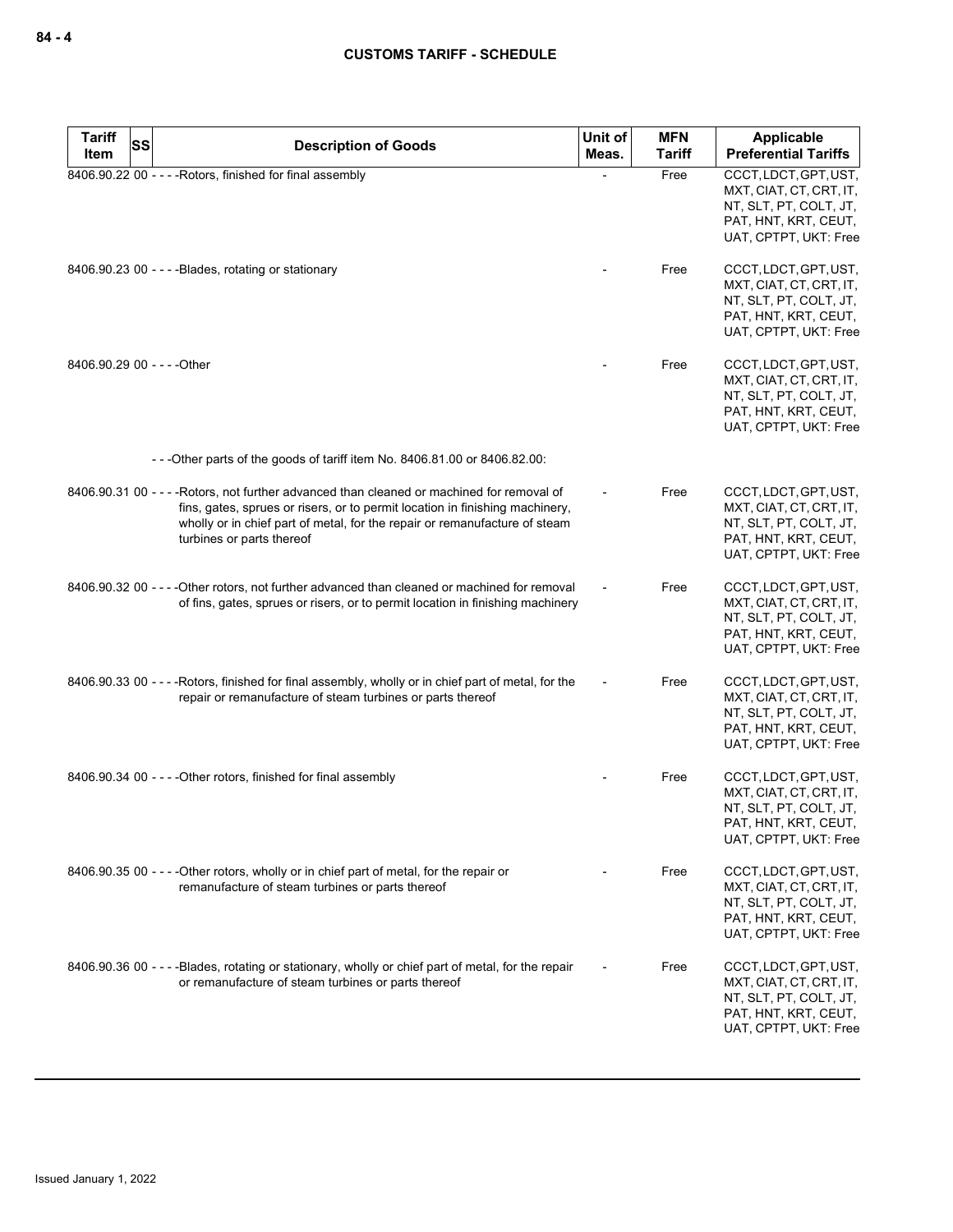| <b>Tariff</b><br><b>SS</b>  | <b>Description of Goods</b>                                                                   | Unit of    | <b>MFN</b>    | Applicable                                                                                                                  |
|-----------------------------|-----------------------------------------------------------------------------------------------|------------|---------------|-----------------------------------------------------------------------------------------------------------------------------|
| Item                        |                                                                                               | Meas.      | <b>Tariff</b> | <b>Preferential Tariffs</b>                                                                                                 |
|                             | 8406.90.37 00 - - - - Other blades, rotating or stationary                                    |            | Free          | CCCT, LDCT, GPT, UST,<br>MXT, CIAT, CT, CRT, IT,<br>NT, SLT, PT, COLT, JT,<br>PAT, HNT, KRT, CEUT,<br>UAT, CPTPT, UKT: Free |
| 8406.90.39 00 - - - - Other |                                                                                               |            | Free          | CCCT, LDCT, GPT, UST,<br>MXT, CIAT, CT, CRT, IT,<br>NT, SLT, PT, COLT, JT,<br>PAT, HNT, KRT, CEUT,<br>UAT, CPTPT, UKT: Free |
| 84.07                       | Spark-ignition reciprocating or rotary internal combustion piston<br>engines.                 |            |               |                                                                                                                             |
| 8407.10.00                  | -Aircraft engines                                                                             |            | Free          | CCCT, LDCT, GPT, UST,<br>MXT, CIAT, CT, CRT, IT,<br>NT, SLT, PT, COLT, JT,<br>PAT, HNT, KRT, CEUT,<br>UAT, CPTPT, UKT: Free |
|                             |                                                                                               | <b>NMB</b> |               |                                                                                                                             |
|                             |                                                                                               | <b>NMB</b> |               |                                                                                                                             |
|                             |                                                                                               | <b>NMB</b> |               |                                                                                                                             |
|                             | -Marine propulsion engines:                                                                   |            |               |                                                                                                                             |
|                             | 8407.21.00 00 - - Outboard motors                                                             | <b>NMB</b> | Free          | CCCT, LDCT, GPT, UST,<br>MXT, CIAT, CT, CRT, IT,<br>NT, SLT, PT, COLT, JT,<br>PAT, HNT, KRT, CEUT,<br>UAT, CPTPT, UKT: Free |
| 8407.29                     | - -Other                                                                                      |            |               |                                                                                                                             |
|                             | 8407.29.10 00 - - - Inboard-outboard engines                                                  | <b>NMB</b> | Free          | CCCT, LDCT, GPT, UST,<br>MXT, CIAT, CT, CRT, IT,<br>NT, SLT, PT, COLT, JT,<br>PAT, HNT, KRT, CEUT,<br>UAT, CPTPT, UKT: Free |
|                             | 8407.29.20 00 - - - Inboard engines                                                           | <b>NMB</b> | 6%            | CCCT, LDCT, GPT, UST,<br>MXT, CIAT, CT, CRT, IT,<br>NT, SLT, PT, COLT, JT,<br>PAT, HNT, KRT, CEUT,<br>UAT, CPTPT, UKT: Free |
|                             | -Reciprocating piston engines of a kind used for the propulsion of<br>vehicles of Chapter 87: |            |               |                                                                                                                             |
|                             | 8407.31.00 00 - - Of a cylinder capacity not exceeding 50 cc                                  | <b>NMB</b> | Free          | CCCT, LDCT, GPT, UST,<br>MXT, CIAT, CT, CRT, IT,<br>NT, SLT, PT, COLT, JT,<br>PAT, HNT, KRT, CEUT,<br>UAT, CPTPT, UKT: Free |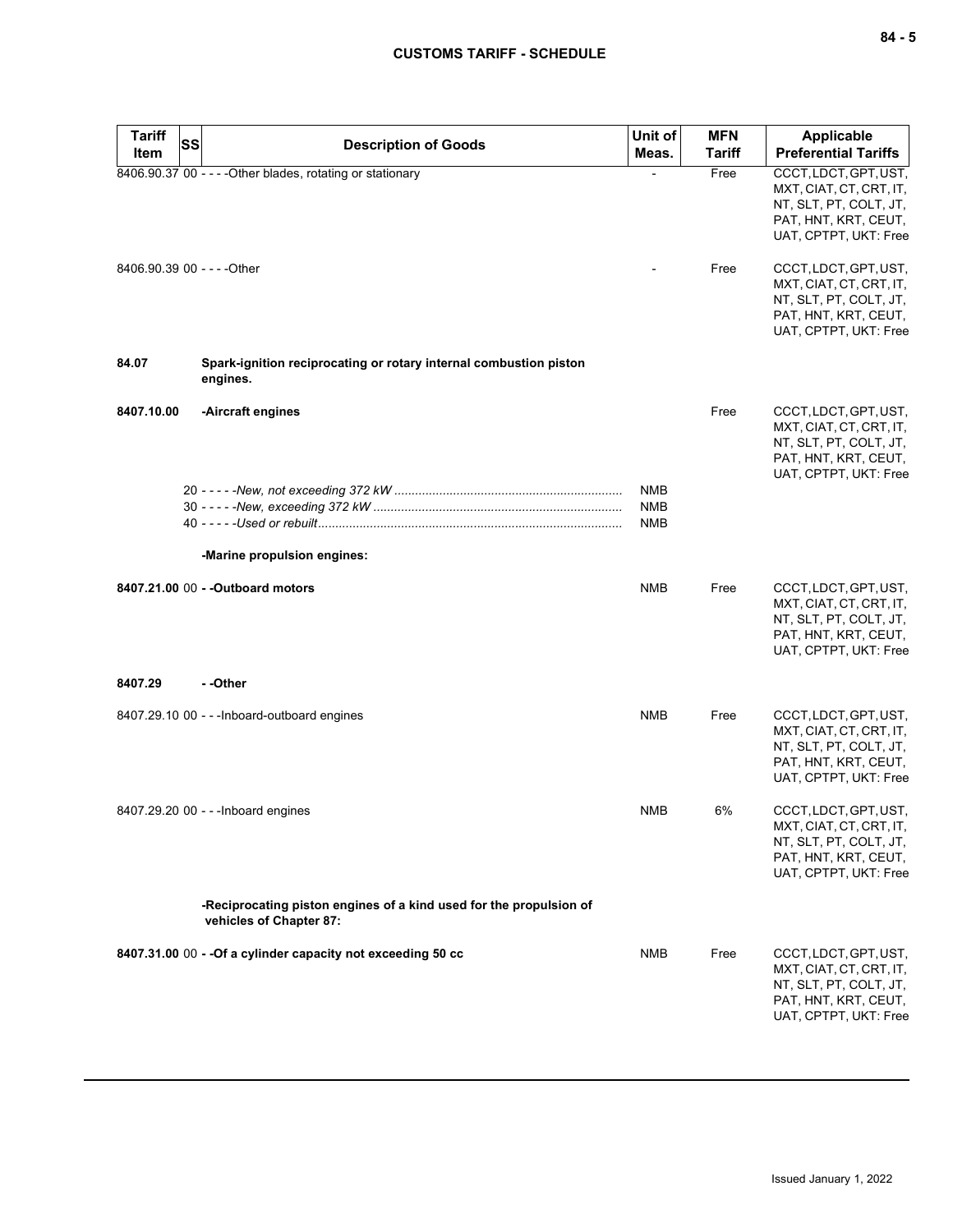| <b>Tariff</b><br>Item | <b>SS</b><br><b>Description of Goods</b>                                                                                                                                                                                                                                                                                                                          | Unit of<br>Meas.         | <b>MFN</b><br><b>Tariff</b> | Applicable<br><b>Preferential Tariffs</b>                                                                                   |
|-----------------------|-------------------------------------------------------------------------------------------------------------------------------------------------------------------------------------------------------------------------------------------------------------------------------------------------------------------------------------------------------------------|--------------------------|-----------------------------|-----------------------------------------------------------------------------------------------------------------------------|
|                       | 8407.32.00 00 - - Of a cylinder capacity exceeding 50 cc but not exceeding 250 cc                                                                                                                                                                                                                                                                                 | <b>NMB</b>               | Free                        | CCCT, LDCT, GPT, UST,<br>MXT, CIAT, CT, CRT, IT,<br>NT, SLT, PT, COLT, JT,<br>PAT, HNT, KRT, CEUT,<br>UAT, CPTPT, UKT: Free |
| 8407.33.00            | -- Of a cylinder capacity exceeding 250 cc but not exceeding 1,000 cc                                                                                                                                                                                                                                                                                             |                          | Free                        | CCCT, LDCT, GPT, UST,<br>MXT, CIAT, CT, CRT, IT,<br>NT, SLT, PT, COLT, JT,<br>PAT, HNT, KRT, CEUT,<br>UAT, CPTPT, UKT: Free |
|                       |                                                                                                                                                                                                                                                                                                                                                                   | <b>NMB</b><br><b>NMB</b> |                             |                                                                                                                             |
| 8407.34               | - - Of a cylinder capacity exceeding 1,000 cc                                                                                                                                                                                                                                                                                                                     |                          |                             |                                                                                                                             |
| 8407.34.10            | ---Of a cylinder capacity not exceeding 2,000 cc                                                                                                                                                                                                                                                                                                                  |                          | Free                        | CCCT, LDCT, GPT, UST,<br>MXT, CIAT, CT, CRT, IT,<br>NT, SLT, PT, COLT, JT,<br>PAT, HNT, KRT, CEUT,<br>UAT, CPTPT, UKT: Free |
|                       | 10 - - - - - For tractors of subheading 8701.21 to 8701.29 or vehicles of heading                                                                                                                                                                                                                                                                                 | <b>NMB</b>               |                             |                                                                                                                             |
|                       |                                                                                                                                                                                                                                                                                                                                                                   | <b>NMB</b>               |                             |                                                                                                                             |
|                       | --- Of a cylinder capacity exceeding 2,000 cc:                                                                                                                                                                                                                                                                                                                    |                          |                             |                                                                                                                             |
|                       | 8407.34.21 00 - - - - For use in the repair of road tractors for semi-trailers, motor vehicles for<br>the transport of ten or more persons (including the driver), ambulances,<br>hearses, motor vehicles for the transport of goods, fire fighting vehicles,<br>or chassis for the foregoing vehicles, or for use in the manufacture of<br>repair parts therefor | NMB                      | Free                        | CCCT, LDCT, GPT, UST,<br>MXT, CIAT, CT, CRT, IT,<br>NT, SLT, PT, COLT, JT,<br>PAT, HNT, KRT, CEUT,<br>UAT, CPTPT, UKT: Free |
| 8407.34.29            | $--$ Other                                                                                                                                                                                                                                                                                                                                                        |                          | Free                        | CCCT, LDCT, GPT, UST,<br>MXT, CIAT, CT, CRT, IT,<br>NT, SLT, PT, COLT, JT,<br>PAT, HNT, KRT, CEUT,<br>UAT, CPTPT, UKT: Free |
|                       | 10 - - - - - For tractors of subheading 8701.21 to 8701.29 or vehicles of heading                                                                                                                                                                                                                                                                                 | <b>NMB</b><br><b>NMB</b> |                             |                                                                                                                             |
| 8407.90.00            | -Other engines                                                                                                                                                                                                                                                                                                                                                    |                          | Free                        | CCCT, LDCT, GPT, UST,<br>MXT, CIAT, CT, CRT, IT,<br>NT, SLT, PT, COLT, JT,<br>PAT, HNT, KRT, CEUT,<br>UAT, CPTPT, UKT: Free |
|                       |                                                                                                                                                                                                                                                                                                                                                                   | <b>NMB</b><br><b>NMB</b> |                             |                                                                                                                             |
| 84.08                 | Compression-ignition internal combustion piston engines (diesel or<br>semi-diesel engines).                                                                                                                                                                                                                                                                       |                          |                             |                                                                                                                             |

 $\mathbf{I}$ 

 $\mathbf{I}$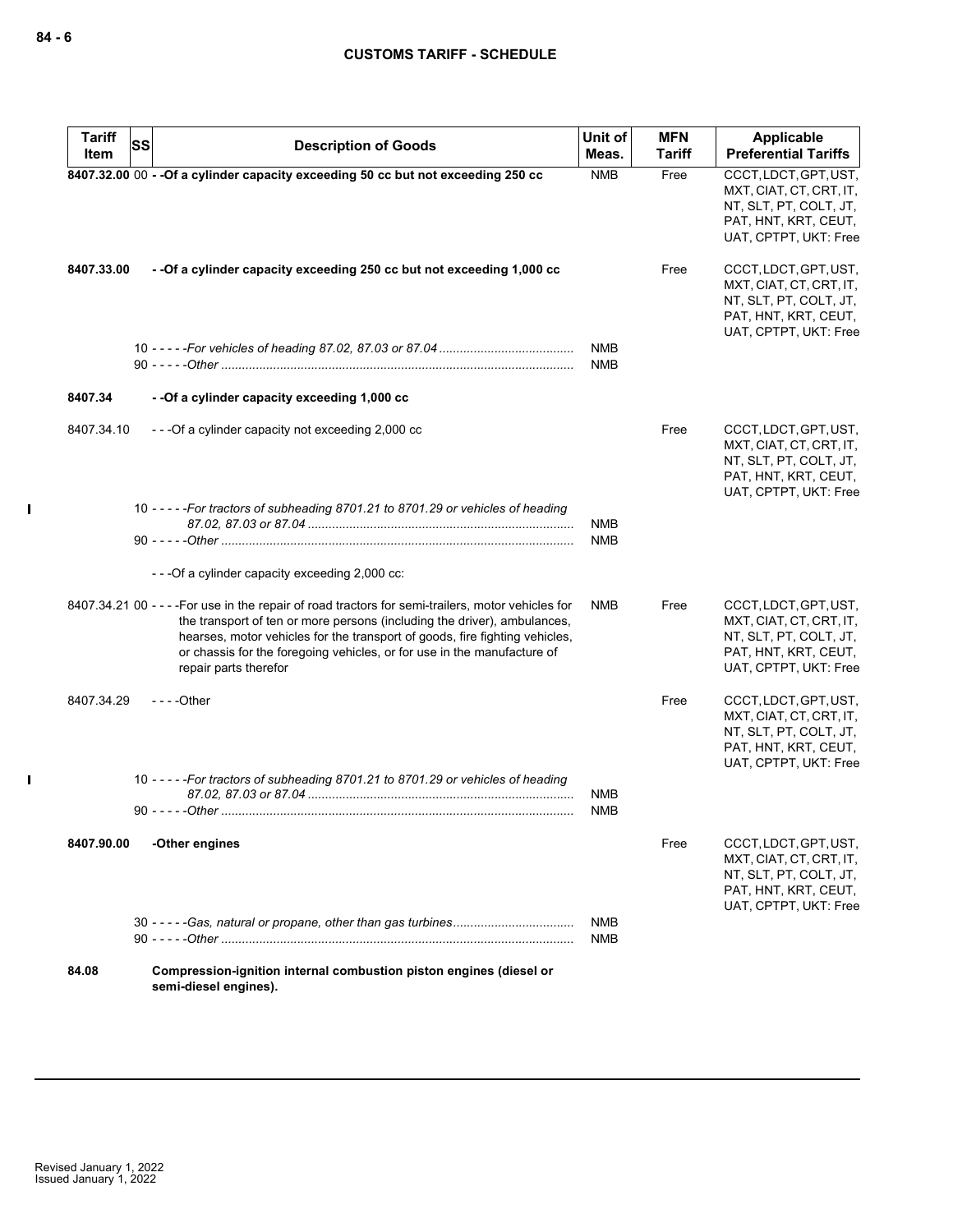| ×<br>۰. |  |  |
|---------|--|--|
|---------|--|--|

| <b>Tariff</b> | <b>SS</b> | <b>Description of Goods</b>                                                                         | Unit of                  | <b>MFN</b> | Applicable                                                                                                                  |
|---------------|-----------|-----------------------------------------------------------------------------------------------------|--------------------------|------------|-----------------------------------------------------------------------------------------------------------------------------|
| Item          |           |                                                                                                     | Meas.                    | Tariff     | <b>Preferential Tariffs</b>                                                                                                 |
|               |           | 8408.10.00 00 -Marine propulsion engines                                                            | <b>NMB</b>               | Free       | CCCT, LDCT, GPT, UST,<br>MXT, CIAT, CT, CRT, IT,<br>NT, SLT, PT, COLT, JT,<br>PAT, HNT, KRT, CEUT,<br>UAT, CPTPT, UKT: Free |
|               |           | 8408.20.00 00 -Engines of a kind used for the propulsion of vehicles of Chapter 87                  | NMB                      | Free       | CCCT, LDCT, GPT, UST,<br>MXT, CIAT, CT, CRT, IT,<br>NT, SLT, PT, COLT, JT,<br>PAT, HNT, KRT, CEUT,<br>UAT, CPTPT, UKT: Free |
| 8408.90.00    |           | -Other engines                                                                                      |                          | Free       | CCCT, LDCT, GPT, UST,<br>MXT, CIAT, CT, CRT, IT,<br>NT, SLT, PT, COLT, JT,<br>PAT, HNT, KRT, CEUT,<br>UAT, CPTPT, UKT: Free |
|               |           | 20 - - - - - For installation in agricultural or horticultural machinery or equipment               | NMB                      |            |                                                                                                                             |
|               |           | $---Other:$                                                                                         | <b>NMB</b>               |            |                                                                                                                             |
|               |           | 95 - - - - - - Other, of a power exceeding 149.2 kW but not exceeding 373 kW                        | <b>NMB</b>               |            |                                                                                                                             |
|               |           | 96 - - - - - - - Other, of a power exceeding 373 kW but not exceeding 746 kW                        | <b>NMB</b>               |            |                                                                                                                             |
|               |           | 97 - - - - - - - Other, of a power exceeding 746 kW but not exceeding 1,119 kW                      | <b>NMB</b><br><b>NMB</b> |            |                                                                                                                             |
| 84.09         |           | Parts suitable for use solely or principally with the engines of<br>heading 84.07 or 84.08.         |                          |            |                                                                                                                             |
|               |           | 8409.10.00 00 - For aircraft engines                                                                |                          | Free       | CCCT, LDCT, GPT, UST,<br>MXT, CIAT, CT, CRT, IT,<br>NT, SLT, PT, COLT, JT,<br>PAT, HNT, KRT, CEUT,<br>UAT, CPTPT, UKT: Free |
|               |           | -Other:                                                                                             |                          |            |                                                                                                                             |
| 8409.91.00    |           | - -Suitable for use solely or principally with spark-ignition internal<br>combustion piston engines |                          | Free       | CCCT, LDCT, GPT, UST,<br>MXT, CIAT, CT, CRT, IT,<br>NT, SLT, PT, COLT, JT,<br>PAT, HNT, KRT, CEUT,<br>UAT, CPTPT, UKT: Free |
|               |           | 10 - - - - - Of the engines of vehicles of subheading 8701.21 to 8701.29 or                         |                          |            |                                                                                                                             |
|               |           |                                                                                                     |                          |            |                                                                                                                             |
|               |           |                                                                                                     |                          |            |                                                                                                                             |
| 8409.99.00    |           | --Other                                                                                             |                          | Free       | CCCT, LDCT, GPT, UST,<br>MXT, CIAT, CT, CRT, IT,<br>NT, SLT, PT, COLT, JT,<br>PAT, HNT, KRT, CEUT,<br>UAT, CPTPT, UKT: Free |
|               |           | 10 - - - - - Of the engines of vehicles of subheading 8701.21 to 8701.29 or                         |                          |            |                                                                                                                             |
|               |           |                                                                                                     |                          |            |                                                                                                                             |
|               |           |                                                                                                     |                          |            |                                                                                                                             |
|               |           |                                                                                                     |                          |            |                                                                                                                             |

 $\mathbf I$ 

 $\mathbf{I}$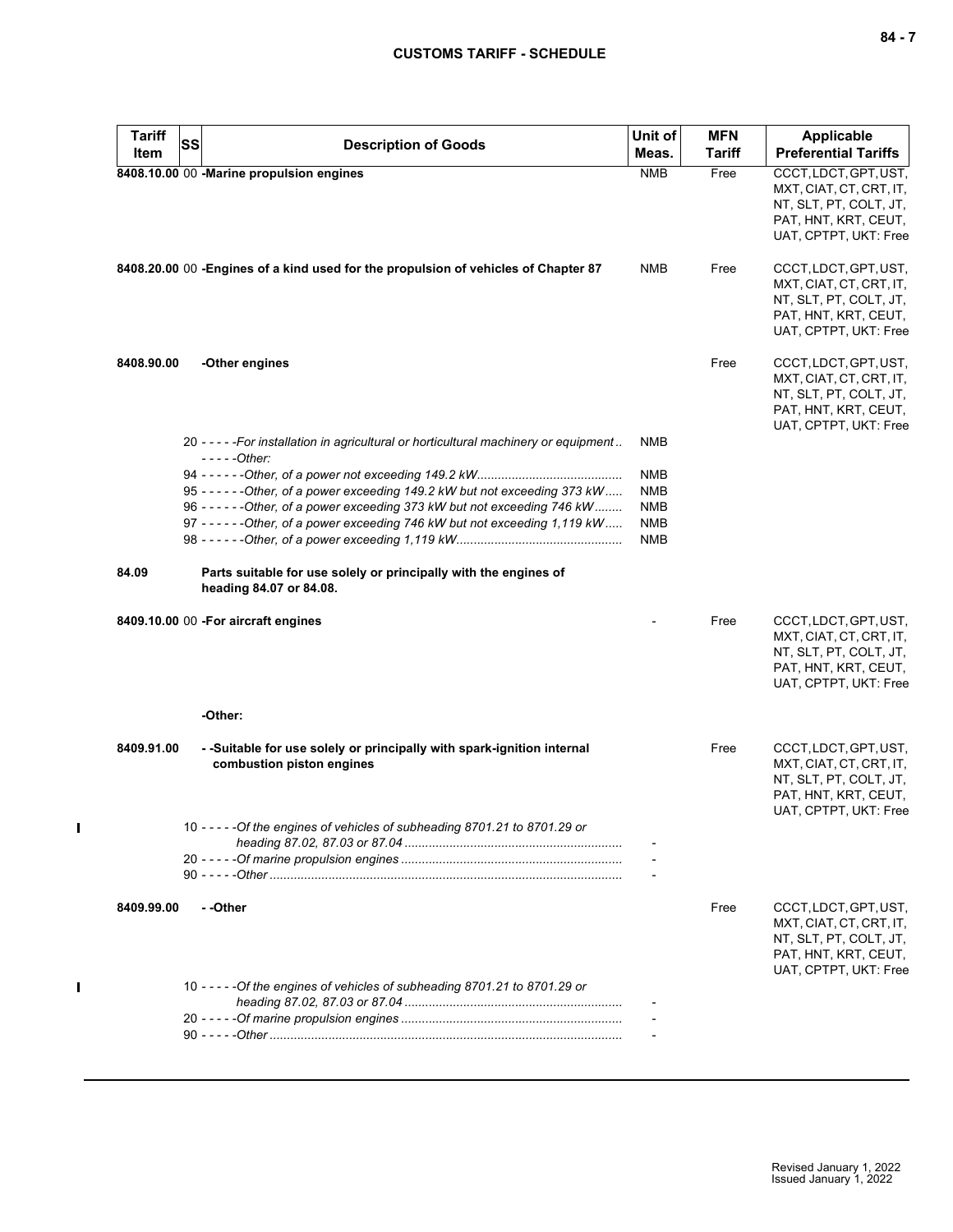| <b>Tariff</b><br>Item | <b>SS</b> | <b>Description of Goods</b>                                                 | Unit of<br>Meas.         | <b>MFN</b><br><b>Tariff</b> | Applicable<br><b>Preferential Tariffs</b>                                                                                   |
|-----------------------|-----------|-----------------------------------------------------------------------------|--------------------------|-----------------------------|-----------------------------------------------------------------------------------------------------------------------------|
| 84.10                 |           | Hydraulic turbines, water wheels, and regulators therefor.                  |                          |                             |                                                                                                                             |
|                       |           | -Hydraulic turbines and water wheels:                                       |                          |                             |                                                                                                                             |
|                       |           | 8410.11.00 00 - - Of a power not exceeding 1,000 kW                         | <b>NMB</b>               | Free                        | CCCT, LDCT, GPT, UST,<br>MXT, CIAT, CT, CRT, IT,<br>NT, SLT, PT, COLT, JT,<br>PAT, HNT, KRT, CEUT,<br>UAT, CPTPT, UKT: Free |
|                       |           | 8410.12.00 00 - - Of a power exceeding 1,000 kW but not exceeding 10,000 kW | <b>NMB</b>               | Free                        | CCCT, LDCT, GPT, UST,<br>MXT, CIAT, CT, CRT, IT,<br>NT, SLT, PT, COLT, JT,<br>PAT, HNT, KRT, CEUT,<br>UAT, CPTPT, UKT: Free |
|                       |           | 8410.13.00 00 - - Of a power exceeding 10,000 kW                            | <b>NMB</b>               | Free                        | CCCT, LDCT, GPT, UST,<br>MXT, CIAT, CT, CRT, IT,<br>NT, SLT, PT, COLT, JT,<br>PAT, HNT, KRT, CEUT,<br>UAT, CPTPT, UKT: Free |
|                       |           | 8410.90.00 00 -Parts, including regulators                                  |                          | Free                        | CCCT, LDCT, GPT, UST,<br>MXT, CIAT, CT, CRT, IT,<br>NT, SLT, PT, COLT, JT,<br>PAT, HNT, KRT, CEUT,<br>UAT, CPTPT, UKT: Free |
| 84.11                 |           | Turbo-jets, turbo-propellers and other gas turbines.                        |                          |                             |                                                                                                                             |
|                       |           | -Turbo-jets:                                                                |                          |                             |                                                                                                                             |
|                       |           | 8411.11.00 00 - - Of a thrust not exceeding 25 kN                           | <b>NMB</b>               | Free                        | CCCT, LDCT, GPT, UST,<br>MXT, CIAT, CT, CRT, IT,<br>NT, SLT, PT, COLT, JT,<br>PAT, HNT, KRT, CEUT,<br>UAT, CPTPT, UKT: Free |
| 8411.12.00            |           | --Of a thrust exceeding 25 kN                                               |                          | Free                        | CCCT, LDCT, GPT, UST,<br>MXT, CIAT, CT, CRT, IT,<br>NT, SLT, PT, COLT, JT,<br>PAT, HNT, KRT, CEUT,<br>UAT, CPTPT, UKT: Free |
|                       |           | -Turbo-propellers:                                                          | <b>NMB</b><br><b>NMB</b> |                             |                                                                                                                             |
|                       |           | 8411.21.00 00 - - Of a power not exceeding 1,100 kW                         | <b>NMB</b>               | Free                        | CCCT, LDCT, GPT, UST,<br>MXT, CIAT, CT, CRT, IT,<br>NT, SLT, PT, COLT, JT,<br>PAT, HNT, KRT, CEUT,<br>UAT, CPTPT, UKT: Free |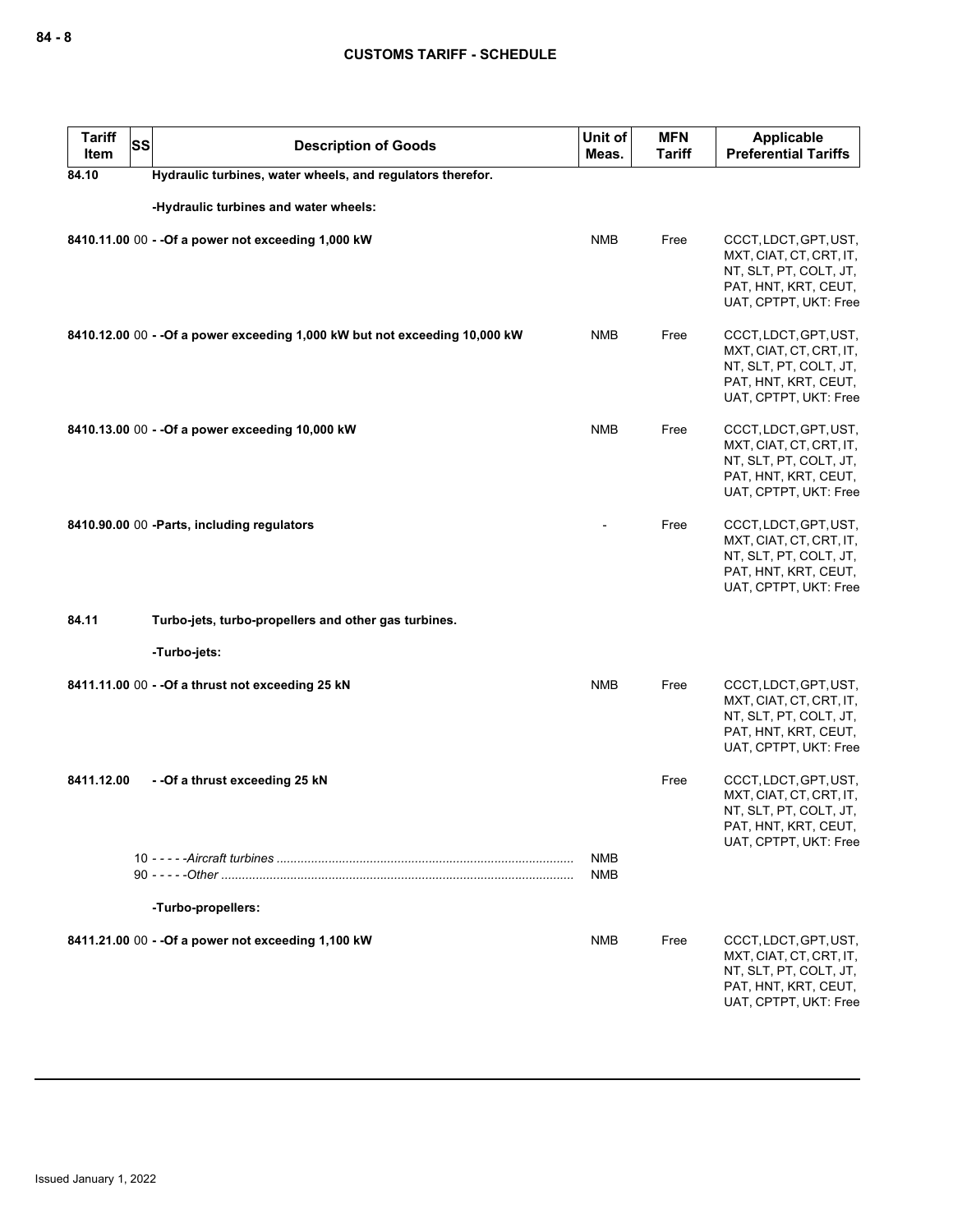| <b>Tariff</b> | SS<br><b>Description of Goods</b>                      | Unit of                  | <b>MFN</b>    | <b>Applicable</b>                                                                                                           |
|---------------|--------------------------------------------------------|--------------------------|---------------|-----------------------------------------------------------------------------------------------------------------------------|
| Item          |                                                        | Meas.                    | <b>Tariff</b> | <b>Preferential Tariffs</b>                                                                                                 |
|               | 8411.22.00 00 - - Of a power exceeding 1,100 kW        | <b>NMB</b>               | Free          | CCCT, LDCT, GPT, UST,<br>MXT, CIAT, CT, CRT, IT,<br>NT, SLT, PT, COLT, JT,<br>PAT, HNT, KRT, CEUT,<br>UAT, CPTPT, UKT: Free |
|               | -Other gas turbines:                                   |                          |               |                                                                                                                             |
| 8411.81.00    | --Of a power not exceeding 5,000 kW                    |                          | Free          | CCCT, LDCT, GPT, UST,<br>MXT, CIAT, CT, CRT, IT,<br>NT, SLT, PT, COLT, JT,<br>PAT, HNT, KRT, CEUT,<br>UAT, CPTPT, UKT: Free |
|               |                                                        | <b>NMB</b><br><b>NMB</b> |               |                                                                                                                             |
| 8411.82.00    | --Of a power exceeding 5,000 kW                        |                          | Free          | CCCT, LDCT, GPT, UST,<br>MXT, CIAT, CT, CRT, IT,<br>NT, SLT, PT, COLT, JT,<br>PAT, HNT, KRT, CEUT,<br>UAT, CPTPT, UKT: Free |
|               |                                                        | <b>NMB</b><br><b>NMB</b> |               |                                                                                                                             |
|               | -Parts:                                                |                          |               |                                                                                                                             |
| 8411.91.00    | - - Of turbo-jets or turbo-propellers                  |                          | Free          | CCCT, LDCT, GPT, UST,<br>MXT, CIAT, CT, CRT, IT,<br>NT, SLT, PT, COLT, JT,<br>PAT, HNT, KRT, CEUT,<br>UAT, CPTPT, UKT: Free |
|               |                                                        |                          |               |                                                                                                                             |
| 8411.99.00    | --Other                                                |                          | Free          | CCCT, LDCT, GPT, UST,<br>MXT, CIAT, CT, CRT, IT,<br>NT, SLT, PT, COLT, JT,<br>PAT, HNT, KRT, CEUT,<br>UAT, CPTPT, UKT: Free |
|               |                                                        |                          |               |                                                                                                                             |
|               |                                                        |                          |               |                                                                                                                             |
| 84.12         | Other engines and motors.                              |                          |               |                                                                                                                             |
|               | 8412.10.00 00 - Reaction engines other than turbo-jets | NMB                      | Free          | CCCT, LDCT, GPT, UST,<br>MXT, CIAT, CT, CRT, IT,<br>NT, SLT, PT, COLT, JT,<br>PAT, HNT, KRT, CEUT,<br>UAT, CPTPT, UKT: Free |
|               | -Hydraulic power engines and motors:                   |                          |               |                                                                                                                             |
| 8412.21.00    | --Linear acting (cylinders)                            |                          | Free          | CCCT, LDCT, GPT, UST,<br>MXT, CIAT, CT, CRT, IT,<br>NT, SLT, PT, COLT, JT,<br>PAT, HNT, KRT, CEUT,<br>UAT, CPTPT, UKT: Free |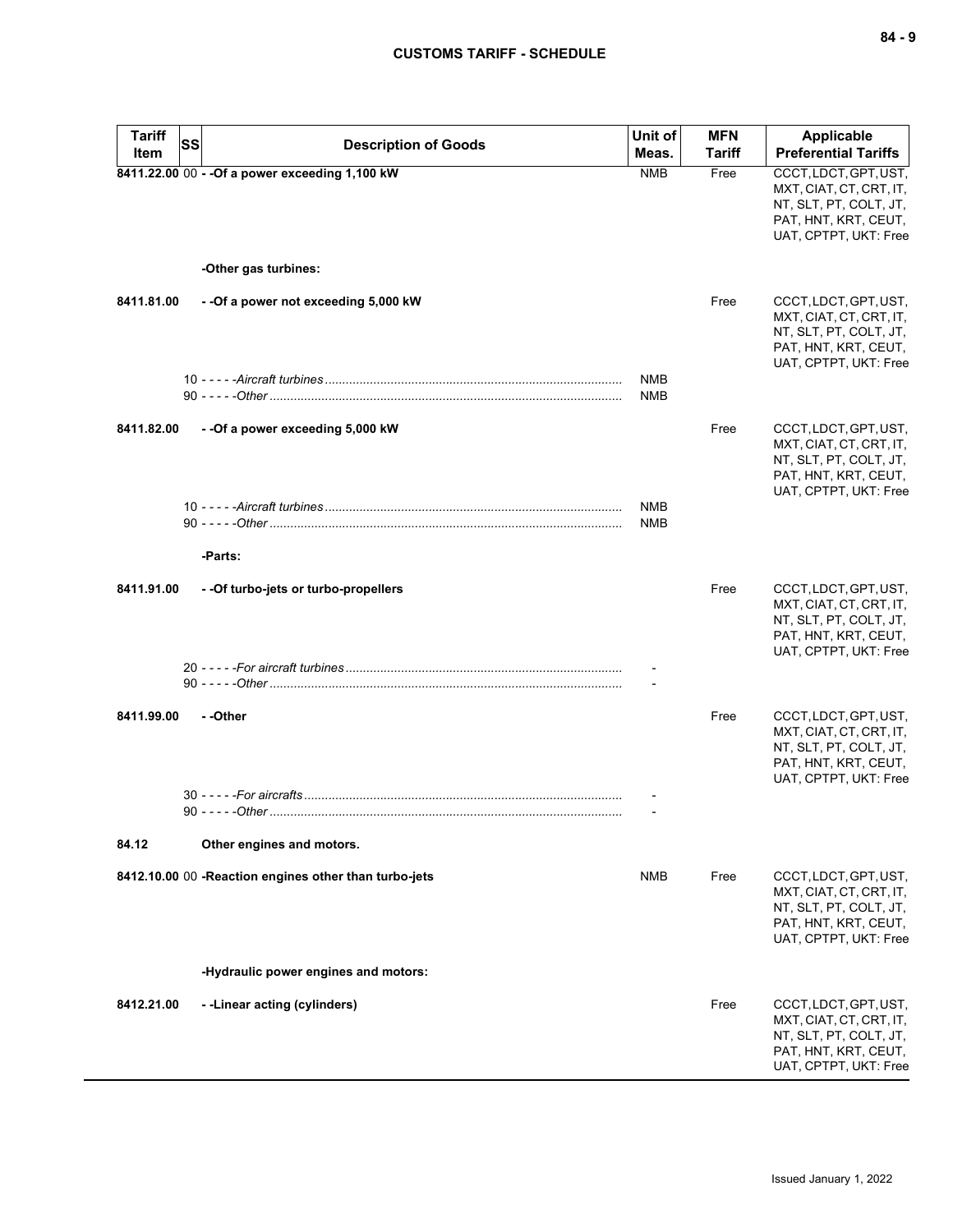| <b>Tariff</b><br>Item   | SS | <b>Description of Goods</b>                                                                       | Unit of<br>Meas.  | <b>MFN</b><br>Tariff | <b>Applicable</b><br><b>Preferential Tariffs</b>                                                                            |
|-------------------------|----|---------------------------------------------------------------------------------------------------|-------------------|----------------------|-----------------------------------------------------------------------------------------------------------------------------|
|                         |    |                                                                                                   | <b>NMB</b>        |                      |                                                                                                                             |
|                         |    |                                                                                                   | <b>NMB</b><br>NMB |                      |                                                                                                                             |
| 8412.29.00              |    | - -Other<br>-----Unlimited rotary acting:                                                         |                   | Free                 | CCCT, LDCT, GPT, UST,<br>MXT, CIAT, CT, CRT, IT,<br>NT, SLT, PT, COLT, JT,<br>PAT, HNT, KRT, CEUT,<br>UAT, CPTPT, UKT: Free |
|                         |    |                                                                                                   | <b>NMB</b>        |                      |                                                                                                                             |
|                         |    |                                                                                                   | <b>NMB</b>        |                      |                                                                                                                             |
|                         |    |                                                                                                   | <b>NMB</b><br>NMB |                      |                                                                                                                             |
|                         |    |                                                                                                   | NMB               |                      |                                                                                                                             |
|                         |    | -Pneumatic power engines and motors:                                                              |                   |                      |                                                                                                                             |
|                         |    | 8412.31.00 00 - - Linear acting (cylinders)                                                       | <b>NMB</b>        | Free                 | CCCT, LDCT, GPT, UST,<br>MXT, CIAT, CT, CRT, IT,<br>NT, SLT, PT, COLT, JT,<br>PAT, HNT, KRT, CEUT,<br>UAT, CPTPT, UKT: Free |
| 8412.39.00 00 - - Other |    |                                                                                                   | <b>NMB</b>        | Free                 | CCCT, LDCT, GPT, UST,<br>MXT, CIAT, CT, CRT, IT,<br>NT, SLT, PT, COLT, JT,<br>PAT, HNT, KRT, CEUT,<br>UAT, CPTPT, UKT: Free |
| 8412.80.00 00 - Other   |    |                                                                                                   | <b>NMB</b>        | Free                 | CCCT, LDCT, GPT, UST,<br>MXT, CIAT, CT, CRT, IT,<br>NT, SLT, PT, COLT, JT,<br>PAT, HNT, KRT, CEUT,<br>UAT, CPTPT, UKT: Free |
| 8412.90.00              |    | -Parts                                                                                            |                   | Free                 | CCCT, LDCT, GPT, UST,<br>MXT, CIAT, CT, CRT, IT,<br>NT, SLT, PT, COLT, JT,<br>PAT, HNT, KRT, CEUT,<br>UAT, CPTPT, UKT: Free |
|                         |    | -----Of hydraulic or pneumatic power engines and motors:                                          |                   |                      |                                                                                                                             |
|                         |    |                                                                                                   |                   |                      |                                                                                                                             |
|                         |    |                                                                                                   |                   |                      |                                                                                                                             |
|                         |    |                                                                                                   |                   |                      |                                                                                                                             |
| 84.13                   |    | Pumps for liquids, whether or not fitted with a measuring device; liquid<br>elevators.            |                   |                      |                                                                                                                             |
|                         |    | -Pumps fitted or designed to be fitted with a measuring device:                                   |                   |                      |                                                                                                                             |
| 8413.11                 |    | --Pumps for dispensing fuel or lubricants, of the type used in filling-<br>stations or in garages |                   |                      |                                                                                                                             |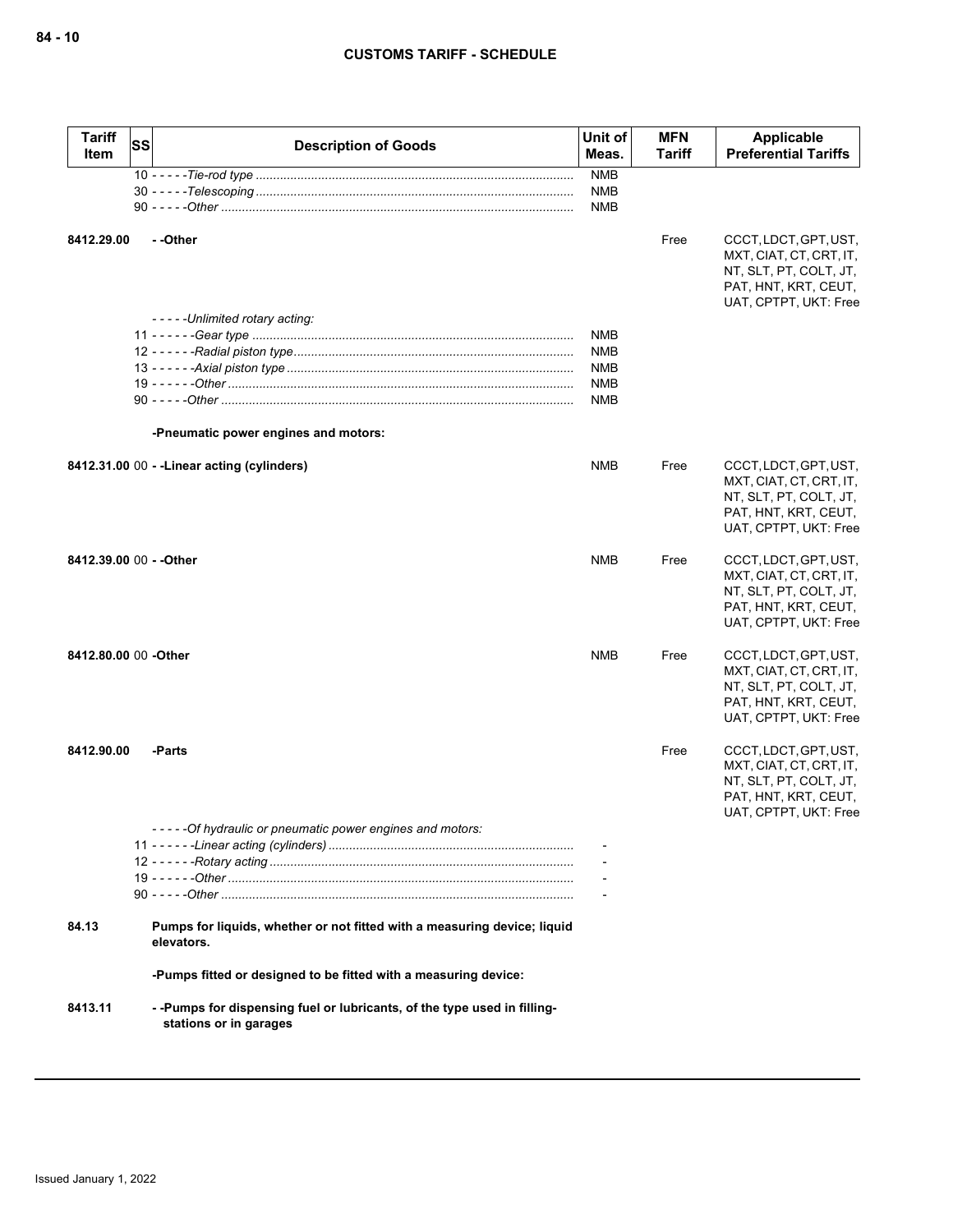| <b>Tariff</b><br>Item     | SS<br><b>Description of Goods</b>                                                                      | Unit of<br>Meas.  | <b>MFN</b><br><b>Tariff</b> | <b>Applicable</b><br><b>Preferential Tariffs</b>                                                                                    |
|---------------------------|--------------------------------------------------------------------------------------------------------|-------------------|-----------------------------|-------------------------------------------------------------------------------------------------------------------------------------|
|                           | 8413.11.10 00 - - - For dispensing gasoline, diesel fuel, liquid natural gas or liquid propane         | <b>NMB</b>        | 6%                          | CCCT, LDCT, GPT, UST,<br>MXT, CIAT, CT, CRT, IT,<br>NT, SLT, PT, COLT, JT,<br>PAT, HNT, KRT, CEUT,<br>UAT, CPTPT, UKT: Free         |
| 8413.11.90 00 - - - Other |                                                                                                        | <b>NMB</b>        | Free                        | CCCT, LDCT, GPT, UST,<br>MXT, CIAT, CT, CRT, IT,<br>NT, SLT, PT, COLT, JT,<br>PAT, HNT, KRT, CEUT,<br>UAT, CPTPT, UKT: Free         |
| 8413.19                   | - -Other                                                                                               |                   |                             |                                                                                                                                     |
|                           | 8413.19.10 00 - - - For dispensing fuel oil;<br>Skid-mounted pumps for dispensing fuel for helicopters | <b>NMB</b>        | 6%                          | AUT, NZT, CCCT, LDCT,<br>GPT, UST, MXT, CIAT,<br>CT.CRT.IT.NT.SLT.PT.<br>COLT, JT, PAT, HNT,<br>KRT, CEUT, UAT,<br>CPTPT, UKT: Free |
| 8413.19.90                | ---Other                                                                                               |                   | Free                        | CCCT, LDCT, GPT, UST,<br>MXT, CIAT, CT, CRT, IT,<br>NT, SLT, PT, COLT, JT,<br>PAT, HNT, KRT, CEUT,<br>UAT, CPTPT, UKT: Free         |
|                           | 10 - - - - - Automatic dosage pumps (infusion pumps), of a kind used for                               | <b>NMB</b>        |                             |                                                                                                                                     |
|                           |                                                                                                        | <b>NMB</b>        |                             |                                                                                                                                     |
|                           | 8413.20.00 00 -Hand pumps, other than those of subheading 8413.11 or 8413.19                           | <b>NMB</b>        | Free                        | CCCT, LDCT, GPT, UST,<br>MXT, CIAT, CT, CRT, IT,<br>NT, SLT, PT, COLT, JT,<br>PAT, HNT, KRT, CEUT,<br>UAT, CPTPT, UKT: Free         |
| 8413.30.00                | -Fuel, lubricating or cooling medium pumps for internal combustion<br>piston engines                   |                   | Free                        | CCCT, LDCT, GPT, UST,<br>MXT, CIAT, CT, CRT, IT,<br>NT, SLT, PT, COLT, JT,<br>PAT, HNT, KRT, CEUT,<br>UAT, CPTPT, UKT: Free         |
|                           | 10 - - - - - Fuel injection pumps, for diesel or semi-diesel engines                                   | <b>NMB</b><br>NMB |                             |                                                                                                                                     |
|                           | 8413.40.00 00 - Concrete pumps                                                                         | NMB               | Free                        | CCCT, LDCT, GPT, UST,<br>MXT, CIAT, CT, CRT, IT,<br>NT, SLT, PT, COLT, JT,<br>PAT, HNT, KRT, CEUT,<br>UAT, CPTPT, UKT: Free         |
| 8413.50.00                | -Other reciprocating positive displacement pumps                                                       |                   | Free                        | CCCT, LDCT, GPT, UST,<br>MXT, CIAT, CT, CRT, IT,<br>NT, SLT, PT, COLT, JT,<br>PAT, HNT, KRT, CEUT,<br>UAT, CPTPT, UKT: Free         |
|                           |                                                                                                        | <b>NMB</b><br>NMB |                             |                                                                                                                                     |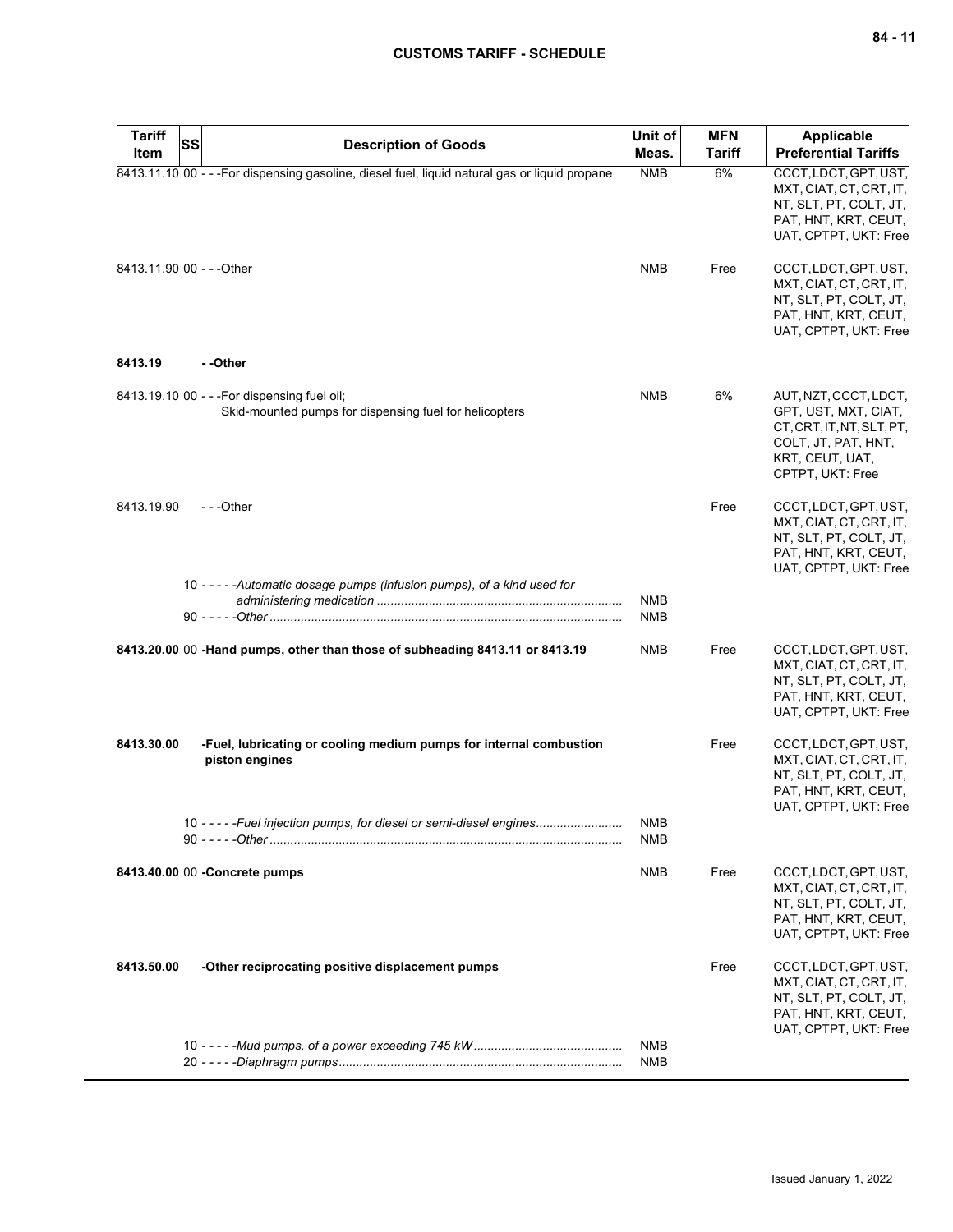| <b>Tariff</b><br>Item | <b>SS</b> | <b>Description of Goods</b>                                                        | Unit of<br>Meas. | <b>MFN</b><br><b>Tariff</b> | Applicable<br><b>Preferential Tariffs</b>                                                                                                |
|-----------------------|-----------|------------------------------------------------------------------------------------|------------------|-----------------------------|------------------------------------------------------------------------------------------------------------------------------------------|
|                       |           | -----Hydraulic fluid power pumps:                                                  |                  |                             |                                                                                                                                          |
|                       |           |                                                                                    | <b>NMB</b>       |                             |                                                                                                                                          |
|                       |           |                                                                                    | <b>NMB</b>       |                             |                                                                                                                                          |
|                       |           |                                                                                    | <b>NMB</b>       |                             |                                                                                                                                          |
| 8413.60.00            |           | -Other rotary positive displacement pumps                                          |                  | Free                        | CCCT, LDCT, GPT, UST,<br>MXT, CIAT, CT, CRT, IT,<br>NT, SLT, PT, COLT, JT,<br>PAT, HNT, KRT, CEUT,<br>UAT, CPTPT, UKT: Free              |
|                       |           | -----Hydraulic fluid power pumps:                                                  |                  |                             |                                                                                                                                          |
|                       |           |                                                                                    | <b>NMB</b>       |                             |                                                                                                                                          |
|                       |           |                                                                                    | NMB              |                             |                                                                                                                                          |
|                       |           |                                                                                    | NMB              |                             |                                                                                                                                          |
|                       |           |                                                                                    | <b>NMB</b>       |                             |                                                                                                                                          |
|                       |           |                                                                                    | <b>NMB</b>       |                             |                                                                                                                                          |
|                       |           |                                                                                    | <b>NMB</b>       |                             |                                                                                                                                          |
| 8413.70.00            |           | -Other centrifugal pumps                                                           |                  | Free                        | AUT, NZT, CCCT, LDCT,<br>GPT, UST, MXT, CIAT,<br>CT, CRT, IT, NT, SLT, PT,<br>COLT, JT, PAT, HNT,<br>KRT, CEUT, UAT,<br>CPTPT, UKT: Free |
|                       |           |                                                                                    | <b>NMB</b>       |                             |                                                                                                                                          |
|                       |           | -----Single stage, single suction type:                                            |                  |                             |                                                                                                                                          |
|                       |           | 21 - - - - - - Close coupled, with discharge outlet of under 5.08 cm in diameter   | NMB              |                             |                                                                                                                                          |
|                       |           | 22 - - - - - - Close coupled, with discharge outlet of 5.08 cm or over in diameter | <b>NMB</b>       |                             |                                                                                                                                          |
|                       |           | 23 - - - - - - Frame mounted, with discharge outlet of under 7.6 cm in diameter    | <b>NMB</b>       |                             |                                                                                                                                          |
|                       |           | 24 ----- - Frame mounted, with discharge outlet of 7.6 cm or over in diameter      | <b>NMB</b>       |                             |                                                                                                                                          |
|                       |           |                                                                                    | <b>NMB</b>       |                             |                                                                                                                                          |
|                       |           |                                                                                    | <b>NMB</b>       |                             |                                                                                                                                          |
|                       |           |                                                                                    | <b>NMB</b>       |                             |                                                                                                                                          |
|                       |           | -Other pumps; liquid elevators:                                                    |                  |                             |                                                                                                                                          |
| 8413.81.00            |           | - -Pumps                                                                           |                  | Free                        | CCCT, LDCT, GPT, UST,<br>MXT, CIAT, CT, CRT, IT,<br>NT, SLT, PT, COLT, JT,<br>PAT, HNT, KRT, CEUT,<br>UAT, CPTPT, UKT: Free              |
|                       |           |                                                                                    | <b>NMB</b>       |                             |                                                                                                                                          |
|                       |           | 20 - - - - - Self-contained household water system pumps and windmill pumps        | <b>NMB</b>       |                             |                                                                                                                                          |
|                       |           |                                                                                    | <b>NMB</b>       |                             |                                                                                                                                          |
|                       |           |                                                                                    |                  |                             |                                                                                                                                          |
|                       |           | 8413.82.00 00 - - Liquid elevators                                                 | <b>NMB</b>       | Free                        | CCCT, LDCT, GPT, UST,<br>MXT, CIAT, CT, CRT, IT,<br>NT, SLT, PT, COLT, JT,<br>PAT, HNT, KRT, CEUT,<br>UAT, CPTPT, UKT: Free              |

**-Parts:**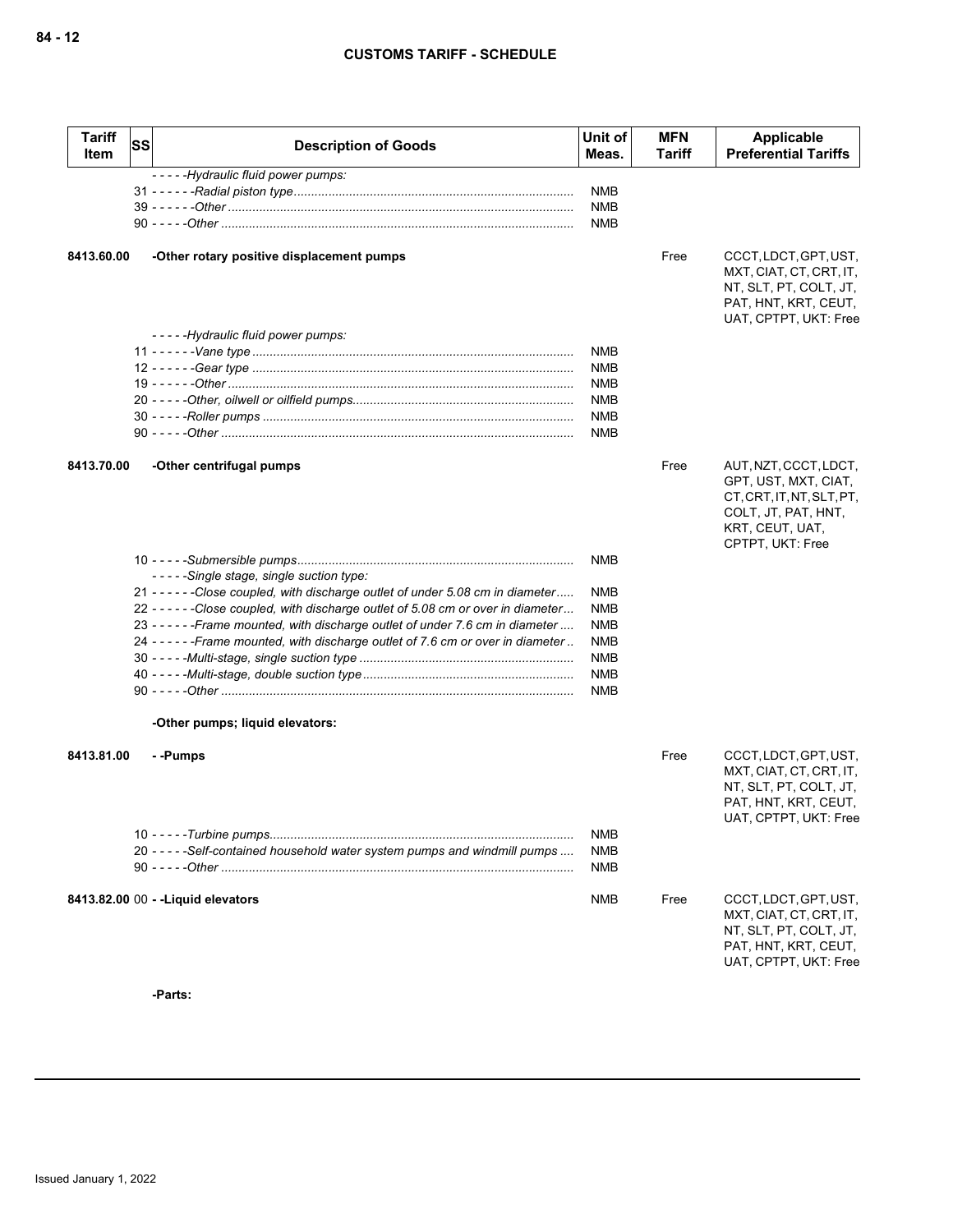| <b>Tariff</b><br>Item | <b>SS</b> | <b>Description of Goods</b>                                                                                                                                                                                                            | Unit of<br>Meas.             | <b>MFN</b><br>Tariff | <b>Applicable</b><br><b>Preferential Tariffs</b>                                                                            |
|-----------------------|-----------|----------------------------------------------------------------------------------------------------------------------------------------------------------------------------------------------------------------------------------------|------------------------------|----------------------|-----------------------------------------------------------------------------------------------------------------------------|
| 8413.91.00            |           | - -Of pumps                                                                                                                                                                                                                            |                              | Free                 | AUT, NZT, CCCT, LDCT,                                                                                                       |
|                       |           |                                                                                                                                                                                                                                        |                              |                      | GPT, UST, MXT, CIAT,<br>CT, CRT, IT, NT, SLT, PT,<br>COLT, JT, PAT, HNT,<br>KRT, CEUT, UAT,<br>CPTPT, UKT: Free             |
|                       |           | 10 - - - - - Sucker rods, pony rods or polished rods, designed for oilfield related                                                                                                                                                    |                              |                      |                                                                                                                             |
|                       |           | -----Of pumps, fitted or designed to be fitted with a measuring device:                                                                                                                                                                |                              |                      |                                                                                                                             |
|                       |           | 21 - - - - - - For dispensing gasoline, diesel fuel, liquid natural gas, liquid propane                                                                                                                                                | $\qquad \qquad \blacksquare$ |                      |                                                                                                                             |
|                       |           | 22 - - - - - - Of automatic dosage pumps (infusion pumps), of a kind used for                                                                                                                                                          |                              |                      |                                                                                                                             |
|                       |           |                                                                                                                                                                                                                                        |                              |                      |                                                                                                                             |
|                       |           | 30 - - - - - Of fuel, lubricating or cooling medium pumps, for internal combustion                                                                                                                                                     |                              |                      |                                                                                                                             |
|                       |           |                                                                                                                                                                                                                                        |                              |                      |                                                                                                                             |
|                       |           | ----- Of other reciprocating positive displacement pumps:                                                                                                                                                                              |                              |                      |                                                                                                                             |
|                       |           |                                                                                                                                                                                                                                        |                              |                      |                                                                                                                             |
|                       |           |                                                                                                                                                                                                                                        |                              |                      |                                                                                                                             |
|                       |           | -----Of other rotary positive displacement pumps:                                                                                                                                                                                      |                              |                      |                                                                                                                             |
|                       |           |                                                                                                                                                                                                                                        |                              |                      |                                                                                                                             |
|                       |           |                                                                                                                                                                                                                                        |                              |                      |                                                                                                                             |
|                       |           |                                                                                                                                                                                                                                        |                              |                      |                                                                                                                             |
|                       |           |                                                                                                                                                                                                                                        |                              |                      |                                                                                                                             |
|                       |           | 8413.92.00 00 - - Of liquid elevators                                                                                                                                                                                                  |                              | Free                 | CCCT, LDCT, GPT, UST,<br>MXT, CIAT, CT, CRT, IT,<br>NT, SLT, PT, COLT, JT,<br>PAT, HNT, KRT, CEUT,<br>UAT, CPTPT, UKT: Free |
| 84.14                 |           | Air or vacuum pumps, air or other gas compressors and fans;<br>ventilating or recycling hoods incorporating a fan, whether or not fitted<br>with filters; gas-tight biological safety cabinets, whether or not fitted<br>with filters. |                              |                      |                                                                                                                             |
|                       |           | 8414.10.00 00 -Vacuum pumps                                                                                                                                                                                                            | <b>NMB</b>                   | Free                 | CCCT, LDCT, GPT, UST,                                                                                                       |
|                       |           |                                                                                                                                                                                                                                        |                              |                      | MXT, CIAT, CT, CRT, IT,<br>NT, SLT, PT, COLT, JT,<br>PAT, HNT, KRT, CEUT,<br>UAT, CPTPT, UKT: Free                          |
|                       |           | 8414.20.00 00 - Hand- or foot-operated air pumps                                                                                                                                                                                       | <b>NMB</b>                   | Free                 | CCCT, LDCT, GPT, UST,<br>MXT, CIAT, CT, CRT, IT,<br>NT, SLT, PT, COLT, JT,<br>PAT, HNT, KRT, CEUT,<br>UAT, CPTPT, UKT: Free |
| 8414.30.00            |           | -Compressors of a kind used in refrigerating equipment                                                                                                                                                                                 |                              | Free                 | CCCT, LDCT, GPT, UST,<br>MXT, CIAT, CT, CRT, IT,<br>NT, SLT, PT, COLT, JT,<br>PAT, HNT, KRT, CEUT,<br>UAT, CPTPT, UKT: Free |
|                       |           | $---$ Screw type:                                                                                                                                                                                                                      |                              |                      |                                                                                                                             |
|                       |           |                                                                                                                                                                                                                                        | <b>NMB</b><br><b>NMB</b>     |                      |                                                                                                                             |

 $\mathbf I$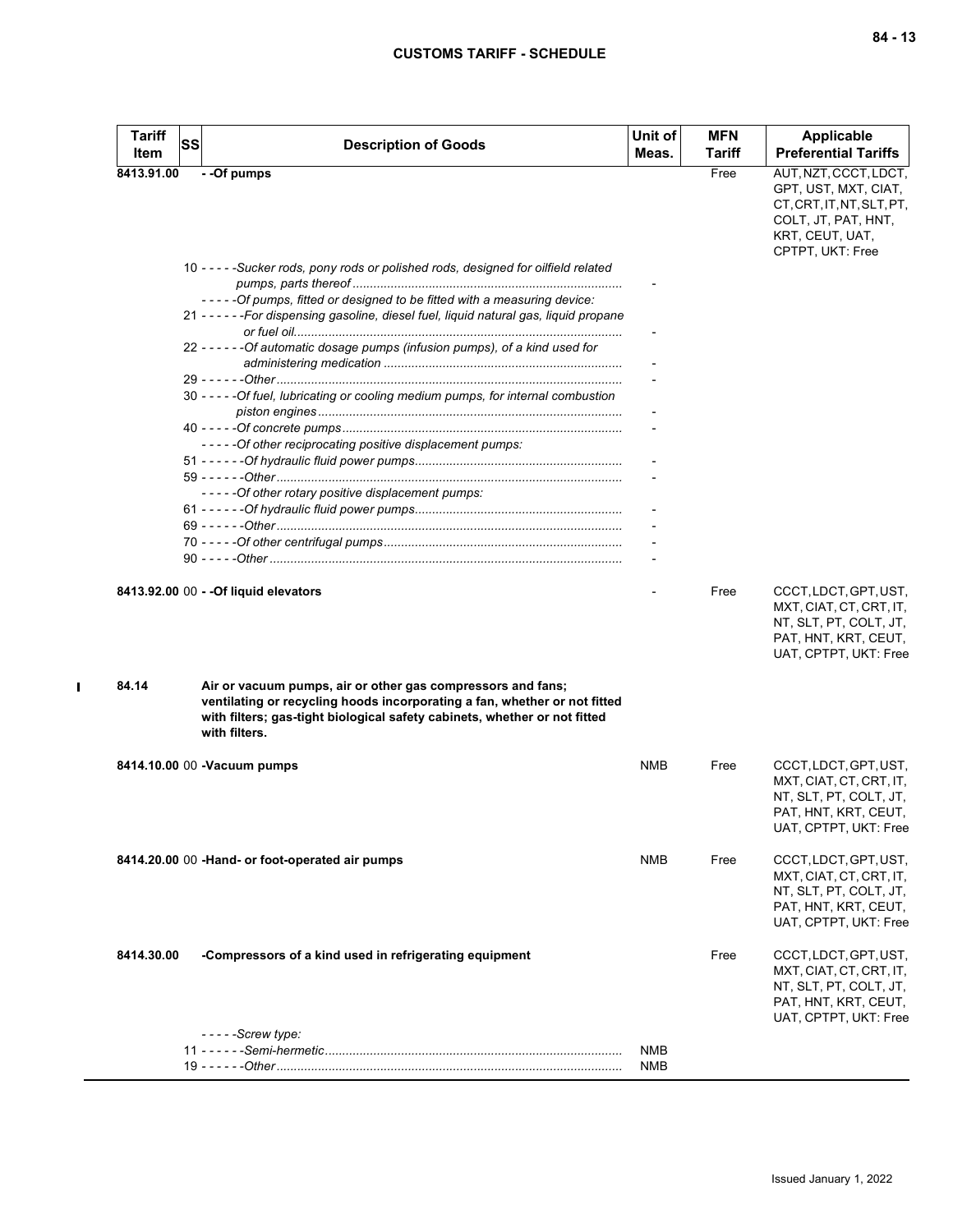| <b>Tariff</b><br>Item | <b>SS</b> | <b>Description of Goods</b>                                                                                                  | Unit of<br>Meas.         | <b>MFN</b><br>Tariff | Applicable<br><b>Preferential Tariffs</b>                                                                                           |
|-----------------------|-----------|------------------------------------------------------------------------------------------------------------------------------|--------------------------|----------------------|-------------------------------------------------------------------------------------------------------------------------------------|
|                       |           | -----Other, semi-hermetic:                                                                                                   |                          |                      |                                                                                                                                     |
|                       |           |                                                                                                                              | NMB                      |                      |                                                                                                                                     |
|                       |           |                                                                                                                              | <b>NMB</b>               |                      |                                                                                                                                     |
|                       |           |                                                                                                                              | <b>NMB</b>               |                      |                                                                                                                                     |
|                       |           |                                                                                                                              | NMB                      |                      |                                                                                                                                     |
|                       |           | - - - - - Other:                                                                                                             |                          |                      |                                                                                                                                     |
|                       |           |                                                                                                                              | NMB                      |                      |                                                                                                                                     |
|                       |           |                                                                                                                              | <b>NMB</b>               |                      |                                                                                                                                     |
|                       |           |                                                                                                                              | <b>NMB</b>               |                      |                                                                                                                                     |
|                       |           | 94 - - - - - - - Other, of a power exceeding 186.5 W but not exceeding 2.2 kW                                                | NMB                      |                      |                                                                                                                                     |
|                       |           | 95 - - - - - - - Other, of a power exceeding 2.2 kW but not exceeding 7.46 kW                                                | <b>NMB</b><br><b>NMB</b> |                      |                                                                                                                                     |
| 8414.40.00            |           | -Air compressors mounted on a wheeled chassis for towing                                                                     |                          | Free                 | CCCT, LDCT, GPT, UST,<br>MXT, CIAT, CT, CRT, IT,<br>NT, SLT, PT, COLT, JT,<br>PAT, HNT, KRT, CEUT,<br>UAT, CPTPT, UKT: Free         |
|                       |           |                                                                                                                              | <b>NMB</b>               |                      |                                                                                                                                     |
|                       |           |                                                                                                                              | <b>NMB</b>               |                      |                                                                                                                                     |
|                       |           | -Fans:                                                                                                                       |                          |                      |                                                                                                                                     |
| 8414.51               |           | --Table, floor, wall, window, ceiling or roof fans, with a self-contained<br>electric motor of an output not exceeding 125 W |                          |                      |                                                                                                                                     |
|                       |           | 8414.51.10 00 - - - Personal fans, mains powered;<br>Table fans, single or variable speed, oscillating                       | NMB                      | 8%                   | CCCT, LDCT, UST,<br>MXT, CIAT, CT, CRT, IT,<br>NT, SLT, PT, COLT, JT,<br>PAT, HNT, KRT, CEUT,<br>UAT, CPTPT, UKT: Free<br>GPT: 2.5% |
| 8414.51.90            |           | $- -$ Other                                                                                                                  |                          | Free                 | CCCT, LDCT, GPT, UST,<br>MXT, CIAT, CT, CRT, IT,<br>NT, SLT, PT, COLT, JT,<br>PAT, HNT, KRT, CEUT,<br>UAT, CPTPT, UKT: Free         |
|                       |           |                                                                                                                              | <b>NMB</b>               |                      |                                                                                                                                     |
|                       |           |                                                                                                                              | NMB                      |                      |                                                                                                                                     |
|                       |           |                                                                                                                              | <b>NMB</b>               |                      |                                                                                                                                     |
|                       |           |                                                                                                                              |                          |                      |                                                                                                                                     |
| 8414.59.00            |           | - -Other                                                                                                                     |                          | Free                 | CCCT, LDCT, GPT, UST,<br>MXT, CIAT, CT, CRT, IT,<br>NT, SLT, PT, COLT, JT,<br>PAT, HNT, KRT, CEUT,<br>UAT, CPTPT, UKT: Free         |
|                       |           |                                                                                                                              | <b>NMB</b>               |                      |                                                                                                                                     |
|                       |           | $---Other:$                                                                                                                  | <b>NMB</b>               |                      |                                                                                                                                     |
|                       |           |                                                                                                                              | <b>NMB</b>               |                      |                                                                                                                                     |
|                       |           |                                                                                                                              | <b>NMB</b>               |                      |                                                                                                                                     |
|                       |           |                                                                                                                              | <b>NMB</b>               |                      |                                                                                                                                     |
|                       |           |                                                                                                                              |                          |                      |                                                                                                                                     |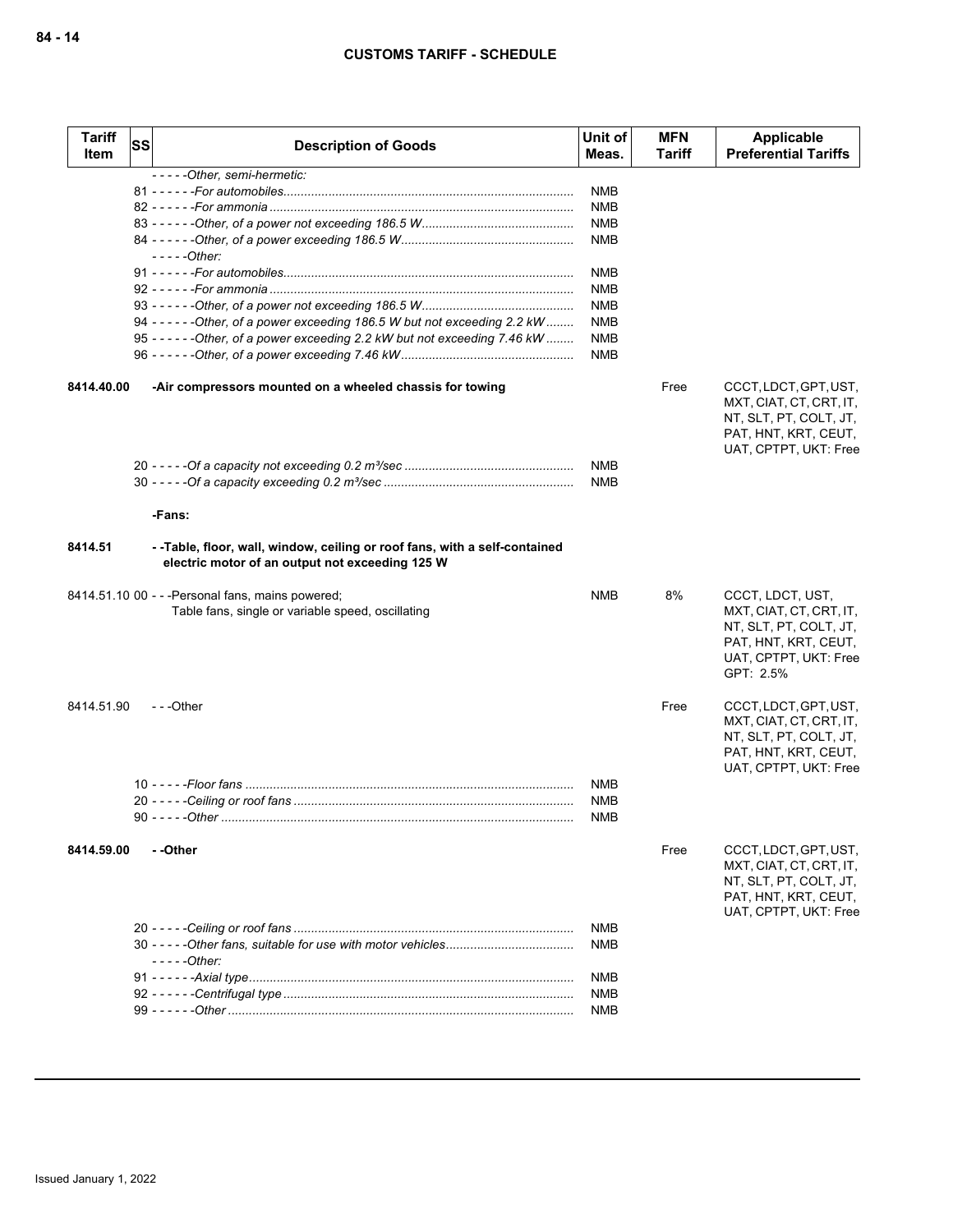$\mathbf{I}$ 

| <b>Tariff</b><br>Item | <b>SS</b> | <b>Description of Goods</b>                                                                                                                                                                                                | Unit of<br>Meas.         | <b>MFN</b><br><b>Tariff</b> | Applicable<br><b>Preferential Tariffs</b>                                                                                   |
|-----------------------|-----------|----------------------------------------------------------------------------------------------------------------------------------------------------------------------------------------------------------------------------|--------------------------|-----------------------------|-----------------------------------------------------------------------------------------------------------------------------|
|                       |           | 8414.60.00 00 -Hoods having a maximum horizontal side not exceeding 120 cm                                                                                                                                                 | <b>NMB</b>               | 6%                          | CCCT, LDCT, GPT, UST,<br>MXT, CIAT, CT, CRT, IT,<br>NT, SLT, PT, COLT, JT,<br>PAT, HNT, KRT, CEUT,<br>UAT, CPTPT, UKT: Free |
|                       |           | 8414.70.00 00 -Gas-tight biological safety cabinets                                                                                                                                                                        | <b>NMB</b>               | Free                        | CCCT, LDCT, GPT, UST,<br>MXT, CIAT, CT, CRT, IT,<br>NT, SLT, PT, COLT, JT,<br>PAT, HNT, KRT, CEUT,<br>UAT, CPTPT, UKT: Free |
| 8414.80               |           | -Other                                                                                                                                                                                                                     |                          |                             |                                                                                                                             |
|                       |           | 8414.80.10 00 - - - Turbochargers and superchargers for use in motor vehicles of Chapter 87                                                                                                                                | NMB                      | Free                        | CCCT, LDCT, GPT, UST,<br>MXT, CIAT, CT, CRT, IT,<br>NT, SLT, PT, COLT, JT,<br>PAT, HNT, KRT, CEUT,<br>UAT, CPTPT, UKT: Free |
| 8414.80.90            |           | $-$ - -Other                                                                                                                                                                                                               |                          | Free                        | CCCT, LDCT, GPT, UST,<br>MXT, CIAT, CT, CRT, IT,<br>NT, SLT, PT, COLT, JT,<br>PAT, HNT, KRT, CEUT,<br>UAT, CPTPT, UKT: Free |
|                       |           | -----Air compressors, stationary:                                                                                                                                                                                          |                          |                             |                                                                                                                             |
|                       |           |                                                                                                                                                                                                                            | <b>NMB</b><br><b>NMB</b> |                             |                                                                                                                             |
|                       |           |                                                                                                                                                                                                                            | <b>NMB</b>               |                             |                                                                                                                             |
|                       |           | -----Air compressors, portable:                                                                                                                                                                                            |                          |                             |                                                                                                                             |
|                       |           |                                                                                                                                                                                                                            | <b>NMB</b>               |                             |                                                                                                                             |
|                       |           |                                                                                                                                                                                                                            | <b>NMB</b>               |                             |                                                                                                                             |
|                       |           |                                                                                                                                                                                                                            | <b>NMB</b>               |                             |                                                                                                                             |
|                       |           | -----Gas compressors:                                                                                                                                                                                                      |                          |                             |                                                                                                                             |
|                       |           |                                                                                                                                                                                                                            | NMB                      |                             |                                                                                                                             |
|                       |           |                                                                                                                                                                                                                            | <b>NMB</b>               |                             |                                                                                                                             |
|                       |           |                                                                                                                                                                                                                            | <b>NMB</b>               |                             |                                                                                                                             |
|                       |           |                                                                                                                                                                                                                            | NMB                      |                             |                                                                                                                             |
| 8414.90               |           | -Parts                                                                                                                                                                                                                     |                          |                             |                                                                                                                             |
|                       |           | 8414.90.10 00 - - -Stators and rotors for compressors for use in refrigerating equipment                                                                                                                                   |                          | Free                        | CCCT, LDCT, GPT, UST,<br>MXT, CIAT, CT, CRT, IT,<br>NT, SLT, PT, COLT, JT,<br>PAT, HNT, KRT, CEUT,<br>UAT, CPTPT, UKT: Free |
| 8414.90.90            |           | ---Other                                                                                                                                                                                                                   |                          | Free                        | CCCT, LDCT, GPT, UST,<br>MXT, CIAT, CT, CRT, IT,<br>NT, SLT, PT, COLT, JT,<br>PAT, HNT, KRT, CEUT,<br>UAT, CPTPT, UKT: Free |
|                       |           | 30 - - - - - Of compressors, of a kind used in refrigerating equipment<br>40 - - - - - Of fans, for table, floor, wall, window, ceiling or roof, with a self-<br>contained electric motor of an output not exceeding 125 W |                          |                             |                                                                                                                             |
|                       |           |                                                                                                                                                                                                                            |                          |                             |                                                                                                                             |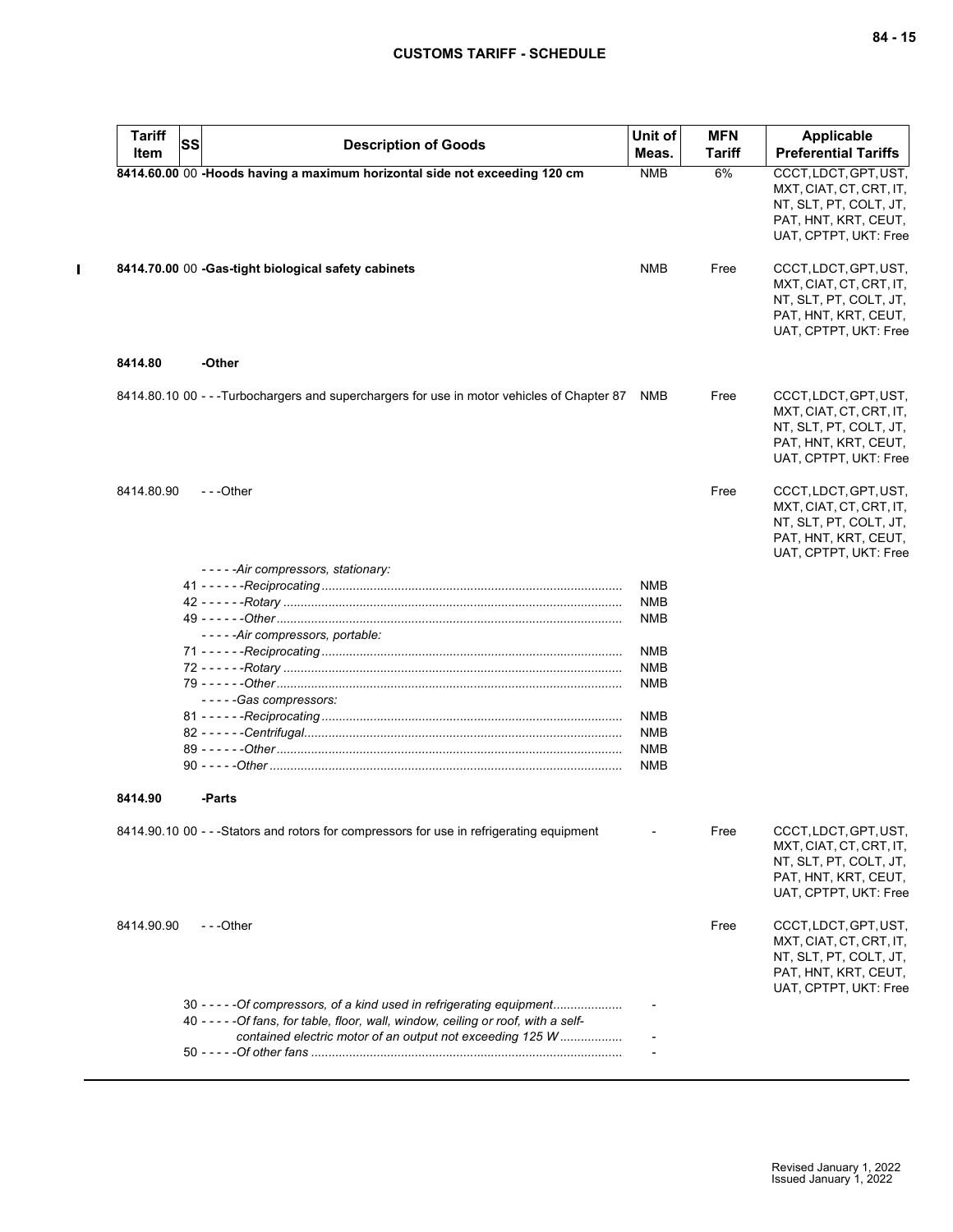| <b>Tariff</b><br>Item | <b>SS</b> | <b>Description of Goods</b>                                                                                                                                                                                                                                                                                                       | Unit of<br>Meas.                       | <b>MFN</b><br><b>Tariff</b> | <b>Applicable</b><br><b>Preferential Tariffs</b>                                                                                         |
|-----------------------|-----------|-----------------------------------------------------------------------------------------------------------------------------------------------------------------------------------------------------------------------------------------------------------------------------------------------------------------------------------|----------------------------------------|-----------------------------|------------------------------------------------------------------------------------------------------------------------------------------|
|                       |           |                                                                                                                                                                                                                                                                                                                                   |                                        |                             |                                                                                                                                          |
| 84.15                 |           | Air conditioning machines, comprising a motor-driven fan and elements<br>for changing the temperature and humidity, including those machines in<br>which the humidity cannot be separately regulated.                                                                                                                             |                                        |                             |                                                                                                                                          |
| 8415.10.00            |           | -Of a kind designed to be fixed to a window, wall, ceiling or floor, self-<br>contained or "split-system"                                                                                                                                                                                                                         |                                        | Free                        | CCCT, LDCT, GPT, UST,<br>MXT, CIAT, CT, CRT, IT,<br>NT, SLT, PT, COLT, JT,<br>PAT, HNT, KRT, CEUT,<br>UAT, CPTPT, UKT: Free              |
|                       |           |                                                                                                                                                                                                                                                                                                                                   | <b>NMB</b><br><b>NMB</b>               |                             |                                                                                                                                          |
|                       |           | 8415.20.00 00 -Of a kind used for persons, in motor vehicles                                                                                                                                                                                                                                                                      | NMB                                    | Free                        | AUT, NZT, CCCT, LDCT,<br>GPT, UST, MXT, CIAT,<br>CT.CRT.IT.NT.SLT.PT.<br>COLT, JT, PAT, HNT,<br>KRT, CEUT, UAT,<br>CPTPT, UKT: Free      |
|                       |           | -Other:                                                                                                                                                                                                                                                                                                                           |                                        |                             |                                                                                                                                          |
| 8415.81               |           | --Incorporating a refrigerating unit and a valve for reversal of the<br>cooling/heat cycle (reversible heat pumps)                                                                                                                                                                                                                |                                        |                             |                                                                                                                                          |
| 8415.81.10            |           | ---The following, excluding mini-split heat pumps and air conditioner units:<br>Single packaged or split-system, of a heat transfer capacity not exceeding<br>15.8 kW (53,900 BTU per hour);<br>Water source, vertical, horizontal and console types, of a heat transfer<br>capacity not exceeding 34.8 kW (118,700 BTU per hour) |                                        | 6%                          | AUT, NZT, CCCT, LDCT,<br>GPT, UST, MXT, CIAT,<br>CT, CRT, IT, NT, SLT, PT,<br>COLT, JT, PAT, HNT,<br>KRT, CEUT, UAT,<br>CPTPT, UKT: Free |
|                       |           | -----Single packaged:                                                                                                                                                                                                                                                                                                             |                                        |                             |                                                                                                                                          |
|                       |           | 11 - - - - - - Of a heat capacity not exceeding 15.8 kW (53,900 BTU per hour)<br>12 - - - - - - Of a heat capacity exceeding 15.8 kW (53,900 BTU per hour)                                                                                                                                                                        | <b>NMB</b><br><b>NMB</b><br><b>NMB</b> |                             |                                                                                                                                          |
| 8415.81.90            |           | $- -$ Other                                                                                                                                                                                                                                                                                                                       |                                        | Free                        | CCCT, LDCT, GPT, UST,<br>MXT, CIAT, CT, CRT, IT,<br>NT, SLT, PT, COLT, JT,<br>PAT, HNT, KRT, CEUT,<br>UAT, CPTPT, UKT: Free              |
|                       |           | -----Single packaged:                                                                                                                                                                                                                                                                                                             |                                        |                             |                                                                                                                                          |
|                       |           | 11 - - - - - - Of a heat capacity not exceeding 15.8 kW (53,900 BTU per hour)<br>12 - - - - - - Of a heat capacity exceeding 15.8 kW (53,900 BTU per hour)                                                                                                                                                                        | NMB<br><b>NMB</b><br><b>NMB</b>        |                             |                                                                                                                                          |
| 8415.82               |           | - - Other, incorporating a refrigerating unit                                                                                                                                                                                                                                                                                     |                                        |                             |                                                                                                                                          |
|                       |           | 8415.82.10 00 - - -Domestic heat pumps and air conditioners, ductless split-systems;<br>Portable type, of a weight not exceeding 25 kg and of a heat transfer<br>capacity not exceeding 1.8 kW (6,000 BTU per hour);<br>Truck heater/air conditioners                                                                             | <b>NMB</b>                             | Free                        | CCCT, LDCT, GPT, UST,<br>MXT, CIAT, CT, CRT, IT,<br>NT, SLT, PT, COLT, JT,<br>PAT, HNT, KRT, CEUT,<br>UAT, CPTPT, UKT: Free              |

- - -Other: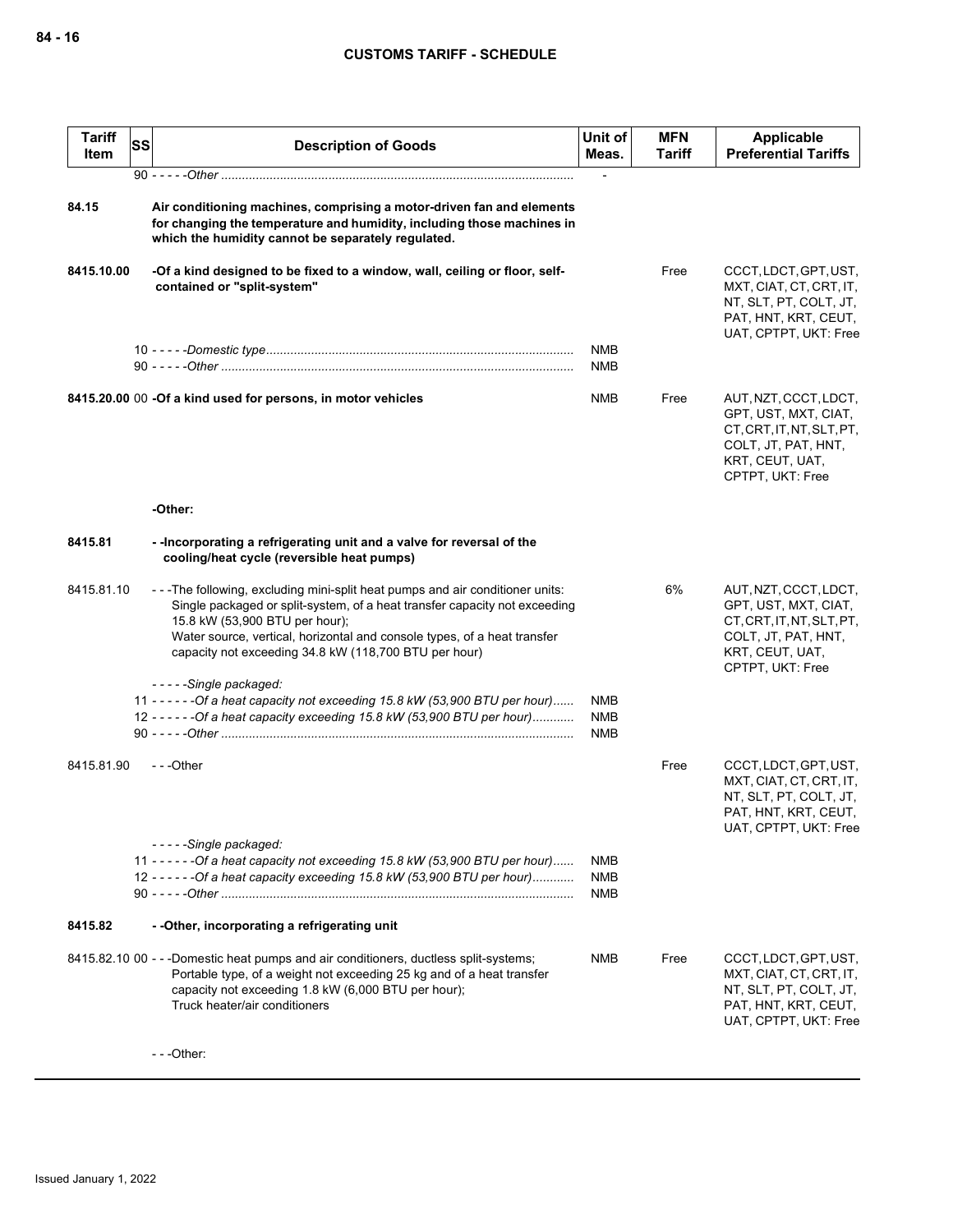| Tariff<br>Item | <b>SS</b> | <b>Description of Goods</b>                                                                                                                                                                                                                                                                                                                                                                                                                                                                                                                                                                                                                              | Unit of<br>Meas.  | <b>MFN</b><br><b>Tariff</b> | Applicable<br><b>Preferential Tariffs</b>                                                                                                |
|----------------|-----------|----------------------------------------------------------------------------------------------------------------------------------------------------------------------------------------------------------------------------------------------------------------------------------------------------------------------------------------------------------------------------------------------------------------------------------------------------------------------------------------------------------------------------------------------------------------------------------------------------------------------------------------------------------|-------------------|-----------------------------|------------------------------------------------------------------------------------------------------------------------------------------|
| 8415.82.91     |           | - - - - Central station air handlers;<br>Combination terminal units, water source or air to air, of a heat transfer<br>capacity not exceeding 5.8 kW (19,800 BTU per hour);<br>Fan coil units;<br>For off-highway vehicles;<br>For humidity and dust sensitive areas, of a heat transfer capacity not<br>exceeding 71.1 kW (242,700 BTU per hour);<br>Single packaged, combination, of a heat transfer capacity not exceeding<br>15.8 kW (53,900 BTU per hour);<br>Split-system, of a heat transfer capacity not exceeding 47.4 kW<br>$(161,800$ per hour);<br>Water source, of a heat transfer capacity not exceeding 34.8 kW<br>(118,700 BTU per hour) | NMB<br>NMB        | 6%                          | AUT, NZT, CCCT, LDCT,<br>GPT, UST, MXT, CIAT,<br>CT, CRT, IT, NT, SLT, PT,<br>COLT, JT, PAT, HNT,<br>KRT, CEUT, UAT,<br>CPTPT, UKT: Free |
| 8415.82.99     |           | $--$ Other                                                                                                                                                                                                                                                                                                                                                                                                                                                                                                                                                                                                                                               | NMB               | Free                        | CCCT, LDCT, GPT, UST,                                                                                                                    |
|                |           |                                                                                                                                                                                                                                                                                                                                                                                                                                                                                                                                                                                                                                                          |                   |                             | MXT, CIAT, CT, CRT, IT,<br>NT, SLT, PT, COLT, JT,<br>PAT, HNT, KRT, CEUT,<br>UAT, CPTPT, UKT: Free                                       |
|                |           | - - - - - Single packaged combination and split system (remote condenser type)                                                                                                                                                                                                                                                                                                                                                                                                                                                                                                                                                                           |                   |                             |                                                                                                                                          |
|                |           | air conditioners, other than year-round units:<br>11 - - - - - - Single packaged, combination, of a heat transfer capacity exceeding                                                                                                                                                                                                                                                                                                                                                                                                                                                                                                                     | <b>NMB</b>        |                             |                                                                                                                                          |
|                |           | 12 - - - - - - Split system (remote condenser type) air conditioners, of a heat<br>transfer capacity exceeding 47.4 kW (161,800 BTU per hour)<br>-----Year-round units (heating and cooling):                                                                                                                                                                                                                                                                                                                                                                                                                                                            | NMB               |                             |                                                                                                                                          |
|                |           | 21 - - - - - - Of a heat capacity not exceeding 15.8 kW (53,900 BTU per hour)                                                                                                                                                                                                                                                                                                                                                                                                                                                                                                                                                                            | NMB               |                             |                                                                                                                                          |
|                |           | 22 - - - - - - Of a heat capacity exceeding 15.8 kW (53,900 BTU per hour)                                                                                                                                                                                                                                                                                                                                                                                                                                                                                                                                                                                | <b>NMB</b>        |                             |                                                                                                                                          |
|                |           |                                                                                                                                                                                                                                                                                                                                                                                                                                                                                                                                                                                                                                                          | NMB<br><b>NMB</b> |                             |                                                                                                                                          |
|                |           |                                                                                                                                                                                                                                                                                                                                                                                                                                                                                                                                                                                                                                                          | <b>NMB</b>        |                             |                                                                                                                                          |
| 8415.83.00     |           | - - Not incorporating a refrigerating unit                                                                                                                                                                                                                                                                                                                                                                                                                                                                                                                                                                                                               |                   | Free                        | AUT, NZT, CCCT, LDCT,<br>GPT, UST, MXT, CIAT,<br>CT, CRT, IT, NT, SLT, PT,<br>COLT, JT, PAT, HNT,<br>KRT, CEUT, UAT,                     |
|                |           | 10 - - - - - Condensing units, of a heat capacity not exceeding 15.8 kW (53,900                                                                                                                                                                                                                                                                                                                                                                                                                                                                                                                                                                          |                   |                             | CPTPT, UKT: Free                                                                                                                         |
|                |           | 20 - - - - - Condensing units, of a heat capacity exceeding 15.8 kW (53,900 BTU                                                                                                                                                                                                                                                                                                                                                                                                                                                                                                                                                                          | NMB               |                             |                                                                                                                                          |
|                |           |                                                                                                                                                                                                                                                                                                                                                                                                                                                                                                                                                                                                                                                          | NMB               |                             |                                                                                                                                          |
|                |           |                                                                                                                                                                                                                                                                                                                                                                                                                                                                                                                                                                                                                                                          | <b>NMB</b><br>NMB |                             |                                                                                                                                          |
|                |           |                                                                                                                                                                                                                                                                                                                                                                                                                                                                                                                                                                                                                                                          |                   |                             |                                                                                                                                          |
| 8415.90        |           | -Parts                                                                                                                                                                                                                                                                                                                                                                                                                                                                                                                                                                                                                                                   |                   |                             |                                                                                                                                          |
|                |           | 8415.90.30 00 - - - Chassis, chassis bases or outer cabinets                                                                                                                                                                                                                                                                                                                                                                                                                                                                                                                                                                                             |                   | Free                        | AUT, NZT, CCCT, LDCT,<br>GPT, UST, MXT, CIAT,<br>CT, CRT, IT, NT, SLT, PT,<br>COLT, JT, PAT, HNT,<br>KRT, CEUT, UAT,<br>CPTPT, UKT: Free |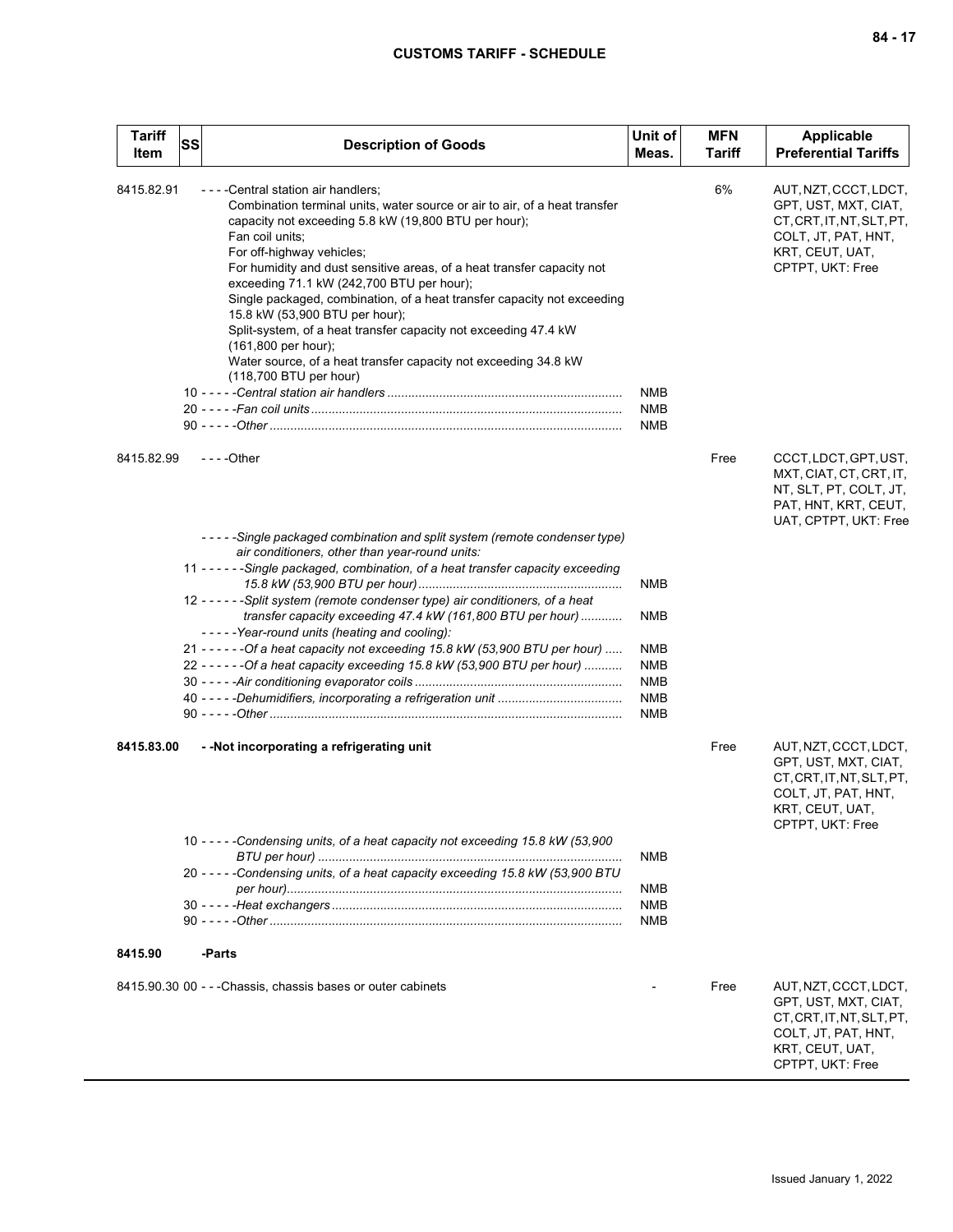| <b>Tariff</b><br>Item     | <b>SS</b> | <b>Description of Goods</b>                                                                                                                                                            | Unit of<br>Meas.         | <b>MFN</b><br>Tariff | Applicable<br><b>Preferential Tariffs</b>                                                                                                |
|---------------------------|-----------|----------------------------------------------------------------------------------------------------------------------------------------------------------------------------------------|--------------------------|----------------------|------------------------------------------------------------------------------------------------------------------------------------------|
| 8415.90.90 00 - - - Other |           |                                                                                                                                                                                        |                          | Free                 | AUT, NZT, CCCT, LDCT,<br>GPT, UST, MXT, CIAT,<br>CT, CRT, IT, NT, SLT, PT,<br>COLT, JT, PAT, HNT,<br>KRT, CEUT, UAT,<br>CPTPT, UKT: Free |
| 84.16                     |           | Furnace burners for liquid fuel, for pulverized solid fuel or for gas;<br>mechanical stokers, including their mechanical grates, mechanical ash<br>dischargers and similar appliances. |                          |                      |                                                                                                                                          |
|                           |           | 8416.10.00 00 - Furnace burners for liquid fuel                                                                                                                                        | <b>NMB</b>               | Free                 | CCCT, LDCT, GPT, UST,<br>MXT, CIAT, CT, CRT, IT,<br>NT, SLT, PT, COLT, JT,<br>PAT, HNT, KRT, CEUT,<br>UAT, CPTPT, UKT: Free              |
| 8416.20.00                |           | -Other furnace burners, including combination burners                                                                                                                                  |                          | Free                 | CCCT, LDCT, GPT, UST,<br>MXT, CIAT, CT, CRT, IT,<br>NT, SLT, PT, COLT, JT,<br>PAT, HNT, KRT, CEUT,<br>UAT, CPTPT, UKT: Free              |
|                           |           |                                                                                                                                                                                        | <b>NMB</b><br><b>NMB</b> |                      |                                                                                                                                          |
|                           |           | 8416.30.00 00 - Mechanical stokers, including their mechanical grates, mechanical ash<br>dischargers and similar appliances                                                            | <b>NMB</b>               | Free                 | CCCT, LDCT, GPT, UST,<br>MXT, CIAT, CT, CRT, IT,<br>NT, SLT, PT, COLT, JT,<br>PAT, HNT, KRT, CEUT,<br>UAT, CPTPT, UKT: Free              |
| 8416.90.00 00 - Parts     |           |                                                                                                                                                                                        |                          | Free                 | CCCT, LDCT, GPT, UST,<br>MXT, CIAT, CT, CRT, IT,<br>NT, SLT, PT, COLT, JT,<br>PAT, HNT, KRT, CEUT,<br>UAT, CPTPT, UKT: Free              |
| 84.17                     |           | Industrial or laboratory furnaces and ovens, including incinerators, non-<br>electric.                                                                                                 |                          |                      |                                                                                                                                          |
|                           |           | 8417.10.00 00 -Furnaces and ovens for the roasting, melting or other heat-treatment of NMB<br>ores, pyrites or of metals                                                               |                          | Free                 | CCCT, LDCT, GPT, UST,<br>MXT, CIAT, CT, CRT, IT,<br>NT, SLT, PT, COLT, JT,<br>PAT, HNT, KRT, CEUT,<br>UAT, CPTPT, UKT: Free              |
|                           |           | 8417.20.00 00 - Bakery ovens, including biscuit ovens                                                                                                                                  | <b>NMB</b>               | Free                 | CCCT, LDCT, GPT, UST,<br>MXT, CIAT, CT, CRT, IT,<br>NT, SLT, PT, COLT, JT,<br>PAT, HNT, KRT, CEUT,<br>UAT, CPTPT, UKT: Free              |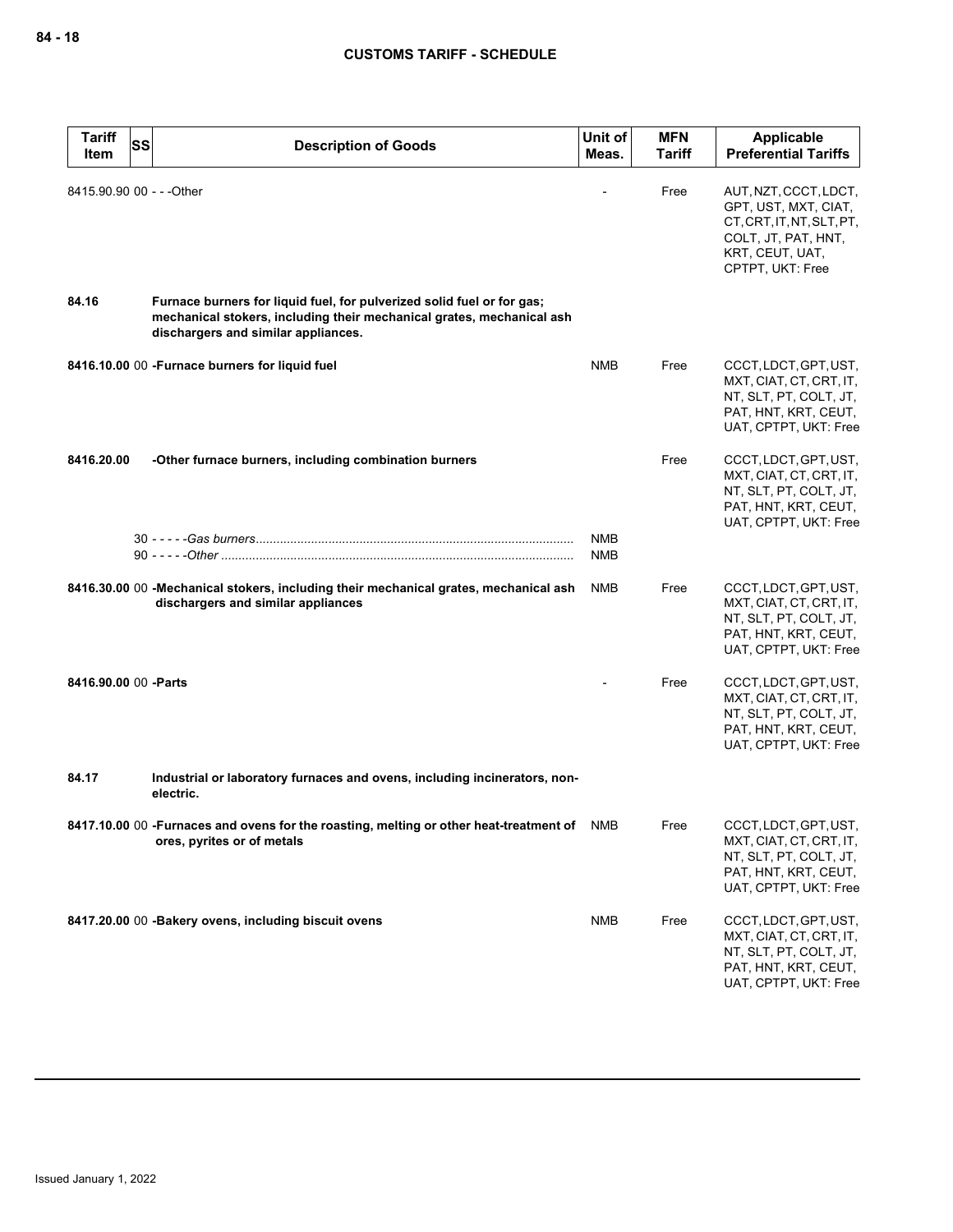| <b>Tariff</b>        | SS<br><b>Description of Goods</b>                                                                                                                                                                                                                              | Unit of                  | <b>MFN</b>    | <b>Applicable</b>                                                                                                                 |
|----------------------|----------------------------------------------------------------------------------------------------------------------------------------------------------------------------------------------------------------------------------------------------------------|--------------------------|---------------|-----------------------------------------------------------------------------------------------------------------------------------|
| Item                 |                                                                                                                                                                                                                                                                | Meas.                    | <b>Tariff</b> | <b>Preferential Tariffs</b>                                                                                                       |
| 8417.80.00 00 -Other |                                                                                                                                                                                                                                                                | <b>NMB</b>               | Free          | CCCT, LDCT, GPT, UST,<br>MXT, CIAT, CT, CRT, IT,<br>NT, SLT, PT, COLT, JT,<br>PAT, HNT, KRT, CEUT,<br>UAT, CPTPT, UKT: Free       |
| 8417.90.00 00 -Parts |                                                                                                                                                                                                                                                                |                          | Free          | CCCT, LDCT, GPT, UST,<br>MXT, CIAT, CT, CRT, IT,<br>NT, SLT, PT, COLT, JT,<br>PAT, HNT, KRT, CEUT,<br>UAT, CPTPT, UKT: Free       |
| 84.18                | Refrigerators, freezers and other refrigerating or freezing equipment,<br>electric or other; heat pumps other than air conditioning machines of<br>heading 84.15.                                                                                              |                          |               |                                                                                                                                   |
| 8418.10              | -Combined refrigerator-freezers, fitted with separate external doors or<br>drawers, or combinations thereof                                                                                                                                                    |                          |               |                                                                                                                                   |
|                      | 8418.10.10 00 - - - Absorption-type, combination gas and electric powered, designed for<br>permanent installation in recreational vehicles and for use in the<br>manufacture of such vehicles                                                                  | <b>NMB</b>               | Free          | CCCT, LDCT, GPT, UST,<br>MXT, CIAT, CT, CRT, IT,<br>NT, SLT, PT, COLT, JT,<br>PAT, HNT, KRT, CEUT,<br>UAT, CPTPT, UKT: Free       |
|                      | 8418.10.20 00 - - - Refrigerating-freezing type                                                                                                                                                                                                                | <b>NMB</b>               | 7%            | CCCT, LDCT, UST,<br>MXT, CIAT, CT, CRT, IT,<br>NT, SLT, PT, COLT, JT,<br>PAT, HNT, KRT, CEUT,<br>UAT, CPTPT, UKT: Free<br>GPT: 5% |
| 8418.10.90           | $- -$ Other                                                                                                                                                                                                                                                    |                          | 8%            | CCCT, LDCT, UST,<br>MXT, CIAT, CT, CRT, IT,<br>NT, SLT, PT, COLT, JT,<br>PAT, HNT, KRT, CEUT,<br>UAT, CPTPT, UKT: Free<br>GPT: 5% |
|                      | -----Compression type:                                                                                                                                                                                                                                         |                          |               |                                                                                                                                   |
|                      | 13 - - - - - - Having a refrigeration capacity, by volume, not exceeding 381 litres<br>14 - - - - - - Having a refrigeration capacity, by volume, exceeding 381 litres<br>-----Electric, having a refrigeration capacity, by volume, of 381 litres or<br>more: | <b>NMB</b><br><b>NMB</b> |               |                                                                                                                                   |
|                      | 21 - - - - - - Having a refrigeration capacity, by volume, of 381 litres or more, but                                                                                                                                                                          | NMB                      |               |                                                                                                                                   |
|                      | 22 - - - - - - Having a refrigeration capacity, by volume, exceeding 524 litres                                                                                                                                                                                | <b>NMB</b><br><b>NMB</b> |               |                                                                                                                                   |
|                      | -Refrigerators, household type:                                                                                                                                                                                                                                |                          |               |                                                                                                                                   |
| 8418.21.00           | - -Compression-type                                                                                                                                                                                                                                            |                          | 8%            | CCCT, LDCT, UST,<br>MXT, CIAT, CT, CRT, IT,<br>NT, SLT, PT, COLT, JT,<br>PAT, HNT, KRT, CEUT,<br>UAT, CPTPT, UKT: Free            |
|                      | 10 - - - - - Electric, having a refrigeration capacity, by volume, of 381 litres or more NMB                                                                                                                                                                   |                          |               | GPT: 5%                                                                                                                           |

 $\mathbf{I}$ 

 $\mathbf I$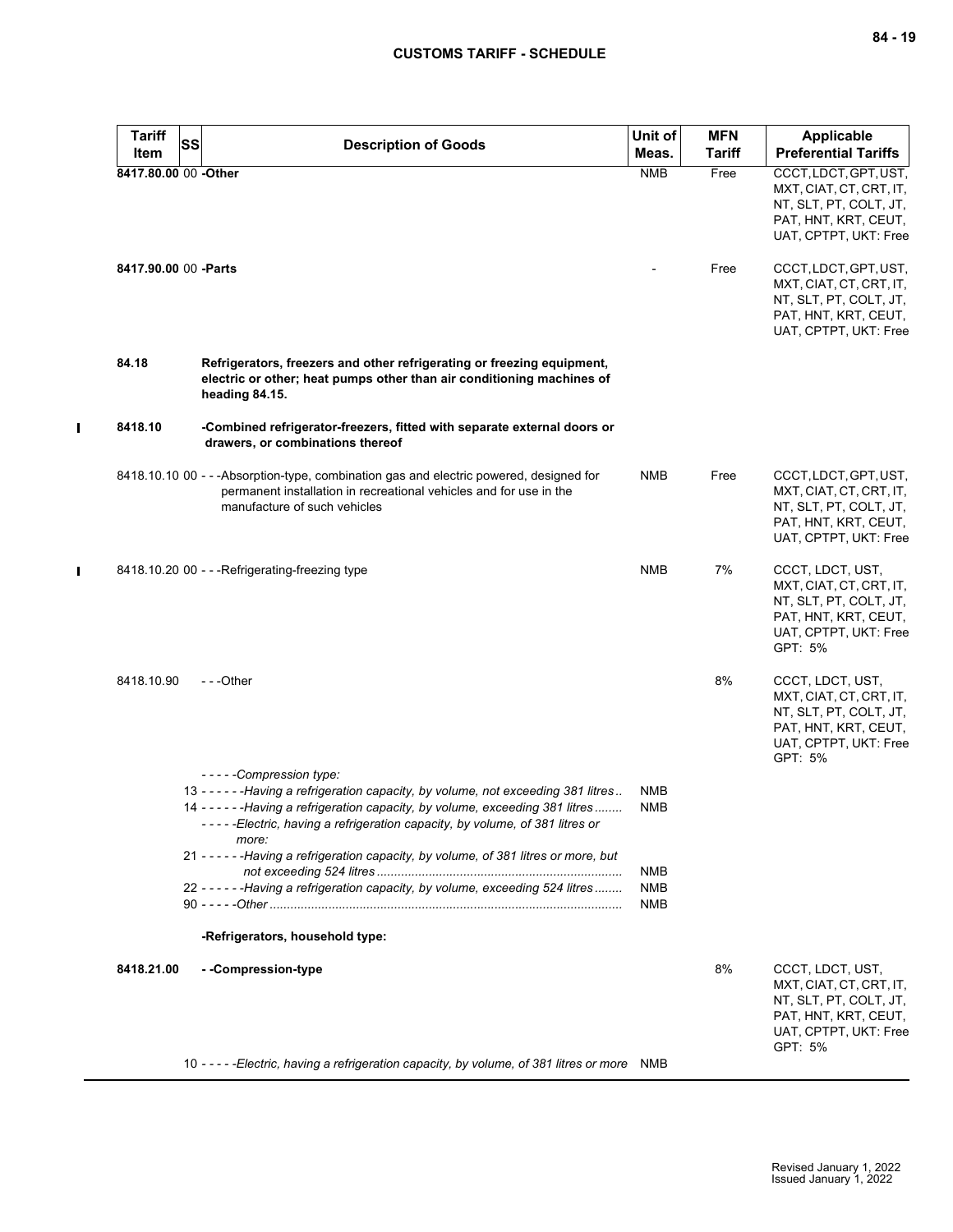| <b>Tariff</b><br><b>Item</b> | SS | <b>Description of Goods</b>                                                                                                                                                    | Unit of<br>Meas.  | <b>MFN</b><br><b>Tariff</b> | Applicable<br><b>Preferential Tariffs</b>                                                                                         |
|------------------------------|----|--------------------------------------------------------------------------------------------------------------------------------------------------------------------------------|-------------------|-----------------------------|-----------------------------------------------------------------------------------------------------------------------------------|
|                              |    | $---Other:$<br>91 - - - - - - Having a refrigeration capacity, by volume, not exceeding<br>92 - - - - - - Having a refrigeration capacity, by volume, exceeding 184 litres but | <b>NMB</b><br>NMB |                             |                                                                                                                                   |
|                              |    | 93 - - - - - - Having a refrigeration capacity, by volume, exceeding 266 litres but                                                                                            | <b>NMB</b>        |                             |                                                                                                                                   |
| 8418.29.00 00 - - Other      |    |                                                                                                                                                                                | <b>NMB</b>        | 8%                          | CCCT, LDCT, UST,<br>MXT, CIAT, CT, CRT, IT,<br>NT, SLT, PT, COLT, JT,<br>PAT, HNT, KRT, CEUT,<br>UAT, CPTPT, UKT: Free<br>GPT: 5% |
| 8418.30                      |    | -Freezers of the chest type, not exceeding 800 litres capacity                                                                                                                 |                   |                             |                                                                                                                                   |
|                              |    | 8418.30.10 00 - - - Household type                                                                                                                                             | <b>NMB</b>        | 8%                          | CCCT, LDCT, GPT, UST,<br>MXT, CIAT, CT, CRT, IT,<br>NT, SLT, PT, COLT, JT,<br>PAT, HNT, KRT, CEUT,<br>UAT, CPTPT, UKT: Free       |
| 8418.30.90 00 - - - Other    |    |                                                                                                                                                                                | <b>NMB</b>        | Free                        | CCCT, LDCT, GPT, UST,<br>MXT, CIAT, CT, CRT, IT,<br>NT, SLT, PT, COLT, JT,<br>PAT, HNT, KRT, CEUT,<br>UAT, CPTPT, UKT: Free       |
| 8418.40                      |    | -Freezers of the upright type, not exceeding 900 litres capacity                                                                                                               |                   |                             |                                                                                                                                   |
|                              |    | 8418.40.10 00 - - - Blood bank type;<br>Household type;<br>With minimum temperature capability to -85°C at 30°C ambient                                                        | <b>NMB</b>        | 8%                          | CCCT, LDCT, GPT, UST,<br>MXT, CIAT, CT, CRT, IT,<br>NT, SLT, PT, COLT, JT,<br>PAT, HNT, KRT, CEUT,<br>UAT, CPTPT, UKT: Free       |
| 8418.40.90 00 - - - Other    |    |                                                                                                                                                                                | <b>NMB</b>        | Free                        | CCCT, LDCT, GPT, UST,<br>MXT, CIAT, CT, CRT, IT,<br>NT, SLT, PT, COLT, JT,<br>PAT, HNT, KRT, CEUT,<br>UAT, CPTPT, UKT: Free       |
| 8418.50                      |    | -Other furniture (chests, cabinets, display counters, showcases and the<br>like) for storage and display, incorporating refrigerating or freezing<br>equipment                 |                   |                             |                                                                                                                                   |
|                              |    | 8418.50.10 00 - - - Refrigerating or refrigerating-freezing type                                                                                                               | <b>NMB</b>        | 7%                          | CCCT, LDCT, UST,<br>MXT, CIAT, CT, CRT, IT,<br>NT, SLT, PT, COLT, JT,<br>PAT, HNT, KRT, CEUT,<br>UAT, CPTPT, UKT: Free<br>GPT: 5% |

- - -Freezing type: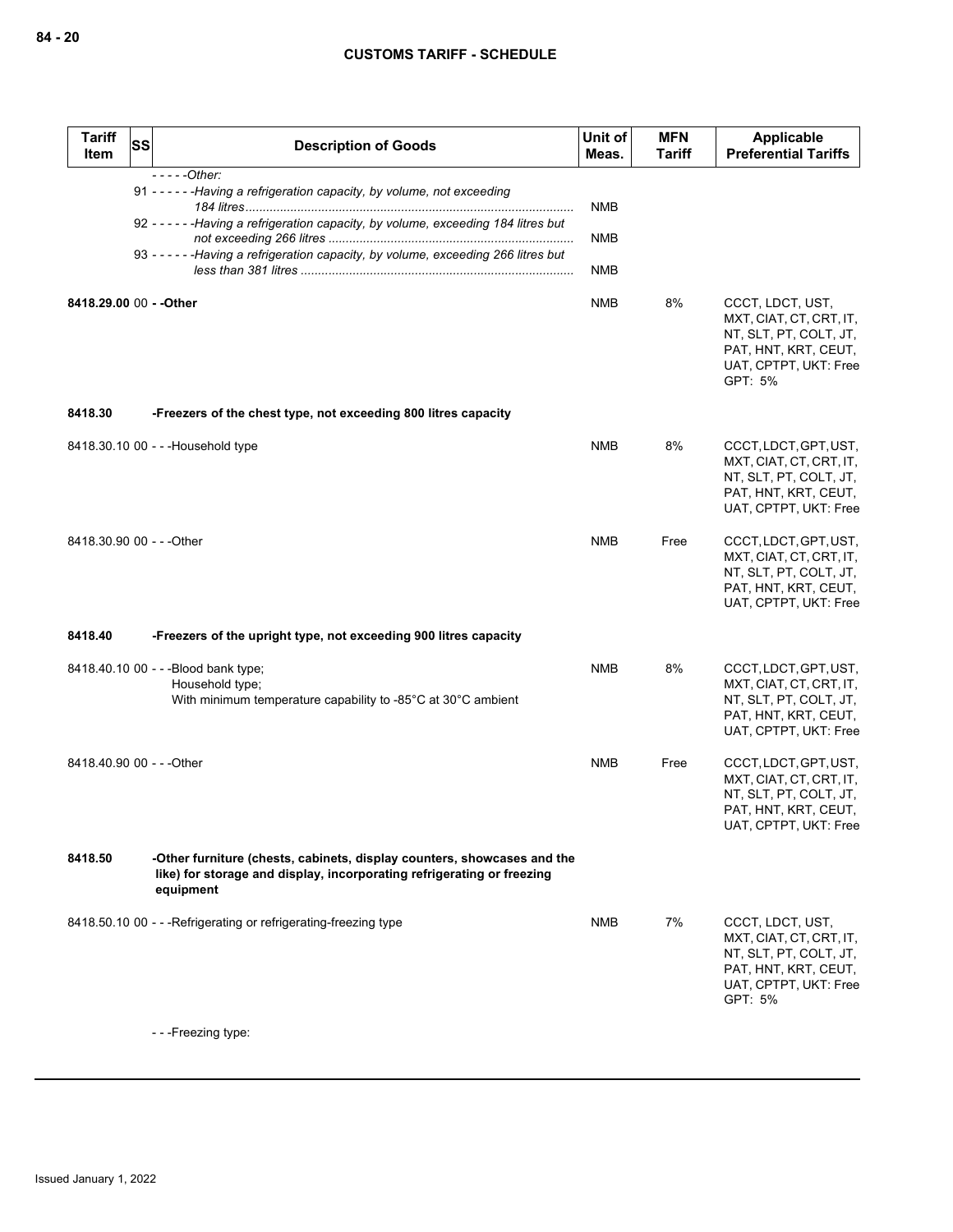| <b>Tariff</b><br>Item | SS | <b>Description of Goods</b>                                                                                                                                                                                                                                                         | Unit of<br>Meas.                                                                                                           | <b>MFN</b><br><b>Tariff</b> | <b>Applicable</b><br><b>Preferential Tariffs</b>                                                                            |
|-----------------------|----|-------------------------------------------------------------------------------------------------------------------------------------------------------------------------------------------------------------------------------------------------------------------------------------|----------------------------------------------------------------------------------------------------------------------------|-----------------------------|-----------------------------------------------------------------------------------------------------------------------------|
| 8418.50.21 00 - - -   |    | -Display counter;<br>Ice merchandisers;<br>Reach-in frozen food and ice cream merchandisers, sliding, swing glass<br>or solid door, with capacities not exceeding 2.3 m <sup>3</sup>                                                                                                | <b>NMB</b>                                                                                                                 | 6%                          | CCCT, LDCT, GPT, UST,<br>MXT, CIAT, CT, CRT, IT,<br>NT, SLT, PT, COLT, JT,<br>PAT, HNT, KRT, CEUT,<br>UAT, CPTPT, UKT: Free |
|                       |    | 8418.50.29 00 - - - - Other                                                                                                                                                                                                                                                         | <b>NMB</b>                                                                                                                 | Free                        | CCCT, LDCT, GPT, UST,<br>MXT, CIAT, CT, CRT, IT,<br>NT, SLT, PT, COLT, JT,<br>PAT, HNT, KRT, CEUT,<br>UAT, CPTPT, UKT: Free |
|                       |    | -Other refrigerating or freezing equipment; heat pumps:                                                                                                                                                                                                                             |                                                                                                                            |                             |                                                                                                                             |
|                       |    | 8418.61.00 00 - - Heat pumps other than air conditioning machines of heading 84.15                                                                                                                                                                                                  | NMB                                                                                                                        | Free                        | CCCT, LDCT, GPT, UST,<br>MXT, CIAT, CT, CRT, IT,<br>NT, SLT, PT, COLT, JT,<br>PAT, HNT, KRT, CEUT,<br>UAT, CPTPT, UKT: Free |
| 8418.69               |    | - -Other                                                                                                                                                                                                                                                                            |                                                                                                                            |                             |                                                                                                                             |
|                       |    | 8418.69.20 00 - - - Commercial refrigerating installations (store type)                                                                                                                                                                                                             | NMB                                                                                                                        | 7%                          | CCCT, LDCT, GPT, UST,<br>MXT, CIAT, CT, CRT, IT,<br>NT, SLT, PT, COLT, JT,<br>PAT, HNT, KRT, CEUT,<br>UAT, CPTPT, UKT: Free |
| 8418.69.90            |    | ---Other                                                                                                                                                                                                                                                                            |                                                                                                                            | Free                        | CCCT, LDCT, GPT, UST,<br>MXT, CIAT, CT, CRT, IT,<br>NT, SLT, PT, COLT, JT,<br>PAT, HNT, KRT, CEUT,<br>UAT, CPTPT, UKT: Free |
|                       |    | 80 - - - - - Refrigeration units, of a kind used for trucks, trailers or vans                                                                                                                                                                                                       | <b>NMB</b><br><b>NMB</b><br><b>NMB</b><br><b>NMB</b><br><b>NMB</b><br><b>NMB</b><br><b>NMB</b><br><b>NMB</b><br><b>NMB</b> |                             |                                                                                                                             |
|                       |    | -Parts:                                                                                                                                                                                                                                                                             |                                                                                                                            |                             |                                                                                                                             |
| 8418.91               |    | --Furniture designed to receive refrigerating or freezing equipment                                                                                                                                                                                                                 |                                                                                                                            |                             |                                                                                                                             |
|                       |    | 8418.91.10 00 - - - For use in the manufacture of the goods of this heading;<br>For the goods of tariff item No. 8418.10.10, 8418.10.90, 8418.21.00,<br>8418.29.00, 8418.30.10, 8418.30.90, 8418.40.10, 8418.40.90,<br>8418.50.10, 8418.50.29, 8418.61.00, 8418.69.20 or 8418.69.90 |                                                                                                                            | Free                        | CCCT, LDCT, GPT, UST,<br>MXT, CIAT, CT, CRT, IT,<br>NT, SLT, PT, COLT, JT,<br>PAT, HNT, KRT, CEUT,<br>UAT, CPTPT, UKT: Free |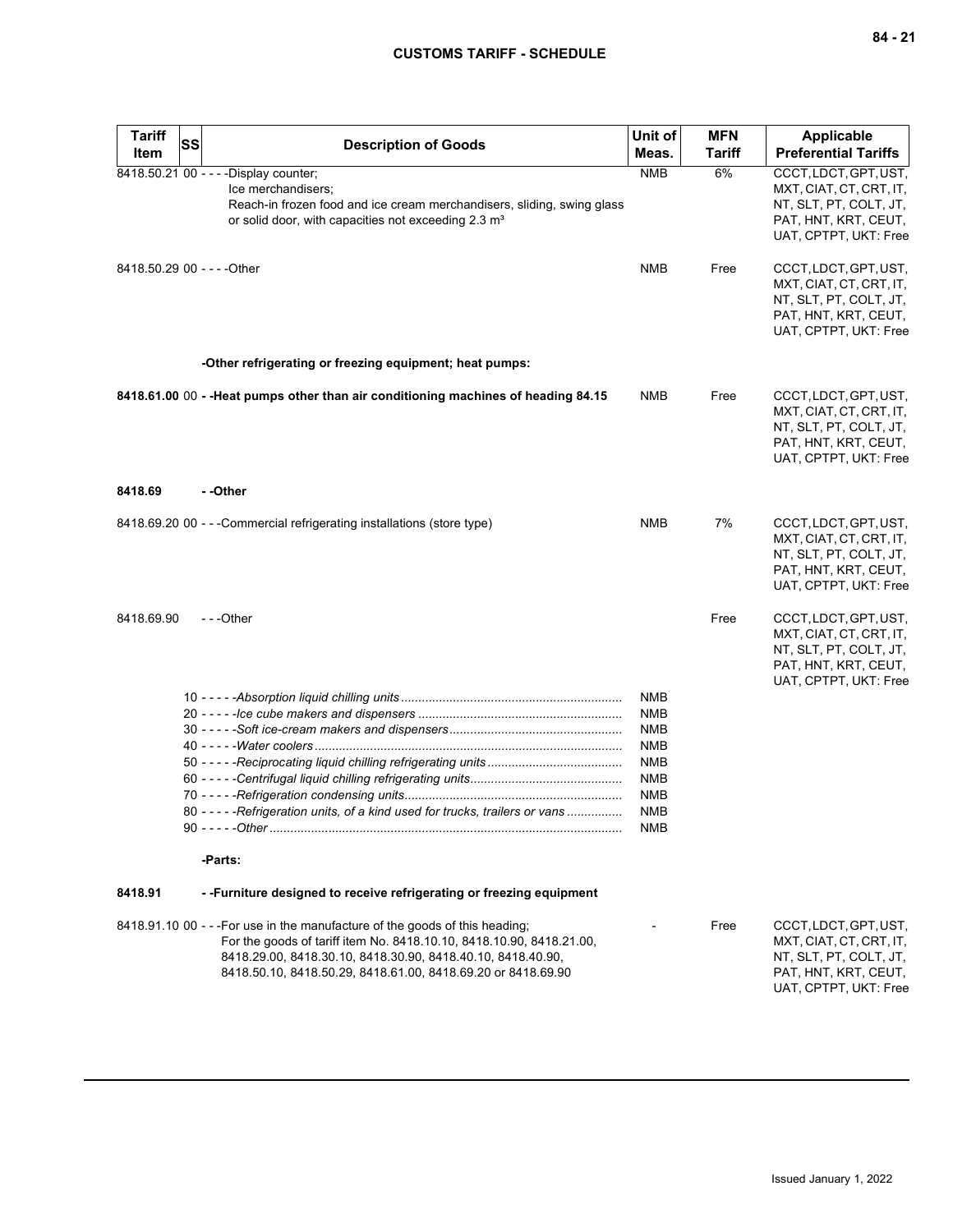$\mathbf{I}$ 

 $\mathbf I$ 

| <b>Tariff</b><br>Item | SS<br><b>Description of Goods</b>                                                                                                                                                                                                                                                                                                                                                                                                                                                                                                     | Unit of<br>Meas.         | <b>MFN</b><br>Tariff | Applicable<br><b>Preferential Tariffs</b>                                                                                   |
|-----------------------|---------------------------------------------------------------------------------------------------------------------------------------------------------------------------------------------------------------------------------------------------------------------------------------------------------------------------------------------------------------------------------------------------------------------------------------------------------------------------------------------------------------------------------------|--------------------------|----------------------|-----------------------------------------------------------------------------------------------------------------------------|
|                       | 8418.91.20 00 - - - For the goods of tariff item No. 8418.50.21                                                                                                                                                                                                                                                                                                                                                                                                                                                                       |                          | 6%                   | CCCT, LDCT, GPT, UST,<br>MXT, CIAT, CT, CRT, IT,<br>NT, SLT, PT, COLT, JT,<br>PAT, HNT, KRT, CEUT,<br>UAT, CPTPT, UKT: Free |
| 8418.99               | - -Other                                                                                                                                                                                                                                                                                                                                                                                                                                                                                                                              |                          |                      |                                                                                                                             |
|                       | 8418.99.10 00 - - -Door assemblies incorporating at least two of the following: inner panel,<br>outer panel, insulation, hinges or handles                                                                                                                                                                                                                                                                                                                                                                                            |                          | Free                 | CCCT, LDCT, GPT, UST,<br>MXT, CIAT, CT, CRT, IT,<br>NT, SLT, PT, COLT, JT,<br>PAT, HNT, KRT, CEUT,<br>UAT, CPTPT, UKT: Free |
| 8418.99.90            | $- -$ Other                                                                                                                                                                                                                                                                                                                                                                                                                                                                                                                           |                          | Free                 | CCCT, LDCT, GPT, UST,<br>MXT, CIAT, CT, CRT, IT,<br>NT, SLT, PT, COLT, JT,<br>PAT, HNT, KRT, CEUT,<br>UAT, CPTPT, UKT: Free |
|                       | 10 - - - - - For combined refrigerator-freezers fitted with separate external doors                                                                                                                                                                                                                                                                                                                                                                                                                                                   |                          |                      |                                                                                                                             |
| 84.19                 | Machinery, plant or laboratory equipment, whether or not electrically<br>heated (excluding furnaces, ovens and other equipment of heading<br>85.14), for the treatment of materials by a process involving a change of<br>temperature such as heating, cooking, roasting, distilling, rectifying,<br>sterilizing, pasteurizing, steaming, drying, evaporating, vaporizing,<br>condensing or cooling, other than machinery or plant of a kind used for<br>domestic purposes; instantaneous or storage water heaters, non-<br>electric. |                          |                      |                                                                                                                             |
|                       | -Instantaneous or storage water heaters, non-electric:                                                                                                                                                                                                                                                                                                                                                                                                                                                                                |                          |                      |                                                                                                                             |
| 8419.11.00            | - -Instantaneous gas water heaters                                                                                                                                                                                                                                                                                                                                                                                                                                                                                                    | <b>NMB</b><br><b>NMB</b> | 6.5%                 | CCCT, LDCT, GPT, UST,<br>MXT, CIAT, CT, CRT, IT,<br>NT, SLT, PT, COLT, JT,<br>PAT, HNT, KRT, CEUT,<br>UAT, CPTPT, UKT: Free |
|                       | 8419.12.00 00 - - Solar water heaters                                                                                                                                                                                                                                                                                                                                                                                                                                                                                                 | <b>NMB</b>               | 5%                   | CCCT, LDCT, GPT, UST,<br>MXT, CIAT, CT, CRT, IT,<br>NT, SLT, PT, COLT, JT,<br>PAT, HNT, KRT, CEUT,<br>UAT, CPTPT, UKT: Free |
| 8419.19.00            | - -Other                                                                                                                                                                                                                                                                                                                                                                                                                                                                                                                              |                          | 5%                   | CCCT, LDCT, GPT, UST,<br>MXT, CIAT, CT, CRT, IT,<br>NT, SLT, PT, COLT, JT,<br>PAT, HNT, KRT, CEUT,<br>UAT, CPTPT, UKT: Free |
|                       |                                                                                                                                                                                                                                                                                                                                                                                                                                                                                                                                       | NMB                      |                      |                                                                                                                             |
|                       |                                                                                                                                                                                                                                                                                                                                                                                                                                                                                                                                       | NMB                      |                      |                                                                                                                             |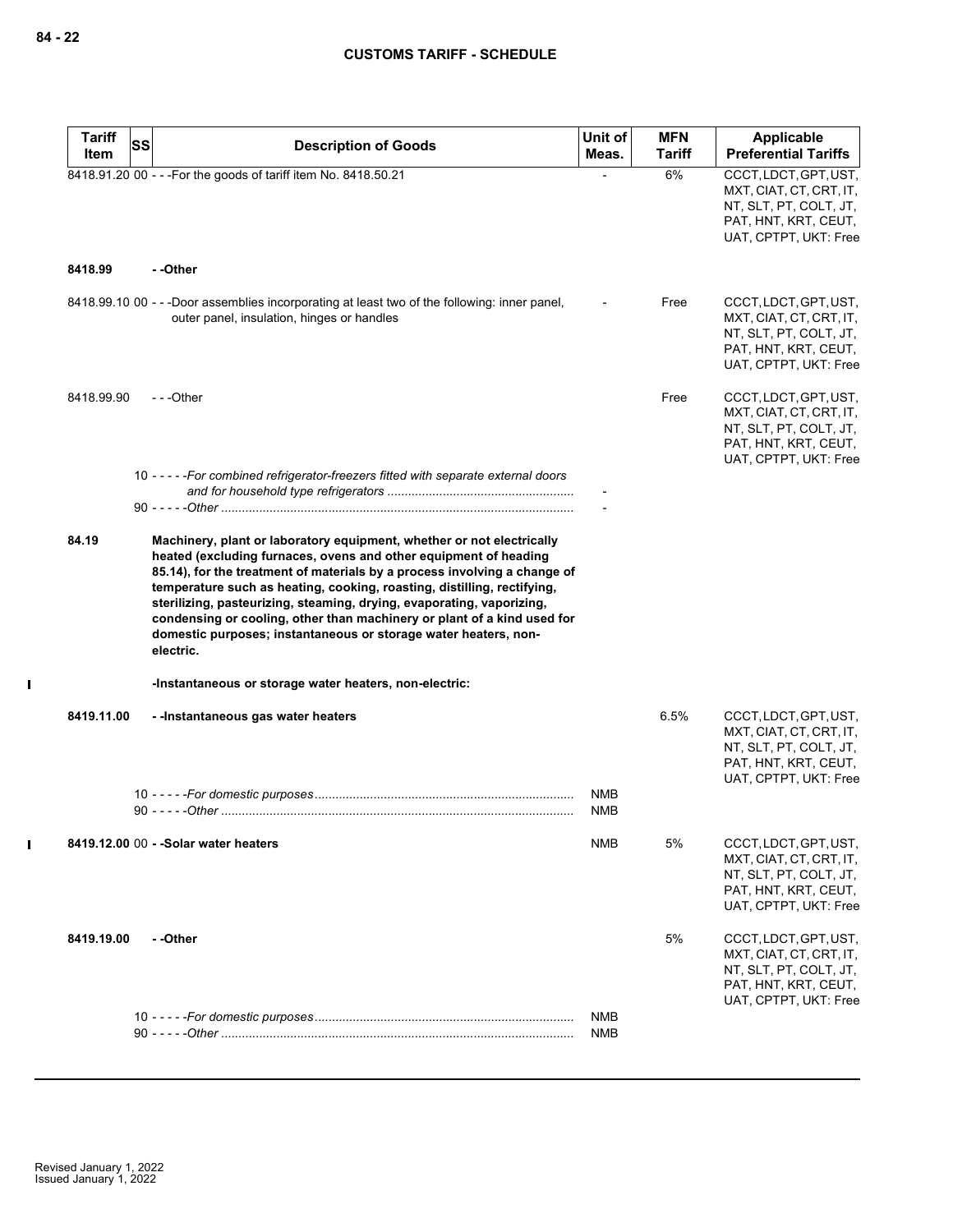| <b>Tariff</b><br>Item | <b>SS</b> | <b>Description of Goods</b>                                                     | Unit of<br>Meas.         | <b>MFN</b><br><b>Tariff</b> | Applicable<br><b>Preferential Tariffs</b>                                                                                   |
|-----------------------|-----------|---------------------------------------------------------------------------------|--------------------------|-----------------------------|-----------------------------------------------------------------------------------------------------------------------------|
| 8419.20.00            |           | -Medical, surgical or laboratory sterilizers                                    | <b>NMB</b><br><b>NMB</b> | Free                        | CCCT, LDCT, GPT, UST,<br>MXT, CIAT, CT, CRT, IT,<br>NT, SLT, PT, COLT, JT,<br>PAT, HNT, KRT, CEUT,<br>UAT, CPTPT, UKT: Free |
|                       |           | -Dryers:                                                                        |                          |                             |                                                                                                                             |
|                       |           | 8419.33.00 00 - -Lyophilization apparatus, freeze drying units and spray dryers | NMB                      | Free                        | CCCT, LDCT, GPT, UST,<br>MXT, CIAT, CT, CRT, IT,<br>NT, SLT, PT, COLT, JT,<br>PAT, HNT, KRT, CEUT,<br>UAT, CPTPT, UKT: Free |
|                       |           | 8419.34.00 00 - - Other, for agricultural products                              | <b>NMB</b>               | Free                        | CCCT, LDCT, GPT, UST,<br>MXT, CIAT, CT, CRT, IT,<br>NT, SLT, PT, COLT, JT,<br>PAT, HNT, KRT, CEUT,<br>UAT, CPTPT, UKT: Free |
| 8419.35.00            |           | - - Other, for wood, paper pulp, paper or paperboard                            |                          | Free                        | CCCT, LDCT, GPT, UST,<br>MXT, CIAT, CT, CRT, IT,<br>NT, SLT, PT, COLT, JT,<br>PAT, HNT, KRT, CEUT,<br>UAT, CPTPT, UKT: Free |
|                       |           |                                                                                 | <b>NMB</b><br><b>NMB</b> |                             |                                                                                                                             |
| 8419.39.00            |           | - -Other                                                                        | <b>NMB</b>               | Free                        | CCCT, LDCT, GPT, UST,<br>MXT, CIAT, CT, CRT, IT,<br>NT, SLT, PT, COLT, JT,<br>PAT, HNT, KRT, CEUT,<br>UAT, CPTPT, UKT: Free |
|                       |           |                                                                                 | <b>NMB</b>               |                             |                                                                                                                             |
|                       |           | 8419.40.00 00 -Distilling or rectifying plant                                   | <b>NMB</b>               | Free                        | CCCT, LDCT, GPT, UST,<br>MXT, CIAT, CT, CRT, IT,<br>NT, SLT, PT, COLT, JT,<br>PAT, HNT, KRT, CEUT,<br>UAT, CPTPT, UKT: Free |
| 8419.50.00            |           | -Heat exchange units                                                            |                          | Free                        | CCCT, LDCT, GPT, UST,<br>MXT, CIAT, CT, CRT, IT,<br>NT, SLT, PT, COLT, JT,<br>PAT, HNT, KRT, CEUT,<br>UAT, CPTPT, UKT: Free |
|                       |           |                                                                                 | <b>NMB</b><br><b>NMB</b> |                             |                                                                                                                             |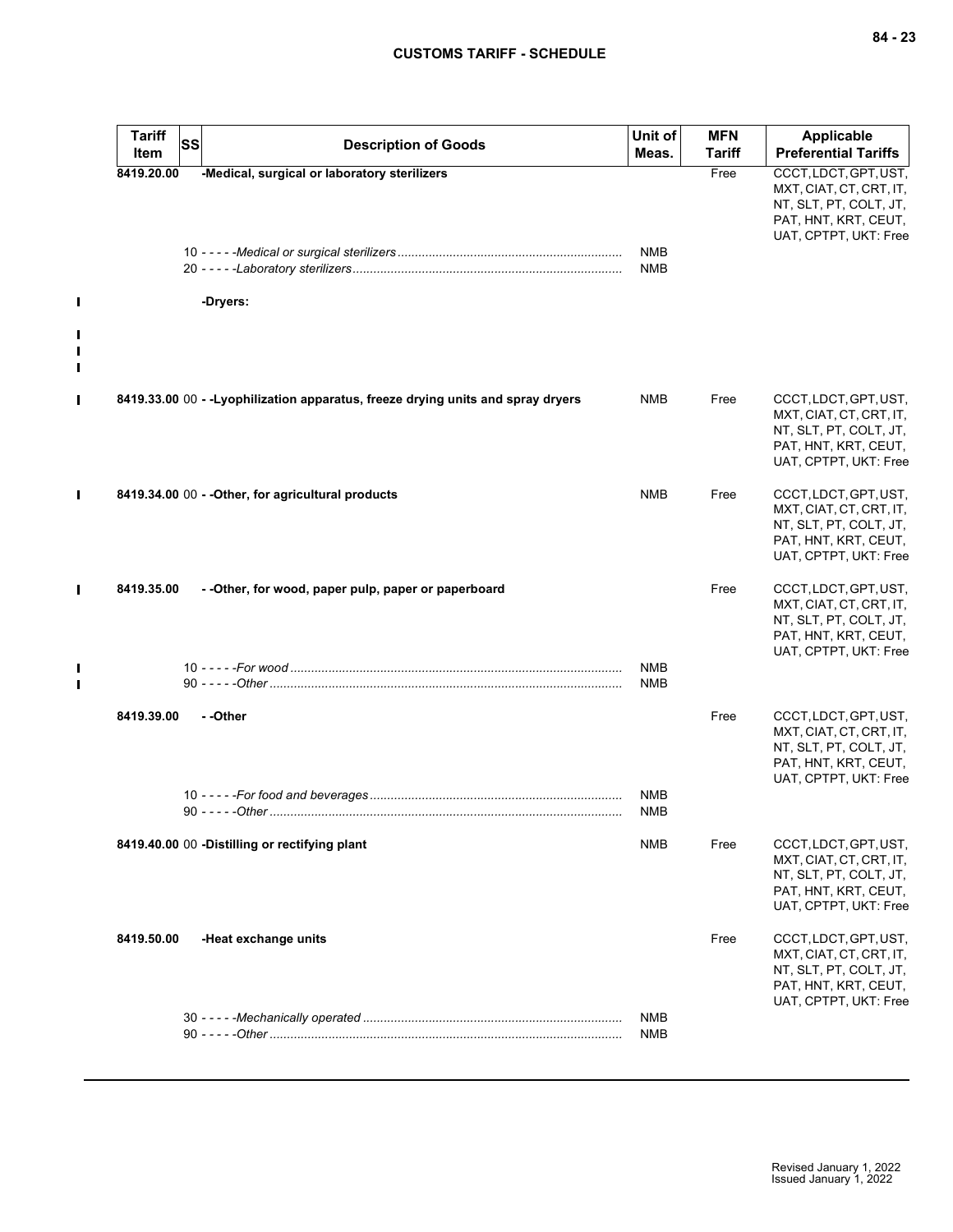| <b>Tariff</b>           | <b>SS</b> | <b>Description of Goods</b>                                                                                                                                            | Unit of                                | <b>MFN</b>    | Applicable                                                                                                                               |
|-------------------------|-----------|------------------------------------------------------------------------------------------------------------------------------------------------------------------------|----------------------------------------|---------------|------------------------------------------------------------------------------------------------------------------------------------------|
| Item                    |           |                                                                                                                                                                        | Meas.                                  | <b>Tariff</b> | <b>Preferential Tariffs</b>                                                                                                              |
|                         |           | 8419.60.00 00 -Machinery for liquefying air or other gases                                                                                                             | <b>NMB</b>                             | Free          | CCCT, LDCT, GPT, UST,<br>MXT, CIAT, CT, CRT, IT,<br>NT, SLT, PT, COLT, JT,<br>PAT, HNT, KRT, CEUT,<br>UAT, CPTPT, UKT: Free              |
|                         |           | -Other machinery, plant and equipment:                                                                                                                                 |                                        |               |                                                                                                                                          |
| 8419.81.00              |           | --For making hot drinks or for cooking or heating food                                                                                                                 |                                        | Free          | CCCT, LDCT, GPT, UST,<br>MXT, CIAT, CT, CRT, IT,<br>NT, SLT, PT, COLT, JT,<br>PAT, HNT, KRT, CEUT,<br>UAT, CPTPT, UKT: Free              |
|                         |           |                                                                                                                                                                        | <b>NMB</b>                             |               |                                                                                                                                          |
|                         |           | 20 - - - - - Continuous pressure preheaters or cookers or atmospheric preheaters                                                                                       |                                        |               |                                                                                                                                          |
|                         |           | or cookers, for sterilizing or cooking or for both sterilizing and cooking                                                                                             | <b>NMB</b><br><b>NMB</b><br><b>NMB</b> |               |                                                                                                                                          |
| 8419.89.00 00 - - Other |           |                                                                                                                                                                        |                                        | Free          | AUT, NZT, CCCT, LDCT,<br>GPT, UST, MXT, CIAT,<br>CT, CRT, IT, NT, SLT, PT,<br>COLT, JT, PAT, HNT,<br>KRT, CEUT, UAT,<br>CPTPT, UKT: Free |
| 8419.90.00              |           | -Parts                                                                                                                                                                 |                                        | Free          | CCCT, LDCT, GPT, UST,<br>MXT, CIAT, CT, CRT, IT,<br>NT, SLT, PT, COLT, JT,<br>PAT, HNT, KRT, CEUT,<br>UAT, CPTPT, UKT: Free              |
|                         |           | 10 - - - - - Of machinery and plant for making paper pulp, paper or paperboard<br>20 - - - - - Of apparatus of a type used in restaurants, hotels or similar locations |                                        |               |                                                                                                                                          |
| 84.20                   |           | Calendering or other rolling machines, other than for metals or glass,<br>and cylinders therefor.                                                                      |                                        |               |                                                                                                                                          |
| 8420.10.00              |           | -Calendering or other rolling machines                                                                                                                                 |                                        | Free          | CCCT, LDCT, GPT, UST,<br>MXT, CIAT, CT, CRT, IT,<br>NT, SLT, PT, COLT, JT,<br>PAT, HNT, KRT, CEUT,<br>UAT, CPTPT, UKT: Free              |
|                         |           | -Parts:                                                                                                                                                                | NMB<br><b>NMB</b><br>NMB<br>NMB        |               |                                                                                                                                          |
|                         |           |                                                                                                                                                                        |                                        |               |                                                                                                                                          |
|                         |           | 8420.91.00 00 - - Cylinders                                                                                                                                            |                                        | Free          | CCCT, LDCT, GPT, UST,<br>MXT, CIAT, CT, CRT, IT,<br>NT, SLT, PT, COLT, JT,<br>PAT, HNT, KRT, CEUT,<br>UAT, CPTPT, UKT: Free              |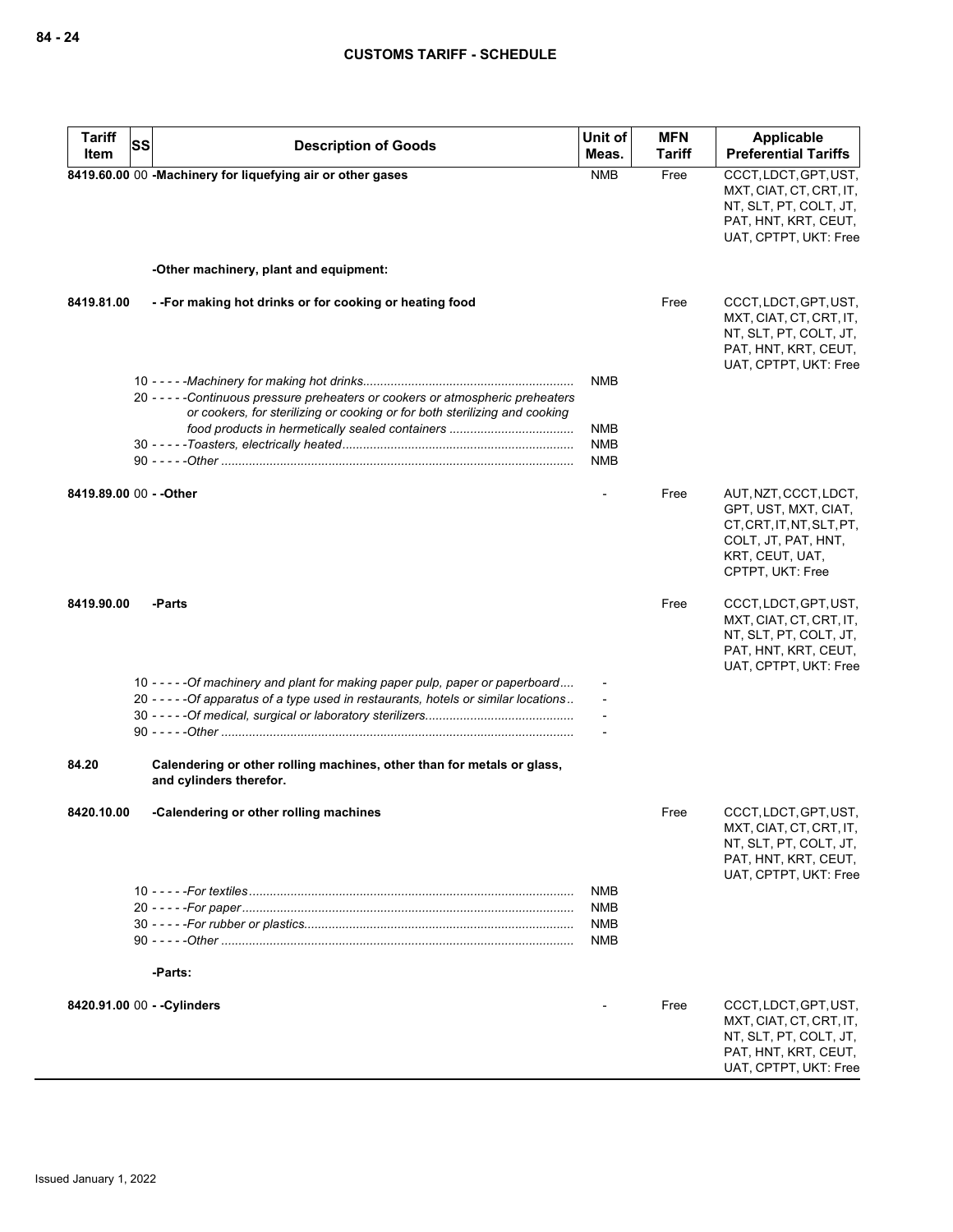| <b>Tariff</b><br><b>SS</b><br>Item | <b>Description of Goods</b>                                                                                         | Unit of<br>Meas.         | <b>MFN</b><br><b>Tariff</b> | <b>Applicable</b><br><b>Preferential Tariffs</b>                                                                            |
|------------------------------------|---------------------------------------------------------------------------------------------------------------------|--------------------------|-----------------------------|-----------------------------------------------------------------------------------------------------------------------------|
| 8420.99.00 00 - - Other            |                                                                                                                     |                          | Free                        | CCCT, LDCT, GPT, UST,<br>MXT, CIAT, CT, CRT, IT,<br>NT, SLT, PT, COLT, JT,<br>PAT, HNT, KRT, CEUT,<br>UAT, CPTPT, UKT: Free |
| 84.21                              | Centrifuges, including centrifugal dryers; filtering or purifying<br>machinery and apparatus, for liquids or gases. |                          |                             |                                                                                                                             |
|                                    | -Centrifuges, including centrifugal dryers:                                                                         |                          |                             |                                                                                                                             |
|                                    | 8421.11.00 00 - - Cream separators                                                                                  | <b>NMB</b>               | Free                        | CCCT, LDCT, GPT, UST,<br>MXT, CIAT, CT, CRT, IT,<br>NT, SLT, PT, COLT, JT,<br>PAT, HNT, KRT, CEUT,<br>UAT, CPTPT, UKT: Free |
|                                    | 8421.12.00 00 - - Clothes-dryers                                                                                    | <b>NMB</b>               | Free                        | CCCT, LDCT, GPT, UST,<br>MXT, CIAT, CT, CRT, IT,<br>NT, SLT, PT, COLT, JT,<br>PAT, HNT, KRT, CEUT,<br>UAT, CPTPT, UKT: Free |
| 8421.19.00 00 - - Other            |                                                                                                                     | <b>NMB</b>               | Free                        | CCCT, LDCT, GPT, UST,<br>MXT, CIAT, CT, CRT, IT,<br>NT, SLT, PT, COLT, JT,<br>PAT, HNT, KRT, CEUT,<br>UAT, CPTPT, UKT: Free |
|                                    | -Filtering or purifying machinery and apparatus for liquids:                                                        |                          |                             |                                                                                                                             |
|                                    | 8421.21.00 00 - - For filtering or purifying water                                                                  | <b>NMB</b>               | Free                        | CCCT, LDCT, GPT, UST,<br>MXT, CIAT, CT, CRT, IT,<br>NT, SLT, PT, COLT, JT,<br>PAT, HNT, KRT, CEUT,<br>UAT, CPTPT, UKT: Free |
|                                    | 8421.22.00 00 - - For filtering or purifying beverages other than water                                             | <b>NMB</b>               | Free                        | CCCT, LDCT, GPT, UST,<br>MXT, CIAT, CT, CRT, IT,<br>NT, SLT, PT, COLT, JT,<br>PAT, HNT, KRT, CEUT,<br>UAT, CPTPT, UKT: Free |
| 8421.23.00                         | - - Oil or petrol-filters for internal combustion engines                                                           |                          | Free                        | CCCT, LDCT, GPT, UST,<br>MXT, CIAT, CT, CRT, IT,<br>NT, SLT, PT, COLT, JT,<br>PAT, HNT, KRT, CEUT,<br>UAT, CPTPT, UKT: Free |
|                                    |                                                                                                                     | <b>NMB</b><br><b>NMB</b> |                             |                                                                                                                             |
|                                    |                                                                                                                     | <b>NMB</b>               |                             |                                                                                                                             |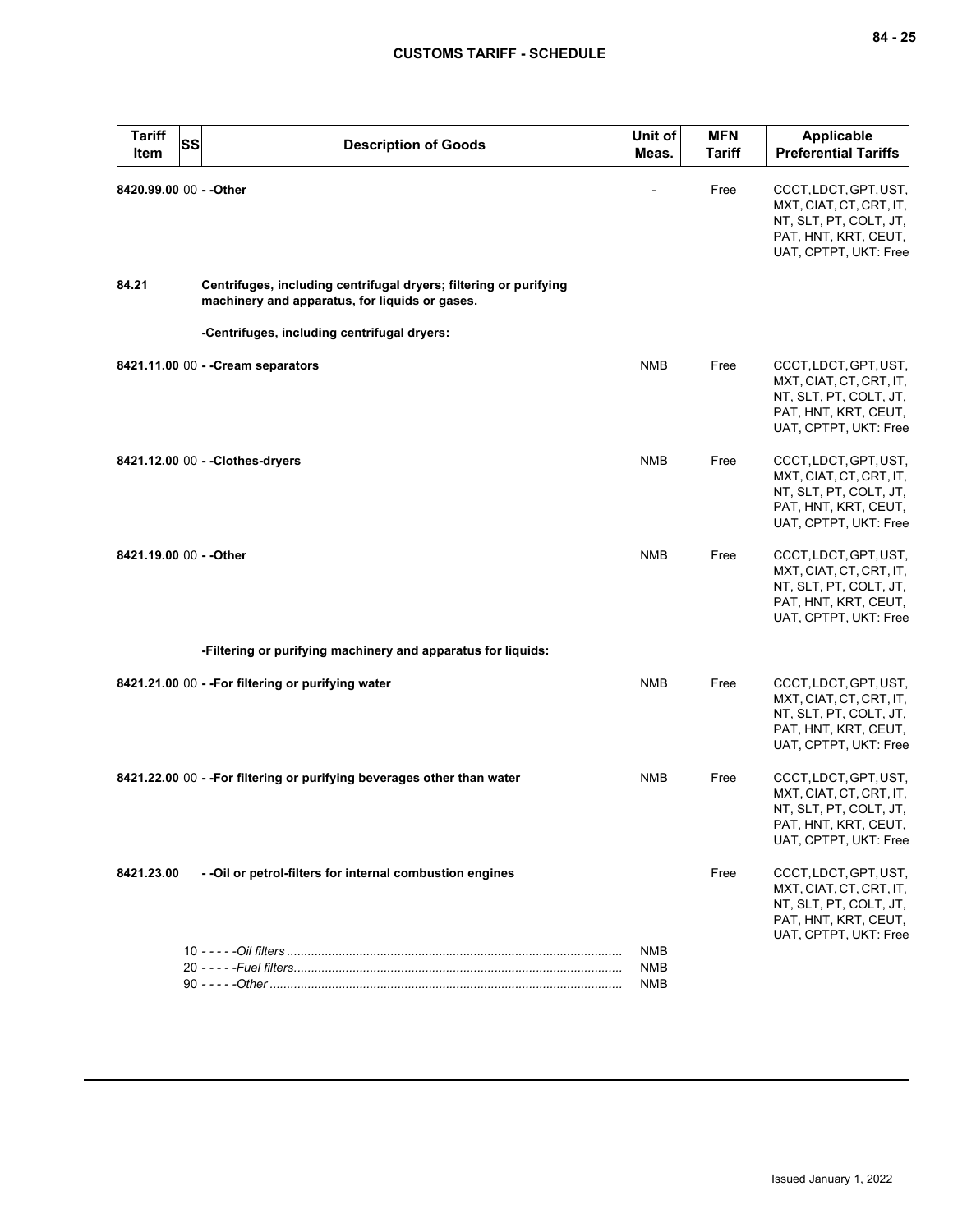$\mathbf{I}$ 

 $\mathbf{I}$ 

 $\blacksquare$  $\blacksquare$  $\blacksquare$  $\blacksquare$  $\blacksquare$ 

 $\blacksquare$ 

 $\blacksquare$ H  $\mathbf{I}$  $\blacksquare$  $\mathbf{I}$  $\mathbf{I}$ 

| <b>Tariff</b><br>Item | <b>SS</b> | <b>Description of Goods</b>                                                                                                                                         | Unit of<br>Meas.         | <b>MFN</b><br><b>Tariff</b> | Applicable<br><b>Preferential Tariffs</b>                                                                                   |
|-----------------------|-----------|---------------------------------------------------------------------------------------------------------------------------------------------------------------------|--------------------------|-----------------------------|-----------------------------------------------------------------------------------------------------------------------------|
| 8421.29.00            |           | --Other                                                                                                                                                             |                          | Free                        | CCCT, LDCT, GPT, UST,<br>MXT, CIAT, CT, CRT, IT,<br>NT, SLT, PT, COLT, JT,<br>PAT, HNT, KRT, CEUT,<br>UAT, CPTPT, UKT: Free |
|                       |           | 20 - - - - - Hydraulic fluid power filters rated at 1,000 kPa or greater                                                                                            | <b>NMB</b><br><b>NMB</b> |                             |                                                                                                                             |
|                       |           | -Filtering or purifying machinery and apparatus for gases:                                                                                                          |                          |                             |                                                                                                                             |
| 8421.31.00            |           | - - Intake air filters for internal combustion engines                                                                                                              |                          | Free                        | CCCT, LDCT, GPT, UST,<br>MXT, CIAT, CT, CRT, IT,<br>NT, SLT, PT, COLT, JT,<br>PAT, HNT, KRT, CEUT,<br>UAT, CPTPT, UKT: Free |
|                       |           | 10 - - - - - Air filters for use with the goods of tariff item No. 9908.00.00; Air                                                                                  |                          |                             |                                                                                                                             |
|                       |           | cleaners for use in the manufacture of asphalt pavers                                                                                                               | <b>NMB</b>               |                             |                                                                                                                             |
|                       |           |                                                                                                                                                                     | <b>NMB</b><br><b>NMB</b> |                             |                                                                                                                             |
|                       |           | 8421.32.00 00 - -Catalytic converters or particulate filters, whether or not combined, for<br>purifying or filtering exhaust gases from internal combustion engines | <b>NMB</b>               | Free                        | CCCT, LDCT, GPT, UST,<br>MXT, CIAT, CT, CRT, IT,<br>NT, SLT, PT, COLT, JT,<br>PAT, HNT, KRT, CEUT,<br>UAT, CPTPT, UKT: Free |
| 8421.39.00            |           | --Other                                                                                                                                                             |                          | Free                        | CCCT, LDCT, GPT, UST,<br>MXT, CIAT, CT, CRT, IT,<br>NT, SLT, PT, COLT, JT,<br>PAT, HNT, KRT, CEUT,<br>UAT, CPTPT, UKT: Free |
|                       |           |                                                                                                                                                                     | <b>NMB</b>               |                             |                                                                                                                             |
|                       |           |                                                                                                                                                                     | <b>NMB</b>               |                             |                                                                                                                             |
|                       |           |                                                                                                                                                                     | <b>NMB</b>               |                             |                                                                                                                             |
|                       |           |                                                                                                                                                                     | <b>NMB</b><br><b>NMB</b> |                             |                                                                                                                             |
|                       |           |                                                                                                                                                                     |                          |                             |                                                                                                                             |

**-Parts:**

# **8421.91 - -Of centrifuges, including centrifugal dryers**

| 8421.91.10 00 - - -Drying chambers for clothes-dryers and other parts of clothes-dryers<br>CCCT.LDCT.GPT.UST.<br>Free<br>$\sim$<br>incorporating drying chambers<br>MXT, CIAT, CT, CRT, IT,<br>NT. SLT. PT. COLT. JT.<br>PAT. HNT. KRT. CEUT.<br>UAT. CPTPT. UKT: Free |
|------------------------------------------------------------------------------------------------------------------------------------------------------------------------------------------------------------------------------------------------------------------------|
|                                                                                                                                                                                                                                                                        |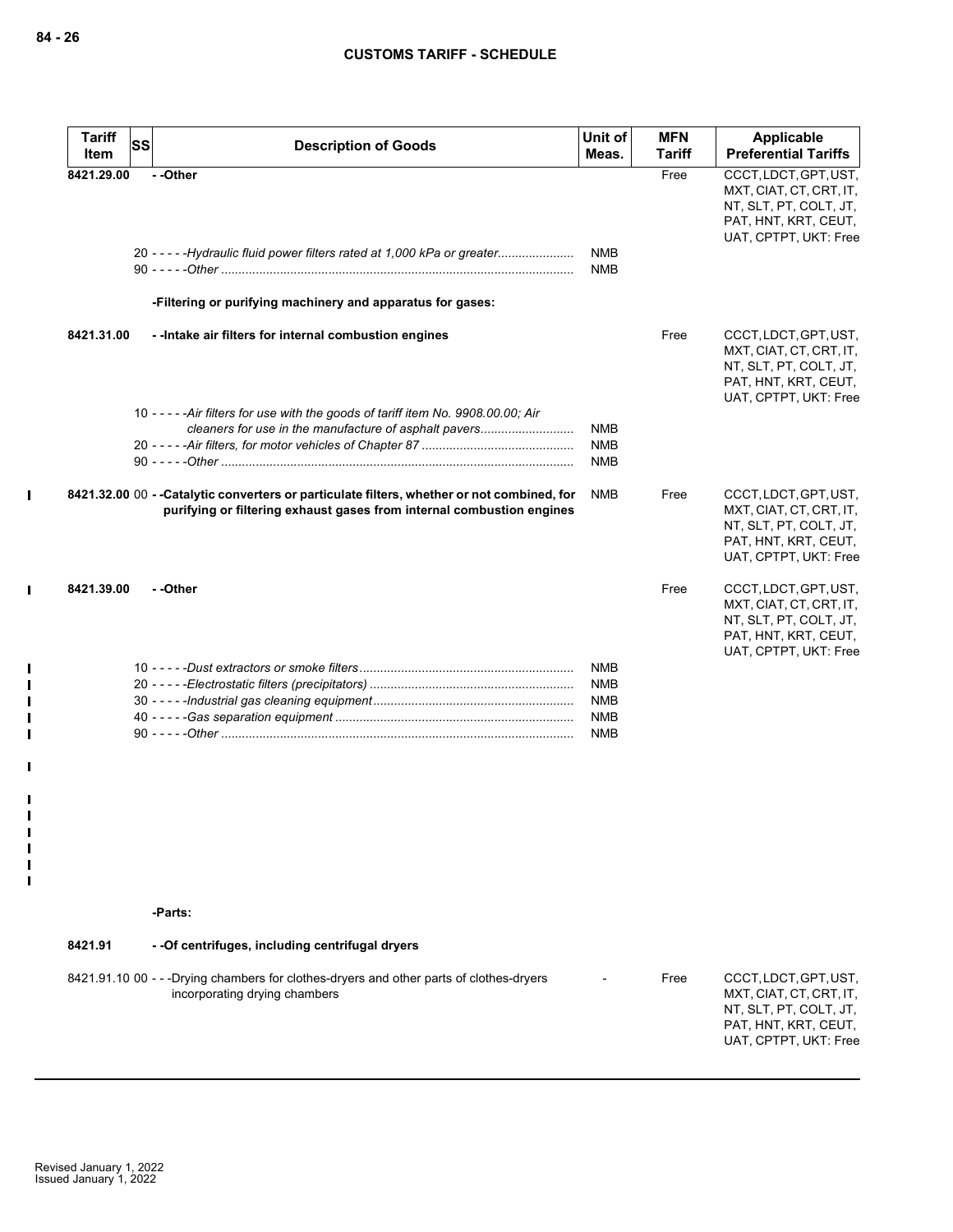| <b>Tariff</b>             | <b>SS</b><br><b>Description of Goods</b>                                                                                                                                                                                                                                                                                                                                                         | Unit of    | <b>MFN</b>    | <b>Applicable</b>                                                                                                           |
|---------------------------|--------------------------------------------------------------------------------------------------------------------------------------------------------------------------------------------------------------------------------------------------------------------------------------------------------------------------------------------------------------------------------------------------|------------|---------------|-----------------------------------------------------------------------------------------------------------------------------|
| Item                      |                                                                                                                                                                                                                                                                                                                                                                                                  | Meas.      | <b>Tariff</b> | <b>Preferential Tariffs</b>                                                                                                 |
|                           | 8421.91.20 00 - - - Furniture designed to receive clothes-dryers                                                                                                                                                                                                                                                                                                                                 |            | Free          | CCCT, LDCT, GPT, UST,<br>MXT, CIAT, CT, CRT, IT,<br>NT, SLT, PT, COLT, JT,<br>PAT, HNT, KRT, CEUT,<br>UAT, CPTPT, UKT: Free |
| 8421.91.90 00 - - - Other |                                                                                                                                                                                                                                                                                                                                                                                                  |            | Free          | CCCT, LDCT, GPT, UST,<br>MXT, CIAT, CT, CRT, IT,<br>NT, SLT, PT, COLT, JT,<br>PAT, HNT, KRT, CEUT,<br>UAT, CPTPT, UKT: Free |
| 8421.99.00                | - -Other                                                                                                                                                                                                                                                                                                                                                                                         |            | Free          | CCCT, LDCT, GPT, UST,<br>MXT, CIAT, CT, CRT, IT,<br>NT, SLT, PT, COLT, JT,<br>PAT, HNT, KRT, CEUT,<br>UAT, CPTPT, UKT: Free |
|                           | 10 - - - - - For machinery and apparatus for filtering or purifying water                                                                                                                                                                                                                                                                                                                        |            |               |                                                                                                                             |
| 84.22                     | Dish washing machines; machinery for cleaning or drying bottles or<br>other containers; machinery for filling, closing, sealing, or labelling<br>bottles, cans, boxes, bags or other containers; machinery for capsuling<br>bottles, jars, tubes and similar containers; other packing or wrapping<br>machinery (including heat-shrink wrapping machinery); machinery for<br>aerating beverages. |            |               |                                                                                                                             |
|                           | -Dish washing machines:                                                                                                                                                                                                                                                                                                                                                                          |            |               |                                                                                                                             |
| 8422.11                   | - -Of the household type                                                                                                                                                                                                                                                                                                                                                                         |            |               |                                                                                                                             |
|                           | 8422.11.10 00 - - - Counter-top, electric;<br>Portable, of a width not exceeding 46 cm                                                                                                                                                                                                                                                                                                           | <b>NMB</b> | Free          | CCCT, LDCT, GPT, UST,<br>MXT, CIAT, CT, CRT, IT,<br>NT, SLT, PT, COLT, JT,<br>PAT, HNT, KRT, CEUT,<br>UAT, CPTPT, UKT: Free |
| 8422.11.90                | ---Other                                                                                                                                                                                                                                                                                                                                                                                         | <b>NMB</b> | 8%            | CCCT, LDCT, GPT, UST,<br>MXT, CIAT, CT, CRT, IT,<br>NT, SLT, PT, COLT, JT,<br>PAT, HNT, KRT, CEUT,<br>UAT, CPTPT, UKT: Free |
|                           |                                                                                                                                                                                                                                                                                                                                                                                                  | <b>NMB</b> |               |                                                                                                                             |
| 8422.19.00 00 - - Other   |                                                                                                                                                                                                                                                                                                                                                                                                  | NMB        | Free          | CCCT, LDCT, GPT, UST,<br>MXT, CIAT, CT, CRT, IT,<br>NT, SLT, PT, COLT, JT,<br>PAT, HNT, KRT, CEUT,<br>UAT, CPTPT, UKT: Free |
|                           | 8422.20.00 00 - Machinery for cleaning or drying bottles or other containers                                                                                                                                                                                                                                                                                                                     | NMB        | Free          | CCCT, LDCT, GPT, UST,<br>MXT, CIAT, CT, CRT, IT,<br>NT, SLT, PT, COLT, JT,<br>PAT, HNT, KRT, CEUT,<br>UAT, CPTPT, UKT: Free |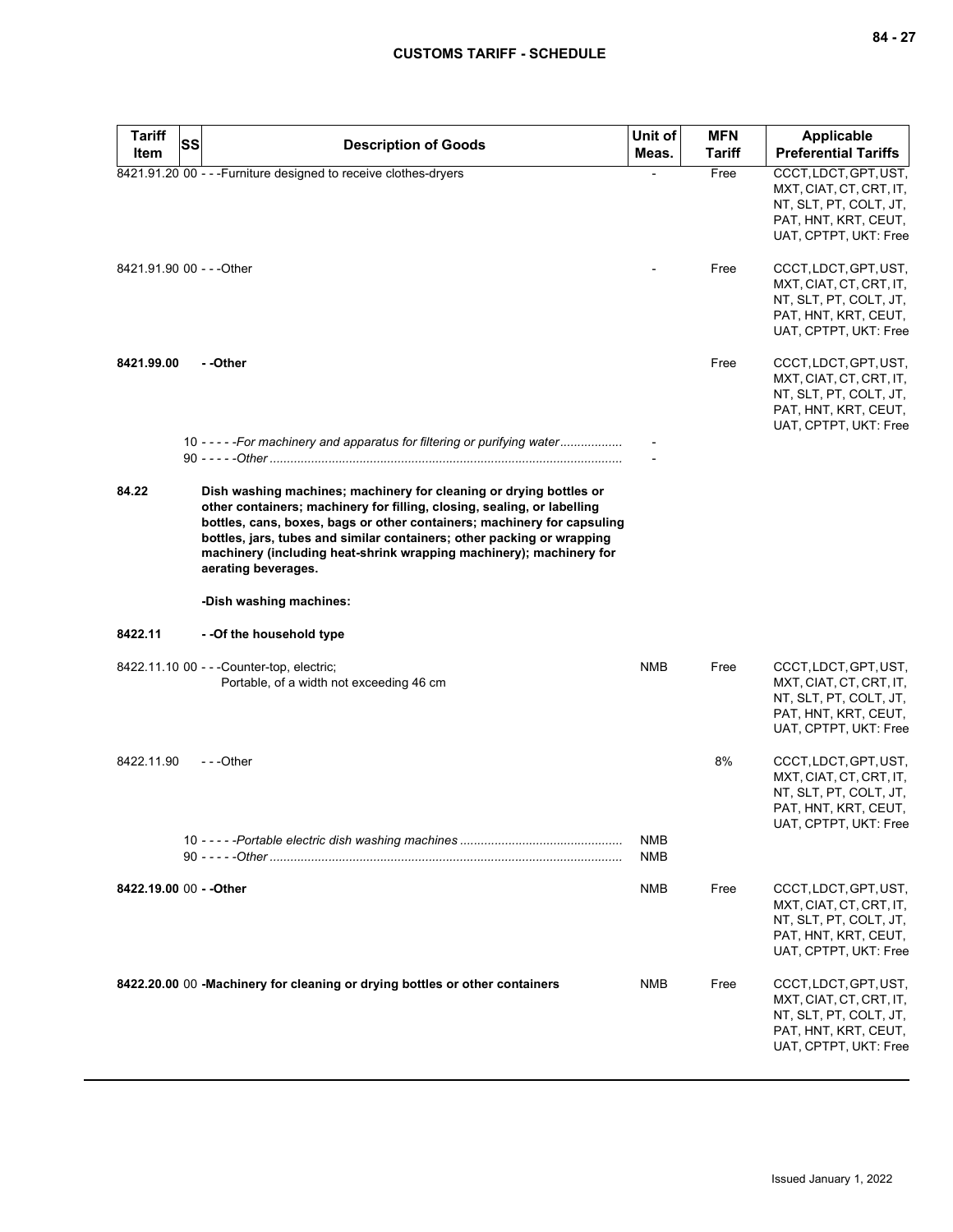| <b>Tariff</b><br>Item | SS<br><b>Description of Goods</b>                                                                                                                                                                                                                                                                                                                                                         | Unit of<br>Meas.                                                                 | <b>MFN</b><br><b>Tariff</b> | Applicable<br><b>Preferential Tariffs</b>                                                                                   |
|-----------------------|-------------------------------------------------------------------------------------------------------------------------------------------------------------------------------------------------------------------------------------------------------------------------------------------------------------------------------------------------------------------------------------------|----------------------------------------------------------------------------------|-----------------------------|-----------------------------------------------------------------------------------------------------------------------------|
| 8422.30.00            | -Machinery for filling, closing, sealing, or labelling bottles, cans, boxes,<br>bags or other containers; machinery for capsuling bottles, jars, tubes<br>and similar containers; machinery for aerating beverages                                                                                                                                                                        |                                                                                  | Free                        | CCCT, LDCT, GPT, UST,<br>MXT, CIAT, CT, CRT, IT,<br>NT, SLT, PT, COLT, JT,<br>PAT, HNT, KRT, CEUT,<br>UAT, CPTPT, UKT: Free |
|                       | -----Machinery for filling, closing, sealing, labelling or capsuling:                                                                                                                                                                                                                                                                                                                     | <b>NMB</b><br><b>NMB</b><br><b>NMB</b><br><b>NMB</b><br><b>NMB</b><br><b>NMB</b> |                             |                                                                                                                             |
|                       | 8422.40.00 00 -Other packing or wrapping machinery (including heat-shrink wrapping<br>machinery)                                                                                                                                                                                                                                                                                          | <b>NMB</b>                                                                       | Free                        | CCCT, LDCT, GPT, UST,<br>MXT, CIAT, CT, CRT, IT,<br>NT, SLT, PT, COLT, JT,<br>PAT, HNT, KRT, CEUT,<br>UAT, CPTPT, UKT: Free |
| 8422.90               | -Parts                                                                                                                                                                                                                                                                                                                                                                                    |                                                                                  |                             |                                                                                                                             |
|                       | 8422.90.10 00 - - - Water containment chambers and other parts incorporating water<br>containment chambers, for dish washing machines of the household type                                                                                                                                                                                                                               |                                                                                  | Free                        | CCCT, LDCT, GPT, UST,<br>MXT, CIAT, CT, CRT, IT,<br>NT, SLT, PT, COLT, JT,<br>PAT, HNT, KRT, CEUT,<br>UAT, CPTPT, UKT: Free |
|                       | 8422.90.20 00 - - -Door assemblies for dish washing machines of the household type                                                                                                                                                                                                                                                                                                        |                                                                                  | Free                        | CCCT, LDCT, GPT, UST,<br>MXT, CIAT, CT, CRT, IT,<br>NT, SLT, PT, COLT, JT,<br>PAT, HNT, KRT, CEUT,<br>UAT, CPTPT, UKT: Free |
| 8422.90.90            | ---Other                                                                                                                                                                                                                                                                                                                                                                                  |                                                                                  | Free                        | CCCT, LDCT, GPT, UST,<br>MXT, CIAT, CT, CRT, IT,<br>NT, SLT, PT, COLT, JT,<br>PAT, HNT, KRT, CEUT,<br>UAT, CPTPT, UKT: Free |
|                       | 30 - - - - - Of dish washing machines, other than household type<br>50 - - - - - Of machinery for filling, closing, sealing, or labelling bottles, cans,<br>boxes, bags or other containers; Of machinery for capsuling bottles,<br>jars, tubes and similar containers; Of machinery for aerating beverages<br>60 - - - - - Of other packing or wrapping machinery, including heat-shrink |                                                                                  |                             |                                                                                                                             |
|                       |                                                                                                                                                                                                                                                                                                                                                                                           |                                                                                  |                             |                                                                                                                             |
| 84.23                 | Weighing machinery (excluding balances of a sensitivity of 5 cg or<br>better), including weight operated counting or checking machines;<br>weighing machine weights of all kinds.                                                                                                                                                                                                         |                                                                                  |                             |                                                                                                                             |
|                       | 8423.10.00 00 -Personal weighing machines, including baby scales; household scales                                                                                                                                                                                                                                                                                                        | NMB                                                                              | 6.5%                        | CCCT, LDCT, GPT, UST,<br>MXT, CIAT, CT, CRT, IT,<br>NT, SLT, PT, COLT, JT,<br>PAT, HNT, KRT, CEUT,<br>UAT, CPTPT, UKT: Free |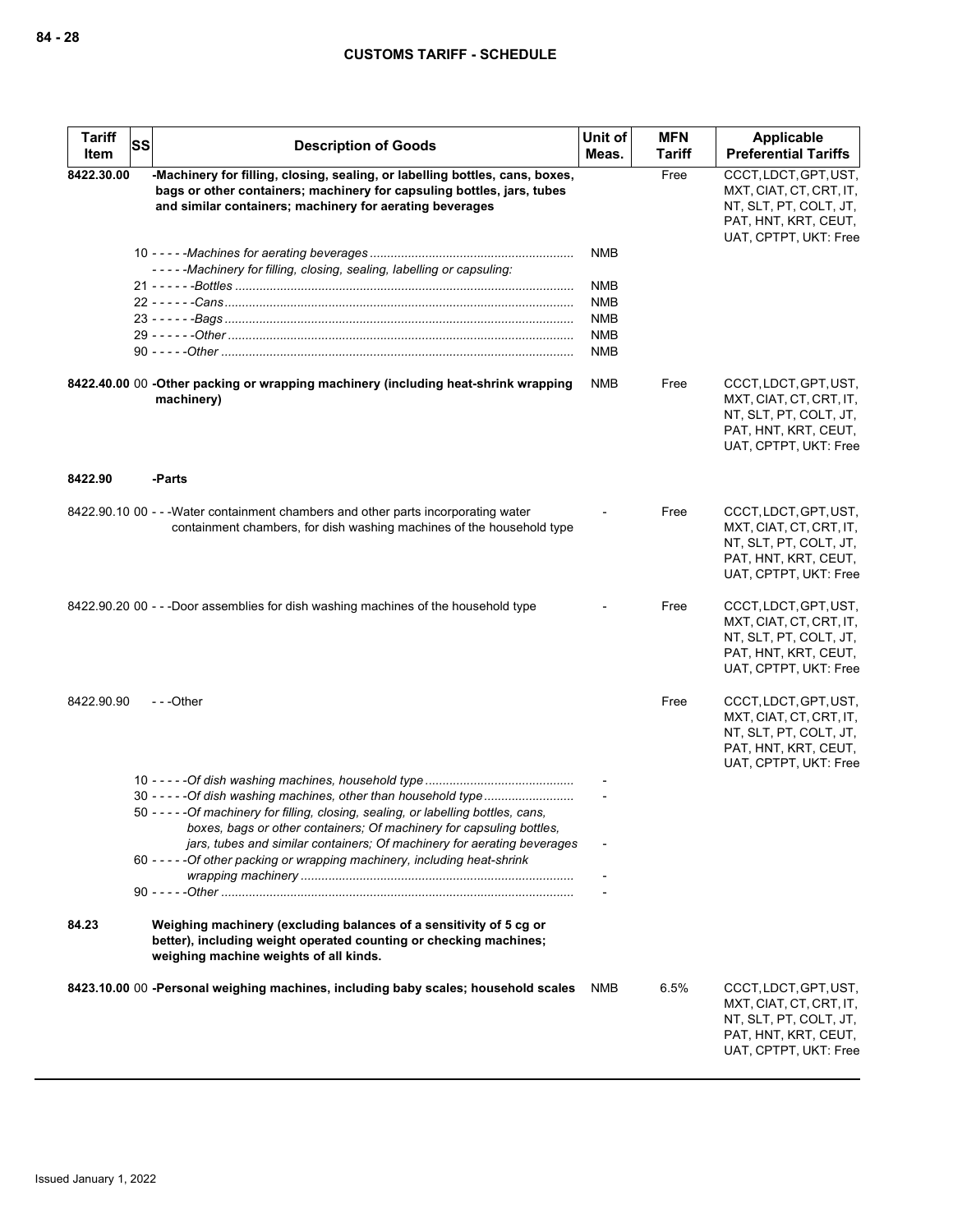| <b>Tariff</b><br>Item   | SS | <b>Description of Goods</b>                                                                                                                                                                                                                                                  | Unit of<br>Meas.         | <b>MFN</b><br><b>Tariff</b> | <b>Applicable</b><br><b>Preferential Tariffs</b>                                                                            |
|-------------------------|----|------------------------------------------------------------------------------------------------------------------------------------------------------------------------------------------------------------------------------------------------------------------------------|--------------------------|-----------------------------|-----------------------------------------------------------------------------------------------------------------------------|
|                         |    | 8423.20.00 00 -Scales for continuous weighing of goods on conveyors                                                                                                                                                                                                          | <b>NMB</b>               | Free                        | CCCT, LDCT, GPT, UST,<br>MXT, CIAT, CT, CRT, IT,<br>NT, SLT, PT, COLT, JT,<br>PAT, HNT, KRT, CEUT,<br>UAT, CPTPT, UKT: Free |
|                         |    | 8423.30.00 00 -Constant weight scales and scales for discharging a predetermined<br>weight of material into a bag or container, including hopper scales                                                                                                                      | <b>NMB</b>               | Free                        | CCCT, LDCT, GPT, UST,<br>MXT, CIAT, CT, CRT, IT,<br>NT, SLT, PT, COLT, JT,<br>PAT, HNT, KRT, CEUT,<br>UAT, CPTPT, UKT: Free |
|                         |    | -Other weighing machinery:                                                                                                                                                                                                                                                   |                          |                             |                                                                                                                             |
| 8423.81.00              |    | - -Having a maximum weighing capacity not exceeding 30 kg                                                                                                                                                                                                                    |                          | Free                        | CCCT, LDCT, GPT, UST,<br>MXT, CIAT, CT, CRT, IT,<br>NT, SLT, PT, COLT, JT,<br>PAT, HNT, KRT, CEUT,<br>UAT, CPTPT, UKT: Free |
|                         |    |                                                                                                                                                                                                                                                                              | <b>NMB</b><br><b>NMB</b> |                             |                                                                                                                             |
|                         |    | 8423.82.00 00 - - Having a maximum weighing capacity exceeding 30 kg but not<br>exceeding 5,000 kg                                                                                                                                                                           | <b>NMB</b>               | Free                        | CCCT, LDCT, GPT, UST,<br>MXT, CIAT, CT, CRT, IT,<br>NT, SLT, PT, COLT, JT,<br>PAT, HNT, KRT, CEUT,<br>UAT, CPTPT, UKT: Free |
| 8423.89.00 00 - - Other |    |                                                                                                                                                                                                                                                                              | <b>NMB</b>               | Free                        | CCCT, LDCT, GPT, UST,<br>MXT, CIAT, CT, CRT, IT,<br>NT, SLT, PT, COLT, JT,<br>PAT, HNT, KRT, CEUT,<br>UAT, CPTPT, UKT: Free |
|                         |    | 8423.90.00 00 - Weighing machine weights of all kinds; parts of weighing machinery                                                                                                                                                                                           |                          | Free                        | CCCT, LDCT, GPT, UST,<br>MXT, CIAT, CT, CRT, IT,<br>NT, SLT, PT, COLT, JT,<br>PAT, HNT, KRT, CEUT,<br>UAT, CPTPT, UKT: Free |
| 84.24                   |    | Mechanical appliances (whether or not hand-operated) for projecting,<br>dispersing or spraying liquids or powders; fire extinguishers, whether<br>or not charged; spray guns and similar appliances; steam or sand<br>blasting machines and similar jet projecting machines. |                          |                             |                                                                                                                             |
| 8424.10.00              |    | -Fire extinguishers, whether or not charged                                                                                                                                                                                                                                  |                          | 6.5%                        | CCCT, LDCT, GPT, UST,<br>MXT, CIAT, CT, CRT, IT,<br>NT, SLT, PT, COLT, JT,<br>PAT, HNT, KRT, CEUT,<br>UAT, CPTPT, UKT: Free |
|                         |    |                                                                                                                                                                                                                                                                              | NMB<br><b>NMB</b>        |                             |                                                                                                                             |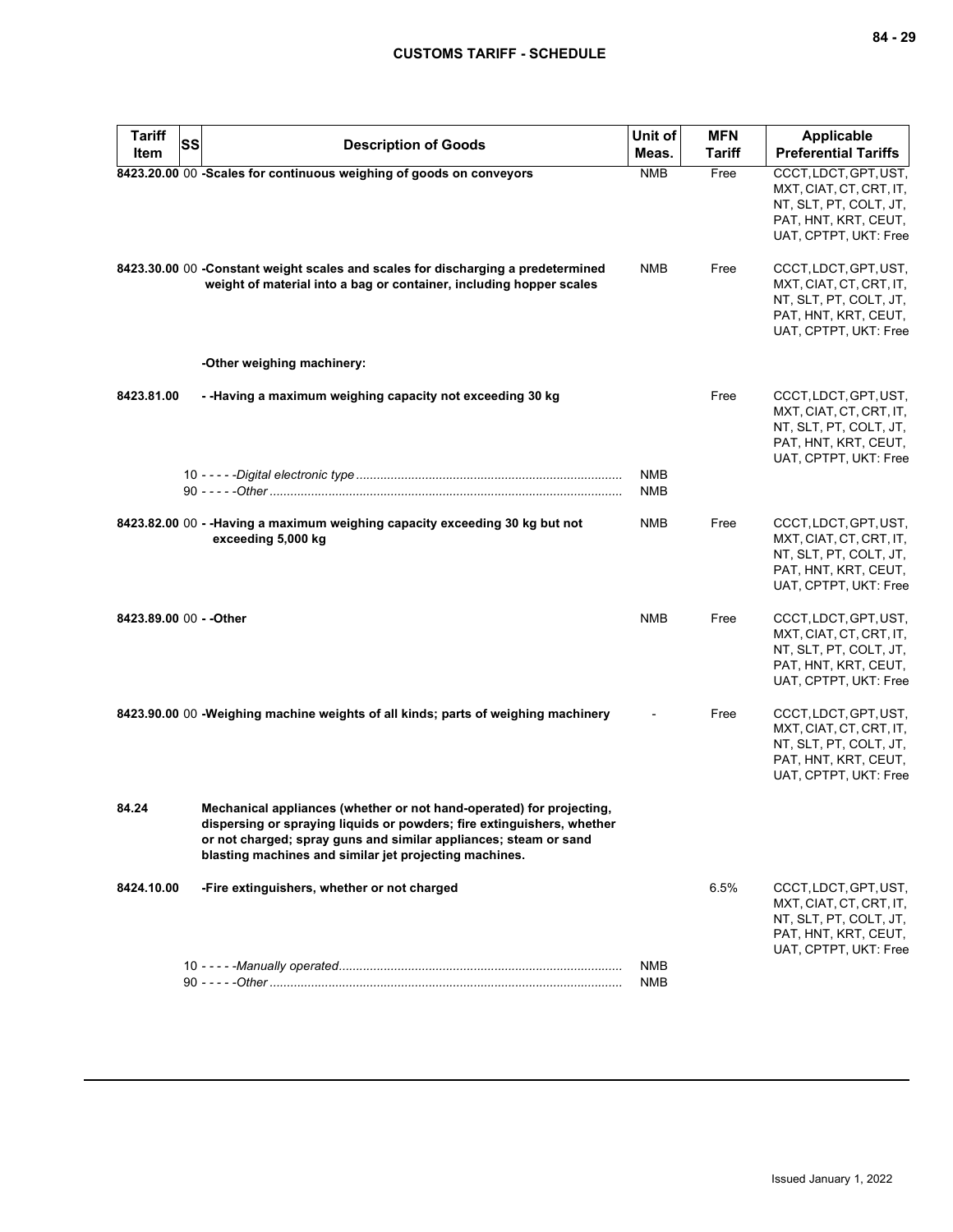| <b>Tariff</b><br>SS     |                                                                      | Unit of                                              | <b>MFN</b>    | Applicable                                                                                                                  |
|-------------------------|----------------------------------------------------------------------|------------------------------------------------------|---------------|-----------------------------------------------------------------------------------------------------------------------------|
| Item                    | <b>Description of Goods</b>                                          | Meas.                                                | <b>Tariff</b> | <b>Preferential Tariffs</b>                                                                                                 |
|                         | 8424.20.00 00 -Spray guns and similar appliances                     |                                                      | Free          | CCCT, LDCT, GPT, UST,<br>MXT, CIAT, CT, CRT, IT,<br>NT, SLT, PT, COLT, JT,<br>PAT, HNT, KRT, CEUT,<br>UAT, CPTPT, UKT: Free |
| 8424.30.00              | -Steam or sand blasting machines and similar jet projecting machines |                                                      | Free          | CCCT, LDCT, GPT, UST,<br>MXT, CIAT, CT, CRT, IT,<br>NT, SLT, PT, COLT, JT,<br>PAT, HNT, KRT, CEUT,<br>UAT, CPTPT, UKT: Free |
|                         |                                                                      | <b>NMB</b>                                           |               |                                                                                                                             |
|                         |                                                                      | $\overline{\phantom{a}}$                             |               |                                                                                                                             |
|                         | -Agricultural or horticultural sprayers:                             |                                                      |               |                                                                                                                             |
|                         | 8424.41.00 00 - - Portable sprayers                                  | <b>NMB</b>                                           | Free          | CCCT, LDCT, GPT, UST,<br>MXT, CIAT, CT, CRT, IT,<br>NT, SLT, PT, COLT, JT,<br>PAT, HNT, KRT, CEUT,<br>UAT, CPTPT, UKT: Free |
| 8424.49.00 00 - - Other |                                                                      | <b>NMB</b>                                           | Free          | CCCT, LDCT, GPT, UST,<br>MXT, CIAT, CT, CRT, IT,<br>NT, SLT, PT, COLT, JT,<br>PAT, HNT, KRT, CEUT,<br>UAT, CPTPT, UKT: Free |
|                         | -Other appliances:                                                   |                                                      |               |                                                                                                                             |
| 8424.82.00              | - - Agricultural or horticultural                                    |                                                      | Free          | CCCT, LDCT, GPT, UST,<br>MXT, CIAT, CT, CRT, IT,<br>NT, SLT, PT, COLT, JT,<br>PAT, HNT, KRT, CEUT,<br>UAT, CPTPT, UKT: Free |
|                         | -----Mechanical appliances for irrigation:                           |                                                      |               |                                                                                                                             |
|                         |                                                                      | <b>NMB</b><br><b>NMB</b><br><b>NMB</b><br><b>NMB</b> |               |                                                                                                                             |
| 8424.89.00 00 - - Other |                                                                      | <b>NMB</b>                                           | Free          | CCCT, LDCT, GPT, UST,<br>MXT, CIAT, CT, CRT, IT,<br>NT, SLT, PT, COLT, JT,<br>PAT, HNT, KRT, CEUT,<br>UAT, CPTPT, UKT: Free |
| 8424.90.00              | -Parts                                                               |                                                      | Free          | CCCT, LDCT, GPT, UST,<br>MXT, CIAT, CT, CRT, IT,<br>NT, SLT, PT, COLT, JT,<br>PAT, HNT, KRT, CEUT,<br>UAT, CPTPT, UKT: Free |
|                         |                                                                      |                                                      |               |                                                                                                                             |
|                         |                                                                      |                                                      |               |                                                                                                                             |
|                         |                                                                      |                                                      |               |                                                                                                                             |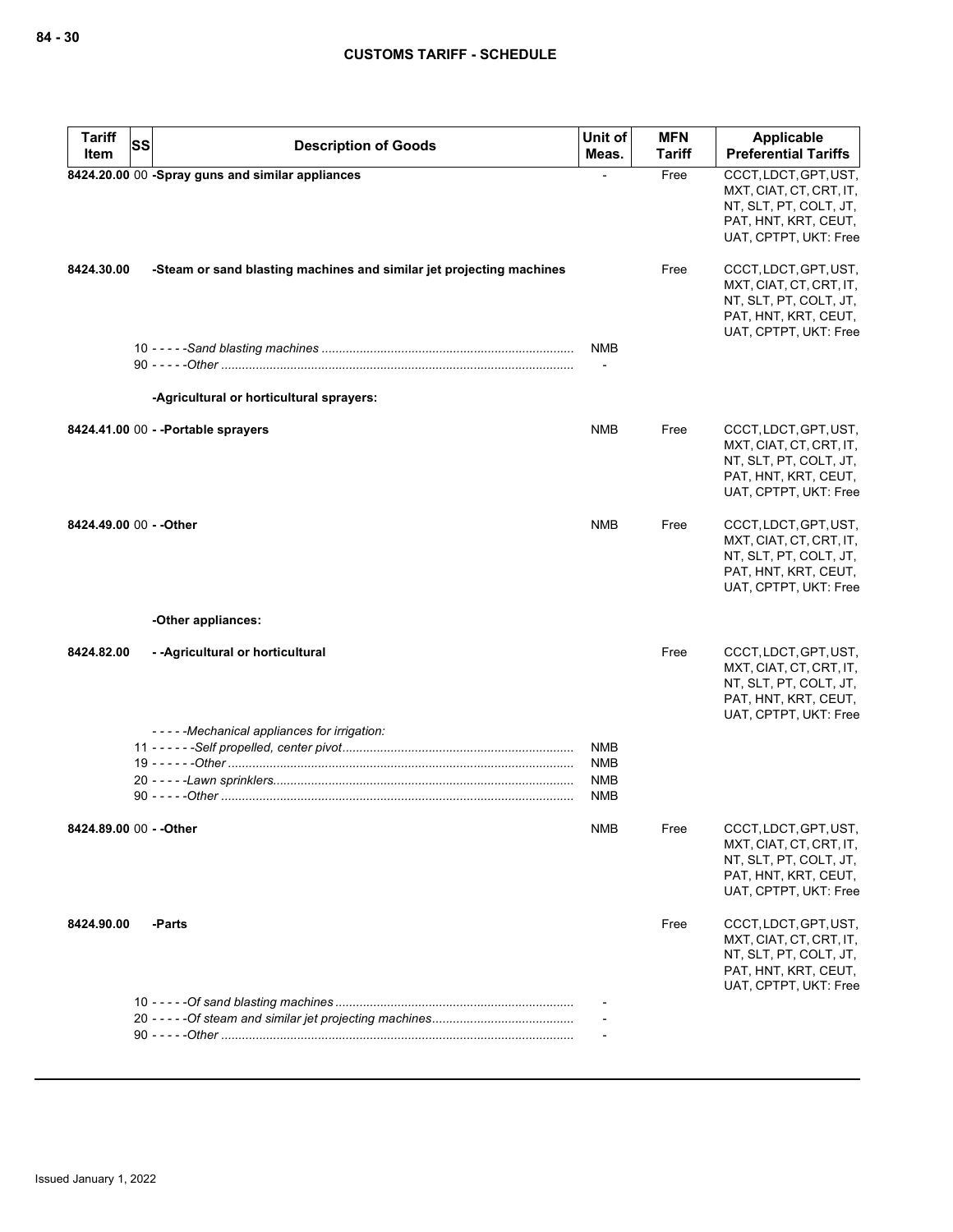| <b>Tariff</b><br>Item   | <b>SS</b> | <b>Description of Goods</b>                                                                        | Unit of<br>Meas.         | <b>MFN</b><br><b>Tariff</b> | <b>Applicable</b><br><b>Preferential Tariffs</b>                                                                            |
|-------------------------|-----------|----------------------------------------------------------------------------------------------------|--------------------------|-----------------------------|-----------------------------------------------------------------------------------------------------------------------------|
| 84.25                   |           | Pulley tackle and hoists other than skip hoists; winches and capstans;<br>jacks.                   |                          |                             |                                                                                                                             |
|                         |           | -Pulley tackle and hoists other than skip hoists or hoists of a kind used<br>for raising vehicles: |                          |                             |                                                                                                                             |
| 8425.11.00              |           | --Powered by electric motor                                                                        |                          | Free                        | CCCT, LDCT, GPT, UST,<br>MXT, CIAT, CT, CRT, IT,<br>NT, SLT, PT, COLT, JT,<br>PAT, HNT, KRT, CEUT,<br>UAT, CPTPT, UKT: Free |
|                         |           |                                                                                                    | NMB<br><b>NMB</b><br>NMB |                             |                                                                                                                             |
| 8425.19.00              |           | - -Other                                                                                           |                          | Free                        | CCCT, LDCT, GPT, UST,<br>MXT, CIAT, CT, CRT, IT,<br>NT, SLT, PT, COLT, JT,<br>PAT, HNT, KRT, CEUT,<br>UAT, CPTPT, UKT: Free |
|                         |           |                                                                                                    | NMB<br>NMB               |                             |                                                                                                                             |
|                         |           | -Winches; capstans:                                                                                |                          |                             |                                                                                                                             |
|                         |           | 8425.31.00 00 - - Powered by electric motor                                                        | <b>NMB</b>               | Free                        | CCCT, LDCT, GPT, UST,<br>MXT, CIAT, CT, CRT, IT,<br>NT, SLT, PT, COLT, JT,<br>PAT, HNT, KRT, CEUT,<br>UAT, CPTPT, UKT: Free |
| 8425.39.00 00 - - Other |           |                                                                                                    | <b>NMB</b>               | Free                        | CCCT, LDCT, GPT, UST,<br>MXT, CIAT, CT, CRT, IT,<br>NT, SLT, PT, COLT, JT,<br>PAT, HNT, KRT, CEUT,<br>UAT, CPTPT, UKT: Free |
|                         |           | -Jacks; hoists of a kind used for raising vehicles:                                                |                          |                             |                                                                                                                             |
|                         |           | 8425.41.00 00 - - Built-in jacking systems of a type used in garages                               | <b>NMB</b>               | Free                        | CCCT, LDCT, GPT, UST,<br>MXT, CIAT, CT, CRT, IT,<br>NT, SLT, PT, COLT, JT,<br>PAT, HNT, KRT, CEUT,<br>UAT, CPTPT, UKT: Free |
|                         |           | 8425.42.00 00 - - Other jacks and hoists, hydraulic                                                | NMB                      | Free                        | CCCT, LDCT, GPT, UST,<br>MXT, CIAT, CT, CRT, IT,<br>NT, SLT, PT, COLT, JT,<br>PAT, HNT, KRT, CEUT,<br>UAT, CPTPT, UKT: Free |
| 8425.49.00 00 - - Other |           |                                                                                                    | <b>NMB</b>               | Free                        | CCCT, LDCT, GPT, UST,<br>MXT, CIAT, CT, CRT, IT,<br>NT, SLT, PT, COLT, JT,<br>PAT, HNT, KRT, CEUT,<br>UAT, CPTPT, UKT: Free |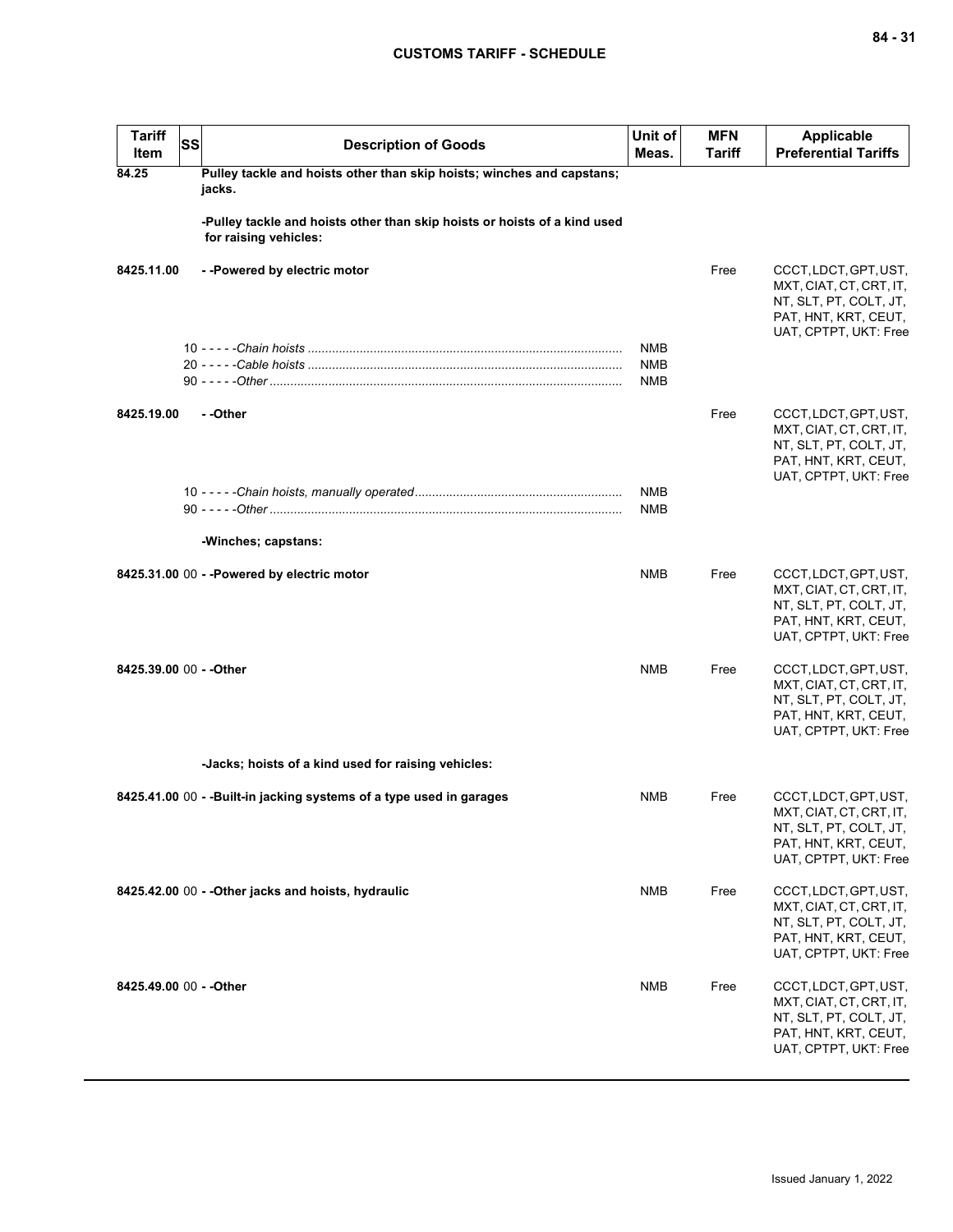| <b>Tariff</b><br>Item   | SS | <b>Description of Goods</b>                                                                                                        | Unit of<br>Meas.         | <b>MFN</b><br><b>Tariff</b> | <b>Applicable</b><br><b>Preferential Tariffs</b>                                                                            |
|-------------------------|----|------------------------------------------------------------------------------------------------------------------------------------|--------------------------|-----------------------------|-----------------------------------------------------------------------------------------------------------------------------|
| 84.26                   |    | Ships' derricks; cranes, including cable cranes; mobile lifting frames,<br>straddle carriers and works trucks fitted with a crane. |                          |                             |                                                                                                                             |
|                         |    | -Overhead travelling cranes, transporter cranes, gantry cranes, bridge<br>cranes, mobile lifting frames and straddle carriers:     |                          |                             |                                                                                                                             |
|                         |    | 8426.11.00 00 - - Overhead travelling cranes on fixed support                                                                      | <b>NMB</b>               | Free                        | CCCT, LDCT, GPT, UST,<br>MXT, CIAT, CT, CRT, IT,<br>NT, SLT, PT, COLT, JT,<br>PAT, HNT, KRT, CEUT,<br>UAT, CPTPT, UKT: Free |
|                         |    | 8426.12.00 00 - - Mobile lifting frames on tires and straddle carriers                                                             | <b>NMB</b>               | Free                        | CCCT, LDCT, GPT, UST,<br>MXT, CIAT, CT, CRT, IT,<br>NT, SLT, PT, COLT, JT,<br>PAT, HNT, KRT, CEUT,<br>UAT, CPTPT, UKT: Free |
| 8426.19.00 00 - - Other |    |                                                                                                                                    | <b>NMB</b>               | Free                        | CCCT, LDCT, GPT, UST,<br>MXT, CIAT, CT, CRT, IT,<br>NT, SLT, PT, COLT, JT,<br>PAT, HNT, KRT, CEUT,<br>UAT, CPTPT, UKT: Free |
|                         |    | 8426.20.00 00 - Tower cranes                                                                                                       | <b>NMB</b>               | Free                        | CCCT, LDCT, GPT, UST,<br>MXT, CIAT, CT, CRT, IT,<br>NT, SLT, PT, COLT, JT,<br>PAT, HNT, KRT, CEUT,<br>UAT, CPTPT, UKT: Free |
|                         |    | 8426.30.00 00 -Portal or pedestal jib cranes                                                                                       | <b>NMB</b>               | Free                        | CCCT, LDCT, GPT, UST,<br>MXT, CIAT, CT, CRT, IT,<br>NT, SLT, PT, COLT, JT,<br>PAT, HNT, KRT, CEUT,<br>UAT, CPTPT, UKT: Free |
|                         |    | -Other machinery, self-propelled:                                                                                                  |                          |                             |                                                                                                                             |
| 8426.41.00              |    | - -On tires                                                                                                                        |                          | Free                        | CCCT, LDCT, GPT, UST,<br>MXT, CIAT, CT, CRT, IT,<br>NT, SLT, PT, COLT, JT,<br>PAT, HNT, KRT, CEUT,<br>UAT, CPTPT, UKT: Free |
|                         |    | $---Other:$                                                                                                                        | <b>NMB</b>               |                             |                                                                                                                             |
|                         |    |                                                                                                                                    | <b>NMB</b><br><b>NMB</b> |                             |                                                                                                                             |
| 8426.49.00              |    | - -Other                                                                                                                           |                          | Free                        | CCCT, LDCT, GPT, UST,<br>MXT, CIAT, CT, CRT, IT,<br>NT, SLT, PT, COLT, JT,<br>PAT, HNT, KRT, CEUT,<br>UAT, CPTPT, UKT: Free |
|                         |    |                                                                                                                                    | <b>NMB</b><br><b>NMB</b> |                             |                                                                                                                             |
|                         |    | -Other machinery:                                                                                                                  |                          |                             |                                                                                                                             |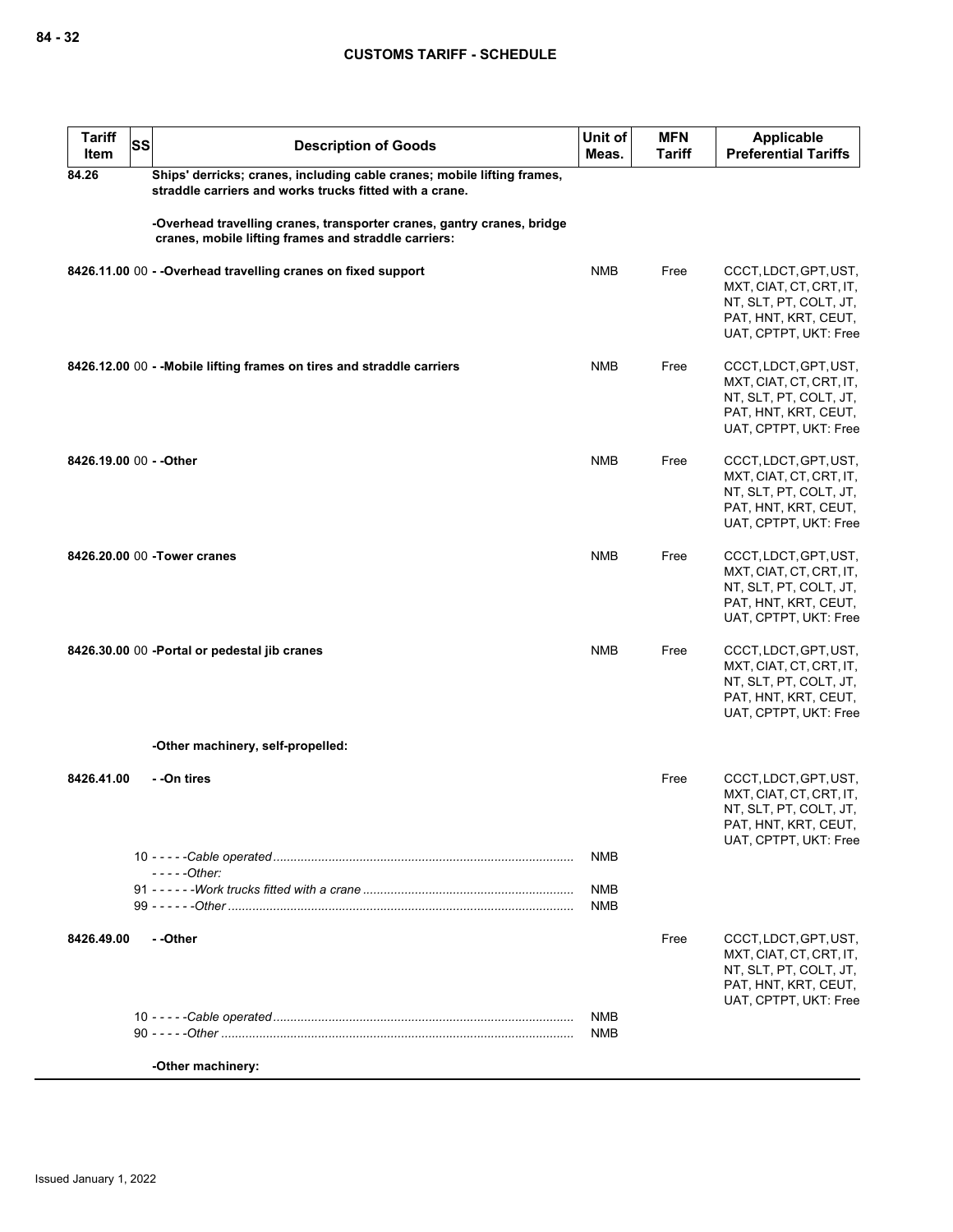| <b>Tariff</b><br>Item     | <b>SS</b> | <b>Description of Goods</b>                                                        | Unit of<br>Meas.                       | <b>MFN</b><br><b>Tariff</b> | <b>Applicable</b><br><b>Preferential Tariffs</b>                                                                            |
|---------------------------|-----------|------------------------------------------------------------------------------------|----------------------------------------|-----------------------------|-----------------------------------------------------------------------------------------------------------------------------|
|                           |           | 8426.91.00 00 - - Designed for mounting on road vehicles                           | <b>NMB</b>                             | Free                        | CCCT, LDCT, GPT, UST,<br>MXT, CIAT, CT, CRT, IT,<br>NT, SLT, PT, COLT, JT,<br>PAT, HNT, KRT, CEUT,<br>UAT, CPTPT, UKT: Free |
| 8426.99.00 00 - - Other   |           |                                                                                    | <b>NMB</b>                             | Free                        | CCCT, LDCT, GPT, UST,<br>MXT, CIAT, CT, CRT, IT,<br>NT, SLT, PT, COLT, JT,<br>PAT, HNT, KRT, CEUT,<br>UAT, CPTPT, UKT: Free |
| 84.27                     |           | Fork-lift trucks; other works trucks fitted with lifting or handling<br>equipment. |                                        |                             |                                                                                                                             |
| 8427.10                   |           | -Self-propelled trucks powered by an electric motor                                |                                        |                             |                                                                                                                             |
|                           |           | 8427.10.10 00 - - - Rider-type, counterbalanced fork-lift trucks                   | <b>NMB</b>                             | Free                        | CCCT, LDCT, GPT, UST,<br>MXT, CIAT, CT, CRT, IT,<br>NT, SLT, PT, COLT, JT,<br>PAT, HNT, KRT, CEUT,<br>UAT, CPTPT, UKT: Free |
| 8427.10.90                |           | $- -$ Other                                                                        |                                        | Free                        | CCCT, LDCT, GPT, UST,<br>MXT, CIAT, CT, CRT, IT,<br>NT, SLT, PT, COLT, JT,<br>PAT, HNT, KRT, CEUT,<br>UAT, CPTPT, UKT: Free |
|                           |           |                                                                                    | <b>NMB</b><br><b>NMB</b><br><b>NMB</b> |                             |                                                                                                                             |
| 8427.20                   |           | -Other self-propelled trucks                                                       |                                        |                             |                                                                                                                             |
|                           |           | 8427.20.10 00 - - - Rider-type, counterbalanced fork-lift trucks                   | NMB                                    | Free                        | CCCT, LDCT, GPT, UST,<br>MXT, CIAT, CT, CRT, IT,<br>NT, SLT, PT, COLT, JT,<br>PAT, HNT, KRT, CEUT,<br>UAT, CPTPT, UKT: Free |
| 8427.20.90 00 - - - Other |           |                                                                                    | <b>NMB</b>                             | Free                        | CCCT, LDCT, GPT, UST,<br>MXT, CIAT, CT, CRT, IT,<br>NT, SLT, PT, COLT, JT,<br>PAT, HNT, KRT, CEUT,<br>UAT, CPTPT, UKT: Free |
|                           |           | 8427.90.00 00 - Other trucks                                                       | <b>NMB</b>                             | Free                        | CCCT, LDCT, GPT, UST,<br>MXT, CIAT, CT, CRT, IT,<br>NT, SLT, PT, COLT, JT,<br>PAT, HNT, KRT, CEUT,<br>UAT, CPTPT, UKT: Free |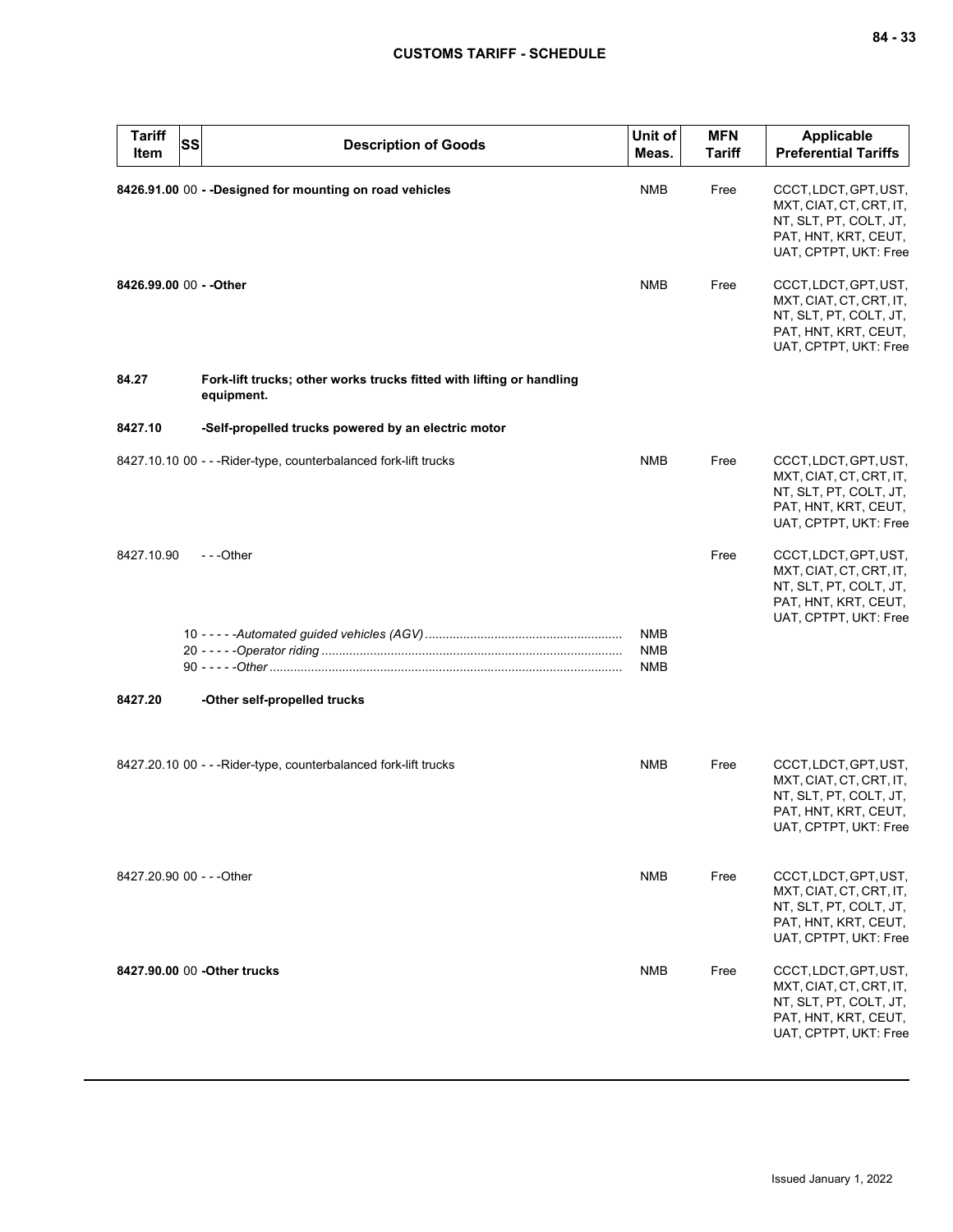| <b>Tariff</b><br><b>SS</b><br>Item | <b>Description of Goods</b>                                                                                         | Unit of<br>Meas.         | <b>MFN</b><br><b>Tariff</b> | <b>Applicable</b><br><b>Preferential Tariffs</b>                                                                            |
|------------------------------------|---------------------------------------------------------------------------------------------------------------------|--------------------------|-----------------------------|-----------------------------------------------------------------------------------------------------------------------------|
| 84.28                              | Other lifting, handling, loading or unloading machinery (for example,<br>lifts, escalators, conveyors, teleferics). |                          |                             |                                                                                                                             |
| 8428.10.00                         | -Lifts and skip hoists                                                                                              |                          | Free                        | CCCT, LDCT, GPT, UST,<br>MXT, CIAT, CT, CRT, IT,<br>NT, SLT, PT, COLT, JT,<br>PAT, HNT, KRT, CEUT,<br>UAT, CPTPT, UKT: Free |
|                                    |                                                                                                                     | <b>NMB</b><br><b>NMB</b> |                             |                                                                                                                             |
|                                    | 8428.20.00 00 -Pneumatic elevators and conveyors                                                                    | <b>NMB</b>               | Free                        | CCCT, LDCT, GPT, UST,<br>MXT, CIAT, CT, CRT, IT,<br>NT, SLT, PT, COLT, JT,<br>PAT, HNT, KRT, CEUT,<br>UAT, CPTPT, UKT: Free |
|                                    | -Other continuous-action elevators and conveyors, for goods or<br>materials:                                        |                          |                             |                                                                                                                             |
|                                    | 8428.31.00 00 - - Specially designed for underground use                                                            | <b>NMB</b>               | Free                        | CCCT, LDCT, GPT, UST,<br>MXT, CIAT, CT, CRT, IT,<br>NT, SLT, PT, COLT, JT,<br>PAT, HNT, KRT, CEUT,<br>UAT, CPTPT, UKT: Free |
|                                    | 8428.32.00 00 - - Other, bucket type                                                                                | <b>NMB</b>               | Free                        | CCCT, LDCT, GPT, UST,<br>MXT, CIAT, CT, CRT, IT,<br>NT, SLT, PT, COLT, JT,<br>PAT, HNT, KRT, CEUT,<br>UAT, CPTPT, UKT: Free |
|                                    | 8428.33.00 00 - - Other, belt type                                                                                  | <b>NMB</b>               | Free                        | CCCT, LDCT, GPT, UST,<br>MXT, CIAT, CT, CRT, IT,<br>NT, SLT, PT, COLT, JT,<br>PAT, HNT, KRT, CEUT,<br>UAT, CPTPT, UKT: Free |
| 8428.39.00                         | - -Other                                                                                                            |                          | Free                        | CCCT, LDCT, GPT, UST,<br>MXT, CIAT, CT, CRT, IT,<br>NT, SLT, PT, COLT, JT,<br>PAT, HNT, KRT, CEUT,<br>UAT, CPTPT, UKT: Free |
|                                    |                                                                                                                     | <b>NMB</b>               |                             |                                                                                                                             |
|                                    | -----Bulk conveyors:                                                                                                | <b>NMB</b>               |                             |                                                                                                                             |
|                                    |                                                                                                                     | <b>NMB</b>               |                             |                                                                                                                             |
|                                    |                                                                                                                     | <b>NMB</b>               |                             |                                                                                                                             |
|                                    |                                                                                                                     | <b>NMB</b><br><b>NMB</b> |                             |                                                                                                                             |
|                                    | 8428.40.00 00 - Escalators and moving walkways                                                                      | <b>NMB</b>               | Free                        | CCCT, LDCT, GPT, UST,<br>MXT, CIAT, CT, CRT, IT,<br>NT, SLT, PT, COLT, JT,<br>PAT, HNT, KRT, CEUT,<br>UAT, CPTPT, UKT: Free |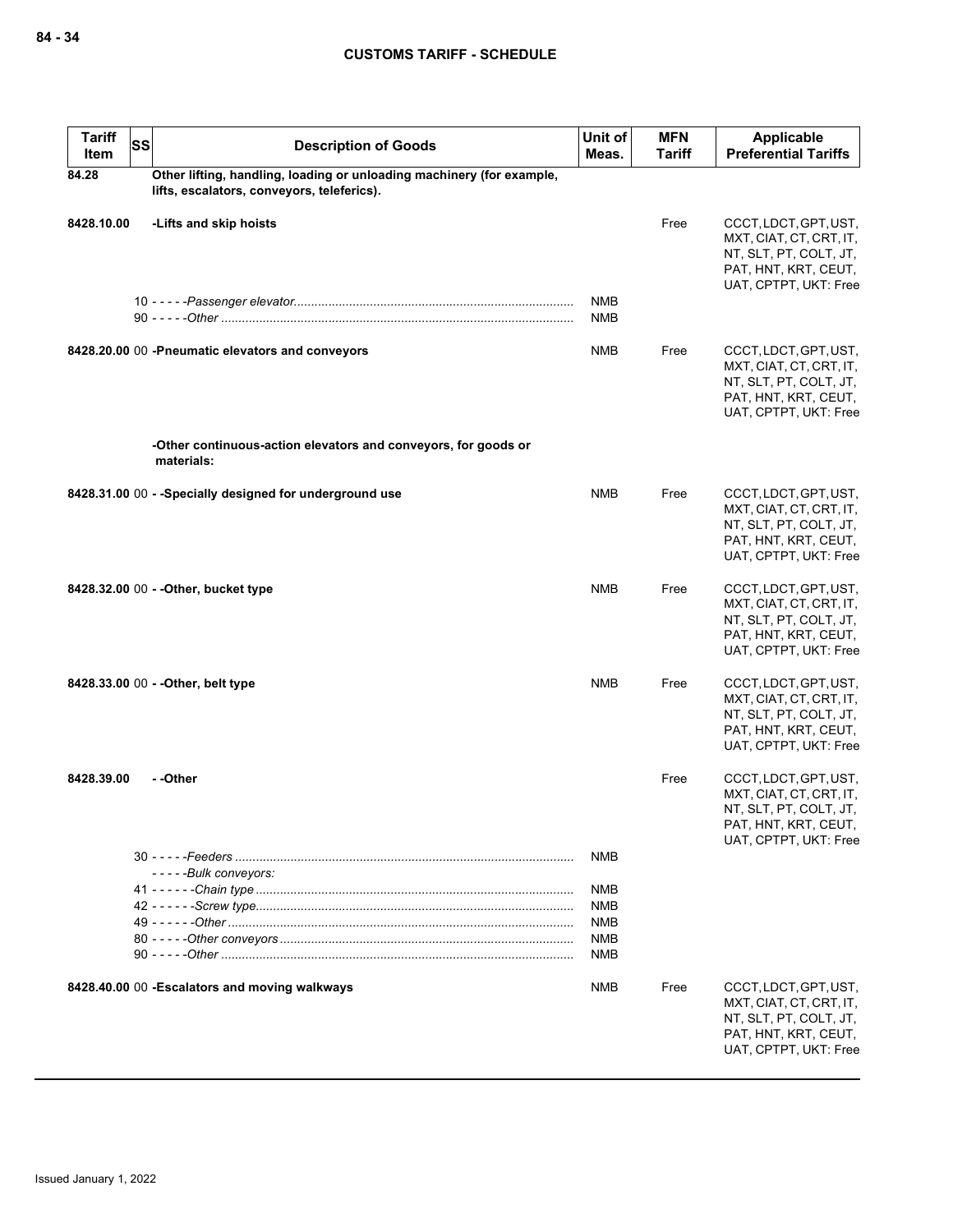$\mathbf{I}$ 

 $\mathbf{I}$ 

| <b>Tariff</b> | SS | <b>Description of Goods</b>                                                                                                                                    | Unit of<br>Meas.         | <b>MFN</b><br><b>Tariff</b> | <b>Applicable</b><br><b>Preferential Tariffs</b>                                                                            |
|---------------|----|----------------------------------------------------------------------------------------------------------------------------------------------------------------|--------------------------|-----------------------------|-----------------------------------------------------------------------------------------------------------------------------|
| Item          |    |                                                                                                                                                                |                          |                             |                                                                                                                             |
|               |    | 8428.60.00 00 -Teleferics, chair-lifts, ski-draglines; traction mechanisms for funiculars                                                                      |                          | Free                        | CCCT, LDCT, GPT, UST,<br>MXT, CIAT, CT, CRT, IT,<br>NT, SLT, PT, COLT, JT,                                                  |
|               |    |                                                                                                                                                                |                          |                             | PAT, HNT, KRT, CEUT,<br>UAT, CPTPT, UKT: Free                                                                               |
|               |    | 8428.70.00 00 -Industrial robots                                                                                                                               | <b>NMB</b>               | Free                        | CCCT, LDCT, GPT, UST,<br>MXT, CIAT, CT, CRT, IT,<br>NT, SLT, PT, COLT, JT,<br>PAT, HNT, KRT, CEUT,<br>UAT, CPTPT, UKT: Free |
| 8428.90.00    |    | -Other machinery                                                                                                                                               |                          | Free                        | CCCT, LDCT, GPT, UST,<br>MXT, CIAT, CT, CRT, IT,<br>NT, SLT, PT, COLT, JT,<br>PAT, HNT, KRT, CEUT,<br>UAT, CPTPT, UKT: Free |
|               |    |                                                                                                                                                                | NMB                      |                             |                                                                                                                             |
|               |    | 40 - - - - - Woodland log handling machinery, other than skidders                                                                                              | <b>NMB</b>               |                             |                                                                                                                             |
|               |    |                                                                                                                                                                | NMB                      |                             |                                                                                                                             |
| 84.29         |    | Self-propelled bulldozers, angledozers, graders, levellers, scrapers,<br>mechanical shovels, excavators, shovel loaders, tamping machines and<br>road rollers. |                          |                             |                                                                                                                             |
|               |    | -Bulldozers and angledozers:                                                                                                                                   |                          |                             |                                                                                                                             |
| 8429.11.00    |    | - -Track laying                                                                                                                                                |                          | Free                        | CCCT, LDCT, GPT, UST,<br>MXT, CIAT, CT, CRT, IT,<br>NT, SLT, PT, COLT, JT,<br>PAT, HNT, KRT, CEUT,<br>UAT, CPTPT, UKT: Free |
|               |    |                                                                                                                                                                | <b>NMB</b>               |                             |                                                                                                                             |
|               |    |                                                                                                                                                                | NMB                      |                             |                                                                                                                             |
| 8429.19.00    |    | - -Other                                                                                                                                                       |                          | Free                        | CCCT, LDCT, GPT, UST,<br>MXT, CIAT, CT, CRT, IT,                                                                            |
|               |    |                                                                                                                                                                |                          |                             | NT, SLT, PT, COLT, JT,<br>PAT, HNT, KRT, CEUT,                                                                              |
|               |    |                                                                                                                                                                |                          |                             | UAT, CPTPT, UKT: Free                                                                                                       |
|               |    |                                                                                                                                                                | <b>NMB</b><br>NMB        |                             |                                                                                                                             |
| 8429.20.00    |    | -Graders and levellers                                                                                                                                         |                          | Free                        | CCCT, LDCT, GPT, UST,<br>MXT, CIAT, CT, CRT, IT,<br>NT, SLT, PT, COLT, JT,<br>PAT, HNT, KRT, CEUT,<br>UAT, CPTPT, UKT: Free |
|               |    |                                                                                                                                                                | <b>NMB</b><br><b>NMB</b> |                             |                                                                                                                             |
| 8429.30.00    |    | -Scrapers                                                                                                                                                      |                          | Free                        | CCCT, LDCT, GPT, UST,<br>MXT, CIAT, CT, CRT, IT,<br>NT, SLT, PT, COLT, JT,<br>PAT, HNT, KRT, CEUT,<br>UAT, CPTPT, UKT: Free |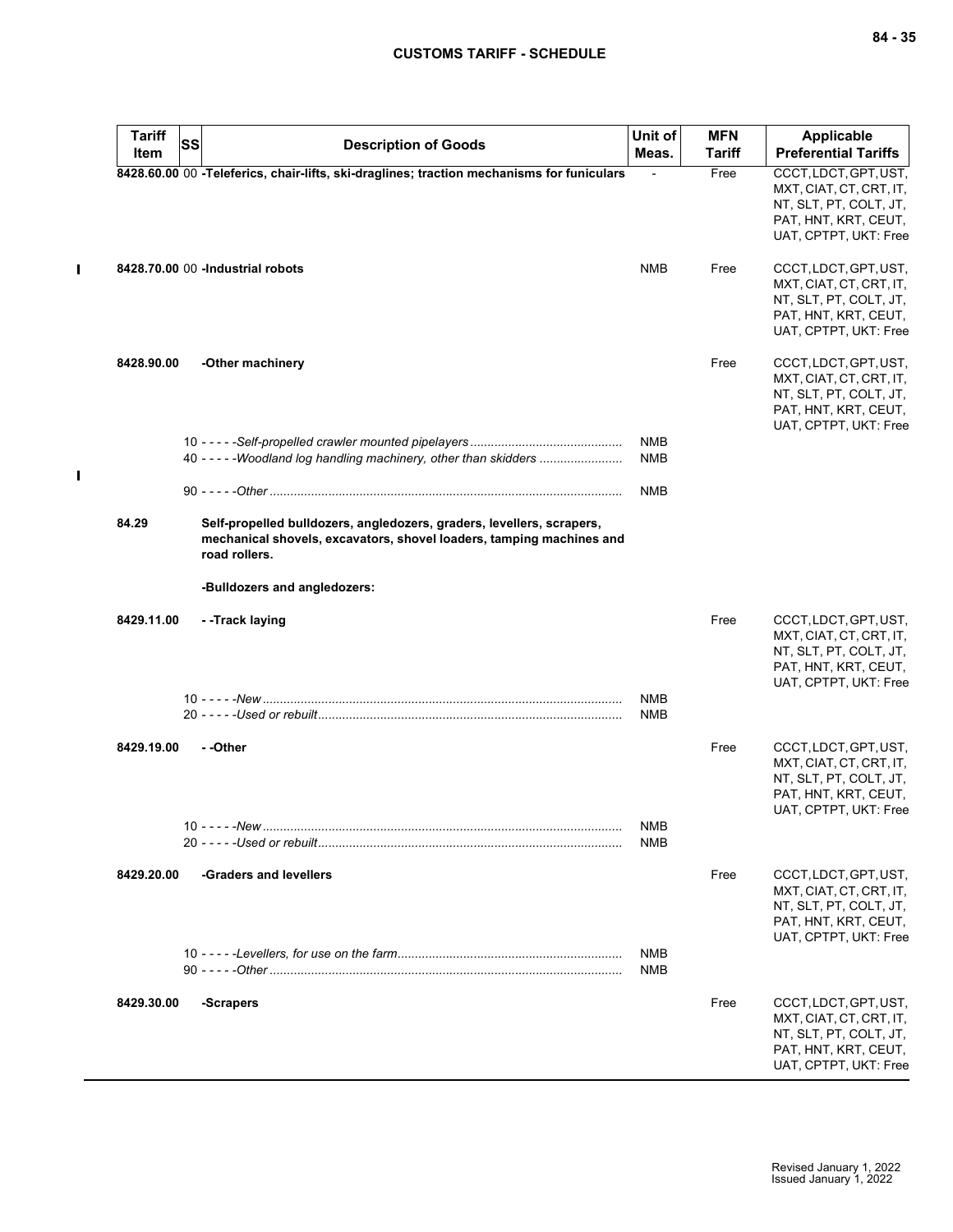| <b>Tariff</b><br>Item | <b>SS</b> | <b>Description of Goods</b>                                                                                                                                                                                                       | Unit of<br>Meas.         | <b>MFN</b><br>Tariff | Applicable<br><b>Preferential Tariffs</b>                                                                                   |
|-----------------------|-----------|-----------------------------------------------------------------------------------------------------------------------------------------------------------------------------------------------------------------------------------|--------------------------|----------------------|-----------------------------------------------------------------------------------------------------------------------------|
|                       |           |                                                                                                                                                                                                                                   | <b>NMB</b>               |                      |                                                                                                                             |
|                       |           |                                                                                                                                                                                                                                   | <b>NMB</b>               |                      |                                                                                                                             |
| 8429.40.00            |           | -Tamping machines and road rollers                                                                                                                                                                                                |                          | Free                 | CCCT, LDCT, GPT, UST,<br>MXT, CIAT, CT, CRT, IT,<br>NT, SLT, PT, COLT, JT,<br>PAT, HNT, KRT, CEUT,<br>UAT, CPTPT, UKT: Free |
|                       |           |                                                                                                                                                                                                                                   | NMB                      |                      |                                                                                                                             |
|                       |           |                                                                                                                                                                                                                                   | NMB                      |                      |                                                                                                                             |
|                       |           | $---$ Road rollers:                                                                                                                                                                                                               |                          |                      |                                                                                                                             |
|                       |           |                                                                                                                                                                                                                                   | NMB                      |                      |                                                                                                                             |
|                       |           |                                                                                                                                                                                                                                   | <b>NMB</b>               |                      |                                                                                                                             |
|                       |           | -Mechanical shovels, excavators and shovel loaders:                                                                                                                                                                               |                          |                      |                                                                                                                             |
| 8429.51.00            |           | --Front-end shovel loaders                                                                                                                                                                                                        |                          | Free                 | CCCT, LDCT, GPT, UST,<br>MXT, CIAT, CT, CRT, IT,<br>NT, SLT, PT, COLT, JT,<br>PAT, HNT, KRT, CEUT,<br>UAT, CPTPT, UKT: Free |
|                       |           | -----Wheeled front-end loaders, designed to be fitted with a bucket, having                                                                                                                                                       |                          |                      |                                                                                                                             |
|                       |           | a capacity, for general purpose use, exceeding 12.3 m <sup>3</sup> :                                                                                                                                                              | NMB                      |                      |                                                                                                                             |
|                       |           |                                                                                                                                                                                                                                   | <b>NMB</b>               |                      |                                                                                                                             |
|                       |           |                                                                                                                                                                                                                                   | <b>NMB</b>               |                      |                                                                                                                             |
|                       |           | 20 -----Wheeled front-end loaders, designed to be fitted with a bucket, having<br>a capacity, for general purpose use, not exceeding 12.3 m <sup>3</sup> , used or                                                                | NMB                      |                      |                                                                                                                             |
|                       |           | 30 -----Wheeled front-end loaders, designed to be fitted with a bucket, having<br>a capacity, for general purpose use, not exceeding 12.3 m <sup>3</sup> , new, two                                                               |                          |                      |                                                                                                                             |
|                       |           |                                                                                                                                                                                                                                   | NMB                      |                      |                                                                                                                             |
|                       |           | -----Wheeled front-end loaders, designed to be fitted with a bucket, having<br>a capacity, for general purpose use, not exceeding 12.3 m <sup>3</sup> , new, four<br>wheel drive, rear engine mounted, with a bucket capacity of: |                          |                      |                                                                                                                             |
|                       |           |                                                                                                                                                                                                                                   | NMB                      |                      |                                                                                                                             |
|                       |           |                                                                                                                                                                                                                                   | <b>NMB</b>               |                      |                                                                                                                             |
|                       |           |                                                                                                                                                                                                                                   | <b>NMB</b>               |                      |                                                                                                                             |
|                       |           |                                                                                                                                                                                                                                   | <b>NMB</b>               |                      |                                                                                                                             |
|                       |           |                                                                                                                                                                                                                                   | <b>NMB</b>               |                      |                                                                                                                             |
|                       |           |                                                                                                                                                                                                                                   | <b>NMB</b>               |                      |                                                                                                                             |
|                       |           |                                                                                                                                                                                                                                   | <b>NMB</b>               |                      |                                                                                                                             |
|                       |           |                                                                                                                                                                                                                                   | NMB                      |                      |                                                                                                                             |
|                       |           | 50 - - - - - Other wheeled front-end loaders, designed to be fitted with a bucket,                                                                                                                                                |                          |                      |                                                                                                                             |
|                       |           | having a capacity, for general purpose use, not exceeding 12.3 m <sup>3</sup><br>-----Track-laying front-end loaders:                                                                                                             | NMB                      |                      |                                                                                                                             |
|                       |           |                                                                                                                                                                                                                                   | NMB                      |                      |                                                                                                                             |
|                       |           | 62 - - - - - - New, with an engine of a power of 44.7 kW or more but less than                                                                                                                                                    |                          |                      |                                                                                                                             |
|                       |           | 63 - - - - - - New, with an engine of a power of 67.1 kW or more but less than                                                                                                                                                    | NMB                      |                      |                                                                                                                             |
|                       |           | 64 - - - - - - New, with an engine of a power of 93.2 kW or more but less than                                                                                                                                                    | <b>NMB</b>               |                      |                                                                                                                             |
|                       |           | 65 - - - - - - New, with an engine of a power of 119.3 kW or more                                                                                                                                                                 | <b>NMB</b><br><b>NMB</b> |                      |                                                                                                                             |
|                       |           |                                                                                                                                                                                                                                   | <b>NMB</b>               |                      |                                                                                                                             |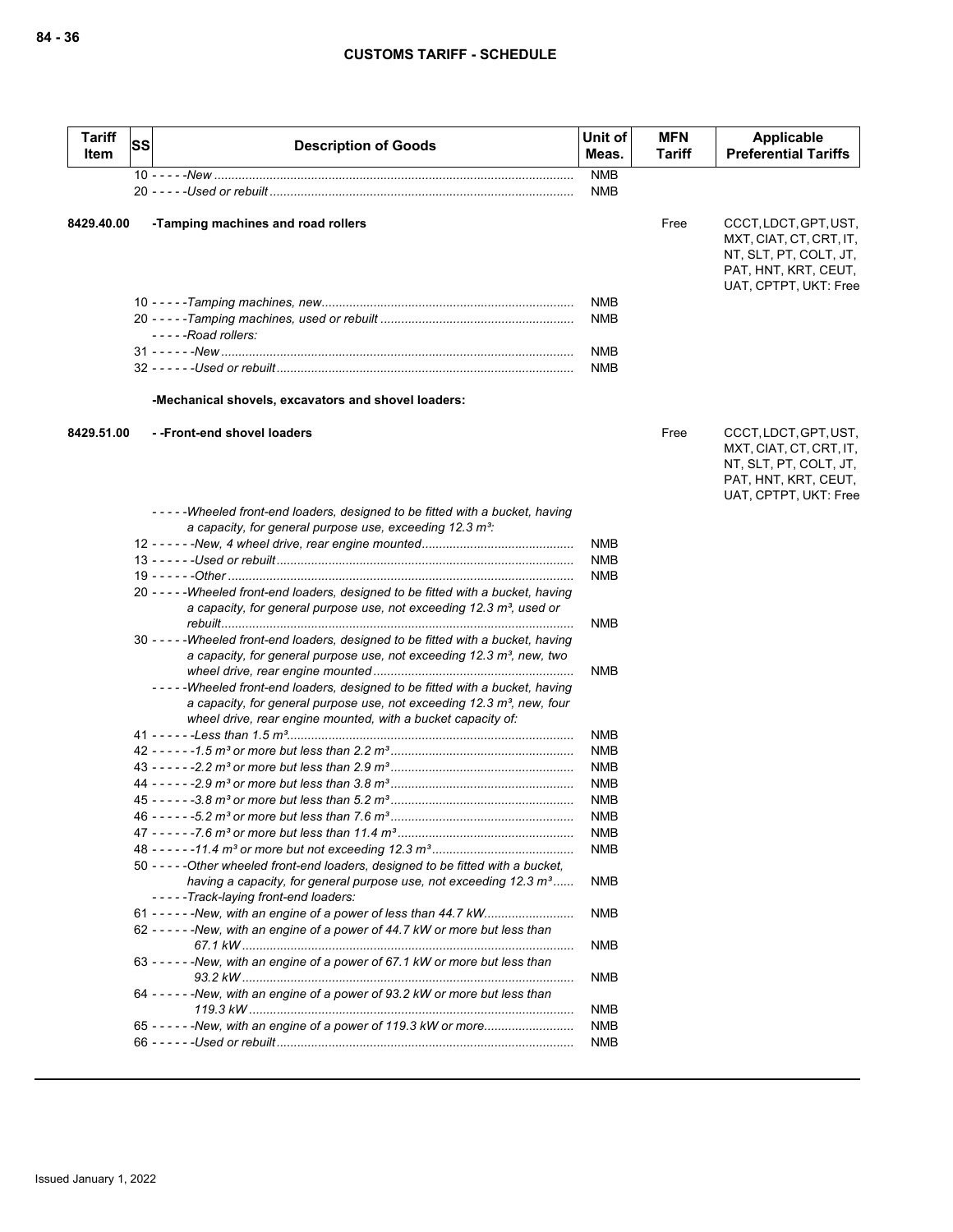| <b>Tariff</b> | <b>SS</b> | <b>Description of Goods</b>                                                                                                                                                                                      | Unit of    | <b>MFN</b>    | <b>Applicable</b>                                                                                                           |
|---------------|-----------|------------------------------------------------------------------------------------------------------------------------------------------------------------------------------------------------------------------|------------|---------------|-----------------------------------------------------------------------------------------------------------------------------|
| Item          |           |                                                                                                                                                                                                                  | Meas.      | <b>Tariff</b> | <b>Preferential Tariffs</b>                                                                                                 |
| 8429.52.00    |           | - - Machinery with a 360° revolving superstructure                                                                                                                                                               |            | Free          | CCCT, LDCT, GPT, UST,<br>MXT, CIAT, CT, CRT, IT,<br>NT, SLT, PT, COLT, JT,<br>PAT, HNT, KRT, CEUT,<br>UAT, CPTPT, UKT: Free |
|               |           | -----Crawler mounted backhoes, shovels and clamshells, new:                                                                                                                                                      |            |               |                                                                                                                             |
|               |           |                                                                                                                                                                                                                  | <b>NMB</b> |               |                                                                                                                             |
|               |           | -----Other backhoes, shovels and clamshells, new:                                                                                                                                                                | <b>NMB</b> |               |                                                                                                                             |
|               |           |                                                                                                                                                                                                                  | <b>NMB</b> |               |                                                                                                                             |
|               |           |                                                                                                                                                                                                                  | <b>NMB</b> |               |                                                                                                                             |
|               |           | 50 - - - - - Other backhoes, shovels and clamshells, used or rebuilt<br>$---Other:$                                                                                                                              | <b>NMB</b> |               |                                                                                                                             |
|               |           |                                                                                                                                                                                                                  | <b>NMB</b> |               |                                                                                                                             |
|               |           |                                                                                                                                                                                                                  | <b>NMB</b> |               |                                                                                                                             |
| 8429.59.00    |           | - -Other                                                                                                                                                                                                         |            | Free          | CCCT, LDCT, GPT, UST,<br>MXT, CIAT, CT, CRT, IT,<br>NT, SLT, PT, COLT, JT,<br>PAT, HNT, KRT, CEUT,<br>UAT, CPTPT, UKT: Free |
|               |           | - - - - - New:                                                                                                                                                                                                   | <b>NMB</b> |               |                                                                                                                             |
|               |           |                                                                                                                                                                                                                  | <b>NMB</b> |               |                                                                                                                             |
|               |           |                                                                                                                                                                                                                  | <b>NMB</b> |               |                                                                                                                             |
|               |           |                                                                                                                                                                                                                  | <b>NMB</b> |               |                                                                                                                             |
| 84.30         |           | Other moving, grading, levelling, scraping, excavating, tamping,<br>compacting, extracting or boring machinery, for earth, minerals or ores;<br>pile-drivers and pile-extractors; snow-ploughs and snow-blowers. |            |               |                                                                                                                             |
|               |           | 8430.10.00 00 - Pile-drivers and pile-extractors                                                                                                                                                                 | <b>NMB</b> | Free          | CCCT, LDCT, GPT, UST,<br>MXT, CIAT, CT, CRT, IT,<br>NT, SLT, PT, COLT, JT,<br>PAT, HNT, KRT, CEUT,<br>UAT, CPTPT, UKT: Free |
| 8430.20.00    |           | -Snow-ploughs and snow-blowers                                                                                                                                                                                   |            | Free          | CCCT, LDCT, GPT, UST,<br>MXT, CIAT, CT, CRT, IT,<br>NT, SLT, PT, COLT, JT,<br>PAT, HNT, KRT, CEUT,<br>UAT, CPTPT, UKT: Free |
|               |           | -----Snow-blowers (throwers):                                                                                                                                                                                    |            |               |                                                                                                                             |
|               |           |                                                                                                                                                                                                                  | <b>NMB</b> |               |                                                                                                                             |
|               |           |                                                                                                                                                                                                                  | <b>NMB</b> |               |                                                                                                                             |
|               |           |                                                                                                                                                                                                                  | <b>NMB</b> |               |                                                                                                                             |
|               |           | -Coal or rock cutters and tunnelling machinery:                                                                                                                                                                  |            |               |                                                                                                                             |
|               |           | 8430.31.00 00 - - Self-propelled                                                                                                                                                                                 | <b>NMB</b> | Free          | CCCT, LDCT, GPT, UST,<br>MXT, CIAT, CT, CRT, IT,<br>NT, SLT, PT, COLT, JT,<br>PAT, HNT, KRT, CEUT,<br>UAT, CPTPT, UKT: Free |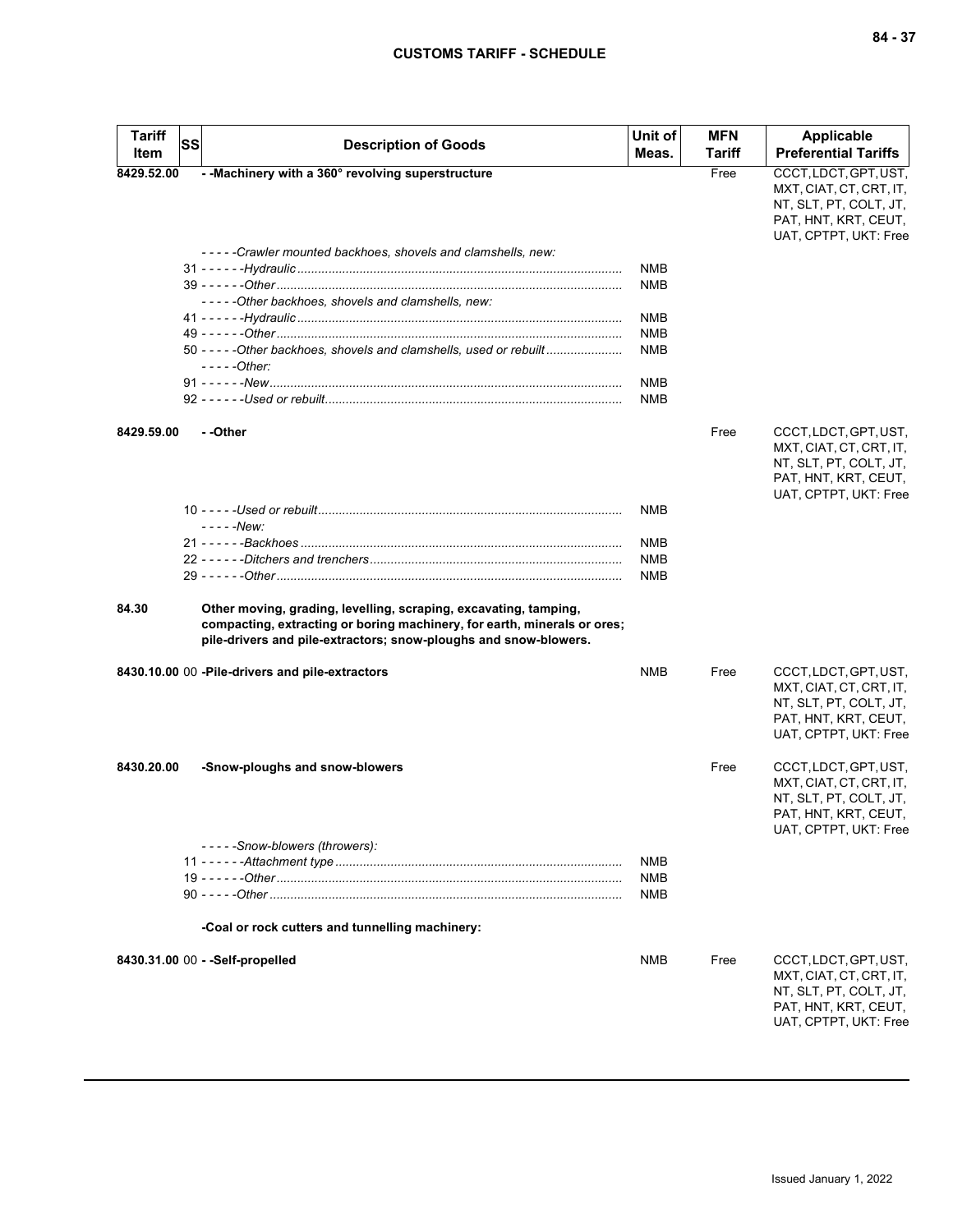| <b>Tariff</b><br>SS     | <b>Description of Goods</b>                                                                    | Unit of                  | <b>MFN</b> | <b>Applicable</b>                                                                                                           |
|-------------------------|------------------------------------------------------------------------------------------------|--------------------------|------------|-----------------------------------------------------------------------------------------------------------------------------|
| Item                    |                                                                                                | Meas.                    | Tariff     | <b>Preferential Tariffs</b>                                                                                                 |
| 8430.39.00 00 - - Other |                                                                                                | <b>NMB</b>               | Free       | CCCT, LDCT, GPT, UST,<br>MXT, CIAT, CT, CRT, IT,<br>NT, SLT, PT, COLT, JT,<br>PAT, HNT, KRT, CEUT,<br>UAT, CPTPT, UKT: Free |
|                         | -Other boring or sinking machinery:                                                            |                          |            |                                                                                                                             |
|                         | 8430.41.00 00 - - Self-propelled                                                               | <b>NMB</b>               | Free       | CCCT, LDCT, GPT, UST,<br>MXT, CIAT, CT, CRT, IT,<br>NT, SLT, PT, COLT, JT,<br>PAT, HNT, KRT, CEUT,<br>UAT, CPTPT, UKT: Free |
| 8430.49.00              | - -Other                                                                                       |                          | Free       | CCCT, LDCT, GPT, UST,<br>MXT, CIAT, CT, CRT, IT,<br>NT, SLT, PT, COLT, JT,<br>PAT, HNT, KRT, CEUT,<br>UAT, CPTPT, UKT: Free |
|                         | -----For oil and gas field drilling:<br>- - - - - For well drilling:                           | <b>NMB</b><br><b>NMB</b> |            |                                                                                                                             |
|                         |                                                                                                | <b>NMB</b><br><b>NMB</b> |            |                                                                                                                             |
|                         | 60 - - - - - Fixed platforms, for the discovery or exploitation of off-shore deposits of       | <b>NMB</b><br><b>NMB</b> |            |                                                                                                                             |
|                         | 8430.50.00 00 - Other machinery, self-propelled                                                | NMB                      | Free       | CCCT, LDCT, GPT, UST,<br>MXT, CIAT, CT, CRT, IT,<br>NT, SLT, PT, COLT, JT,<br>PAT, HNT, KRT, CEUT,<br>UAT, CPTPT, UKT: Free |
|                         | -Other machinery, not self-propelled:                                                          |                          |            |                                                                                                                             |
|                         | 8430.61.00 00 - - Tamping or compacting machinery                                              | NMB                      | Free       | CCCT, LDCT, GPT, UST,<br>MXT, CIAT, CT, CRT, IT,<br>NT, SLT, PT, COLT, JT,<br>PAT, HNT, KRT, CEUT,<br>UAT, CPTPT, UKT: Free |
| 8430.69.00 00 - - Other |                                                                                                | NMB                      | Free       | CCCT, LDCT, GPT, UST,<br>MXT, CIAT, CT, CRT, IT,<br>NT, SLT, PT, COLT, JT,<br>PAT, HNT, KRT, CEUT,<br>UAT, CPTPT, UKT: Free |
| 84.31                   | Parts suitable for use solely or principally with the machinery of<br>headings 84.25 to 84.30. |                          |            |                                                                                                                             |
| 8431.10.00              | -Of machinery of heading 84.25                                                                 |                          | Free       | CCCT, LDCT, GPT, UST,<br>MXT, CIAT, CT, CRT, IT,<br>NT, SLT, PT, COLT, JT,<br>PAT, HNT, KRT, CEUT,<br>UAT, CPTPT, UKT: Free |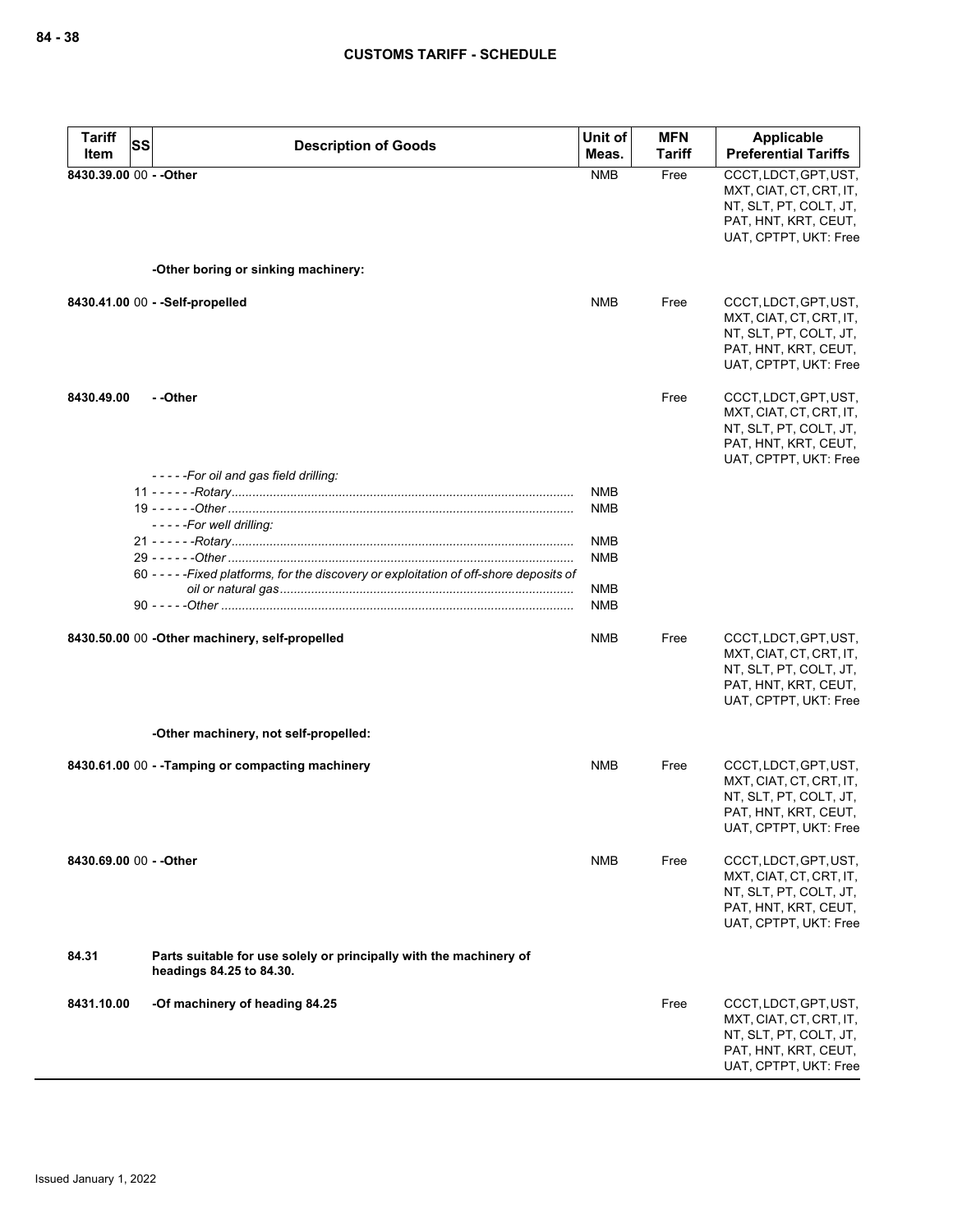| <b>Tariff</b><br><b>Item</b> | <b>SS</b> | <b>Description of Goods</b>                                                          | Unit of<br>Meas. | <b>MFN</b><br><b>Tariff</b> | <b>Applicable</b><br><b>Preferential Tariffs</b>                                                                            |
|------------------------------|-----------|--------------------------------------------------------------------------------------|------------------|-----------------------------|-----------------------------------------------------------------------------------------------------------------------------|
|                              |           | 20 - - - - - Of pulley tackle and hoists, other than skip hoists or hoists of a kind |                  |                             |                                                                                                                             |
|                              |           |                                                                                      |                  |                             |                                                                                                                             |
|                              |           | 8431.20.00 00 -Of machinery of heading 84.27                                         |                  | Free                        | CCCT, LDCT, GPT, UST,<br>MXT, CIAT, CT, CRT, IT,<br>NT, SLT, PT, COLT, JT,<br>PAT, HNT, KRT, CEUT,<br>UAT, CPTPT, UKT: Free |
|                              |           | -Of machinery of heading 84.28:                                                      |                  |                             |                                                                                                                             |
| 8431.31.00                   |           | - - Of lifts, skip hoists or escalators                                              |                  | Free                        | CCCT, LDCT, GPT, UST,<br>MXT, CIAT, CT, CRT, IT,<br>NT, SLT, PT, COLT, JT,<br>PAT, HNT, KRT, CEUT,<br>UAT, CPTPT, UKT: Free |
|                              |           |                                                                                      |                  |                             |                                                                                                                             |
|                              |           |                                                                                      |                  |                             |                                                                                                                             |
|                              |           |                                                                                      |                  |                             |                                                                                                                             |
| 8431.39.00                   |           | - -Other                                                                             |                  | Free                        | CCCT, LDCT, GPT, UST,<br>MXT, CIAT, CT, CRT, IT,<br>NT, SLT, PT, COLT, JT,<br>PAT, HNT, KRT, CEUT,<br>UAT, CPTPT, UKT: Free |
|                              |           | 10 - - - - - Of pneumatic or other continuous-action elevators and conveyors         |                  |                             |                                                                                                                             |
|                              |           |                                                                                      |                  |                             |                                                                                                                             |
|                              |           |                                                                                      |                  |                             |                                                                                                                             |
|                              |           | -Of machinery of heading 84.26, 84.29 or 84.30:                                      |                  |                             |                                                                                                                             |
| 8431.41.00                   |           | --Buckets, shovels, grabs and grips                                                  |                  | Free                        | CCCT, LDCT, GPT, UST,<br>MXT, CIAT, CT, CRT, IT,<br>NT, SLT, PT, COLT, JT,<br>PAT, HNT, KRT, CEUT,<br>UAT, CPTPT, UKT: Free |
|                              |           |                                                                                      |                  |                             |                                                                                                                             |
|                              |           |                                                                                      |                  |                             |                                                                                                                             |
|                              |           |                                                                                      |                  |                             |                                                                                                                             |
|                              |           | 8431.42.00 00 - - Bulldozer or angledozer blades                                     |                  | Free                        | CCCT, LDCT, GPT, UST,<br>MXT, CIAT, CT, CRT, IT,<br>NT, SLT, PT, COLT, JT,<br>PAT, HNT, KRT, CEUT,<br>UAT, CPTPT, UKT: Free |
| 8431.43.00                   |           | --Parts of boring or sinking machinery of subheading 8430.41 or 8430.49              |                  | Free                        | CCCT, LDCT, GPT, UST,<br>MXT, CIAT, CT, CRT, IT,<br>NT, SLT, PT, COLT, JT,<br>PAT, HNT, KRT, CEUT,<br>UAT, CPTPT, UKT: Free |
|                              |           |                                                                                      |                  |                             |                                                                                                                             |
|                              |           |                                                                                      |                  |                             |                                                                                                                             |
|                              |           |                                                                                      |                  |                             |                                                                                                                             |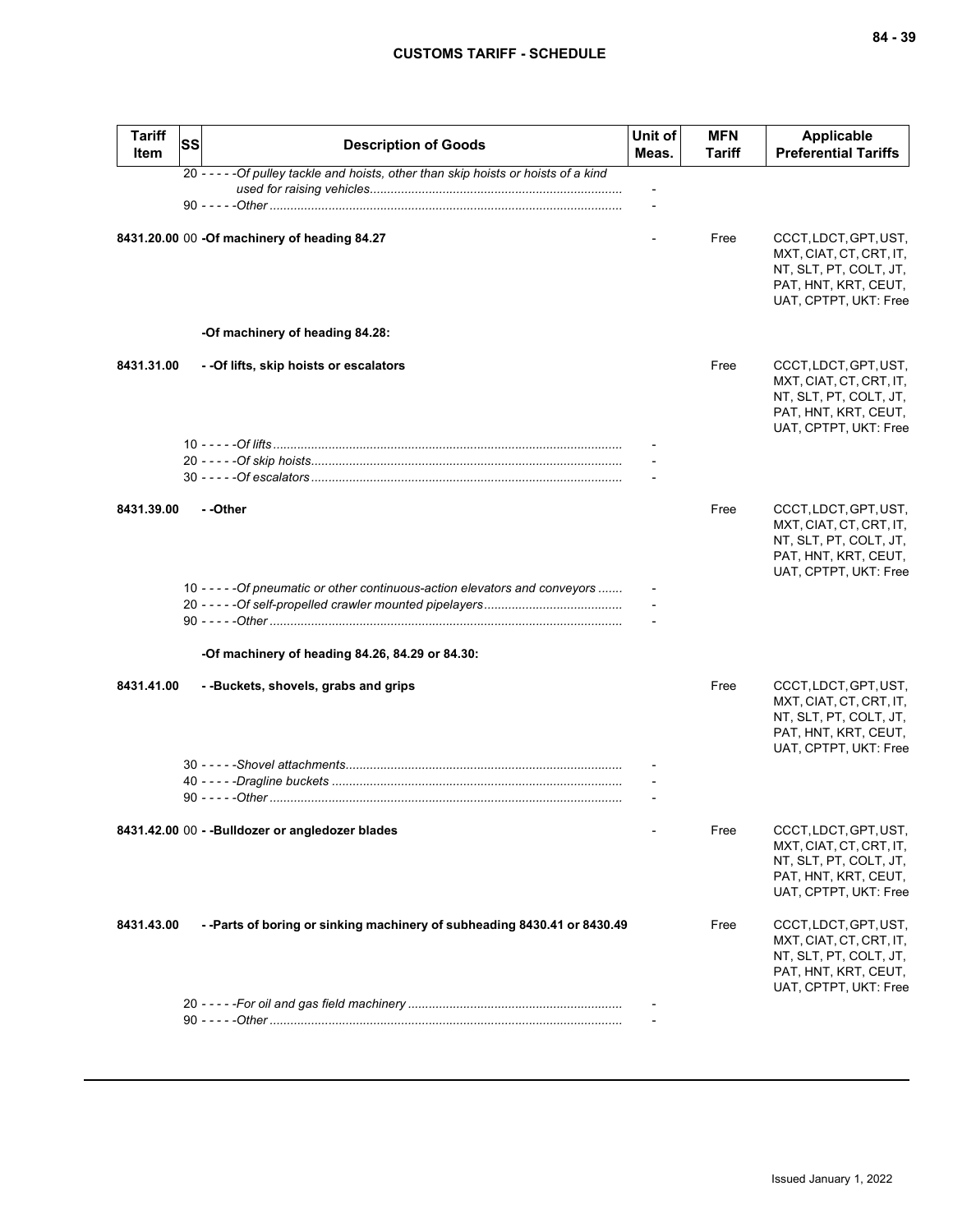| <b>Tariff</b><br>Item | <b>SS</b> | <b>Description of Goods</b>                                                                                                                                                                              | Unit of<br>Meas. | <b>MFN</b><br>Tariff | Applicable<br><b>Preferential Tariffs</b>                                                                                   |
|-----------------------|-----------|----------------------------------------------------------------------------------------------------------------------------------------------------------------------------------------------------------|------------------|----------------------|-----------------------------------------------------------------------------------------------------------------------------|
| 8431.49.00            |           | --Other                                                                                                                                                                                                  |                  | Free                 | CCCT, LDCT, GPT, UST,<br>MXT, CIAT, CT, CRT, IT,<br>NT, SLT, PT, COLT, JT,<br>PAT, HNT, KRT, CEUT,<br>UAT, CPTPT, UKT: Free |
|                       |           | -----Of machinery of heading 84.26:<br>11 - - - - - - Of machinery of subheading 8426.11, 8426.19 or 8426.30<br>12 - - - - - - Of mobile lifting frames, straddle carriers and work trucks fitted with a |                  |                      |                                                                                                                             |
|                       |           |                                                                                                                                                                                                          |                  |                      |                                                                                                                             |
|                       |           |                                                                                                                                                                                                          |                  |                      |                                                                                                                             |
|                       |           | -----Attachments for mounting on machinery:                                                                                                                                                              |                  |                      |                                                                                                                             |
|                       |           |                                                                                                                                                                                                          |                  |                      |                                                                                                                             |
|                       |           |                                                                                                                                                                                                          |                  |                      |                                                                                                                             |
|                       |           |                                                                                                                                                                                                          |                  |                      |                                                                                                                             |
|                       |           | $---Other:$                                                                                                                                                                                              |                  |                      |                                                                                                                             |
|                       |           |                                                                                                                                                                                                          |                  |                      |                                                                                                                             |
|                       |           |                                                                                                                                                                                                          |                  |                      |                                                                                                                             |
|                       |           |                                                                                                                                                                                                          |                  |                      |                                                                                                                             |
| 84.32                 |           | Agricultural, horticultural or forestry machinery for soil preparation or<br>cultivation; lawn or sports-ground rollers.                                                                                 |                  |                      |                                                                                                                             |
| 8432.10.00            |           | -Ploughs                                                                                                                                                                                                 |                  | Free                 | CCCT, LDCT, GPT, UST,<br>MXT, CIAT, CT, CRT, IT,<br>NT, SLT, PT, COLT, JT,<br>PAT, HNT, KRT, CEUT,<br>UAT, CPTPT, UKT: Free |
|                       |           |                                                                                                                                                                                                          | <b>NMB</b>       |                      |                                                                                                                             |
|                       |           |                                                                                                                                                                                                          | <b>NMB</b>       |                      |                                                                                                                             |
|                       |           |                                                                                                                                                                                                          | <b>NMB</b>       |                      |                                                                                                                             |
|                       |           | -Harrows, scarifiers, cultivators, weeders and hoes:                                                                                                                                                     |                  |                      |                                                                                                                             |
|                       |           | 8432.21.00 00 - - Disc harrows                                                                                                                                                                           | <b>NMB</b>       | Free                 | CCCT, LDCT, GPT, UST,<br>MXT, CIAT, CT, CRT, IT,<br>NT, SLT, PT, COLT, JT,<br>PAT, HNT, KRT, CEUT,<br>UAT, CPTPT, UKT: Free |
| 8432.29.00            |           | - -Other                                                                                                                                                                                                 |                  | Free                 | CCCT, LDCT, GPT, UST,<br>MXT, CIAT, CT, CRT, IT,<br>NT, SLT, PT, COLT, JT,<br>PAT, HNT, KRT, CEUT,<br>UAT, CPTPT, UKT: Free |
|                       |           |                                                                                                                                                                                                          | <b>NMB</b>       |                      |                                                                                                                             |
|                       |           |                                                                                                                                                                                                          | <b>NMB</b>       |                      |                                                                                                                             |
|                       |           | -Seeders, planters and transplanters:                                                                                                                                                                    |                  |                      |                                                                                                                             |
| 8432.31.00            |           | - - No-till direct seeders, planters and transplanters                                                                                                                                                   |                  | Free                 | CCCT, LDCT, GPT, UST,<br>MXT, CIAT, CT, CRT, IT,<br>NT, SLT, PT, COLT, JT,<br>PAT, HNT, KRT, CEUT,                          |
|                       |           |                                                                                                                                                                                                          |                  |                      | UAT, CPTPT, UKT: Free                                                                                                       |
|                       |           |                                                                                                                                                                                                          | <b>NMB</b>       |                      |                                                                                                                             |
|                       |           |                                                                                                                                                                                                          |                  |                      |                                                                                                                             |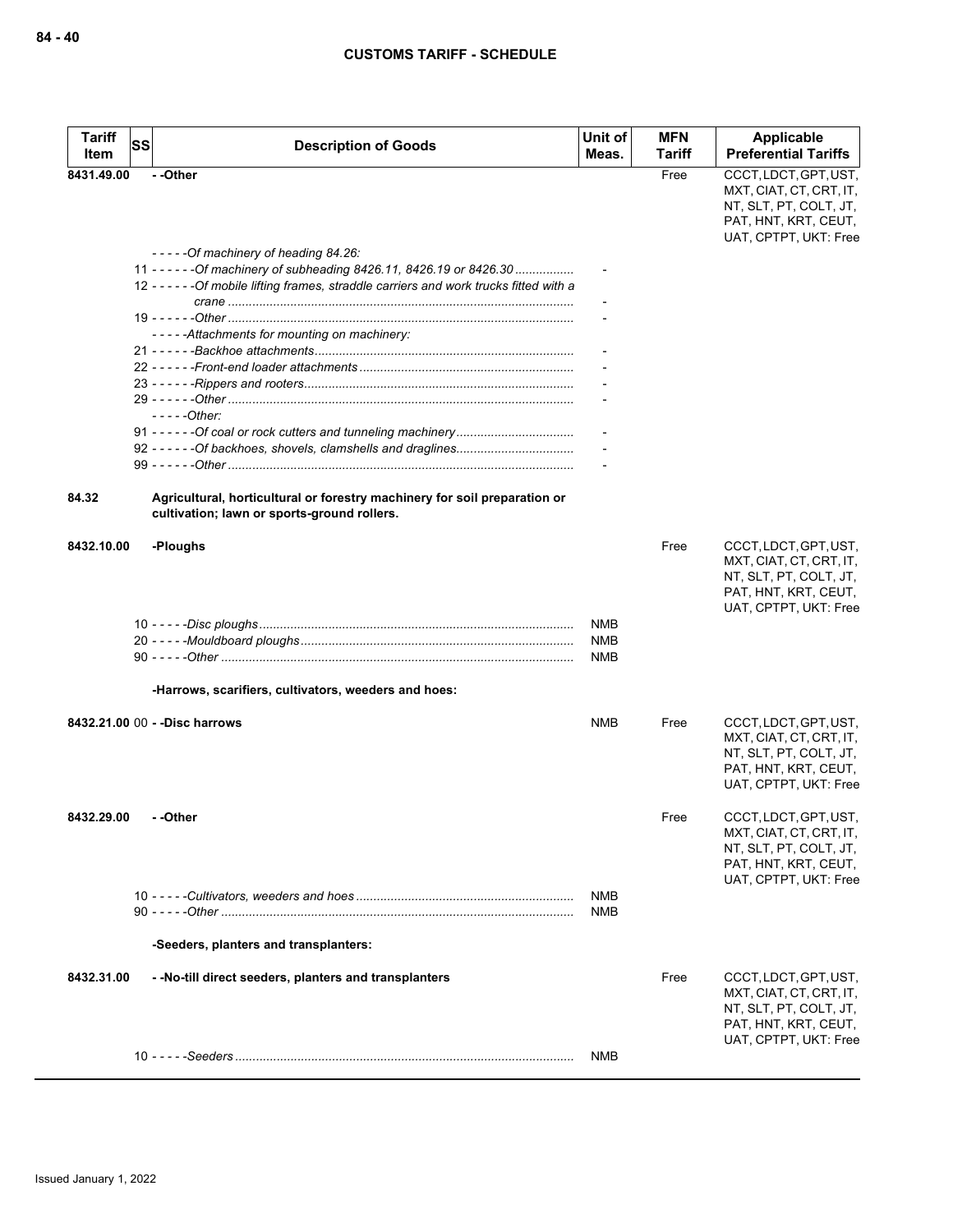| <b>Tariff</b><br>Item | <b>SS</b> | <b>Description of Goods</b>                                                                                                                                                                                                    | Unit of<br>Meas. | MFN<br><b>Tariff</b> | <b>Applicable</b><br><b>Preferential Tariffs</b>                                                                            |
|-----------------------|-----------|--------------------------------------------------------------------------------------------------------------------------------------------------------------------------------------------------------------------------------|------------------|----------------------|-----------------------------------------------------------------------------------------------------------------------------|
|                       |           |                                                                                                                                                                                                                                | <b>NMB</b>       |                      |                                                                                                                             |
| 8432.39.00            |           | - -Other                                                                                                                                                                                                                       | <b>NMB</b>       | Free                 | CCCT, LDCT, GPT, UST,<br>MXT, CIAT, CT, CRT, IT,<br>NT, SLT, PT, COLT, JT,<br>PAT, HNT, KRT, CEUT,<br>UAT, CPTPT, UKT: Free |
|                       |           |                                                                                                                                                                                                                                | <b>NMB</b>       |                      |                                                                                                                             |
|                       |           | -Manure spreaders and fertilizer distributors:                                                                                                                                                                                 |                  |                      |                                                                                                                             |
|                       |           | 8432.41.00 00 - - Manure spreaders                                                                                                                                                                                             | <b>NMB</b>       | Free                 | CCCT, LDCT, GPT, UST,<br>MXT, CIAT, CT, CRT, IT,<br>NT, SLT, PT, COLT, JT,<br>PAT, HNT, KRT, CEUT,<br>UAT, CPTPT, UKT: Free |
|                       |           | 8432.42.00 00 - - Fertilizer distributors                                                                                                                                                                                      | <b>NMB</b>       | Free                 | CCCT, LDCT, GPT, UST,<br>MXT, CIAT, CT, CRT, IT,<br>NT, SLT, PT, COLT, JT,<br>PAT, HNT, KRT, CEUT,<br>UAT, CPTPT, UKT: Free |
|                       |           | 8432.80.00 00 - Other machinery                                                                                                                                                                                                | <b>NMB</b>       | Free                 | CCCT, LDCT, GPT, UST,<br>MXT, CIAT, CT, CRT, IT,<br>NT, SLT, PT, COLT, JT,<br>PAT, HNT, KRT, CEUT,<br>UAT, CPTPT, UKT: Free |
| 8432.90.00            |           | -Parts                                                                                                                                                                                                                         |                  | Free                 | CCCT, LDCT, GPT, UST,<br>MXT, CIAT, CT, CRT, IT,<br>NT, SLT, PT, COLT, JT,<br>PAT, HNT, KRT, CEUT,<br>UAT, CPTPT, UKT: Free |
|                       |           | 20 - - - - - Of harrows, scarifiers, cultivators, weeders or hoes                                                                                                                                                              |                  |                      |                                                                                                                             |
|                       |           | 30 - - - - - Of seeders, planters, transplanters, manure spreaders or fertilizer                                                                                                                                               |                  |                      |                                                                                                                             |
|                       |           |                                                                                                                                                                                                                                |                  |                      |                                                                                                                             |
|                       |           |                                                                                                                                                                                                                                |                  |                      |                                                                                                                             |
| 84.33                 |           | Harvesting or threshing machinery, including straw or fodder balers;<br>grass or hay mowers; machines for cleaning, sorting or grading eggs,<br>fruit or other agricultural produce, other than machinery of<br>heading 84.37. |                  |                      |                                                                                                                             |
|                       |           | -Mowers for lawns, parks or sports-grounds:                                                                                                                                                                                    |                  |                      |                                                                                                                             |
| 8433.11.00            |           | --Powered, with the cutting device rotating in a horizontal plane                                                                                                                                                              |                  | Free                 | CCCT, LDCT, GPT, UST,<br>MXT, CIAT, CT, CRT, IT,<br>NT, SLT, PT, COLT, JT,<br>PAT, HNT, KRT, CEUT,<br>UAT, CPTPT, UKT: Free |
|                       |           | $--$ - - - Riding type:                                                                                                                                                                                                        | NMB              |                      |                                                                                                                             |
|                       |           | $---Other:$                                                                                                                                                                                                                    | <b>NMB</b>       |                      |                                                                                                                             |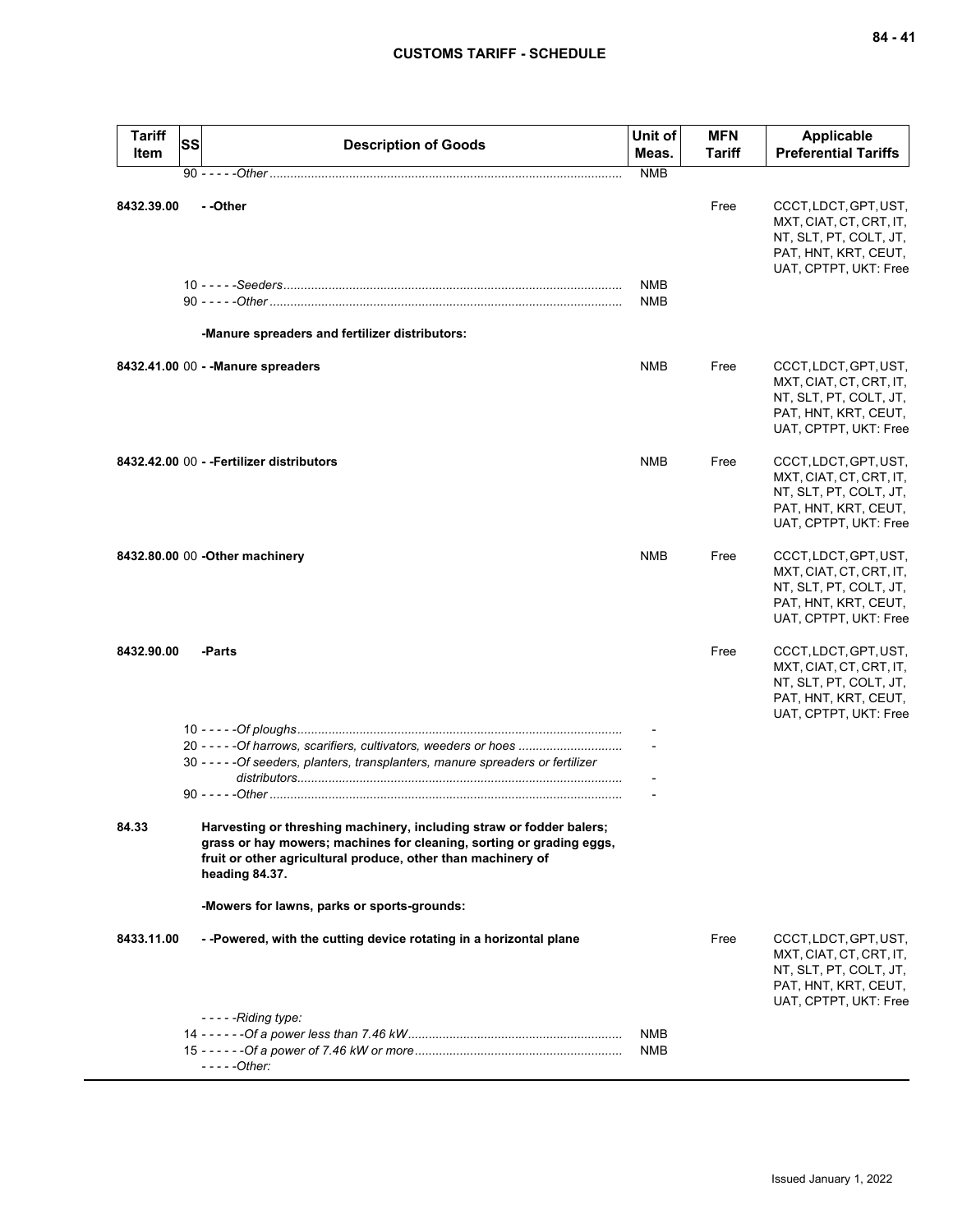| <b>Tariff</b><br>Item   | SS | <b>Description of Goods</b>                                             | Unit of<br>Meas.                       | <b>MFN</b><br><b>Tariff</b> | Applicable<br><b>Preferential Tariffs</b>                                                                                   |
|-------------------------|----|-------------------------------------------------------------------------|----------------------------------------|-----------------------------|-----------------------------------------------------------------------------------------------------------------------------|
|                         |    |                                                                         | <b>NMB</b><br><b>NMB</b><br><b>NMB</b> |                             |                                                                                                                             |
| 8433.19.00 00 - - Other |    |                                                                         | <b>NMB</b>                             | Free                        | CCCT, LDCT, GPT, UST,<br>MXT, CIAT, CT, CRT, IT,<br>NT, SLT, PT, COLT, JT,<br>PAT, HNT, KRT, CEUT,<br>UAT, CPTPT, UKT: Free |
|                         |    | 8433.20.00 00 -Other mowers, including cutter bars for tractor mounting | NMB                                    | Free                        | CCCT, LDCT, GPT, UST,<br>MXT, CIAT, CT, CRT, IT,<br>NT, SLT, PT, COLT, JT,<br>PAT, HNT, KRT, CEUT,<br>UAT, CPTPT, UKT: Free |
|                         |    | 8433.30.00 00 - Other haymaking machinery                               | <b>NMB</b>                             | Free                        | CCCT, LDCT, GPT, UST,<br>MXT, CIAT, CT, CRT, IT,<br>NT, SLT, PT, COLT, JT,<br>PAT, HNT, KRT, CEUT,<br>UAT, CPTPT, UKT: Free |
|                         |    | 8433.40.00 00 -Straw or fodder balers, including pick-up balers         | <b>NMB</b>                             | Free                        | CCCT, LDCT, GPT, UST,<br>MXT, CIAT, CT, CRT, IT,<br>NT, SLT, PT, COLT, JT,<br>PAT, HNT, KRT, CEUT,<br>UAT, CPTPT, UKT: Free |
|                         |    | -Other harvesting machinery; threshing machinery:                       |                                        |                             |                                                                                                                             |
| 8433.51.00              |    | - -Combine harvester-threshers                                          |                                        | Free                        | CCCT, LDCT, GPT, UST,<br>MXT, CIAT, CT, CRT, IT,<br>NT, SLT, PT, COLT, JT,<br>PAT, HNT, KRT, CEUT,<br>UAT, CPTPT, UKT: Free |
|                         |    |                                                                         | <b>NMB</b><br><b>NMB</b>               |                             |                                                                                                                             |
|                         |    | 8433.52.00 00 - - Other threshing machinery                             | NMB                                    | Free                        | CCCT, LDCT, GPT, UST,<br>MXT, CIAT, CT, CRT, IT,<br>NT, SLT, PT, COLT, JT,<br>PAT, HNT, KRT, CEUT,<br>UAT, CPTPT, UKT: Free |
|                         |    | 8433.53.00 00 - - Root or tuber harvesting machines                     | <b>NMB</b>                             | Free                        | CCCT, LDCT, GPT, UST,<br>MXT, CIAT, CT, CRT, IT,<br>NT, SLT, PT, COLT, JT,<br>PAT, HNT, KRT, CEUT,<br>UAT, CPTPT, UKT: Free |
| 8433.59.00              |    | - -Other                                                                |                                        | Free                        | CCCT, LDCT, GPT, UST,<br>MXT, CIAT, CT, CRT, IT,<br>NT, SLT, PT, COLT, JT,<br>PAT, HNT, KRT, CEUT,<br>UAT, CPTPT, UKT: Free |
|                         |    |                                                                         | NMB<br><b>NMB</b>                      |                             |                                                                                                                             |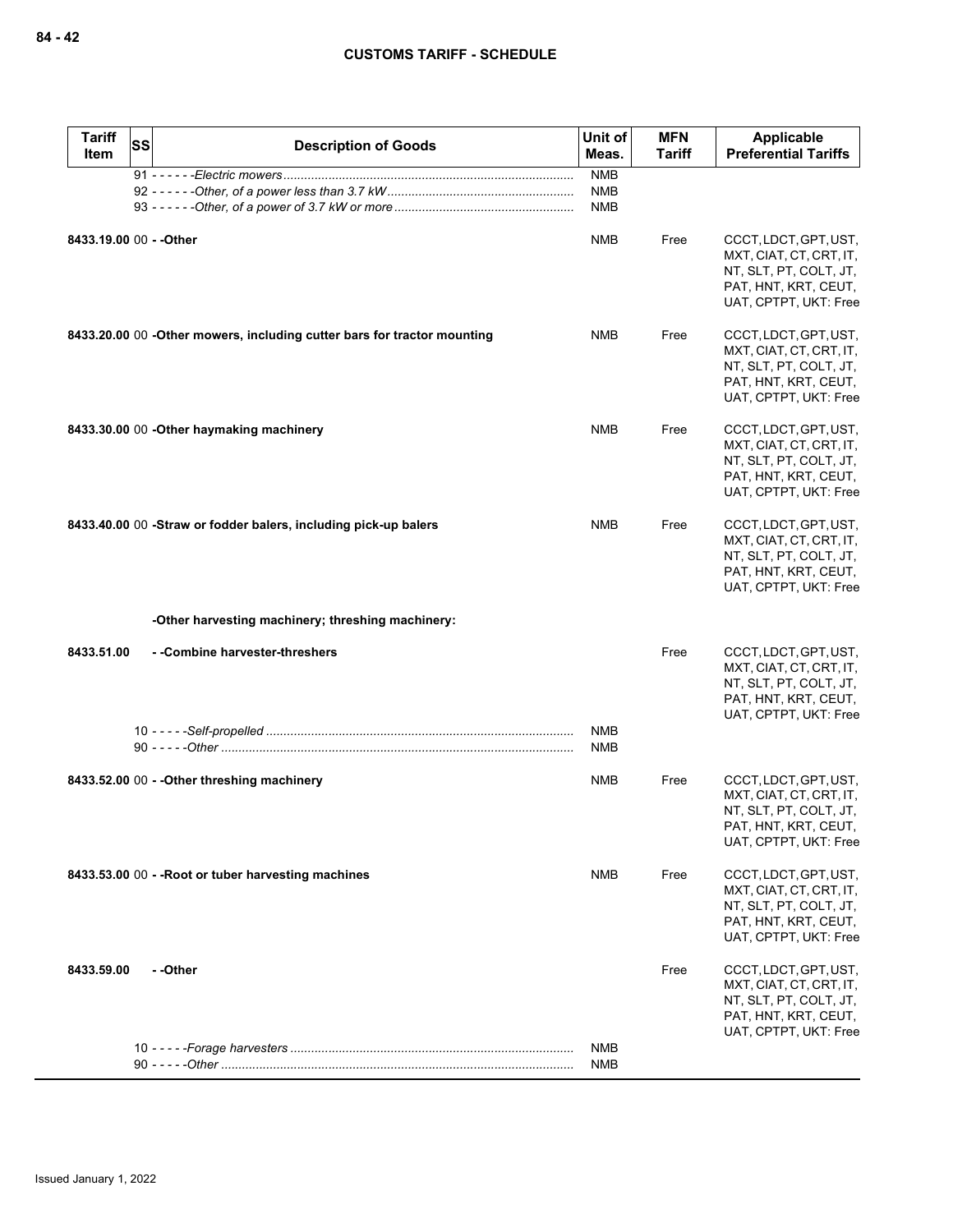| <b>Tariff</b><br>Item | SS | <b>Description of Goods</b>                                                                                                                                                                             | Unit of<br>Meas. | <b>MFN</b><br><b>Tariff</b> | <b>Applicable</b><br><b>Preferential Tariffs</b>                                                                            |
|-----------------------|----|---------------------------------------------------------------------------------------------------------------------------------------------------------------------------------------------------------|------------------|-----------------------------|-----------------------------------------------------------------------------------------------------------------------------|
|                       |    | 8433.60.00 00 -Machines for cleaning, sorting or grading eggs, fruit or other<br>agricultural produce                                                                                                   | <b>NMB</b>       | Free                        | CCCT, LDCT, GPT, UST,<br>MXT, CIAT, CT, CRT, IT,<br>NT, SLT, PT, COLT, JT,<br>PAT, HNT, KRT, CEUT,<br>UAT, CPTPT, UKT: Free |
| 8433.90.00            |    | -Parts                                                                                                                                                                                                  |                  | Free                        | CCCT, LDCT, GPT, UST,<br>MXT, CIAT, CT, CRT, IT,<br>NT, SLT, PT, COLT, JT,<br>PAT, HNT, KRT, CEUT,<br>UAT, CPTPT, UKT: Free |
|                       |    |                                                                                                                                                                                                         |                  |                             |                                                                                                                             |
|                       |    |                                                                                                                                                                                                         |                  |                             |                                                                                                                             |
|                       |    | 30 - - - - - Of other mowers, harvesting machines and threshing machines                                                                                                                                |                  |                             |                                                                                                                             |
|                       |    | 50 - - - - - Of machines for cleaning, sorting or grading fruit or other agricultural                                                                                                                   |                  |                             |                                                                                                                             |
| 84.34                 |    | Milking machines and dairy machinery.                                                                                                                                                                   |                  |                             |                                                                                                                             |
|                       |    | 8434.10.00 00 - Milking machines                                                                                                                                                                        | <b>NMB</b>       | Free                        | CCCT, LDCT, GPT, UST,<br>MXT, CIAT, CT, CRT, IT,<br>NT, SLT, PT, COLT, JT,<br>PAT, HNT, KRT, CEUT,<br>UAT, CPTPT, UKT: Free |
|                       |    | 8434.20.00 00 -Dairy machinery                                                                                                                                                                          | <b>NMB</b>       | Free                        | CCCT, LDCT, GPT, UST,<br>MXT, CIAT, CT, CRT, IT,<br>NT, SLT, PT, COLT, JT,<br>PAT, HNT, KRT, CEUT,<br>UAT, CPTPT, UKT: Free |
| 8434.90.00 00 - Parts |    |                                                                                                                                                                                                         |                  | Free                        | CCCT, LDCT, GPT, UST,<br>MXT, CIAT, CT, CRT, IT,<br>NT, SLT, PT, COLT, JT,<br>PAT, HNT, KRT, CEUT,<br>UAT, CPTPT, UKT: Free |
| 84.35                 |    | Presses, crushers and similar machinery used in the manufacture of<br>wine, cider, fruit juices or similar beverages.                                                                                   |                  |                             |                                                                                                                             |
|                       |    | 8435.10.00 00 -Machinery                                                                                                                                                                                | NMB              | Free                        | CCCT, LDCT, GPT, UST,<br>MXT, CIAT, CT, CRT, IT,<br>NT, SLT, PT, COLT, JT,<br>PAT, HNT, KRT, CEUT,<br>UAT, CPTPT, UKT: Free |
| 8435.90.00 00 - Parts |    |                                                                                                                                                                                                         |                  | Free                        | CCCT, LDCT, GPT, UST,<br>MXT, CIAT, CT, CRT, IT,<br>NT, SLT, PT, COLT, JT,<br>PAT, HNT, KRT, CEUT,<br>UAT, CPTPT, UKT: Free |
| 84.36                 |    | Other agricultural, horticultural, forestry, poultry-keeping or bee-<br>keeping machinery, including germination plant fitted with mechanical<br>or thermal equipment; poultry incubators and brooders. |                  |                             |                                                                                                                             |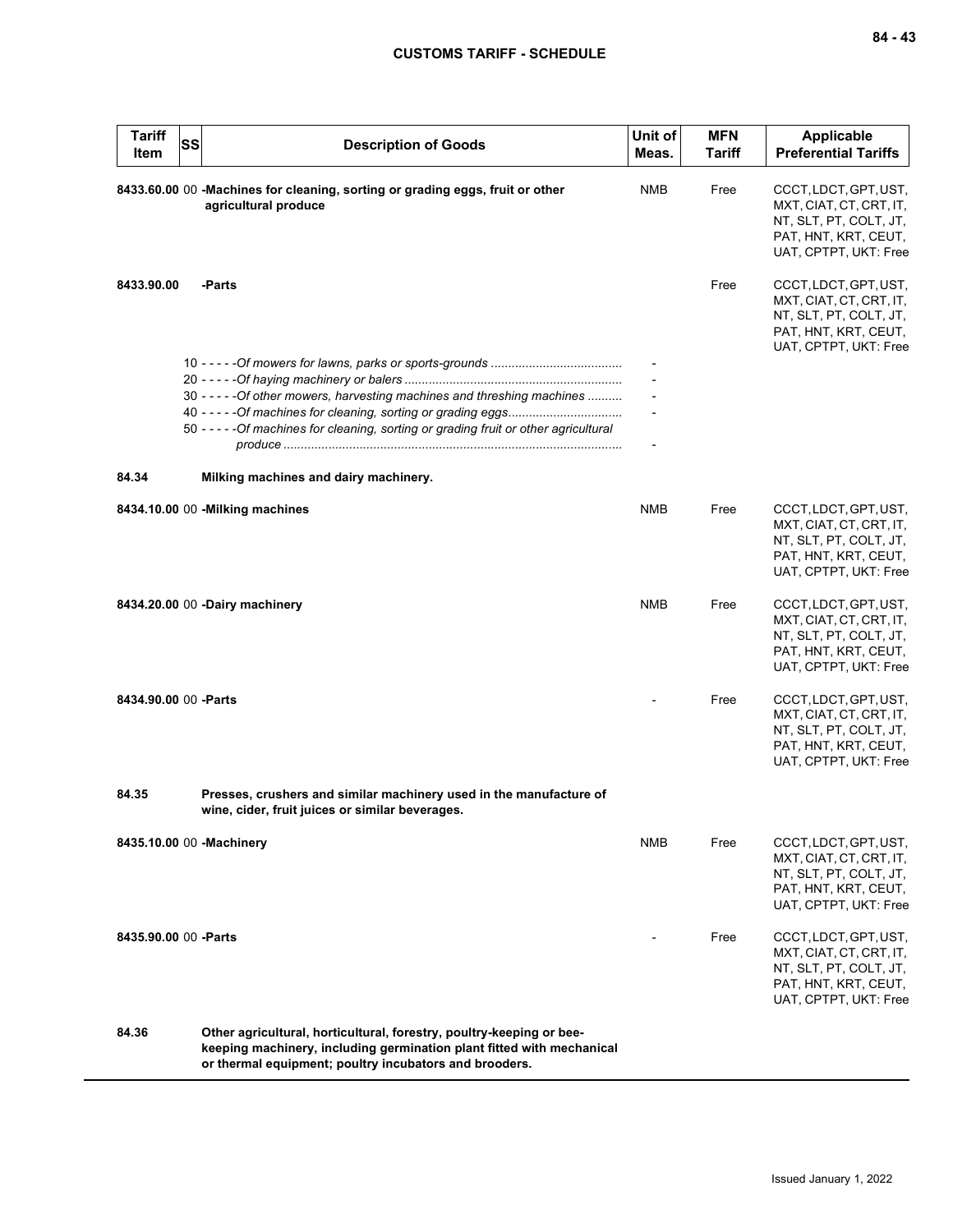| <b>Tariff</b><br>Item   | <b>SS</b> | <b>Description of Goods</b>                                                         | Unit of<br>Meas. | <b>MFN</b><br><b>Tariff</b> | Applicable<br><b>Preferential Tariffs</b>                                                                                   |
|-------------------------|-----------|-------------------------------------------------------------------------------------|------------------|-----------------------------|-----------------------------------------------------------------------------------------------------------------------------|
|                         |           | 8436.10.00 00 -Machinery for preparing animal feeding stuffs                        | <b>NMB</b>       | Free                        | CCCT, LDCT, GPT, UST,<br>MXT, CIAT, CT, CRT, IT,<br>NT, SLT, PT, COLT, JT,<br>PAT, HNT, KRT, CEUT,<br>UAT, CPTPT, UKT: Free |
|                         |           | -Poultry-keeping machinery; poultry incubators and brooders:                        |                  |                             |                                                                                                                             |
|                         |           | 8436.21.00 00 - - Poultry incubators and brooders                                   | <b>NMB</b>       | Free                        | CCCT, LDCT, GPT, UST,<br>MXT, CIAT, CT, CRT, IT,<br>NT, SLT, PT, COLT, JT,<br>PAT, HNT, KRT, CEUT,<br>UAT, CPTPT, UKT: Free |
| 8436.29.00 00 - - Other |           |                                                                                     | <b>NMB</b>       | Free                        | CCCT, LDCT, GPT, UST,<br>MXT, CIAT, CT, CRT, IT,<br>NT, SLT, PT, COLT, JT,<br>PAT, HNT, KRT, CEUT,<br>UAT, CPTPT, UKT: Free |
| 8436.80.00              |           | -Other machinery                                                                    |                  | Free                        | CCCT, LDCT, GPT, UST,<br>MXT, CIAT, CT, CRT, IT,<br>NT, SLT, PT, COLT, JT,<br>PAT, HNT, KRT, CEUT,<br>UAT, CPTPT, UKT: Free |
|                         |           | -----Agricultural or horticultural type:                                            | <b>NMB</b>       |                             |                                                                                                                             |
|                         |           |                                                                                     | <b>NMB</b>       |                             |                                                                                                                             |
|                         |           | 22 - - - - - - Barn and barnyard machinery, including automatic feeders or watering |                  |                             |                                                                                                                             |
|                         |           |                                                                                     | <b>NMB</b>       |                             |                                                                                                                             |
|                         |           |                                                                                     | <b>NMB</b>       |                             |                                                                                                                             |
|                         |           |                                                                                     | <b>NMB</b>       |                             |                                                                                                                             |
|                         |           | -Parts:                                                                             |                  |                             |                                                                                                                             |
|                         |           | 8436.91.00 00 - - Of poultry-keeping machinery or poultry incubators and brooders   |                  | Free                        | CCCT, LDCT, GPT, UST,<br>MXT, CIAT, CT, CRT, IT,<br>NT, SLT, PT, COLT, JT,<br>PAT, HNT, KRT, CEUT,<br>UAT, CPTPT, UKT: Free |
| 8436.99.00              |           | - -Other                                                                            |                  | Free                        | CCCT, LDCT, GPT, UST,<br>MXT, CIAT, CT, CRT, IT,<br>NT, SLT, PT, COLT, JT,<br>PAT, HNT, KRT, CEUT,<br>UAT, CPTPT, UKT: Free |
|                         |           |                                                                                     |                  |                             |                                                                                                                             |
|                         |           | 20 - - - - - Of machinery for preparing animal feeding stuffs; Of crop preparation  |                  |                             |                                                                                                                             |
|                         |           | 30 - - - - - Of barn and barnyard machinery, including automatic feeders or         |                  |                             |                                                                                                                             |
|                         |           |                                                                                     |                  |                             |                                                                                                                             |
|                         |           |                                                                                     |                  |                             |                                                                                                                             |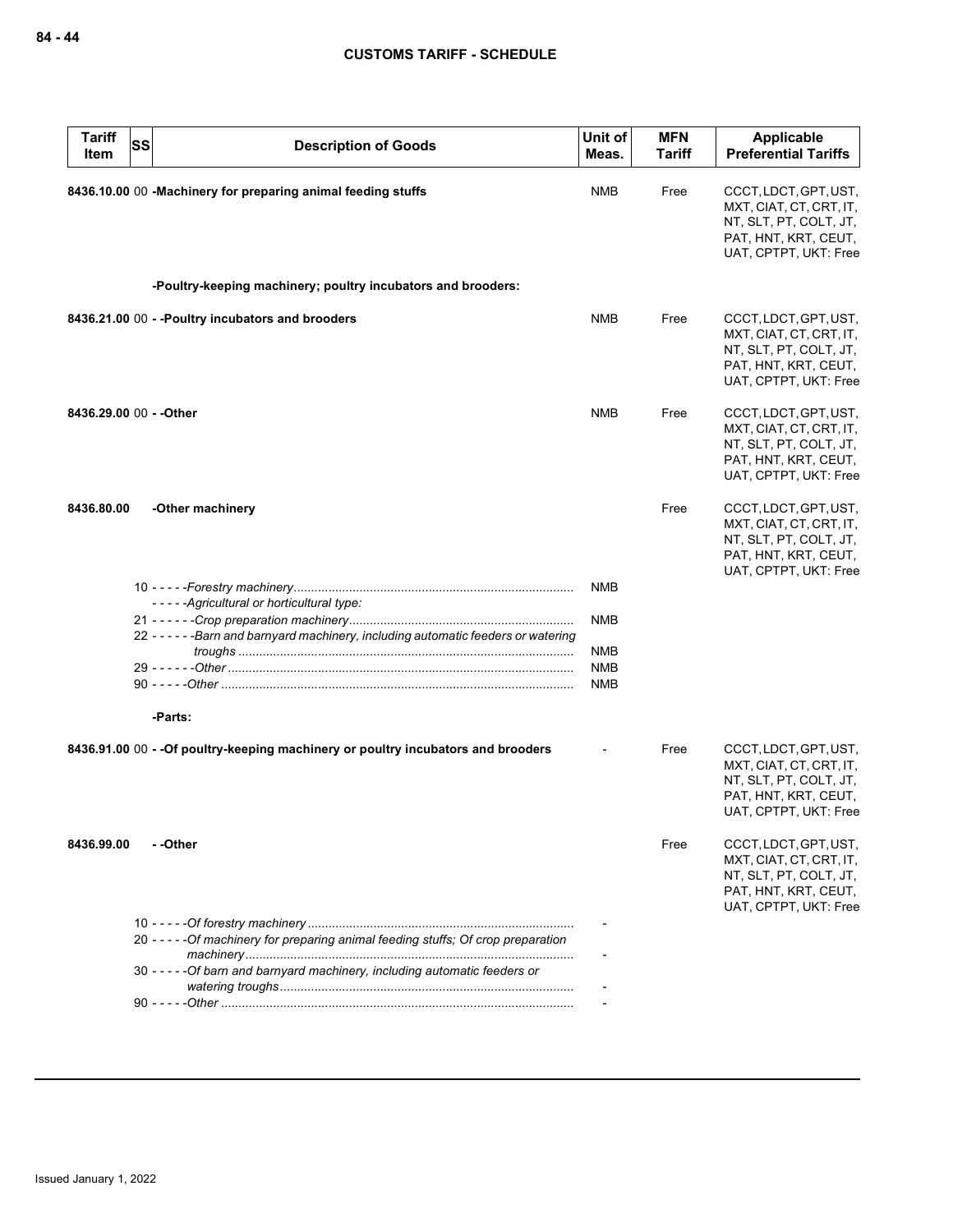| <b>Tariff</b><br>Item | SS | <b>Description of Goods</b>                                                                                                                                                                                                                             | Unit of<br>Meas. | <b>MFN</b><br>Tariff | <b>Applicable</b><br><b>Preferential Tariffs</b>                                                                            |
|-----------------------|----|---------------------------------------------------------------------------------------------------------------------------------------------------------------------------------------------------------------------------------------------------------|------------------|----------------------|-----------------------------------------------------------------------------------------------------------------------------|
| 84.37                 |    | Machines for cleaning, sorting or grading seed, grain or dried<br>leguminous vegetables; machinery used in the milling industry or for<br>the working of cereals or dried leguminous vegetables, other than farm-<br>type machinery.                    |                  |                      |                                                                                                                             |
|                       |    | 8437.10.00 00 -Machines for cleaning, sorting or grading seed, grain or dried<br>leguminous vegetables                                                                                                                                                  | <b>NMB</b>       | Free                 | CCCT, LDCT, GPT, UST,<br>MXT, CIAT, CT, CRT, IT,<br>NT, SLT, PT, COLT, JT,<br>PAT, HNT, KRT, CEUT,<br>UAT, CPTPT, UKT: Free |
|                       |    | 8437.80.00 00 - Other machinery                                                                                                                                                                                                                         | <b>NMB</b>       | Free                 | CCCT, LDCT, GPT, UST,<br>MXT, CIAT, CT, CRT, IT,<br>NT, SLT, PT, COLT, JT,<br>PAT, HNT, KRT, CEUT,<br>UAT, CPTPT, UKT: Free |
| 8437.90.00 00 - Parts |    |                                                                                                                                                                                                                                                         |                  | Free                 | CCCT, LDCT, GPT, UST,<br>MXT, CIAT, CT, CRT, IT,<br>NT, SLT, PT, COLT, JT,<br>PAT, HNT, KRT, CEUT,<br>UAT, CPTPT, UKT: Free |
| 84.38                 |    | Machinery, not specified or included elsewhere in this Chapter, for the<br>industrial preparation or manufacture of food or drink, other than<br>machinery for the extraction or preparation of animal or fixed vegetable<br>or microbial fats or oils. |                  |                      |                                                                                                                             |
|                       |    | 8438.10.00 00 - Bakery machinery and machinery for the manufacture of macaroni,<br>spaghetti or similar products                                                                                                                                        | NMB              | Free                 | CCCT, LDCT, GPT, UST,<br>MXT, CIAT, CT, CRT, IT,<br>NT, SLT, PT, COLT, JT,<br>PAT, HNT, KRT, CEUT,<br>UAT, CPTPT, UKT: Free |
|                       |    | 8438.20.00 00 -Machinery for the manufacture of confectionery, cocoa or chocolate                                                                                                                                                                       | <b>NMB</b>       | Free                 | CCCT, LDCT, GPT, UST,<br>MXT, CIAT, CT, CRT, IT,<br>NT, SLT, PT, COLT, JT,<br>PAT, HNT, KRT, CEUT,<br>UAT, CPTPT, UKT: Free |
|                       |    | 8438.30.00 00 -Machinery for sugar manufacture                                                                                                                                                                                                          | NMB              | Free                 | CCCT, LDCT, GPT, UST,<br>MXT, CIAT, CT, CRT, IT,<br>NT, SLT, PT, COLT, JT,<br>PAT, HNT, KRT, CEUT,<br>UAT, CPTPT, UKT: Free |
|                       |    | 8438.40.00 00 - Brewery machinery                                                                                                                                                                                                                       | <b>NMB</b>       | Free                 | CCCT, LDCT, GPT, UST,<br>MXT, CIAT, CT, CRT, IT,<br>NT, SLT, PT, COLT, JT,<br>PAT, HNT, KRT, CEUT,<br>UAT, CPTPT, UKT: Free |
| 8438.50.00            |    | -Machinery for the preparation of meat or poultry                                                                                                                                                                                                       |                  | Free                 | CCCT, LDCT, GPT, UST,<br>MXT, CIAT, CT, CRT, IT,<br>NT, SLT, PT, COLT, JT,<br>PAT, HNT, KRT, CEUT,<br>UAT, CPTPT, UKT: Free |

 $\blacksquare$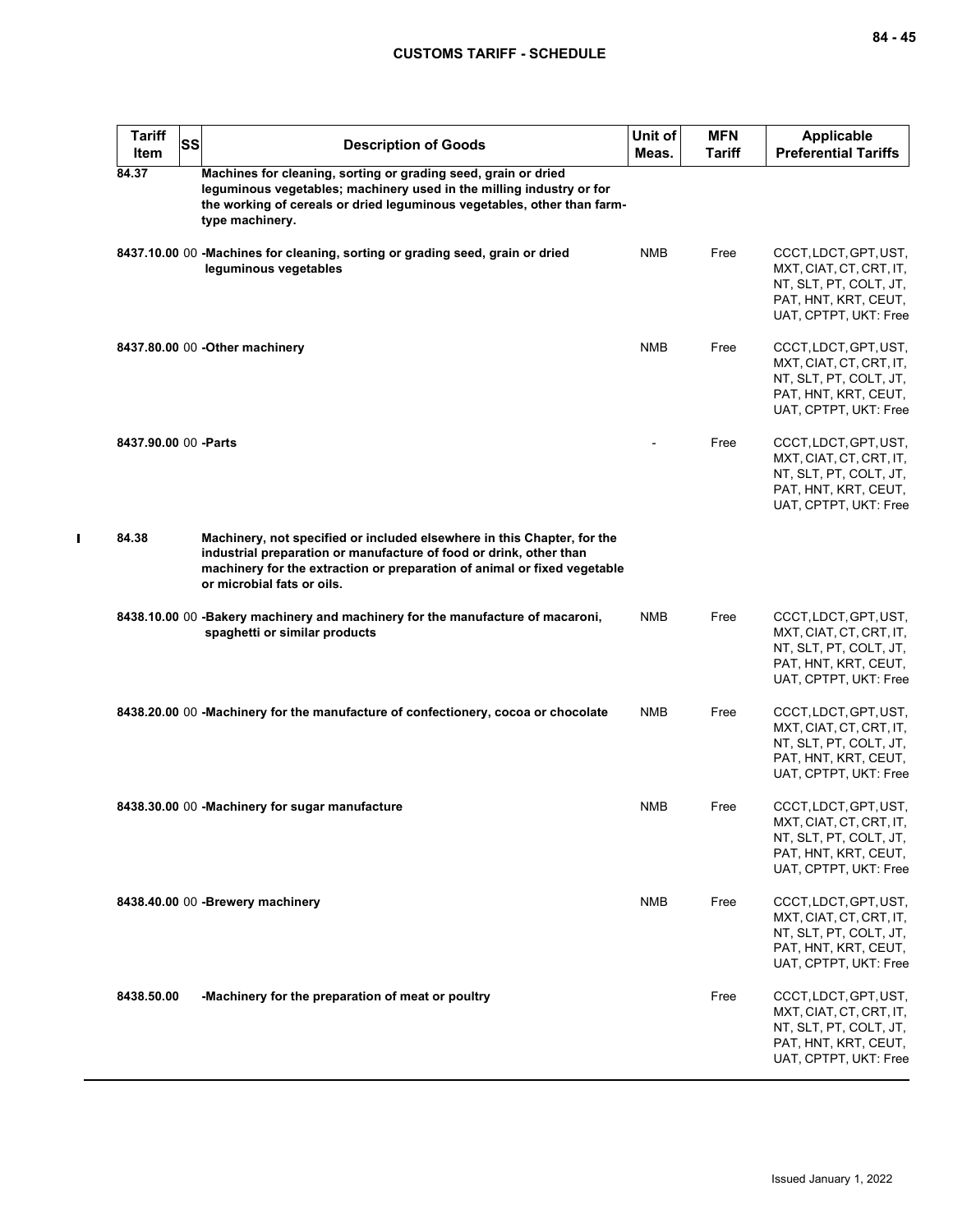| <b>Tariff</b><br><b>Item</b> | <b>SS</b> | <b>Description of Goods</b>                                                                                 | Unit of<br>Meas.         | <b>MFN</b><br><b>Tariff</b> | <b>Applicable</b><br><b>Preferential Tariffs</b>                                                                                         |
|------------------------------|-----------|-------------------------------------------------------------------------------------------------------------|--------------------------|-----------------------------|------------------------------------------------------------------------------------------------------------------------------------------|
|                              |           | 10 - - - - - Meat-packing or poultry-packing plant machinery (abattoir)                                     | <b>NMB</b><br><b>NMB</b> |                             |                                                                                                                                          |
|                              |           | 8438.60.00 00 -Machinery for the preparation of fruits, nuts or vegetables                                  | <b>NMB</b>               | Free                        | CCCT, LDCT, GPT, UST,<br>MXT, CIAT, CT, CRT, IT,<br>NT, SLT, PT, COLT, JT,<br>PAT, HNT, KRT, CEUT,<br>UAT, CPTPT, UKT: Free              |
|                              |           | 8438.80.00 00 - Other machinery                                                                             | <b>NMB</b>               | Free                        | CCCT, LDCT, GPT, UST,<br>MXT, CIAT, CT, CRT, IT,<br>NT, SLT, PT, COLT, JT,<br>PAT, HNT, KRT, CEUT,<br>UAT, CPTPT, UKT: Free              |
| 8438.90.00 00 - Parts        |           |                                                                                                             |                          | Free                        | CCCT, LDCT, GPT, UST,<br>MXT, CIAT, CT, CRT, IT,<br>NT, SLT, PT, COLT, JT,<br>PAT, HNT, KRT, CEUT,<br>UAT, CPTPT, UKT: Free              |
| 84.39                        |           | Machinery for making pulp of fibrous cellulosic material or for making or<br>finishing paper or paperboard. |                          |                             |                                                                                                                                          |
|                              |           | 8439.10.00 00 - Machinery for making pulp of fibrous cellulosic material                                    | <b>NMB</b>               | Free                        | AUT, NZT, CCCT, LDCT,<br>GPT, UST, MXT, CIAT,<br>CT, CRT, IT, NT, SLT, PT,<br>COLT, JT, PAT, HNT,<br>KRT, CEUT, UAT,<br>CPTPT, UKT: Free |
|                              |           | 8439.20.00 00 -Machinery for making paper or paperboard                                                     | <b>NMB</b>               | Free                        | CCCT, LDCT, GPT, UST,<br>MXT, CIAT, CT, CRT, IT,<br>NT, SLT, PT, COLT, JT,<br>PAT, HNT, KRT, CEUT,<br>UAT, CPTPT, UKT: Free              |
|                              |           | 8439.30.00 00 -Machinery for finishing paper or paperboard                                                  | <b>NMB</b>               | Free                        | AUT, NZT, CCCT, LDCT,<br>GPT, UST, MXT, CIAT,<br>CT, CRT, IT, NT, SLT, PT,<br>COLT, JT, PAT, HNT,<br>KRT, CEUT, UAT,<br>CPTPT, UKT: Free |
|                              |           | -Parts:                                                                                                     |                          |                             |                                                                                                                                          |
|                              |           | 8439.91.00 00 - - Of machinery for making pulp of fibrous cellulosic material                               |                          | Free                        | CCCT, LDCT, GPT, UST,<br>MXT, CIAT, CT, CRT, IT,<br>NT, SLT, PT, COLT, JT,<br>PAT, HNT, KRT, CEUT,<br>UAT, CPTPT, UKT: Free              |
| 8439.99.00                   |           | - -Other                                                                                                    |                          | Free                        | CCCT, LDCT, GPT, UST,<br>MXT, CIAT, CT, CRT, IT,<br>NT, SLT, PT, COLT, JT,<br>PAT, HNT, KRT, CEUT,<br>UAT, CPTPT, UKT: Free              |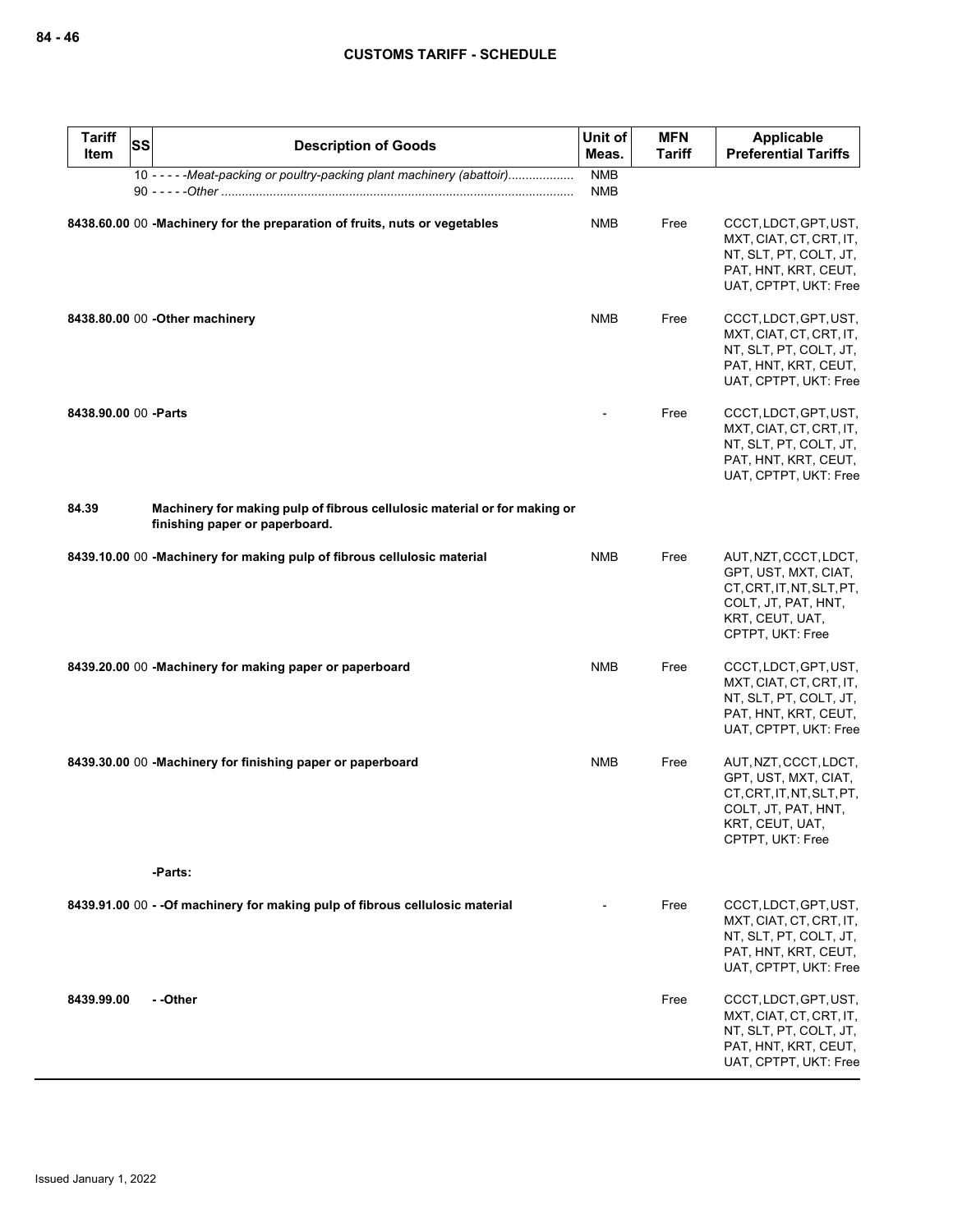| <b>Tariff</b><br><b>Item</b> | <b>SS</b> | <b>Description of Goods</b>                                                                                             | Unit of<br>Meas.         | <b>MFN</b><br><b>Tariff</b> | <b>Applicable</b><br><b>Preferential Tariffs</b>                                                                            |
|------------------------------|-----------|-------------------------------------------------------------------------------------------------------------------------|--------------------------|-----------------------------|-----------------------------------------------------------------------------------------------------------------------------|
|                              |           |                                                                                                                         | $\overline{\phantom{a}}$ |                             |                                                                                                                             |
| 84.40                        |           | Book-binding machinery, including book-sewing machines.                                                                 |                          |                             |                                                                                                                             |
|                              |           | 8440.10.00 00 -Machinery                                                                                                | <b>NMB</b>               | Free                        | CCCT, LDCT, GPT, UST,<br>MXT, CIAT, CT, CRT, IT,<br>NT, SLT, PT, COLT, JT,<br>PAT, HNT, KRT, CEUT,<br>UAT, CPTPT, UKT: Free |
| 8440.90.00 00 - Parts        |           |                                                                                                                         |                          | Free                        | CCCT, LDCT, GPT, UST,<br>MXT, CIAT, CT, CRT, IT,<br>NT, SLT, PT, COLT, JT,<br>PAT, HNT, KRT, CEUT,<br>UAT, CPTPT, UKT: Free |
| 84.41                        |           | Other machinery for making up paper pulp, paper or paperboard,<br>including cutting machines of all kinds.              |                          |                             |                                                                                                                             |
|                              |           | 8441.10.00 00 - Cutting machines                                                                                        | <b>NMB</b>               | Free                        | CCCT, LDCT, GPT, UST,<br>MXT, CIAT, CT, CRT, IT,<br>NT, SLT, PT, COLT, JT,<br>PAT, HNT, KRT, CEUT,<br>UAT, CPTPT, UKT: Free |
|                              |           | 8441.20.00 00 -Machines for making bags, sacks or envelopes                                                             | <b>NMB</b>               | Free                        | CCCT, LDCT, GPT, UST,<br>MXT, CIAT, CT, CRT, IT,<br>NT, SLT, PT, COLT, JT,<br>PAT, HNT, KRT, CEUT,<br>UAT, CPTPT, UKT: Free |
|                              |           | 8441.30.00 00 -Machines for making cartons, boxes, cases, tubes, drums or similar<br>containers, other than by moulding | <b>NMB</b>               | Free                        | CCCT, LDCT, GPT, UST,<br>MXT, CIAT, CT, CRT, IT,<br>NT, SLT, PT, COLT, JT,<br>PAT, HNT, KRT, CEUT,<br>UAT, CPTPT, UKT: Free |
|                              |           | 8441.40.00 00 -Machines for moulding articles in paper pulp, paper or paperboard                                        | <b>NMB</b>               | Free                        | CCCT, LDCT, GPT, UST,<br>MXT, CIAT, CT, CRT, IT,<br>NT, SLT, PT, COLT, JT,<br>PAT, HNT, KRT, CEUT,<br>UAT, CPTPT, UKT: Free |
|                              |           | 8441.80.00 00 - Other machinery                                                                                         | <b>NMB</b>               | Free                        | CCCT, LDCT, GPT, UST,<br>MXT, CIAT, CT, CRT, IT,<br>NT, SLT, PT, COLT, JT,<br>PAT, HNT, KRT, CEUT,<br>UAT, CPTPT, UKT: Free |
| 8441.90.00 00 - Parts        |           |                                                                                                                         |                          | Free                        | CCCT, LDCT, GPT, UST,<br>MXT, CIAT, CT, CRT, IT,<br>NT, SLT, PT, COLT, JT,<br>PAT, HNT, KRT, CEUT,<br>UAT, CPTPT, UKT: Free |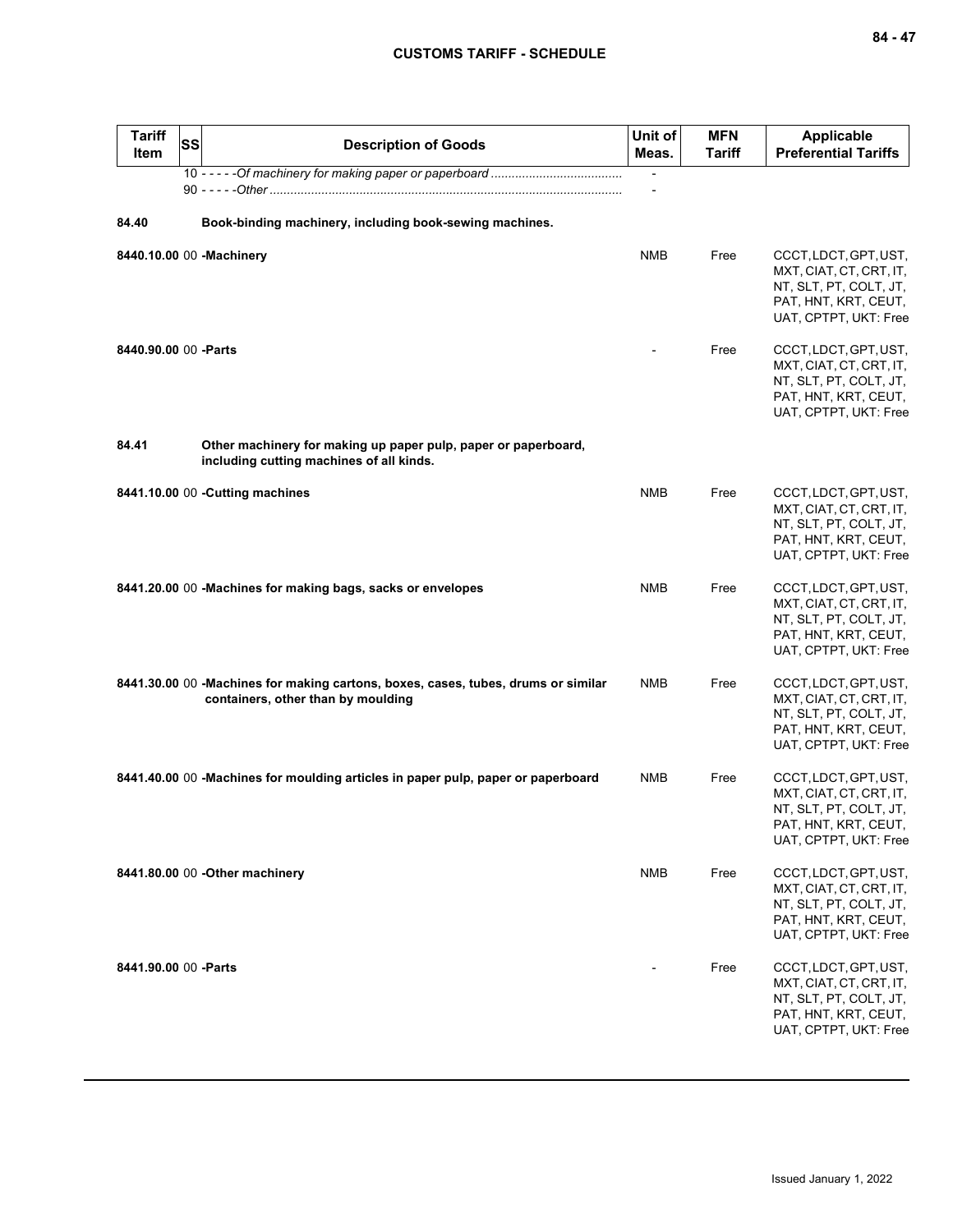| <b>Tariff</b><br>Item | <b>SS</b> | <b>Description of Goods</b>                                                                                                                                                                                                                                                                                                                       | Unit of<br>Meas. | <b>MFN</b><br><b>Tariff</b> | Applicable<br><b>Preferential Tariffs</b>                                                                                   |
|-----------------------|-----------|---------------------------------------------------------------------------------------------------------------------------------------------------------------------------------------------------------------------------------------------------------------------------------------------------------------------------------------------------|------------------|-----------------------------|-----------------------------------------------------------------------------------------------------------------------------|
| 84.42                 |           | Machinery, apparatus and equipment (other than the machines of<br>headings 84.56 to 84.65) for preparing or making plates, cylinders or<br>other printing components; plates cylinders and other printing<br>components; plates, cylinders and lithographic stones, prepared for<br>printing purposes (for example, planed, grained or polished). |                  |                             |                                                                                                                             |
|                       |           | 8442.30.00 00 -Machinery, apparatus and equipment                                                                                                                                                                                                                                                                                                 | <b>NMB</b>       | Free                        | CCCT, LDCT, GPT, UST,<br>MXT, CIAT, CT, CRT, IT,<br>NT, SLT, PT, COLT, JT,<br>PAT, HNT, KRT, CEUT,<br>UAT, CPTPT, UKT: Free |
|                       |           | 8442.40.00 00 -Parts of the foregoing machinery, apparatus or equipment                                                                                                                                                                                                                                                                           |                  | Free                        | CCCT, LDCT, GPT, UST,<br>MXT, CIAT, CT, CRT, IT,<br>NT, SLT, PT, COLT, JT,<br>PAT, HNT, KRT, CEUT,<br>UAT, CPTPT, UKT: Free |
| 8442.50.00            |           | -Plates, cylinders and other printing components; plates, cylinders and<br>lithographic stones, prepared for printing purposes (for example,<br>planed, grained or polished)                                                                                                                                                                      |                  | Free                        | CCCT, LDCT, GPT, UST,<br>MXT, CIAT, CT, CRT, IT,<br>NT, SLT, PT, COLT, JT,<br>PAT, HNT, KRT, CEUT,<br>UAT, CPTPT, UKT: Free |
|                       |           | 10 - - - - - Planed, grained, polished or otherwise prepared for engraving or                                                                                                                                                                                                                                                                     |                  |                             |                                                                                                                             |
| 84.43                 |           | Printing machinery used for printing by means of plates, cylinders and<br>other printing components of heading 84.42; other printers, copying<br>machines and facsimile machines, whether or not combined; parts and<br>accessories thereof.                                                                                                      |                  |                             |                                                                                                                             |
|                       |           | -Printing machinery used for printing by means of plates, cylinders and<br>other printing components of heading 84.42:                                                                                                                                                                                                                            |                  |                             |                                                                                                                             |
|                       |           | 8443.11.00 00 - - Offset printing machinery, reel-fed                                                                                                                                                                                                                                                                                             | <b>NMB</b>       | Free                        | CCCT, LDCT, GPT, UST,<br>MXT, CIAT, CT, CRT, IT,<br>NT, SLT, PT, COLT, JT,<br>PAT, HNT, KRT, CEUT,<br>UAT, CPTPT, UKT: Free |
|                       |           | 8443.12.00 00 - - Offset printing machinery, sheet-fed, office-type (using sheets with<br>one side not exceeding 22 cm and the other side not exceeding 36 cm<br>in the unfolded state)                                                                                                                                                           | <b>NMB</b>       | Free                        | CCCT, LDCT, GPT, UST,<br>MXT, CIAT, CT, CRT, IT,<br>NT, SLT, PT, COLT, JT,<br>PAT, HNT, KRT, CEUT,<br>UAT, CPTPT, UKT: Free |
|                       |           | 8443.13.00 00 - - Other offset printing machinery                                                                                                                                                                                                                                                                                                 | <b>NMB</b>       | Free                        | CCCT, LDCT, GPT, UST,<br>MXT, CIAT, CT, CRT, IT,<br>NT, SLT, PT, COLT, JT,<br>PAT, HNT, KRT, CEUT,<br>UAT, CPTPT, UKT: Free |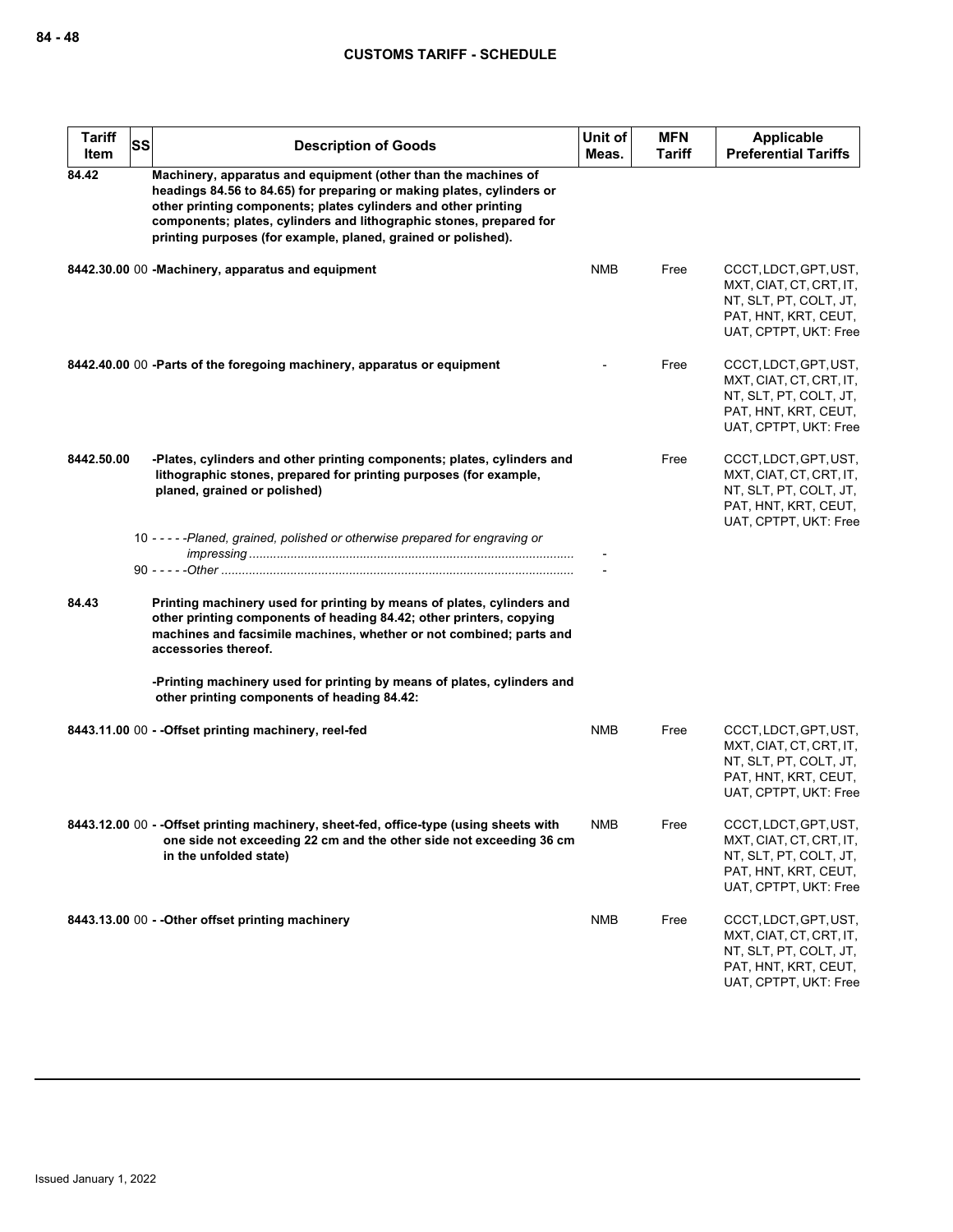| <b>Tariff</b><br><b>Item</b> | <b>SS</b> | <b>Description of Goods</b>                                                                                                                                                                               | Unit of<br>Meas.                       | <b>MFN</b><br><b>Tariff</b> | <b>Applicable</b><br><b>Preferential Tariffs</b>                                                                            |
|------------------------------|-----------|-----------------------------------------------------------------------------------------------------------------------------------------------------------------------------------------------------------|----------------------------------------|-----------------------------|-----------------------------------------------------------------------------------------------------------------------------|
|                              |           | 8443.14.00 00 -- Letterpress printing machinery, reel fed, excluding flexographic<br>printing                                                                                                             | <b>NMB</b>                             | Free                        | CCCT, LDCT, GPT, UST,<br>MXT, CIAT, CT, CRT, IT,<br>NT, SLT, PT, COLT, JT,<br>PAT, HNT, KRT, CEUT,<br>UAT, CPTPT, UKT: Free |
|                              |           | 8443.15.00 00 - - Letterpress printing machinery, other than reel fed, excluding<br>flexographic printing                                                                                                 | <b>NMB</b>                             | Free                        | CCCT, LDCT, GPT, UST,<br>MXT, CIAT, CT, CRT, IT,<br>NT, SLT, PT, COLT, JT,<br>PAT, HNT, KRT, CEUT,<br>UAT, CPTPT, UKT: Free |
|                              |           | 8443.16.00 00 - - Flexographic printing machinery                                                                                                                                                         | <b>NMB</b>                             | Free                        | CCCT, LDCT, GPT, UST,<br>MXT, CIAT, CT, CRT, IT,<br>NT, SLT, PT, COLT, JT,<br>PAT, HNT, KRT, CEUT,<br>UAT, CPTPT, UKT: Free |
|                              |           | 8443.17.00 00 - - Gravure printing machinery                                                                                                                                                              | <b>NMB</b>                             | Free                        | CCCT, LDCT, GPT, UST,<br>MXT, CIAT, CT, CRT, IT,<br>NT, SLT, PT, COLT, JT,<br>PAT, HNT, KRT, CEUT,<br>UAT, CPTPT, UKT: Free |
| 8443.19.00 00 - - Other      |           |                                                                                                                                                                                                           | <b>NMB</b>                             | Free                        | CCCT, LDCT, GPT, UST,<br>MXT, CIAT, CT, CRT, IT,<br>NT, SLT, PT, COLT, JT,<br>PAT, HNT, KRT, CEUT,<br>UAT, CPTPT, UKT: Free |
|                              |           | -Other printers, copying machines and facsimile machines, whether or<br>not combined:                                                                                                                     |                                        |                             |                                                                                                                             |
|                              |           | 8443.31.00 00 - - Machines which perform two or more of the functions of printing,<br>copying or facsimile transmission, capable of connecting to an<br>automatic data processing machine or to a network | <b>NMB</b>                             | Free                        | CCCT, LDCT, GPT, UST,<br>MXT, CIAT, CT, CRT, IT,<br>NT, SLT, PT, COLT, JT,<br>PAT, HNT, KRT, CEUT,<br>UAT, CPTPT, UKT: Free |
| 8443.32.00                   |           | - - Other, capable of connecting to an automatic data processing<br>machine or to a network                                                                                                               |                                        | Free                        | CCCT, LDCT, GPT, UST,<br>MXT, CIAT, CT, CRT, IT,<br>NT, SLT, PT, COLT, JT,<br>PAT, HNT, KRT, CEUT,<br>UAT, CPTPT, UKT: Free |
|                              |           |                                                                                                                                                                                                           | <b>NMB</b><br><b>NMB</b><br><b>NMB</b> |                             |                                                                                                                             |
| 8443.39.00 00 - - Other      |           |                                                                                                                                                                                                           | <b>NMB</b>                             | Free                        | CCCT, LDCT, GPT, UST,<br>MXT, CIAT, CT, CRT, IT,<br>NT, SLT, PT, COLT, JT,<br>PAT, HNT, KRT, CEUT,<br>UAT, CPTPT, UKT: Free |

**-Parts and accessories:**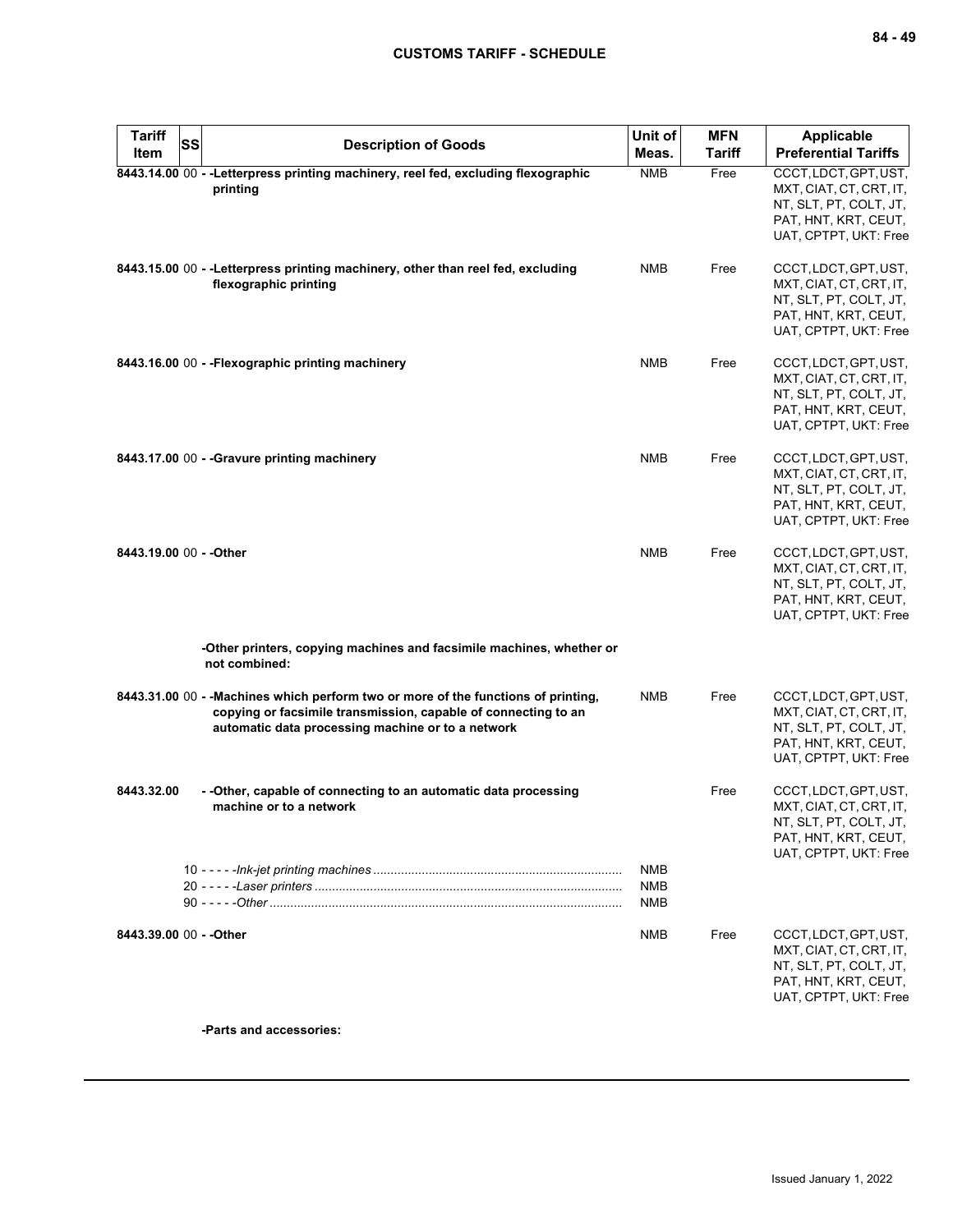| <b>Tariff</b><br>Item   | SS | <b>Description of Goods</b>                                                                                                                                                                                                                                                                          | Unit of<br>Meas. | <b>MFN</b><br><b>Tariff</b> | <b>Applicable</b><br><b>Preferential Tariffs</b>                                                                            |
|-------------------------|----|------------------------------------------------------------------------------------------------------------------------------------------------------------------------------------------------------------------------------------------------------------------------------------------------------|------------------|-----------------------------|-----------------------------------------------------------------------------------------------------------------------------|
| 8443.91.00              |    | -- Parts and accessories of printing machinery used for printing by<br>means of plates, cylinders and other printing components of heading<br>84.42                                                                                                                                                  |                  | Free                        | CCCT, LDCT, GPT, UST,<br>MXT, CIAT, CT, CRT, IT,<br>NT, SLT, PT, COLT, JT,<br>PAT, HNT, KRT, CEUT,<br>UAT, CPTPT, UKT: Free |
|                         |    |                                                                                                                                                                                                                                                                                                      | <b>NMB</b>       |                             |                                                                                                                             |
| 8443.99.00              |    | - -Other                                                                                                                                                                                                                                                                                             |                  | Free                        | CCCT, LDCT, GPT, UST,<br>MXT, CIAT, CT, CRT, IT,<br>NT, SLT, PT, COLT, JT,<br>PAT, HNT, KRT, CEUT,<br>UAT, CPTPT, UKT: Free |
|                         |    | 10 - - - - - Accessory and auxiliary machines, which are intended for attachment<br>to an electrostatic photocopier and which do not operate independently                                                                                                                                           | <b>NMB</b>       |                             |                                                                                                                             |
|                         |    | 8444.00.00 00 Machines for extruding, drawing, texturing or cutting man-made textile<br>materials.                                                                                                                                                                                                   | <b>NMB</b>       | Free                        | CCCT, LDCT, GPT, UST,<br>MXT, CIAT, CT, CRT, IT,<br>NT, SLT, PT, COLT, JT,<br>PAT, HNT, KRT, CEUT,<br>UAT, CPTPT, UKT: Free |
| 84.45                   |    | Machines for preparing textile fibres; spinning, doubling or twisting<br>machines and other machinery for producing textile yarns; textile<br>reeling or winding (including weft-winding) machines and machines for<br>preparing textile yarns for use on the machines of heading 84.46 or<br>84.47. |                  |                             |                                                                                                                             |
|                         |    | -Machines for preparing textile fibres:                                                                                                                                                                                                                                                              |                  |                             |                                                                                                                             |
|                         |    | 8445.11.00 00 - - Carding machines                                                                                                                                                                                                                                                                   | <b>NMB</b>       | Free                        | CCCT, LDCT, GPT, UST,<br>MXT, CIAT, CT, CRT, IT,<br>NT, SLT, PT, COLT, JT,<br>PAT, HNT, KRT, CEUT,<br>UAT, CPTPT, UKT: Free |
|                         |    | 8445.12.00 00 - - Combing machines                                                                                                                                                                                                                                                                   | <b>NMB</b>       | Free                        | CCCT, LDCT, GPT, UST,<br>MXT, CIAT, CT, CRT, IT,<br>NT, SLT, PT, COLT, JT,<br>PAT, HNT, KRT, CEUT,<br>UAT, CPTPT, UKT: Free |
|                         |    | 8445.13.00 00 - -Drawing or roving machines                                                                                                                                                                                                                                                          | NMB              | Free                        | CCCT, LDCT, GPT, UST,<br>MXT, CIAT, CT, CRT, IT,<br>NT, SLT, PT, COLT, JT,<br>PAT, HNT, KRT, CEUT,<br>UAT, CPTPT, UKT: Free |
| 8445.19.00 00 - - Other |    |                                                                                                                                                                                                                                                                                                      | NMB              | Free                        | CCCT, LDCT, GPT, UST,<br>MXT, CIAT, CT, CRT, IT,<br>NT, SLT, PT, COLT, JT,<br>PAT, HNT, KRT, CEUT,<br>UAT, CPTPT, UKT: Free |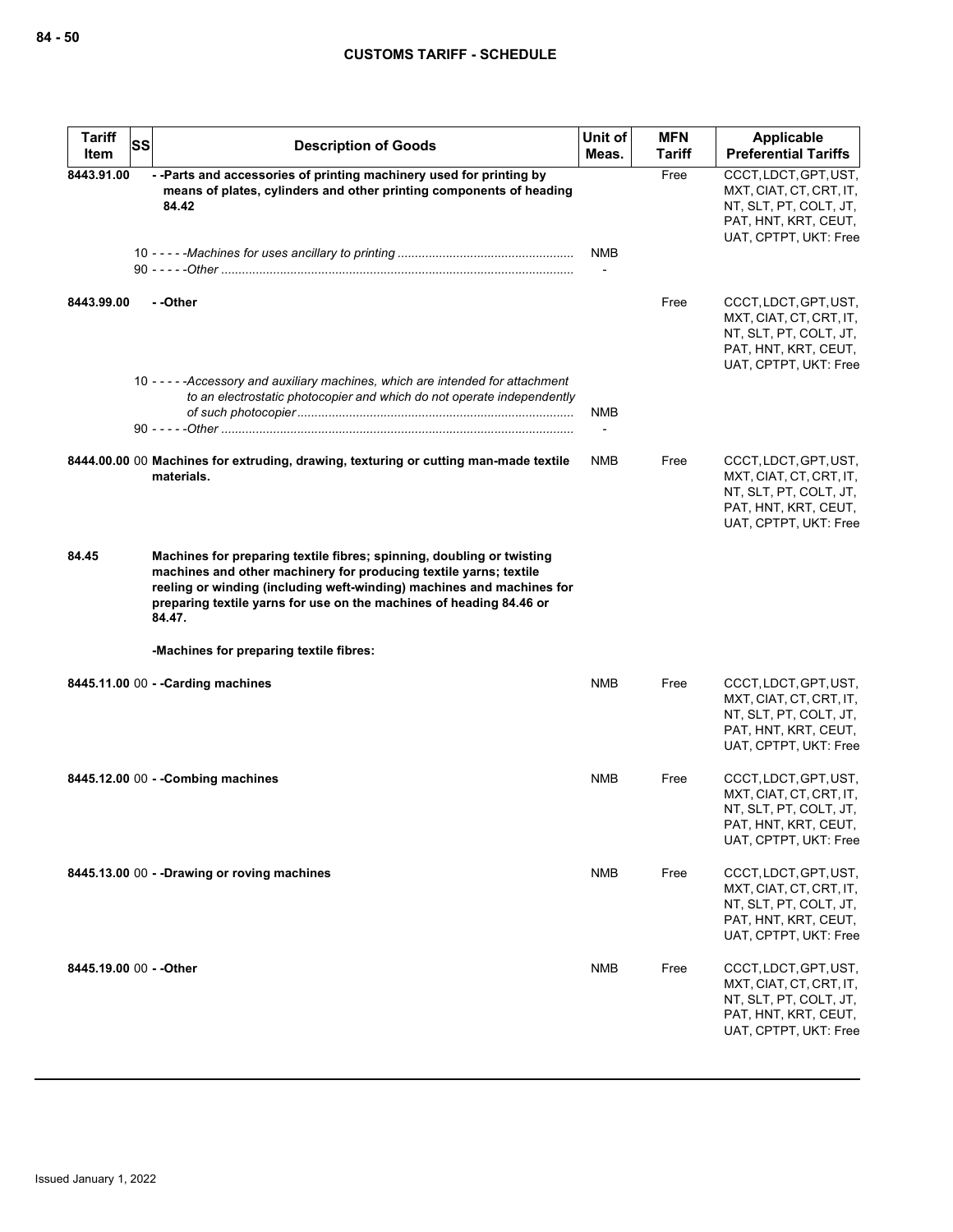| <b>Tariff</b><br><b>SS</b><br>Item | <b>Description of Goods</b>                                                                                                                                      | Unit of<br>Meas. | <b>MFN</b><br><b>Tariff</b> | <b>Applicable</b><br><b>Preferential Tariffs</b>                                                                            |
|------------------------------------|------------------------------------------------------------------------------------------------------------------------------------------------------------------|------------------|-----------------------------|-----------------------------------------------------------------------------------------------------------------------------|
|                                    | 8445.20.00 00 - Textile spinning machines                                                                                                                        | <b>NMB</b>       | Free                        | CCCT, LDCT, GPT, UST,<br>MXT, CIAT, CT, CRT, IT,<br>NT, SLT, PT, COLT, JT,<br>PAT, HNT, KRT, CEUT,<br>UAT, CPTPT, UKT: Free |
|                                    | 8445.30.00 00 - Textile doubling or twisting machines                                                                                                            | <b>NMB</b>       | Free                        | CCCT, LDCT, GPT, UST,<br>MXT, CIAT, CT, CRT, IT,<br>NT, SLT, PT, COLT, JT,<br>PAT, HNT, KRT, CEUT,<br>UAT, CPTPT, UKT: Free |
|                                    | 8445.40.00 00 -Textile winding (including weft-winding) or reeling machines                                                                                      | <b>NMB</b>       | Free                        | CCCT, LDCT, GPT, UST,<br>MXT, CIAT, CT, CRT, IT,<br>NT, SLT, PT, COLT, JT,<br>PAT, HNT, KRT, CEUT,<br>UAT, CPTPT, UKT: Free |
| 8445.90.00 00 - Other              |                                                                                                                                                                  | <b>NMB</b>       | Free                        | CCCT, LDCT, GPT, UST,<br>MXT, CIAT, CT, CRT, IT,<br>NT, SLT, PT, COLT, JT,<br>PAT, HNT, KRT, CEUT,<br>UAT, CPTPT, UKT: Free |
| 84.46                              | Weaving machines (looms).                                                                                                                                        |                  |                             |                                                                                                                             |
|                                    | 8446.10.00 00 - For weaving fabrics of a width not exceeding 30 cm                                                                                               | <b>NMB</b>       | Free                        | CCCT, LDCT, GPT, UST,<br>MXT, CIAT, CT, CRT, IT,<br>NT, SLT, PT, COLT, JT,<br>PAT, HNT, KRT, CEUT,<br>UAT, CPTPT, UKT: Free |
|                                    | -For weaving fabrics of a width exceeding 30 cm, shuttle type:                                                                                                   |                  |                             |                                                                                                                             |
|                                    | 8446.21.00 00 - - Power looms                                                                                                                                    | <b>NMB</b>       | Free                        | CCCT, LDCT, GPT, UST,<br>MXT, CIAT, CT, CRT, IT,<br>NT, SLT, PT, COLT, JT,<br>PAT, HNT, KRT, CEUT,<br>UAT, CPTPT, UKT: Free |
| 8446.29.00 00 - - Other            |                                                                                                                                                                  | <b>NMB</b>       | Free                        | CCCT, LDCT, GPT, UST,<br>MXT, CIAT, CT, CRT, IT,<br>NT, SLT, PT, COLT, JT,<br>PAT, HNT, KRT, CEUT,<br>UAT, CPTPT, UKT: Free |
|                                    | 8446.30.00 00 -For weaving fabrics of a width exceeding 30 cm, shuttleless type                                                                                  | <b>NMB</b>       | Free                        | CCCT, LDCT, GPT, UST,<br>MXT, CIAT, CT, CRT, IT,<br>NT, SLT, PT, COLT, JT,<br>PAT, HNT, KRT, CEUT,<br>UAT, CPTPT, UKT: Free |
| 84.47                              | Knitting machines, stitch-bonding machines and machines for making<br>gimped yarn, tulle, lace, embroidery, trimmings, braid or net and<br>machines for tufting. |                  |                             |                                                                                                                             |
|                                    | -Circular knitting machines:                                                                                                                                     |                  |                             |                                                                                                                             |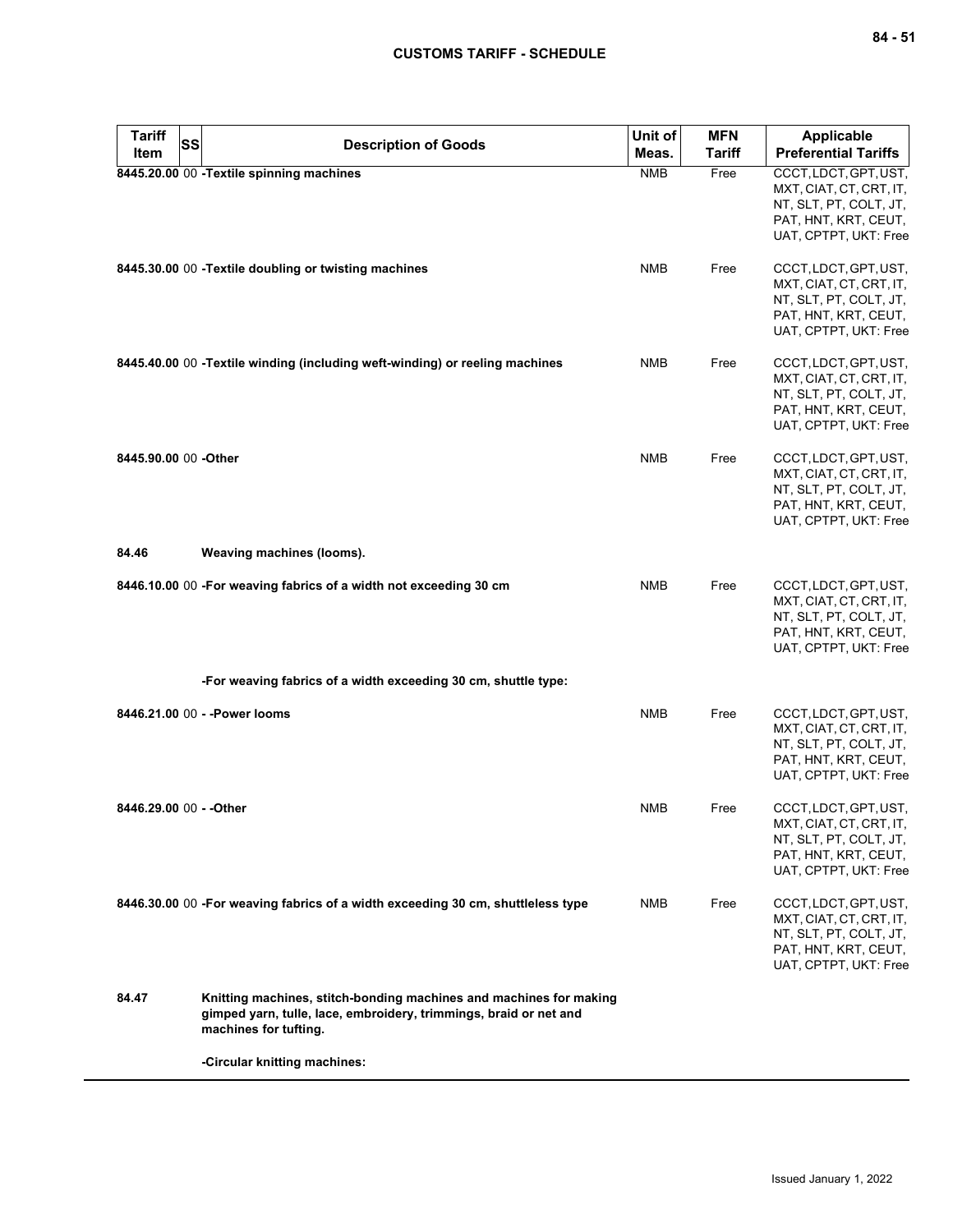| <b>Tariff</b><br><b>SS</b><br>Item | <b>Description of Goods</b>                                                                                                                                                                                                                                                                                                                                                                                                                                                    | Unit of<br>Meas. | <b>MFN</b><br><b>Tariff</b> | Applicable<br><b>Preferential Tariffs</b>                                                                                   |
|------------------------------------|--------------------------------------------------------------------------------------------------------------------------------------------------------------------------------------------------------------------------------------------------------------------------------------------------------------------------------------------------------------------------------------------------------------------------------------------------------------------------------|------------------|-----------------------------|-----------------------------------------------------------------------------------------------------------------------------|
|                                    | 8447.11.00 00 - - With cylinder diameter not exceeding 165 mm                                                                                                                                                                                                                                                                                                                                                                                                                  | <b>NMB</b>       | Free                        | CCCT, LDCT, GPT, UST,<br>MXT, CIAT, CT, CRT, IT,<br>NT, SLT, PT, COLT, JT,<br>PAT, HNT, KRT, CEUT,<br>UAT, CPTPT, UKT: Free |
|                                    | 8447.12.00 00 - - With cylinder diameter exceeding 165 mm                                                                                                                                                                                                                                                                                                                                                                                                                      | <b>NMB</b>       | Free                        | CCCT, LDCT, GPT, UST,<br>MXT, CIAT, CT, CRT, IT,<br>NT, SLT, PT, COLT, JT,<br>PAT, HNT, KRT, CEUT,<br>UAT, CPTPT, UKT: Free |
|                                    | 8447.20.00 00 - Flat knitting machines; stitch-bonding machines                                                                                                                                                                                                                                                                                                                                                                                                                | NMB              | Free                        | CCCT, LDCT, GPT, UST,<br>MXT, CIAT, CT, CRT, IT,<br>NT, SLT, PT, COLT, JT,<br>PAT, HNT, KRT, CEUT,<br>UAT, CPTPT, UKT: Free |
| 8447.90.00 00 -Other               |                                                                                                                                                                                                                                                                                                                                                                                                                                                                                | <b>NMB</b>       | Free                        | CCCT, LDCT, GPT, UST,<br>MXT, CIAT, CT, CRT, IT,<br>NT, SLT, PT, COLT, JT,<br>PAT, HNT, KRT, CEUT,<br>UAT, CPTPT, UKT: Free |
| 84.48                              | Auxiliary machinery for use with machines of heading 84.44, 84.45, 84.46<br>or 84.47 (for example, dobbies, Jacquards, automatic stop motions,<br>shuttle changing mechanisms); parts and accessories suitable for use<br>solely or principally with the machines of this heading or of<br>heading 84.44, 84.45, 84.46 or 84.47 (for example, spindles and spindle<br>flyers, card clothing, combs, extruding nipples, shuttles, healds and<br>heald-frames, hosiery needles). |                  |                             |                                                                                                                             |
|                                    | -Auxiliary machinery for machines of heading 84.44, 84.45, 84.46 or<br>84.47:                                                                                                                                                                                                                                                                                                                                                                                                  |                  |                             |                                                                                                                             |
|                                    | 8448.11.00 00 - -Dobbies and Jacquards; card reducing, copying, punching or<br>assembling machines for use therewith                                                                                                                                                                                                                                                                                                                                                           |                  | Free                        | CCCT, LDCT, GPT, UST,<br>MXT, CIAT, CT, CRT, IT,<br>NT, SLT, PT, COLT, JT,<br>PAT, HNT, KRT, CEUT,<br>UAT, CPTPT, UKT: Free |
| 8448.19.00 00 - - Other            |                                                                                                                                                                                                                                                                                                                                                                                                                                                                                |                  | Free                        | CCCT, LDCT, GPT, UST,<br>MXT, CIAT, CT, CRT, IT,<br>NT, SLT, PT, COLT, JT,<br>PAT, HNT, KRT, CEUT,<br>UAT, CPTPT, UKT: Free |
|                                    | 8448.20.00 00 -Parts and accessories of machines of heading 84.44 or of their auxiliary<br>machinery                                                                                                                                                                                                                                                                                                                                                                           |                  | Free                        | CCCT, LDCT, GPT, UST,<br>MXT, CIAT, CT, CRT, IT,<br>NT, SLT, PT, COLT, JT,<br>PAT, HNT, KRT, CEUT,<br>UAT, CPTPT, UKT: Free |
|                                    | -Parts and accessories of machines of heading 84.45 or of their auxiliary<br>machinery:                                                                                                                                                                                                                                                                                                                                                                                        |                  |                             |                                                                                                                             |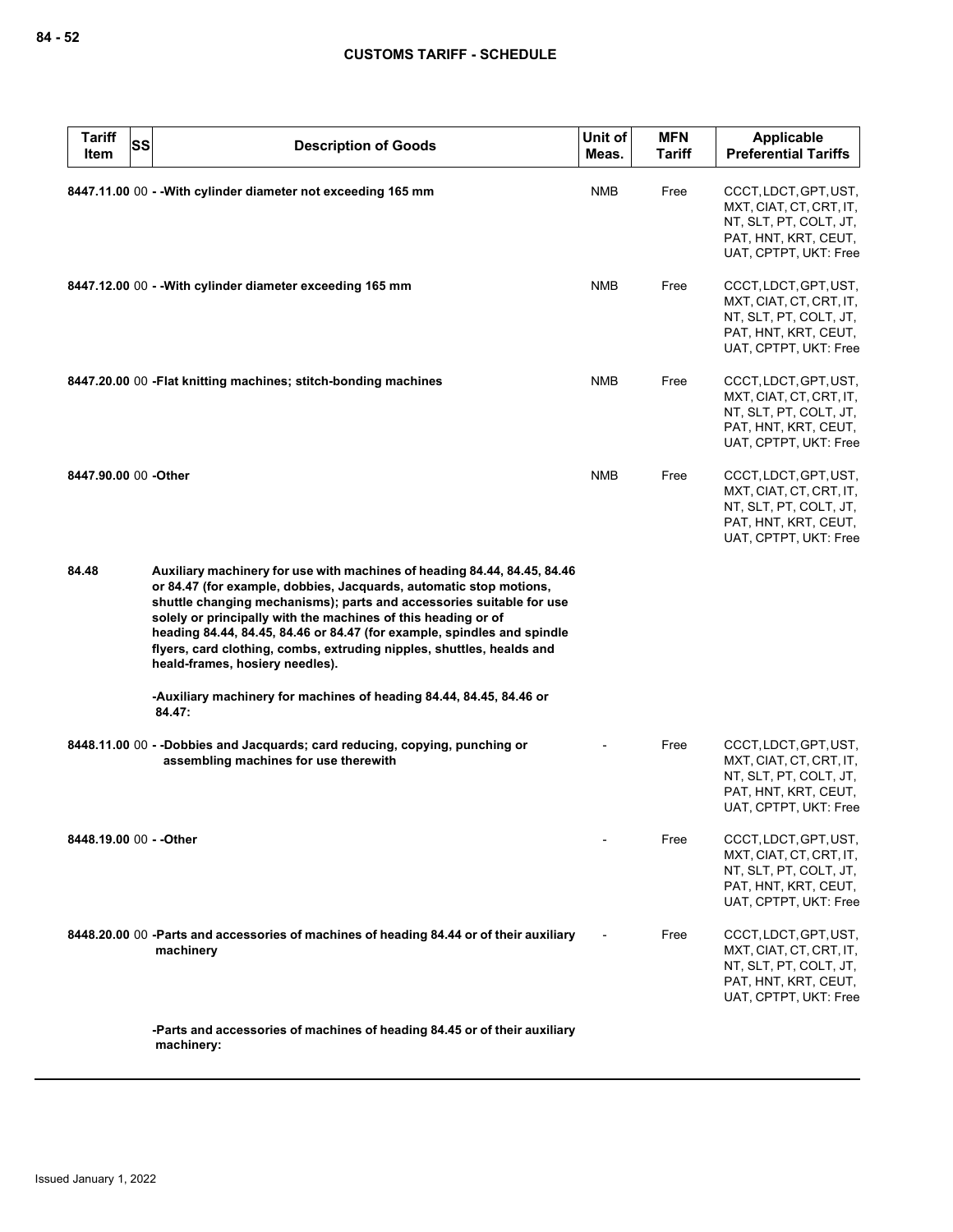| <b>Tariff</b><br>ltem   | SS | <b>Description of Goods</b>                                                             | Unit of<br>Meas. | <b>MFN</b><br>Tariff | <b>Applicable</b><br><b>Preferential Tariffs</b>                                                                            |
|-------------------------|----|-----------------------------------------------------------------------------------------|------------------|----------------------|-----------------------------------------------------------------------------------------------------------------------------|
|                         |    | 8448.31.00 00 - - Card clothing                                                         |                  | Free                 | CCCT, LDCT, GPT, UST,<br>MXT, CIAT, CT, CRT, IT,<br>NT, SLT, PT, COLT, JT,<br>PAT, HNT, KRT, CEUT,<br>UAT, CPTPT, UKT: Free |
|                         |    | 8448.32.00 00 - - Of machines for preparing textile fibres, other than card clothing    |                  | Free                 | CCCT, LDCT, GPT, UST,<br>MXT, CIAT, CT, CRT, IT,<br>NT, SLT, PT, COLT, JT,<br>PAT, HNT, KRT, CEUT,<br>UAT, CPTPT, UKT: Free |
|                         |    | 8448.33.00 00 - - Spindles, spindle flyers, spinning rings and ring travellers          |                  | Free                 | CCCT, LDCT, GPT, UST,<br>MXT, CIAT, CT, CRT, IT,<br>NT, SLT, PT, COLT, JT,<br>PAT, HNT, KRT, CEUT,<br>UAT, CPTPT, UKT: Free |
| 8448.39.00 00 - - Other |    |                                                                                         |                  | Free                 | CCCT, LDCT, GPT, UST,<br>MXT, CIAT, CT, CRT, IT,<br>NT, SLT, PT, COLT, JT,<br>PAT, HNT, KRT, CEUT,<br>UAT, CPTPT, UKT: Free |
|                         |    | -Parts and accessories of weaving machines (looms) or of their auxiliary<br>machinery:  |                  |                      |                                                                                                                             |
|                         |    | 8448.42.00 00 - - Reeds for looms, healds and heald-frames                              |                  | Free                 | CCCT, LDCT, GPT, UST,<br>MXT, CIAT, CT, CRT, IT,<br>NT, SLT, PT, COLT, JT,<br>PAT, HNT, KRT, CEUT,<br>UAT, CPTPT, UKT: Free |
| 8448.49.00 00 - - Other |    |                                                                                         |                  | Free                 | CCCT, LDCT, GPT, UST,<br>MXT, CIAT, CT, CRT, IT,<br>NT, SLT, PT, COLT, JT,<br>PAT, HNT, KRT, CEUT,<br>UAT, CPTPT, UKT: Free |
|                         |    | -Parts and accessories of machines of heading 84.47 or of their auxiliary<br>machinery: |                  |                      |                                                                                                                             |
|                         |    | 8448.51.00 00 - -Sinkers, needles and other articles used in forming stitches           |                  | Free                 | CCCT, LDCT, GPT, UST,<br>MXT, CIAT, CT, CRT, IT,<br>NT, SLT, PT, COLT, JT,<br>PAT, HNT, KRT, CEUT,<br>UAT, CPTPT, UKT: Free |
| 8448.59.00 00 - - Other |    |                                                                                         |                  | Free                 | CCCT, LDCT, GPT, UST,<br>MXT, CIAT, CT, CRT, IT,<br>NT, SLT, PT, COLT, JT,<br>PAT, HNT, KRT, CEUT,<br>UAT, CPTPT, UKT: Free |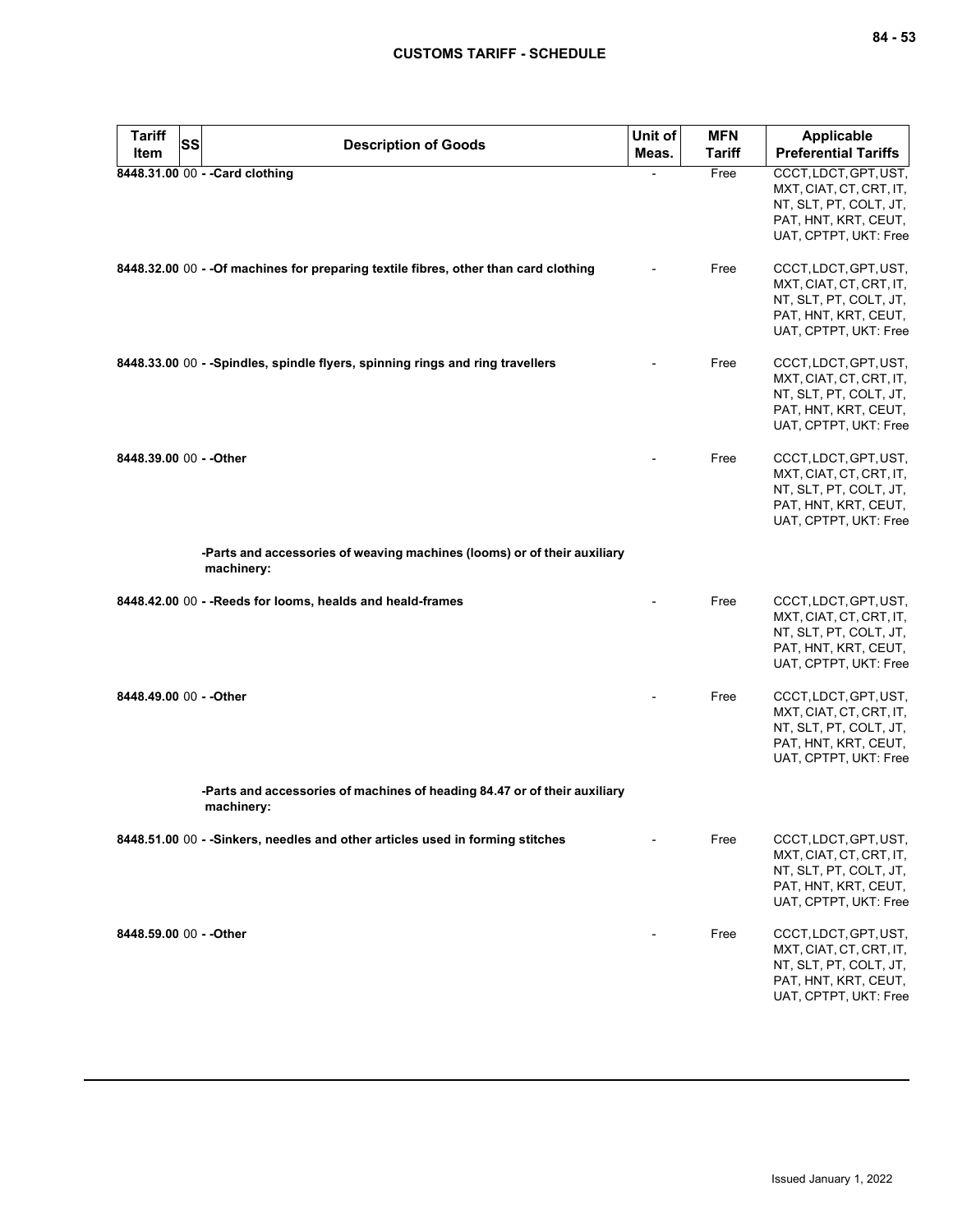| <b>Tariff</b><br><b>SS</b><br>Item | <b>Description of Goods</b>                                                                                                                                                      | Unit of<br>Meas.         | <b>MFN</b><br><b>Tariff</b> | Applicable<br><b>Preferential Tariffs</b>                                                                                         |
|------------------------------------|----------------------------------------------------------------------------------------------------------------------------------------------------------------------------------|--------------------------|-----------------------------|-----------------------------------------------------------------------------------------------------------------------------------|
|                                    | 8449.00.00 00 Machinery for the manufacture or finishing of felt or nonwovens in the<br>piece or in shapes, including machinery for making felt hats; blocks for<br>making hats. |                          | Free                        | CCCT, LDCT, GPT, UST,<br>MXT, CIAT, CT, CRT, IT,<br>NT, SLT, PT, COLT, JT,<br>PAT, HNT, KRT, CEUT,<br>UAT, CPTPT, UKT: Free       |
| 84.50                              | Household or laundry-type washing machines, including machines<br>which both wash and dry.                                                                                       |                          |                             |                                                                                                                                   |
|                                    | -Machines, each of a dry linen capacity not exceeding 10 kg:                                                                                                                     |                          |                             |                                                                                                                                   |
| 8450.11                            | --Fully-automatic machines                                                                                                                                                       |                          |                             |                                                                                                                                   |
| 8450.11.10                         | - - - Household type, not including machines which both wash and dry                                                                                                             |                          | 8%                          | CCCT, LDCT, UST,<br>MXT, CIAT, CT, CRT, IT,<br>NT, SLT, PT, COLT, JT,<br>PAT, HNT, KRT, CEUT,<br>UAT, CPTPT, UKT: Free<br>GPT: 5% |
|                                    |                                                                                                                                                                                  | <b>NMB</b><br><b>NMB</b> |                             |                                                                                                                                   |
| 8450.11.90                         | ---Other                                                                                                                                                                         |                          | Free                        | CCCT, LDCT, GPT, UST,<br>MXT, CIAT, CT, CRT, IT,<br>NT, SLT, PT, COLT, JT,<br>PAT, HNT, KRT, CEUT,<br>UAT, CPTPT, UKT: Free       |
|                                    |                                                                                                                                                                                  | <b>NMB</b><br><b>NMB</b> |                             |                                                                                                                                   |
|                                    | 8450.12.00 00 - - Other machines, with built-in centrifugal dryer                                                                                                                | <b>NMB</b>               | 8%                          | CCCT, LDCT, UST,<br>MXT, CIAT, CT, CRT, IT,<br>NT, SLT, PT, COLT, JT,<br>PAT, HNT, KRT, CEUT,<br>UAT, CPTPT, UKT: Free<br>GPT: 5% |
| 8450.19.00 00 - - Other            |                                                                                                                                                                                  | <b>NMB</b>               | 8%                          | CCCT, LDCT, UST,<br>MXT, CIAT, CT, CRT, IT,<br>NT, SLT, PT, COLT, JT,<br>PAT, HNT, KRT, CEUT,<br>UAT, CPTPT, UKT: Free<br>GPT: 5% |
| 8450.20.00                         | -Machines, each of a dry linen capacity exceeding 10 kg                                                                                                                          |                          | Free                        | CCCT, LDCT, GPT, UST,<br>MXT, CIAT, CT, CRT, IT,<br>NT, SLT, PT, COLT, JT,<br>PAT, HNT, KRT, CEUT,<br>UAT, CPTPT, UKT: Free       |
|                                    |                                                                                                                                                                                  | NMB<br>NMB               |                             |                                                                                                                                   |
| 8450.90                            | -Parts                                                                                                                                                                           |                          |                             |                                                                                                                                   |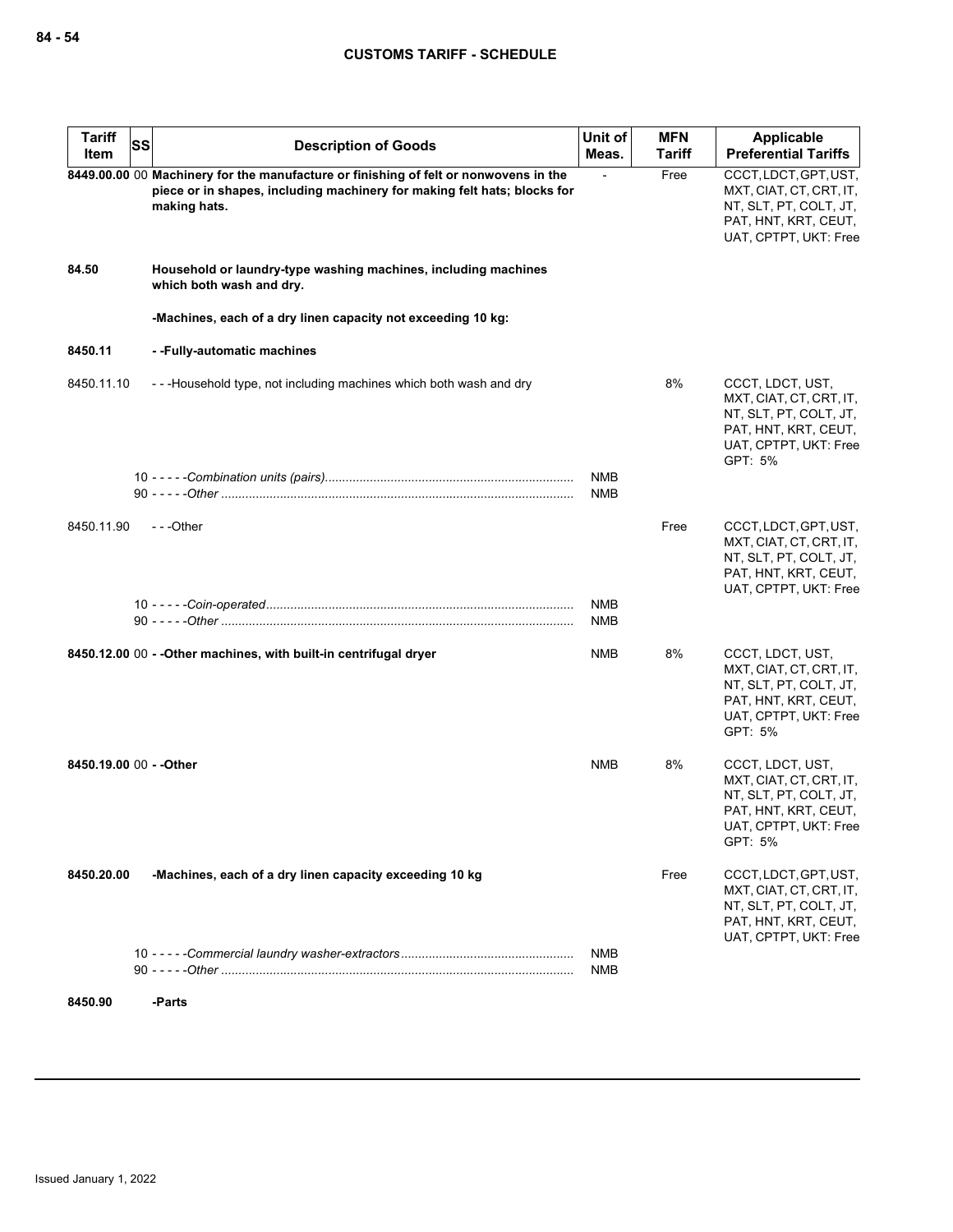| <b>Tariff</b><br>SS<br>Item | <b>Description of Goods</b>                                                                                                                                                                                                                                                                                                                                                                                                                                                                     | Unit of<br>Meas. | <b>MFN</b><br><b>Tariff</b> | <b>Applicable</b><br><b>Preferential Tariffs</b>                                                                                  |
|-----------------------------|-------------------------------------------------------------------------------------------------------------------------------------------------------------------------------------------------------------------------------------------------------------------------------------------------------------------------------------------------------------------------------------------------------------------------------------------------------------------------------------------------|------------------|-----------------------------|-----------------------------------------------------------------------------------------------------------------------------------|
|                             | 8450.90.10 00 - - - Tubs or tub assemblies                                                                                                                                                                                                                                                                                                                                                                                                                                                      |                  | Free                        | CCCT, LDCT, GPT, UST,<br>MXT, CIAT, CT, CRT, IT,<br>NT, SLT, PT, COLT, JT,<br>PAT, HNT, KRT, CEUT,<br>UAT, CPTPT, UKT: Free       |
|                             | 8450.90.20 00 - - - Furniture designed to receive household or laundry type washing<br>machines, including machines which both wash and dry                                                                                                                                                                                                                                                                                                                                                     |                  | Free                        | CCCT, LDCT, GPT, UST,<br>MXT, CIAT, CT, CRT, IT,<br>NT, SLT, PT, COLT, JT,<br>PAT, HNT, KRT, CEUT,<br>UAT, CPTPT, UKT: Free       |
| 8450.90.90 00 - - - Other   |                                                                                                                                                                                                                                                                                                                                                                                                                                                                                                 |                  | Free                        | CCCT, LDCT, GPT, UST,<br>MXT, CIAT, CT, CRT, IT,<br>NT, SLT, PT, COLT, JT,<br>PAT, HNT, KRT, CEUT,<br>UAT, CPTPT, UKT: Free       |
| 84.51                       | Machinery (other than machines of heading 84.50) for washing,<br>cleaning, wringing, drying, ironing, pressing (including fusing presses),<br>bleaching, dyeing, dressing, finishing, coating or impregnating textile<br>yarns, fabrics or made up textile articles and machines for applying the<br>paste to the base fabric or other support used in the manufacture of<br>floor coverings such as linoleum; machines for reeling, unreeling,<br>folding, cutting or pinking textile fabrics. |                  |                             |                                                                                                                                   |
|                             | 8451.10.00 00 -Dry-cleaning machines                                                                                                                                                                                                                                                                                                                                                                                                                                                            | NMB              | Free                        | CCCT, LDCT, GPT, UST,<br>MXT, CIAT, CT, CRT, IT,<br>NT, SLT, PT, COLT, JT,<br>PAT, HNT, KRT, CEUT,<br>UAT, CPTPT, UKT: Free       |
|                             | -Drying machines:                                                                                                                                                                                                                                                                                                                                                                                                                                                                               |                  |                             |                                                                                                                                   |
|                             | 8451.21.00 00 - - Each of a dry linen capacity not exceeding 10 kg                                                                                                                                                                                                                                                                                                                                                                                                                              | NMB              | 8%                          | CCCT, LDCT, UST,<br>MXT, CIAT, CT, CRT, IT,<br>NT, SLT, PT, COLT, JT,<br>PAT, HNT, KRT, CEUT,<br>UAT, CPTPT, UKT: Free<br>GPT: 5% |
| 8451.29.00 00 - - Other     |                                                                                                                                                                                                                                                                                                                                                                                                                                                                                                 | <b>NMB</b>       | Free                        | CCCT, LDCT, GPT, UST,<br>MXT, CIAT, CT, CRT, IT,<br>NT, SLT, PT, COLT, JT,<br>PAT, HNT, KRT, CEUT,<br>UAT, CPTPT, UKT: Free       |
| 8451.30                     | -Ironing machines and presses (including fusing presses)                                                                                                                                                                                                                                                                                                                                                                                                                                        |                  |                             |                                                                                                                                   |
|                             | 8451.30.10 00 - - - Accessory steam irons for commercial laundries;<br>Vacuum and heated pressing tables                                                                                                                                                                                                                                                                                                                                                                                        | <b>NMB</b>       | 6%                          | CCCT, LDCT, GPT, UST,<br>MXT, CIAT, CT, CRT, IT,<br>NT, SLT, PT, COLT, JT,<br>PAT, HNT, KRT, CEUT,<br>UAT, CPTPT, UKT: Free       |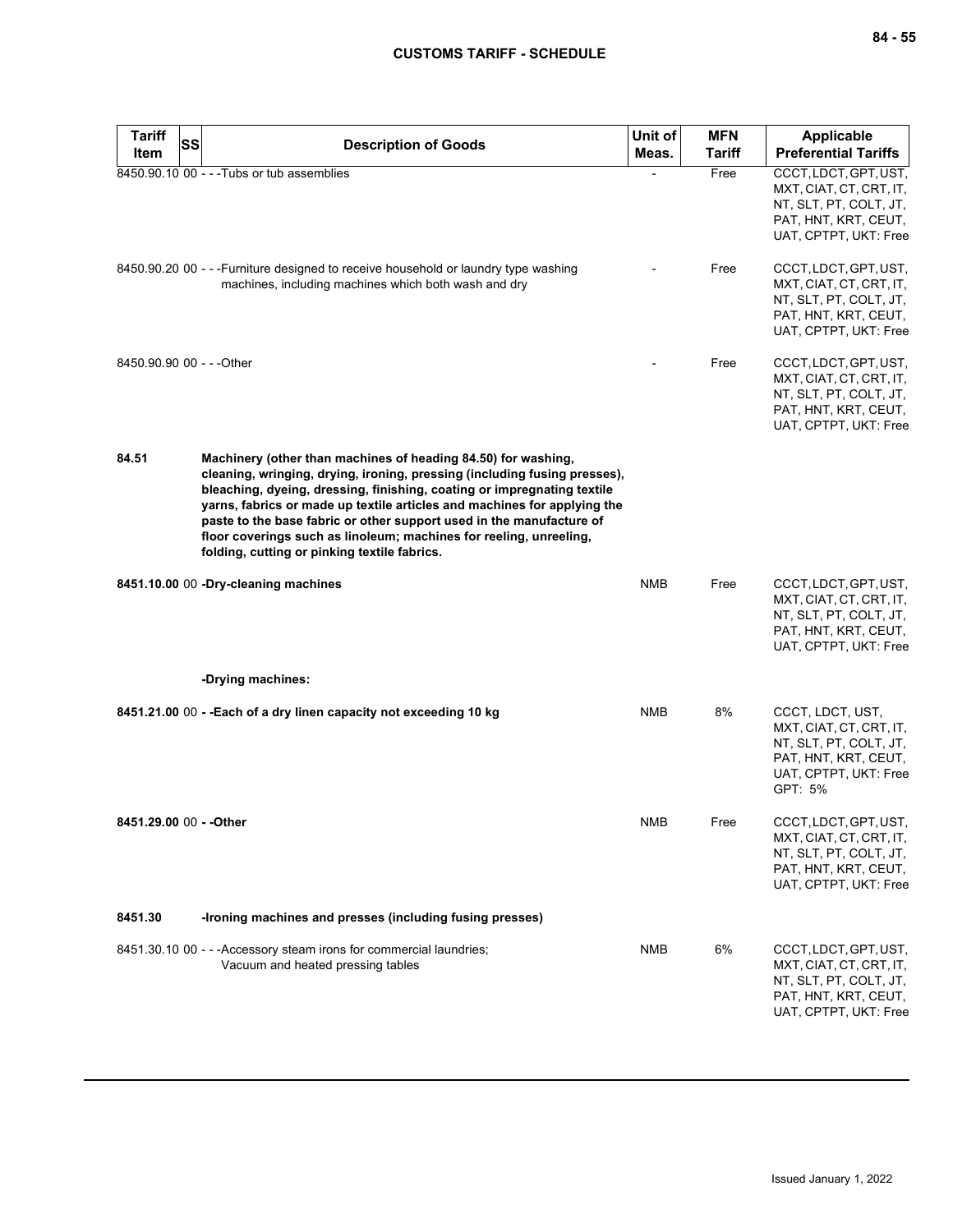| <b>Tariff</b><br>SS       | <b>Description of Goods</b>                                                                                                                                        | Unit of    | <b>MFN</b>    | <b>Applicable</b>                                                                                                           |
|---------------------------|--------------------------------------------------------------------------------------------------------------------------------------------------------------------|------------|---------------|-----------------------------------------------------------------------------------------------------------------------------|
| Item                      |                                                                                                                                                                    | Meas.      | <b>Tariff</b> | <b>Preferential Tariffs</b>                                                                                                 |
| 8451.30.90 00 - - - Other |                                                                                                                                                                    | <b>NMB</b> | Free          | CCCT, LDCT, GPT, UST,<br>MXT, CIAT, CT, CRT, IT,<br>NT, SLT, PT, COLT, JT,<br>PAT, HNT, KRT, CEUT,<br>UAT, CPTPT, UKT: Free |
| 8451.40                   | -Washing, bleaching or dyeing machines                                                                                                                             |            |               |                                                                                                                             |
|                           | 8451.40.10 00 - - - Carpet shampooers;<br>Carpet, drapery and upholstery cleaning machines;<br>Fish net washing machines                                           | <b>NMB</b> | 6%            | CCCT, LDCT, GPT, UST,<br>MXT, CIAT, CT, CRT, IT,<br>NT, SLT, PT, COLT, JT,<br>PAT, HNT, KRT, CEUT,<br>UAT, CPTPT, UKT: Free |
| 8451.40.90 00 - - - Other |                                                                                                                                                                    | <b>NMB</b> | Free          | CCCT, LDCT, GPT, UST,<br>MXT, CIAT, CT, CRT, IT,<br>NT, SLT, PT, COLT, JT,<br>PAT, HNT, KRT, CEUT,<br>UAT, CPTPT, UKT: Free |
|                           | 8451.50.00 00 -Machines for reeling, unreeling, folding, cutting or pinking textile<br>fabrics                                                                     | NMB        | Free          | CCCT, LDCT, GPT, UST,<br>MXT, CIAT, CT, CRT, IT,<br>NT, SLT, PT, COLT, JT,<br>PAT, HNT, KRT, CEUT,<br>UAT, CPTPT, UKT: Free |
|                           | 8451.80.00 00 - Other machinery                                                                                                                                    | <b>NMB</b> | Free          | CCCT, LDCT, GPT, UST,<br>MXT, CIAT, CT, CRT, IT,<br>NT, SLT, PT, COLT, JT,<br>PAT, HNT, KRT, CEUT,<br>UAT, CPTPT, UKT: Free |
| 8451.90                   | -Parts                                                                                                                                                             |            |               |                                                                                                                             |
|                           | 8451.90.10 00 - - -Drying chambers for the drying machines of subheading 8451.21 or<br>8451.29 and other parts of drying machines incorporating drying<br>chambers |            | Free          | CCCT, LDCT, GPT, UST,<br>MXT, CIAT, CT, CRT, IT,<br>NT, SLT, PT, COLT, JT,<br>PAT, HNT, KRT, CEUT,<br>UAT, CPTPT, UKT: Free |
|                           | 8451.90.20 00 - - -Furniture designed to receive the drying machines of subheading 8451.21<br>or 8451.29                                                           |            | Free          | CCCT, LDCT, GPT, UST,<br>MXT, CIAT, CT, CRT, IT,<br>NT, SLT, PT, COLT, JT,<br>PAT, HNT, KRT, CEUT,<br>UAT, CPTPT, UKT: Free |
| 8451.90.90                | ---Other                                                                                                                                                           |            | Free          | CCCT, LDCT, GPT, UST,<br>MXT, CIAT, CT, CRT, IT,<br>NT, SLT, PT, COLT, JT,<br>PAT, HNT, KRT, CEUT,<br>UAT, CPTPT, UKT: Free |
|                           | 10 - - - - - Of machines for washing, dry-cleaning, ironing, pressing or drying<br>made up textile articles or of other household or laundry type machines         |            |               |                                                                                                                             |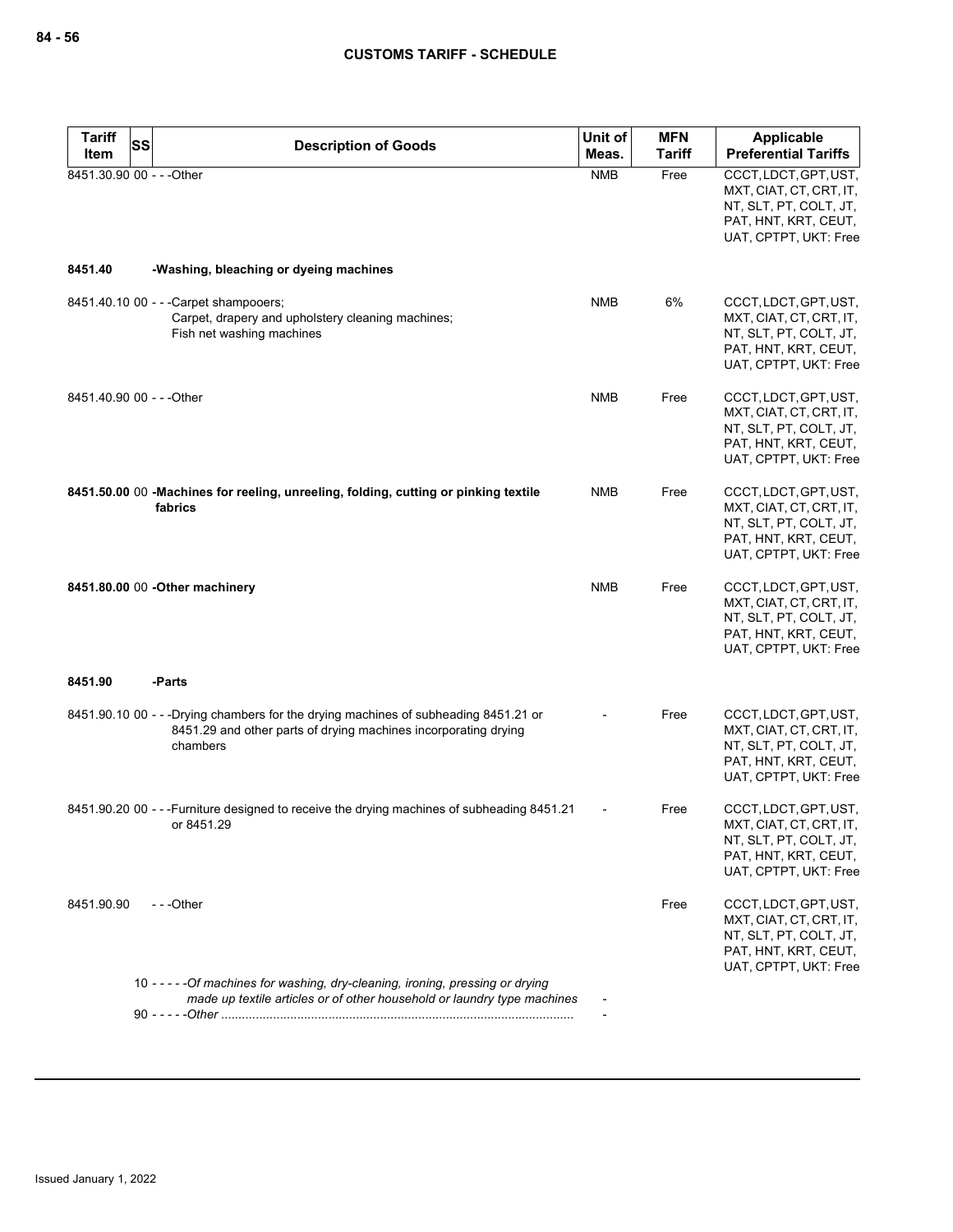| <b>Tariff</b><br>Item     | <b>SS</b> | <b>Description of Goods</b>                                                                                                                                                             | Unit of<br>Meas. | <b>MFN</b><br><b>Tariff</b> | <b>Applicable</b><br><b>Preferential Tariffs</b>                                                                            |
|---------------------------|-----------|-----------------------------------------------------------------------------------------------------------------------------------------------------------------------------------------|------------------|-----------------------------|-----------------------------------------------------------------------------------------------------------------------------|
| 84.52                     |           | Sewing machines, other than book-sewing machines of heading 84.40;<br>furniture, bases and covers specially designed for sewing machines;<br>sewing machine needles.                    |                  |                             |                                                                                                                             |
|                           |           | 8452.10.00 00 -Sewing machines of the household type                                                                                                                                    | <b>NMB</b>       | Free                        | CCCT, LDCT, GPT, UST,<br>MXT, CIAT, CT, CRT, IT,<br>NT, SLT, PT, COLT, JT,<br>PAT, HNT, KRT, CEUT,<br>UAT, CPTPT, UKT: Free |
|                           |           | -Other sewing machines:                                                                                                                                                                 |                  |                             |                                                                                                                             |
|                           |           | 8452.21.00 00 - - Automatic units                                                                                                                                                       | <b>NMB</b>       | Free                        | CCCT, LDCT, GPT, UST,<br>MXT, CIAT, CT, CRT, IT,<br>NT, SLT, PT, COLT, JT,<br>PAT, HNT, KRT, CEUT,<br>UAT, CPTPT, UKT: Free |
| 8452.29.00 00 - - Other   |           |                                                                                                                                                                                         | <b>NMB</b>       | Free                        | CCCT, LDCT, GPT, UST,<br>MXT, CIAT, CT, CRT, IT,<br>NT, SLT, PT, COLT, JT,<br>PAT, HNT, KRT, CEUT,<br>UAT, CPTPT, UKT: Free |
|                           |           | 8452.30.00 00 -Sewing machine needles                                                                                                                                                   | MIL              | Free                        | CCCT, LDCT, GPT, UST,<br>MXT, CIAT, CT, CRT, IT,<br>NT, SLT, PT, COLT, JT,<br>PAT, HNT, KRT, CEUT,<br>UAT, CPTPT, UKT: Free |
| 8452.90                   |           | -Furniture, bases and covers for sewing machines and parts thereof;<br>other parts of sewing machines                                                                                   |                  |                             |                                                                                                                             |
|                           |           | 8452.90.10 00 - - - Furniture, bases and covers for sewing machines, and parts thereof, for<br>domestic sewing machines                                                                 |                  | 9%                          | CCCT, LDCT, GPT, UST,<br>MXT, CIAT, CT, CRT, IT,<br>NT, SLT, PT, COLT, JT,<br>PAT, HNT, KRT, CEUT,<br>UAT, CPTPT, UKT: Free |
|                           |           | 8452.90.20 00 - - - Other parts of domestic sewing machines                                                                                                                             |                  | Free                        | CCCT, LDCT, GPT, UST,<br>MXT, CIAT, CT, CRT, IT,<br>NT, SLT, PT, COLT, JT,<br>PAT, HNT, KRT, CEUT,<br>UAT, CPTPT, UKT: Free |
| 8452.90.90 00 - - - Other |           |                                                                                                                                                                                         |                  | Free                        | CCCT, LDCT, GPT, UST,<br>MXT, CIAT, CT, CRT, IT,<br>NT, SLT, PT, COLT, JT,<br>PAT, HNT, KRT, CEUT,<br>UAT, CPTPT, UKT: Free |
| 84.53                     |           | Machinery for preparing, tanning or working hides, skins or leather or<br>for making or repairing footwear or other articles of hides, skins or<br>leather, other than sewing machines. |                  |                             |                                                                                                                             |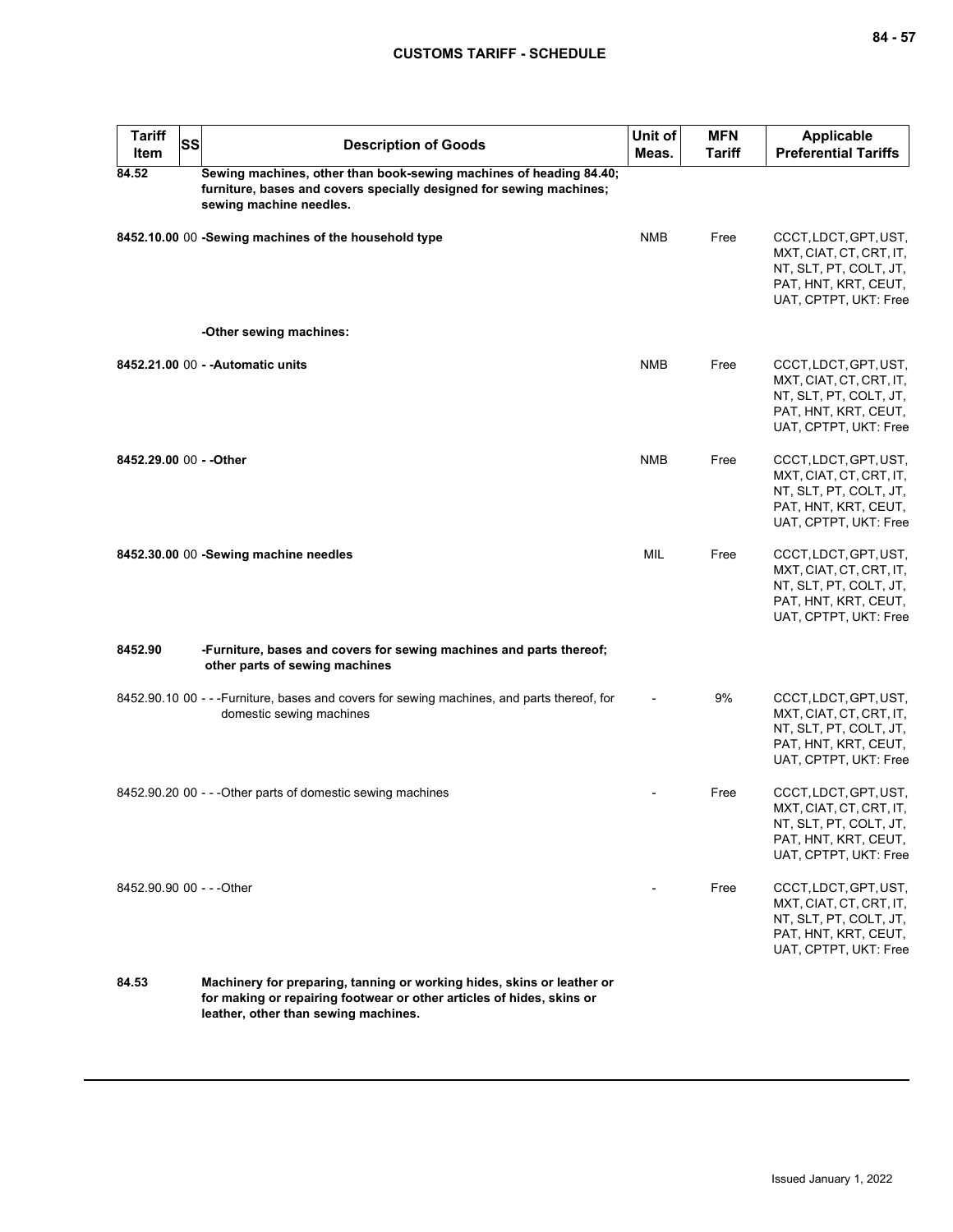| <b>Tariff</b><br>Item | <b>SS</b><br><b>Description of Goods</b>                                                                      | Unit of<br>Meas. | <b>MFN</b><br>Tariff | <b>Applicable</b><br><b>Preferential Tariffs</b>  |
|-----------------------|---------------------------------------------------------------------------------------------------------------|------------------|----------------------|---------------------------------------------------|
|                       | 8453.10.00 00 -Machinery for preparing, tanning or working hides, skins or leather                            | <b>NMB</b>       | Free                 | CCCT, LDCT, GPT, UST,                             |
|                       |                                                                                                               |                  |                      | MXT, CIAT, CT, CRT, IT,<br>NT, SLT, PT, COLT, JT, |
|                       |                                                                                                               |                  |                      | PAT, HNT, KRT, CEUT,                              |
|                       |                                                                                                               |                  |                      | UAT, CPTPT, UKT: Free                             |
|                       | 8453.20.00 00 -Machinery for making or repairing footwear                                                     | <b>NMB</b>       | Free                 | CCCT, LDCT, GPT, UST,                             |
|                       |                                                                                                               |                  |                      | MXT, CIAT, CT, CRT, IT,<br>NT, SLT, PT, COLT, JT, |
|                       |                                                                                                               |                  |                      | PAT, HNT, KRT, CEUT,                              |
|                       |                                                                                                               |                  |                      | UAT, CPTPT, UKT: Free                             |
|                       | 8453.80.00 00 - Other machinery                                                                               | <b>NMB</b>       | Free                 | CCCT, LDCT, GPT, UST,                             |
|                       |                                                                                                               |                  |                      | MXT, CIAT, CT, CRT, IT,<br>NT, SLT, PT, COLT, JT, |
|                       |                                                                                                               |                  |                      | PAT, HNT, KRT, CEUT,                              |
|                       |                                                                                                               |                  |                      | UAT, CPTPT, UKT: Free                             |
| 8453.90.00 00 - Parts |                                                                                                               |                  | Free                 | CCCT, LDCT, GPT, UST,                             |
|                       |                                                                                                               |                  |                      | MXT, CIAT, CT, CRT, IT,<br>NT, SLT, PT, COLT, JT, |
|                       |                                                                                                               |                  |                      | PAT, HNT, KRT, CEUT,                              |
|                       |                                                                                                               |                  |                      | UAT, CPTPT, UKT: Free                             |
| 84.54                 | Converters, ladles, ingot moulds and casting machines, of a kind used<br>in metallurgy or in metal foundries. |                  |                      |                                                   |
|                       | 8454.10.00 00 -Converters                                                                                     | <b>NMB</b>       | Free                 | CCCT, LDCT, GPT, UST,                             |
|                       |                                                                                                               |                  |                      | MXT, CIAT, CT, CRT, IT,<br>NT, SLT, PT, COLT, JT, |
|                       |                                                                                                               |                  |                      | PAT, HNT, KRT, CEUT,                              |
|                       |                                                                                                               |                  |                      | UAT, CPTPT, UKT: Free                             |
| 8454.20.00            | -Ingot moulds and ladies                                                                                      |                  | Free                 | CCCT, LDCT, GPT, UST,                             |
|                       |                                                                                                               |                  |                      | MXT, CIAT, CT, CRT, IT,<br>NT, SLT, PT, COLT, JT, |
|                       |                                                                                                               |                  |                      | PAT, HNT, KRT, CEUT,                              |
|                       |                                                                                                               | <b>NMB</b>       |                      | UAT, CPTPT, UKT: Free                             |
|                       |                                                                                                               | <b>NMB</b>       |                      |                                                   |
| 8454.30.00            | -Casting machines                                                                                             |                  | Free                 | CCCT, LDCT, GPT, UST,                             |
|                       |                                                                                                               |                  |                      | MXT, CIAT, CT, CRT, IT,<br>NT, SLT, PT, COLT, JT, |
|                       |                                                                                                               |                  |                      | PAT, HNT, KRT, CEUT,                              |
|                       |                                                                                                               | NMB              |                      | UAT, CPTPT, UKT: Free                             |
|                       |                                                                                                               | <b>NMB</b>       |                      |                                                   |
| 8454.90.00            | -Parts                                                                                                        |                  | Free                 | CCCT, LDCT, GPT, UST,                             |
|                       |                                                                                                               |                  |                      | MXT, CIAT, CT, CRT, IT,                           |
|                       |                                                                                                               |                  |                      | NT, SLT, PT, COLT, JT,<br>PAT, HNT, KRT, CEUT,    |
|                       | -----Of casting machines:                                                                                     |                  |                      | UAT, CPTPT, UKT: Free                             |
|                       |                                                                                                               |                  |                      |                                                   |
|                       |                                                                                                               |                  |                      |                                                   |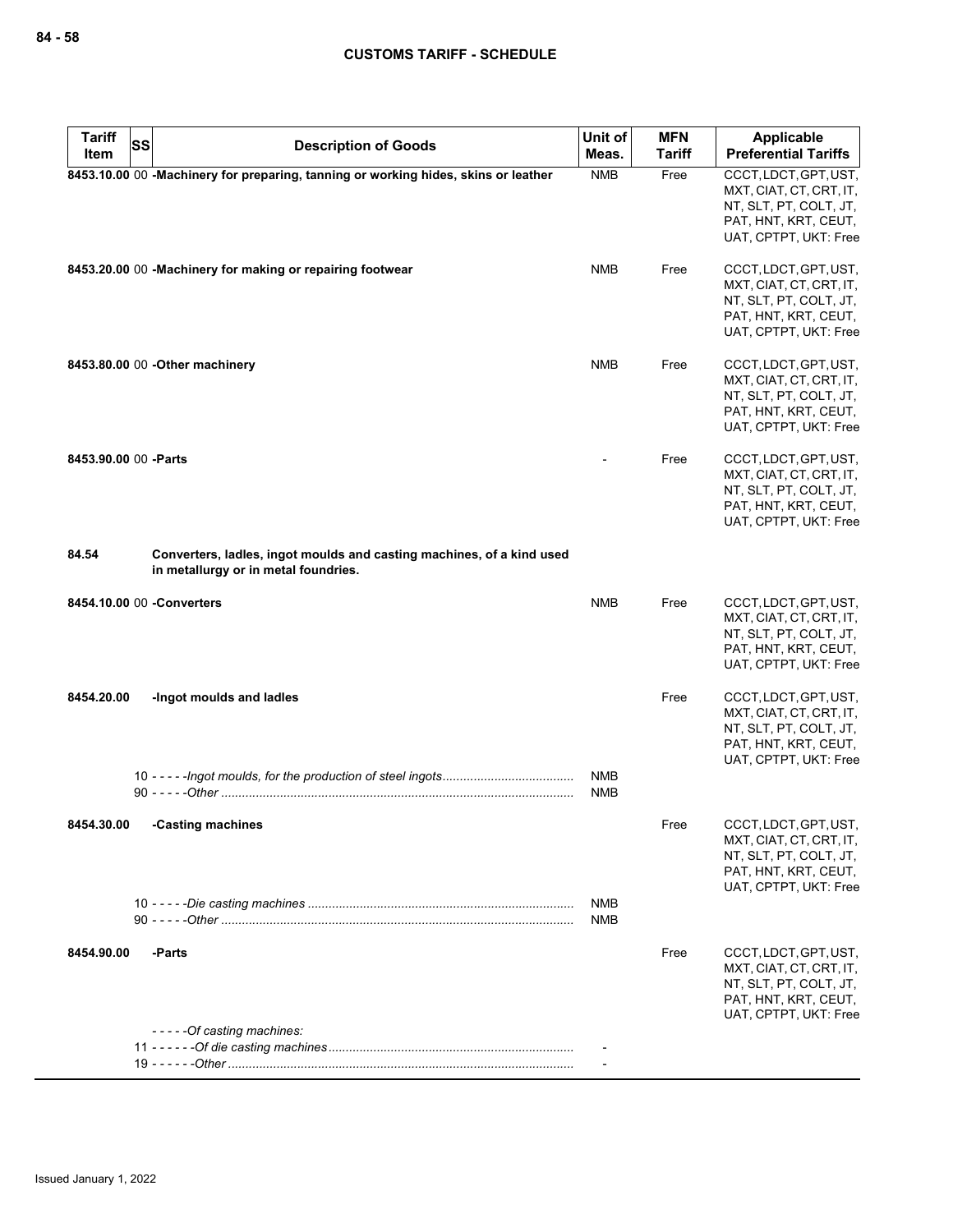| <b>Tariff</b><br>Item     | SS | <b>Description of Goods</b>                                                                                                                                                                                                                      | Unit of<br>Meas.                       | <b>MFN</b><br><b>Tariff</b> | <b>Applicable</b><br><b>Preferential Tariffs</b>                                                                            |
|---------------------------|----|--------------------------------------------------------------------------------------------------------------------------------------------------------------------------------------------------------------------------------------------------|----------------------------------------|-----------------------------|-----------------------------------------------------------------------------------------------------------------------------|
|                           |    |                                                                                                                                                                                                                                                  |                                        |                             |                                                                                                                             |
| 84.55                     |    | Metal-rolling mills and rolls therefor.                                                                                                                                                                                                          |                                        |                             |                                                                                                                             |
|                           |    | 8455.10.00 00 -Tube mills                                                                                                                                                                                                                        | <b>NMB</b>                             | Free                        | CCCT, LDCT, GPT, UST,<br>MXT, CIAT, CT, CRT, IT,<br>NT, SLT, PT, COLT, JT,<br>PAT, HNT, KRT, CEUT,<br>UAT, CPTPT, UKT: Free |
|                           |    | -Other rolling mills:                                                                                                                                                                                                                            |                                        |                             |                                                                                                                             |
|                           |    | 8455.21.00 00 - - Hot or combination hot and cold                                                                                                                                                                                                | <b>NMB</b>                             | Free                        | CCCT, LDCT, GPT, UST,<br>MXT, CIAT, CT, CRT, IT,<br>NT, SLT, PT, COLT, JT,<br>PAT, HNT, KRT, CEUT,<br>UAT, CPTPT, UKT: Free |
| 8455.22.00 00 - - Cold    |    |                                                                                                                                                                                                                                                  | <b>NMB</b>                             | Free                        | CCCT, LDCT, GPT, UST,<br>MXT, CIAT, CT, CRT, IT,<br>NT, SLT, PT, COLT, JT,<br>PAT, HNT, KRT, CEUT,<br>UAT, CPTPT, UKT: Free |
| 8455.30.00                |    | -Rolls for rolling mills                                                                                                                                                                                                                         |                                        | Free                        | CCCT, LDCT, GPT, UST,<br>MXT, CIAT, CT, CRT, IT,<br>NT, SLT, PT, COLT, JT,<br>PAT, HNT, KRT, CEUT,<br>UAT, CPTPT, UKT: Free |
|                           |    |                                                                                                                                                                                                                                                  | <b>NMB</b><br><b>NMB</b><br><b>NMB</b> |                             |                                                                                                                             |
| 8455.90                   |    | -Other parts                                                                                                                                                                                                                                     |                                        |                             |                                                                                                                             |
|                           |    | 8455.90.10 00 - - - Castings or weldments, individually weighing less than 90 tonnes                                                                                                                                                             |                                        | Free                        | CCCT, LDCT, GPT, UST,<br>MXT, CIAT, CT, CRT, IT,<br>NT, SLT, PT, COLT, JT,<br>PAT, HNT, KRT, CEUT,<br>UAT, CPTPT, UKT: Free |
| 8455.90.90 00 - - - Other |    |                                                                                                                                                                                                                                                  |                                        | Free                        | CCCT, LDCT, GPT, UST,<br>MXT, CIAT, CT, CRT, IT,<br>NT, SLT, PT, COLT, JT,<br>PAT, HNT, KRT, CEUT,<br>UAT, CPTPT, UKT: Free |
| 84.56                     |    | Machine-tools for working any material by removal of material, by laser<br>or other light or photon beam, ultrasonic, electro-discharge, electro-<br>chemical, electron beam, ionic-beam or plasma arc processes; water-jet<br>cutting machines. |                                        |                             |                                                                                                                             |
|                           |    | -Operated by laser or other light or photon beam processes:                                                                                                                                                                                      |                                        |                             |                                                                                                                             |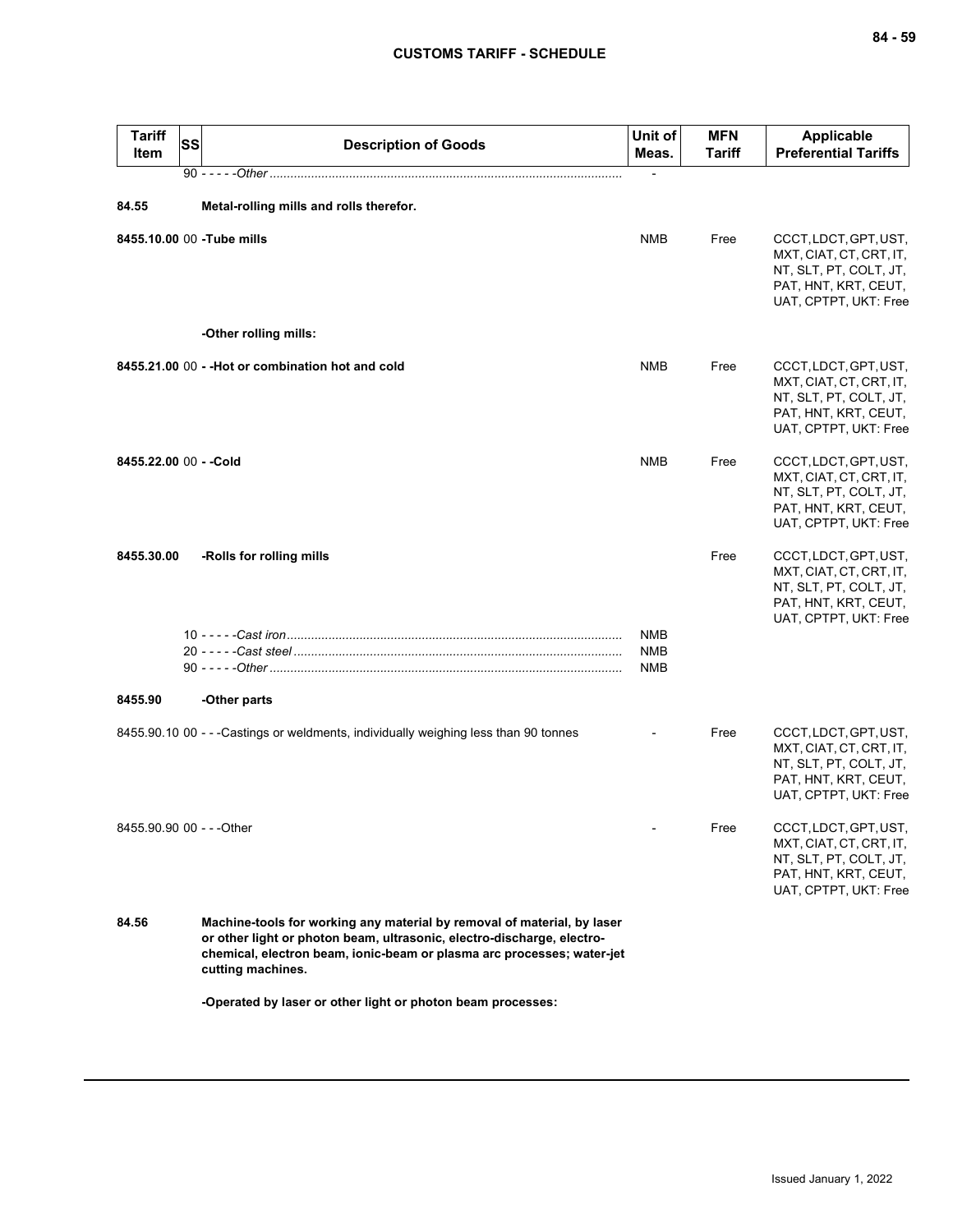| <b>Tariff</b>        | <b>SS</b> | <b>Description of Goods</b>                                                                                               | Unit of    | <b>MFN</b>    | Applicable                                        |
|----------------------|-----------|---------------------------------------------------------------------------------------------------------------------------|------------|---------------|---------------------------------------------------|
| Item                 |           |                                                                                                                           | Meas.      | <b>Tariff</b> | <b>Preferential Tariffs</b>                       |
|                      |           | 8456.11.00 00 - - Operated by laser                                                                                       | <b>NMB</b> | Free          | CCCT, LDCT, GPT, UST,<br>MXT, CIAT, CT, CRT, IT,  |
|                      |           |                                                                                                                           |            |               | NT, SLT, PT, COLT, JT,                            |
|                      |           |                                                                                                                           |            |               | PAT, HNT, KRT, CEUT,                              |
|                      |           |                                                                                                                           |            |               | UAT, CPTPT, UKT: Free                             |
|                      |           | 8456.12.00 00 - - Operated by other light or photon beam processes                                                        | <b>NMB</b> | Free          | CCCT, LDCT, GPT, UST,                             |
|                      |           |                                                                                                                           |            |               | MXT, CIAT, CT, CRT, IT,                           |
|                      |           |                                                                                                                           |            |               | NT, SLT, PT, COLT, JT,<br>PAT, HNT, KRT, CEUT,    |
|                      |           |                                                                                                                           |            |               | UAT, CPTPT, UKT: Free                             |
|                      |           | 8456.20.00 00 -Operated by ultrasonic processes                                                                           | <b>NMB</b> | Free          | CCCT, LDCT, GPT, UST,                             |
|                      |           |                                                                                                                           |            |               | MXT, CIAT, CT, CRT, IT,                           |
|                      |           |                                                                                                                           |            |               | NT, SLT, PT, COLT, JT,<br>PAT, HNT, KRT, CEUT,    |
|                      |           |                                                                                                                           |            |               | UAT, CPTPT, UKT: Free                             |
|                      |           | 8456.30.00 00 -Operated by electro-discharge processes                                                                    | <b>NMB</b> | Free          | CCCT, LDCT, GPT, UST,                             |
|                      |           |                                                                                                                           |            |               | MXT, CIAT, CT, CRT, IT,                           |
|                      |           |                                                                                                                           |            |               | NT, SLT, PT, COLT, JT,<br>PAT, HNT, KRT, CEUT,    |
|                      |           |                                                                                                                           |            |               | UAT, CPTPT, UKT: Free                             |
|                      |           | 8456.40.00 00 -Operated by plasma arc processes                                                                           | <b>NMB</b> | Free          | CCCT, LDCT, GPT, UST,                             |
|                      |           |                                                                                                                           |            |               | MXT, CIAT, CT, CRT, IT,<br>NT, SLT, PT, COLT, JT, |
|                      |           |                                                                                                                           |            |               | PAT, HNT, KRT, CEUT,                              |
|                      |           |                                                                                                                           |            |               | UAT, CPTPT, UKT: Free                             |
|                      |           | 8456.50.00 00 - Water-jet cutting machines                                                                                | <b>NMB</b> | Free          | CCCT, LDCT, GPT, UST,                             |
|                      |           |                                                                                                                           |            |               | MXT, CIAT, CT, CRT, IT,<br>NT, SLT, PT, COLT, JT, |
|                      |           |                                                                                                                           |            |               | PAT, HNT, KRT, CEUT,                              |
|                      |           |                                                                                                                           |            |               | UAT, CPTPT, UKT: Free                             |
| 8456.90.00 00 -Other |           |                                                                                                                           | <b>NMB</b> | Free          | CCCT, LDCT, GPT, UST,                             |
|                      |           |                                                                                                                           |            |               | MXT, CIAT, CT, CRT, IT,<br>NT, SLT, PT, COLT, JT, |
|                      |           |                                                                                                                           |            |               | PAT, HNT, KRT, CEUT,                              |
|                      |           |                                                                                                                           |            |               | UAT, CPTPT, UKT: Free                             |
| 84.57                |           | Machining centres, unit construction machines (single station) and<br>multi-station transfer machines, for working metal. |            |               |                                                   |
| 8457.10.00           |           | -Machining centres                                                                                                        |            | Free          | CCCT, LDCT, GPT, UST,                             |
|                      |           |                                                                                                                           |            |               | MXT, CIAT, CT, CRT, IT,<br>NT, SLT, PT, COLT, JT, |
|                      |           |                                                                                                                           |            |               | PAT, HNT, KRT, CEUT,<br>UAT, CPTPT, UKT: Free     |
|                      |           | - - - - - Numerically controlled:                                                                                         |            |               |                                                   |
|                      |           |                                                                                                                           | <b>NMB</b> |               |                                                   |
|                      |           | 12 - - - - - - New vertical spindle machines, with automatic tool changers and a Y-                                       | <b>NMB</b> |               |                                                   |
|                      |           | 13 - - - - - - New vertical spindle machines, with automatic tool changers and a Y-                                       |            |               |                                                   |
|                      |           |                                                                                                                           | <b>NMB</b> |               |                                                   |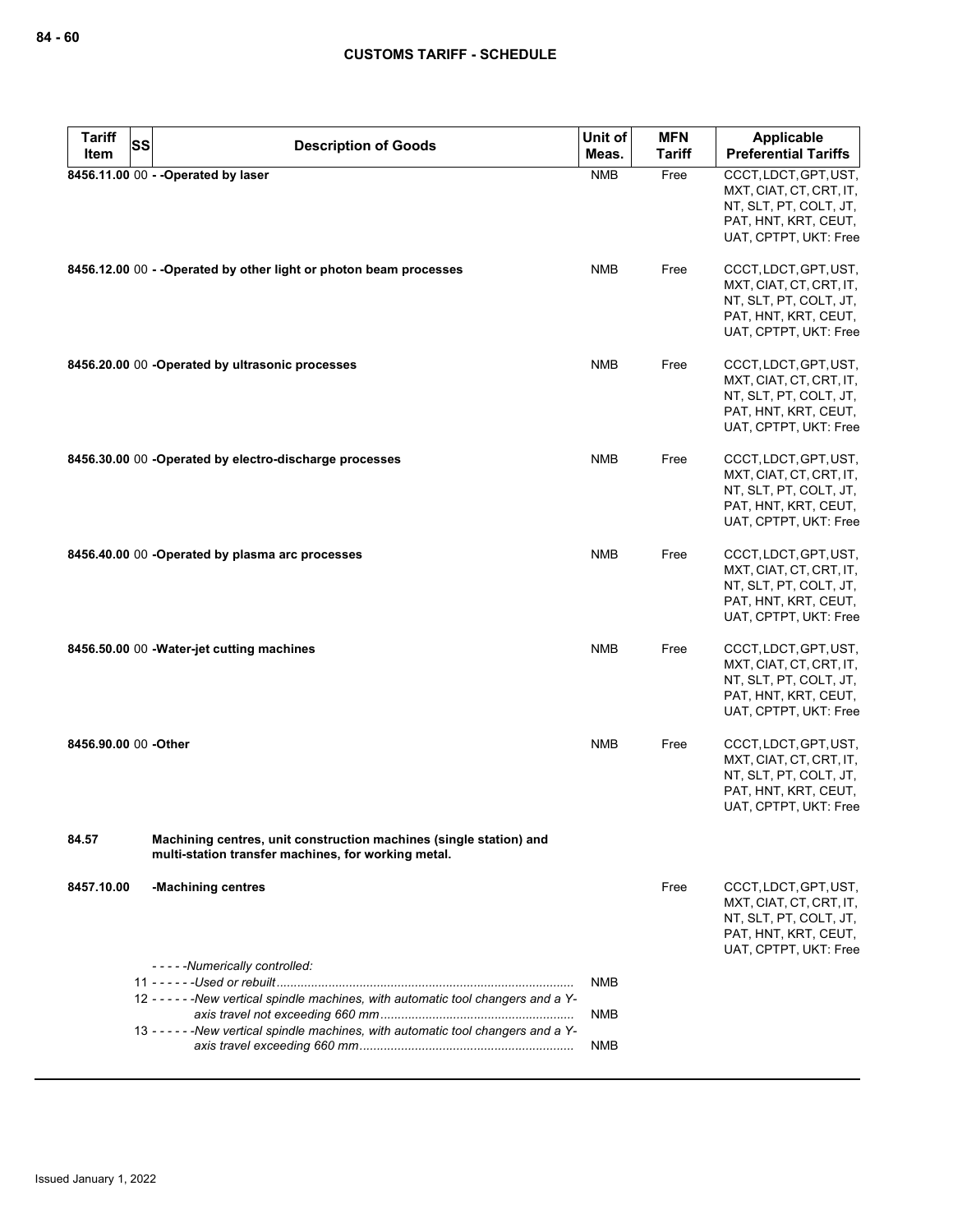| <b>Tariff</b><br>Item   | <b>SS</b> | <b>Description of Goods</b>                                                   | Unit of<br>Meas.         | <b>MFN</b><br>Tariff | <b>Applicable</b><br><b>Preferential Tariffs</b>                                                                            |
|-------------------------|-----------|-------------------------------------------------------------------------------|--------------------------|----------------------|-----------------------------------------------------------------------------------------------------------------------------|
|                         |           | 14 - - - - - - New, with automatic tool changers, other than vertical spindle |                          |                      |                                                                                                                             |
|                         |           |                                                                               | NMB<br><b>NMB</b>        |                      |                                                                                                                             |
|                         |           |                                                                               | <b>NMB</b>               |                      |                                                                                                                             |
|                         |           | 8457.20.00 00 -Unit construction machines (single station)                    | <b>NMB</b>               | Free                 | CCCT, LDCT, GPT, UST,<br>MXT, CIAT, CT, CRT, IT,<br>NT, SLT, PT, COLT, JT,<br>PAT, HNT, KRT, CEUT,<br>UAT, CPTPT, UKT: Free |
|                         |           | 8457.30.00 00 - Multi-station transfer machines                               | <b>NMB</b>               | Free                 | CCCT, LDCT, GPT, UST,<br>MXT, CIAT, CT, CRT, IT,<br>NT, SLT, PT, COLT, JT,<br>PAT, HNT, KRT, CEUT,<br>UAT, CPTPT, UKT: Free |
| 84.58                   |           | Lathes (including turning centres) for removing metal.                        |                          |                      |                                                                                                                             |
|                         |           | -Horizontal lathes:                                                           |                          |                      |                                                                                                                             |
| 8458.11.00              |           | - - Numerically controlled                                                    |                          | Free                 | CCCT, LDCT, GPT, UST,<br>MXT, CIAT, CT, CRT, IT,<br>NT, SLT, PT, COLT, JT,<br>PAT, HNT, KRT, CEUT,<br>UAT, CPTPT, UKT: Free |
|                         |           |                                                                               | NMB                      |                      |                                                                                                                             |
|                         |           | $---Other:$                                                                   |                          |                      |                                                                                                                             |
|                         |           |                                                                               | <b>NMB</b><br><b>NMB</b> |                      |                                                                                                                             |
| 8458.19.00 00 - - Other |           |                                                                               | <b>NMB</b>               | Free                 | CCCT, LDCT, GPT, UST,<br>MXT, CIAT, CT, CRT, IT,<br>NT, SLT, PT, COLT, JT,<br>PAT, HNT, KRT, CEUT,<br>UAT, CPTPT, UKT: Free |
|                         |           | -Other lathes:                                                                |                          |                      |                                                                                                                             |
|                         |           | 8458.91.00 00 - - Numerically controlled                                      | <b>NMB</b>               | Free                 | CCCT, LDCT, GPT, UST,<br>MXT, CIAT, CT, CRT, IT,<br>NT, SLT, PT, COLT, JT,<br>PAT, HNT, KRT, CEUT,<br>UAT, CPTPT, UKT: Free |
| 8458.99.00 00 - - Other |           |                                                                               | <b>NMB</b>               | Free                 | CCCT, LDCT, GPT, UST,<br>MXT, CIAT, CT, CRT, IT,<br>NT, SLT, PT, COLT, JT,<br>PAT, HNT, KRT, CEUT,<br>UAT, CPTPT, UKT: Free |

**84.59 Machine-tools (including way-type unit head machines) for drilling, boring, milling, threading or tapping by removing metal, other than lathes (including turning centres) of heading 84.58.**

Issued January 1, 2022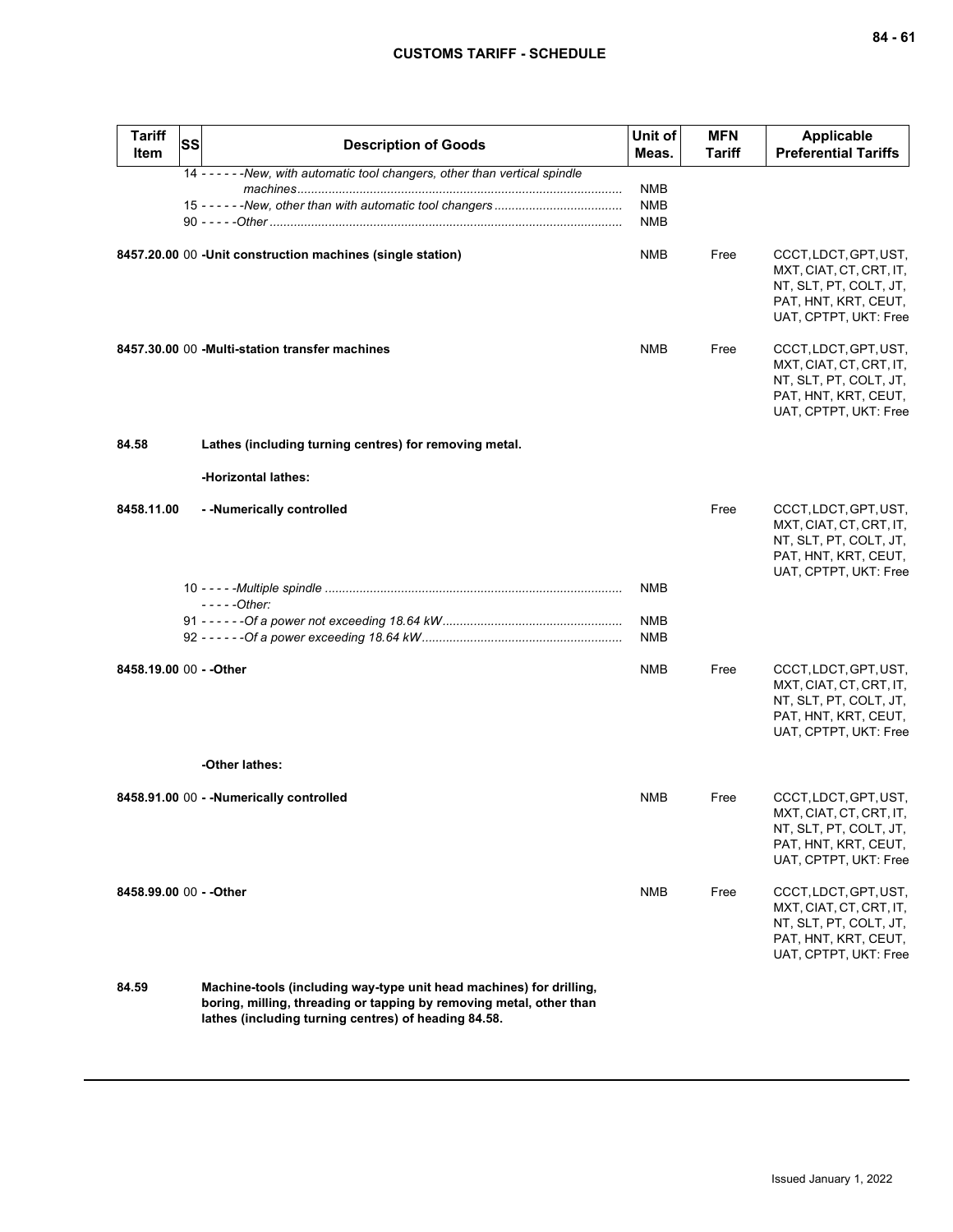| <b>Tariff</b><br>Item   | <b>SS</b><br><b>Description of Goods</b>                          | Unit of<br>Meas.                       | <b>MFN</b><br><b>Tariff</b> | <b>Applicable</b><br><b>Preferential Tariffs</b>                                                                            |
|-------------------------|-------------------------------------------------------------------|----------------------------------------|-----------------------------|-----------------------------------------------------------------------------------------------------------------------------|
|                         | 8459.10.00 00 -Way-type unit head machines                        | <b>NMB</b>                             | Free                        | CCCT, LDCT, GPT, UST,<br>MXT, CIAT, CT, CRT, IT,<br>NT, SLT, PT, COLT, JT,<br>PAT, HNT, KRT, CEUT,<br>UAT, CPTPT, UKT: Free |
|                         | -Other drilling machines:                                         |                                        |                             |                                                                                                                             |
|                         | 8459.21.00 00 - - Numerically controlled                          | <b>NMB</b>                             | Free                        | CCCT, LDCT, GPT, UST,<br>MXT, CIAT, CT, CRT, IT,<br>NT, SLT, PT, COLT, JT,<br>PAT, HNT, KRT, CEUT,<br>UAT, CPTPT, UKT: Free |
| 8459.29.00 00 - - Other |                                                                   | <b>NMB</b>                             | Free                        | CCCT, LDCT, GPT, UST,<br>MXT, CIAT, CT, CRT, IT,<br>NT, SLT, PT, COLT, JT,<br>PAT, HNT, KRT, CEUT,<br>UAT, CPTPT, UKT: Free |
|                         | -Other boring-milling machines:                                   |                                        |                             |                                                                                                                             |
| 8459.31.00              | --Numerically controlled                                          |                                        | Free                        | CCCT, LDCT, GPT, UST,<br>MXT, CIAT, CT, CRT, IT,<br>NT, SLT, PT, COLT, JT,<br>PAT, HNT, KRT, CEUT,<br>UAT, CPTPT, UKT: Free |
|                         | 10 - - - - - Table type horizontal spindle, excluding planer type | <b>NMB</b><br><b>NMB</b><br><b>NMB</b> |                             |                                                                                                                             |
| 8459.39.00 00 - - Other |                                                                   | <b>NMB</b>                             | Free                        | CCCT, LDCT, GPT, UST,<br>MXT, CIAT, CT, CRT, IT,<br>NT, SLT, PT, COLT, JT,<br>PAT, HNT, KRT, CEUT,<br>UAT, CPTPT, UKT: Free |
|                         | -Other boring machines:                                           |                                        |                             |                                                                                                                             |
|                         | 8459.41.00 00 - - Numerically controlled                          | <b>NMB</b>                             | Free                        | CCCT, LDCT, GPT, UST,<br>MXT, CIAT, CT, CRT, IT,<br>NT, SLT, PT, COLT, JT,<br>PAT, HNT, KRT, CEUT,<br>UAT, CPTPT, UKT: Free |
| 8459.49.00 00 - - Other |                                                                   | <b>NMB</b>                             | Free                        | CCCT, LDCT, GPT, UST,<br>MXT, CIAT, CT, CRT, IT,<br>NT, SLT, PT, COLT, JT,<br>PAT, HNT, KRT, CEUT,<br>UAT, CPTPT, UKT: Free |

**-Milling machines, knee-type:**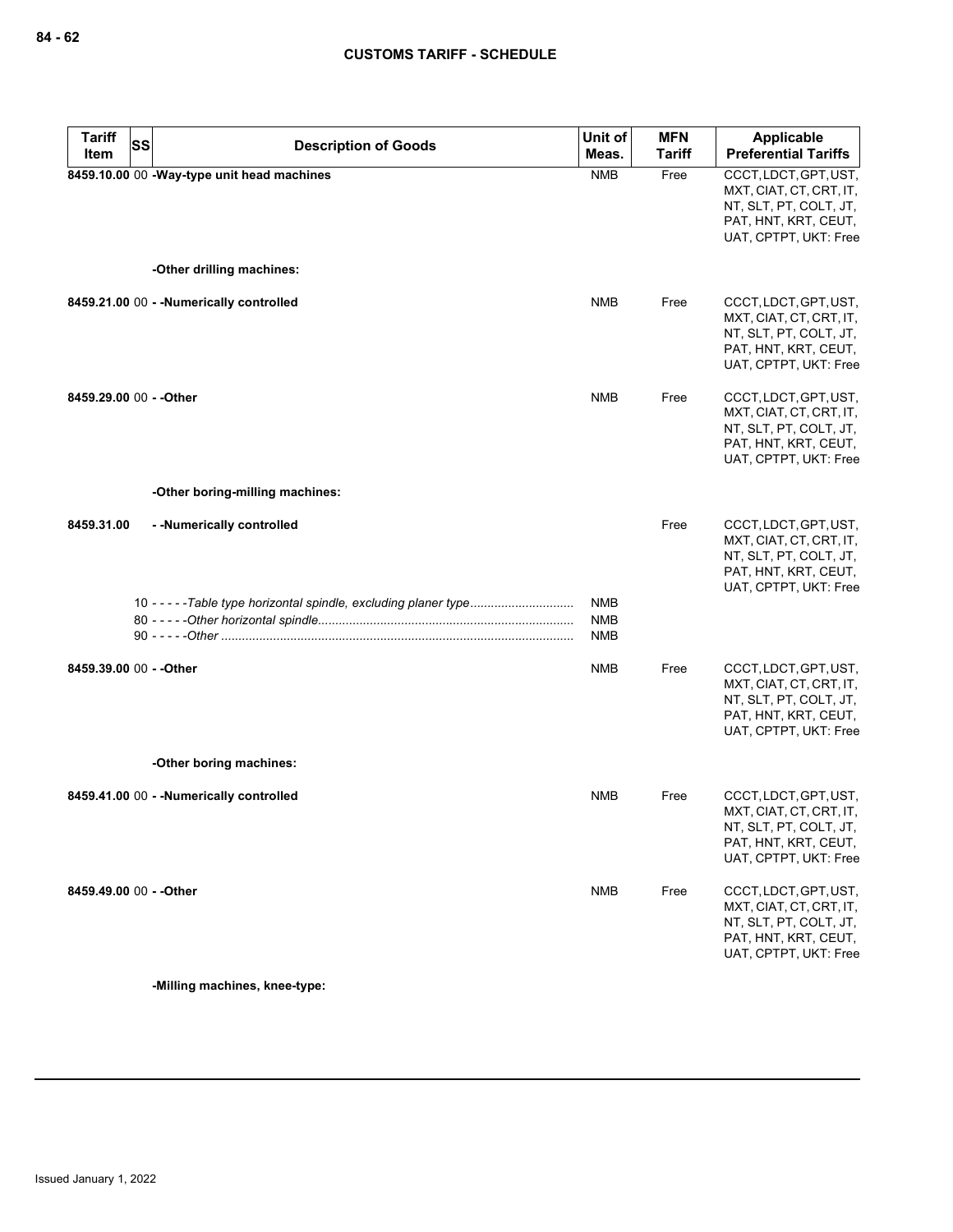| <b>Tariff</b><br>Item     | SS | <b>Description of Goods</b>                                                                                                                                                                                                                                                       | Unit of<br>Meas. | <b>MFN</b><br><b>Tariff</b> | Applicable<br><b>Preferential Tariffs</b>                                                                                   |
|---------------------------|----|-----------------------------------------------------------------------------------------------------------------------------------------------------------------------------------------------------------------------------------------------------------------------------------|------------------|-----------------------------|-----------------------------------------------------------------------------------------------------------------------------|
|                           |    | 8459.51.00 00 - - Numerically controlled                                                                                                                                                                                                                                          | <b>NMB</b>       | Free                        | CCCT, LDCT, GPT, UST,<br>MXT, CIAT, CT, CRT, IT,<br>NT, SLT, PT, COLT, JT,<br>PAT, HNT, KRT, CEUT,<br>UAT, CPTPT, UKT: Free |
| 8459.59.00 00 - - Other   |    |                                                                                                                                                                                                                                                                                   | <b>NMB</b>       | Free                        | CCCT, LDCT, GPT, UST,<br>MXT, CIAT, CT, CRT, IT,<br>NT, SLT, PT, COLT, JT,<br>PAT, HNT, KRT, CEUT,<br>UAT, CPTPT, UKT: Free |
|                           |    | -Other milling machines:                                                                                                                                                                                                                                                          |                  |                             |                                                                                                                             |
|                           |    | 8459.61.00 00 - - Numerically controlled                                                                                                                                                                                                                                          | <b>NMB</b>       | Free                        | CCCT, LDCT, GPT, UST,<br>MXT, CIAT, CT, CRT, IT,<br>NT, SLT, PT, COLT, JT,<br>PAT, HNT, KRT, CEUT,<br>UAT, CPTPT, UKT: Free |
| 8459.69.00 00 - - Other   |    |                                                                                                                                                                                                                                                                                   | <b>NMB</b>       | Free                        | CCCT, LDCT, GPT, UST,<br>MXT, CIAT, CT, CRT, IT,<br>NT, SLT, PT, COLT, JT,<br>PAT, HNT, KRT, CEUT,<br>UAT, CPTPT, UKT: Free |
| 8459.70                   |    | -Other threading or tapping machines                                                                                                                                                                                                                                              |                  |                             |                                                                                                                             |
|                           |    | 8459.70.10 00 - - - Numerically controlled                                                                                                                                                                                                                                        | <b>NMB</b>       | Free                        | CCCT, LDCT, GPT, UST,<br>MXT, CIAT, CT, CRT, IT,<br>NT, SLT, PT, COLT, JT,<br>PAT, HNT, KRT, CEUT,<br>UAT, CPTPT, UKT: Free |
| 8459.70.90 00 - - - Other |    |                                                                                                                                                                                                                                                                                   | <b>NMB</b>       | Free                        | CCCT, LDCT, GPT, UST,<br>MXT, CIAT, CT, CRT, IT,<br>NT, SLT, PT, COLT, JT,<br>PAT, HNT, KRT, CEUT,<br>UAT, CPTPT, UKT: Free |
| 84.60                     |    | Machine-tools for deburring, sharpening, grinding, honing, lapping,<br>polishing or otherwise finishing metal, or cermets by means of grinding<br>stones, abrasives or polishing products, other than gear cutting, gear<br>grinding or gear finishing machines of heading 84.61. |                  |                             |                                                                                                                             |
|                           |    | -Flat-surface grinding machines:                                                                                                                                                                                                                                                  |                  |                             |                                                                                                                             |
|                           |    | 8460.12.00 00 - - Numerically controlled                                                                                                                                                                                                                                          | <b>NMB</b>       | Free                        | CCCT, LDCT, GPT, UST,<br>MXT, CIAT, CT, CRT, IT,<br>NT, SLT, PT, COLT, JT,<br>PAT, HNT, KRT, CEUT,<br>UAT, CPTPT, UKT: Free |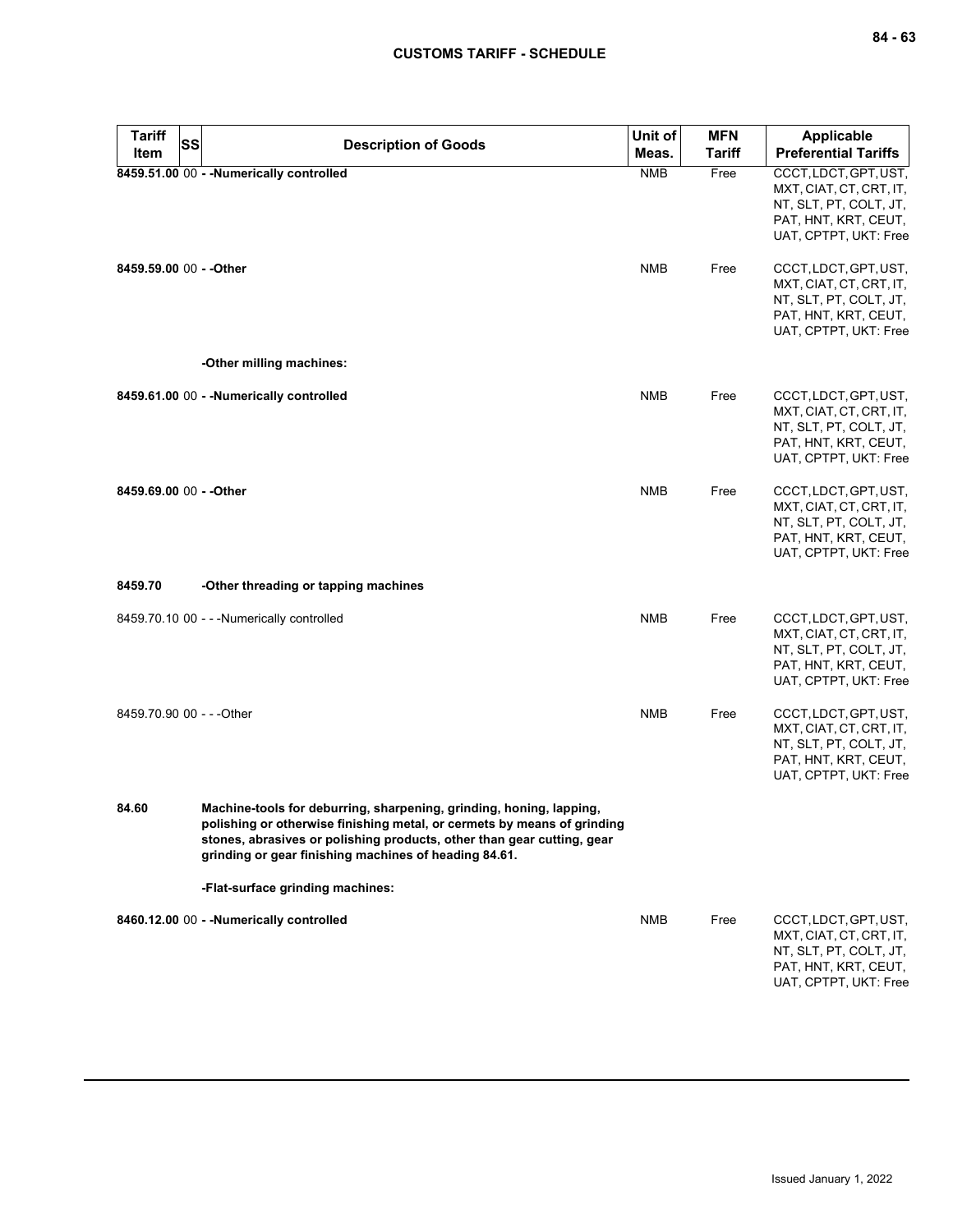| <b>Tariff</b><br><b>SS</b> | <b>Description of Goods</b>                                                   | Unit of    | <b>MFN</b>    | <b>Applicable</b>                                                                                                           |
|----------------------------|-------------------------------------------------------------------------------|------------|---------------|-----------------------------------------------------------------------------------------------------------------------------|
| Item                       |                                                                               | Meas.      | <b>Tariff</b> | <b>Preferential Tariffs</b>                                                                                                 |
| 8460.19.00 00 - - Other    |                                                                               | <b>NMB</b> | Free          | CCCT, LDCT, GPT, UST,<br>MXT, CIAT, CT, CRT, IT,<br>NT, SLT, PT, COLT, JT,<br>PAT, HNT, KRT, CEUT,<br>UAT, CPTPT, UKT: Free |
|                            | -Other grinding machines:                                                     |            |               |                                                                                                                             |
|                            | 8460.22.00 00 - - Centreless grinding machines, numerically controlled        | <b>NMB</b> | Free          | CCCT, LDCT, GPT, UST,<br>MXT, CIAT, CT, CRT, IT,<br>NT, SLT, PT, COLT, JT,<br>PAT, HNT, KRT, CEUT,<br>UAT, CPTPT, UKT: Free |
|                            | 8460.23.00 00 - - Other cylindrical grinding machines, numerically controlled | <b>NMB</b> | Free          | CCCT, LDCT, GPT, UST,<br>MXT, CIAT, CT, CRT, IT,<br>NT, SLT, PT, COLT, JT,<br>PAT, HNT, KRT, CEUT,<br>UAT, CPTPT, UKT: Free |
|                            | 8460.24.00 00 - - Other, numerically controlled                               | <b>NMB</b> | Free          | CCCT, LDCT, GPT, UST,<br>MXT, CIAT, CT, CRT, IT,<br>NT, SLT, PT, COLT, JT,<br>PAT, HNT, KRT, CEUT,<br>UAT, CPTPT, UKT: Free |
| 8460.29.00 00 - - Other    |                                                                               | <b>NMB</b> | Free          | CCCT, LDCT, GPT, UST,<br>MXT, CIAT, CT, CRT, IT,<br>NT, SLT, PT, COLT, JT,<br>PAT, HNT, KRT, CEUT,<br>UAT, CPTPT, UKT: Free |
|                            | -Sharpening (tool or cutter grinding) machines:                               |            |               |                                                                                                                             |
|                            | 8460.31.00 00 - - Numerically controlled                                      | <b>NMB</b> | Free          | CCCT, LDCT, GPT, UST,<br>MXT, CIAT, CT, CRT, IT,<br>NT, SLT, PT, COLT, JT,<br>PAT, HNT, KRT, CEUT,<br>UAT, CPTPT, UKT: Free |
| 8460.39.00 00 - - Other    |                                                                               | <b>NMB</b> | Free          | CCCT, LDCT, GPT, UST,<br>MXT, CIAT, CT, CRT, IT,<br>NT, SLT, PT, COLT, JT,<br>PAT, HNT, KRT, CEUT,<br>UAT, CPTPT, UKT: Free |
| 8460.40                    | -Honing or lapping machines                                                   |            |               |                                                                                                                             |
|                            | 8460.40.10 00 - - - Numerically controlled                                    | <b>NMB</b> | Free          | CCCT, LDCT, GPT, UST,<br>MXT, CIAT, CT, CRT, IT,<br>NT, SLT, PT, COLT, JT,<br>PAT, HNT, KRT, CEUT,<br>UAT, CPTPT, UKT: Free |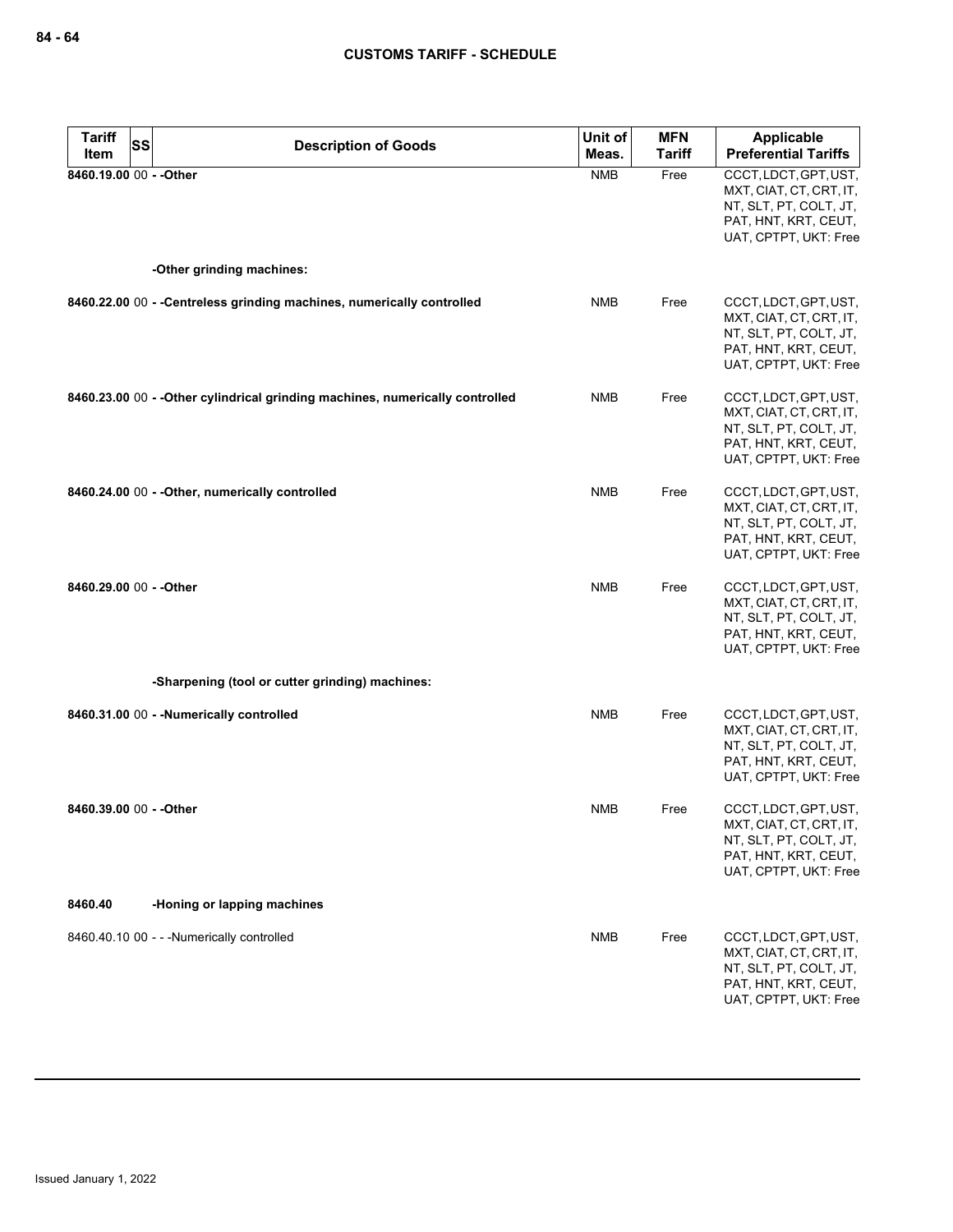| <b>Tariff</b>             | <b>SS</b><br><b>Description of Goods</b>                                                                                                                                                                                                  | Unit of    | <b>MFN</b>    | <b>Applicable</b>                                                                                                           |
|---------------------------|-------------------------------------------------------------------------------------------------------------------------------------------------------------------------------------------------------------------------------------------|------------|---------------|-----------------------------------------------------------------------------------------------------------------------------|
| Item                      |                                                                                                                                                                                                                                           | Meas.      | <b>Tariff</b> | <b>Preferential Tariffs</b>                                                                                                 |
| 8460.40.90 00 - - - Other |                                                                                                                                                                                                                                           | <b>NMB</b> | Free          | CCCT, LDCT, GPT, UST,<br>MXT, CIAT, CT, CRT, IT,<br>NT, SLT, PT, COLT, JT,<br>PAT, HNT, KRT, CEUT,<br>UAT, CPTPT, UKT: Free |
| 8460.90.00 00 -Other      |                                                                                                                                                                                                                                           | <b>NMB</b> | Free          | CCCT, LDCT, GPT, UST,<br>MXT, CIAT, CT, CRT, IT,<br>NT, SLT, PT, COLT, JT,<br>PAT, HNT, KRT, CEUT,<br>UAT, CPTPT, UKT: Free |
| 84.61                     | Machine-tools for planing, shaping, slotting, broaching, gear cutting,<br>gear grinding or gear finishing, sawing, cutting-off and other machine-<br>tools working by removing metal, or cermets, not elsewhere specified or<br>included. |            |               |                                                                                                                             |
| 8461.20                   | -Shaping or slotting machines                                                                                                                                                                                                             |            |               |                                                                                                                             |
|                           | 8461.20.10 00 - - - Numerically controlled                                                                                                                                                                                                | <b>NMB</b> | Free          | CCCT, LDCT, GPT, UST,<br>MXT, CIAT, CT, CRT, IT,<br>NT, SLT, PT, COLT, JT,<br>PAT, HNT, KRT, CEUT,<br>UAT, CPTPT, UKT: Free |
| 8461.20.90 00 - - - Other |                                                                                                                                                                                                                                           | <b>NMB</b> | Free          | CCCT, LDCT, GPT, UST,<br>MXT, CIAT, CT, CRT, IT,<br>NT, SLT, PT, COLT, JT,<br>PAT, HNT, KRT, CEUT,<br>UAT, CPTPT, UKT: Free |
| 8461.30                   | -Broaching machines                                                                                                                                                                                                                       |            |               |                                                                                                                             |
|                           | 8461.30.10 00 - - - Numerically controlled                                                                                                                                                                                                | <b>NMB</b> | Free          | CCCT, LDCT, GPT, UST,<br>MXT, CIAT, CT, CRT, IT,<br>NT, SLT, PT, COLT, JT,<br>PAT, HNT, KRT, CEUT,<br>UAT, CPTPT, UKT: Free |
| 8461.30.90 00 - - - Other |                                                                                                                                                                                                                                           | <b>NMB</b> | Free          | CCCT, LDCT, GPT, UST,<br>MXT, CIAT, CT, CRT, IT,<br>NT, SLT, PT, COLT, JT,<br>PAT, HNT, KRT, CEUT,<br>UAT, CPTPT, UKT: Free |
|                           | 8461.40.00 00 -Gear cutting, gear grinding or gear finishing machines                                                                                                                                                                     | <b>NMB</b> | Free          | CCCT, LDCT, GPT, UST,<br>MXT, CIAT, CT, CRT, IT,<br>NT, SLT, PT, COLT, JT,<br>PAT, HNT, KRT, CEUT,<br>UAT, CPTPT, UKT: Free |

**8461.50 -Sawing or cutting-off machines**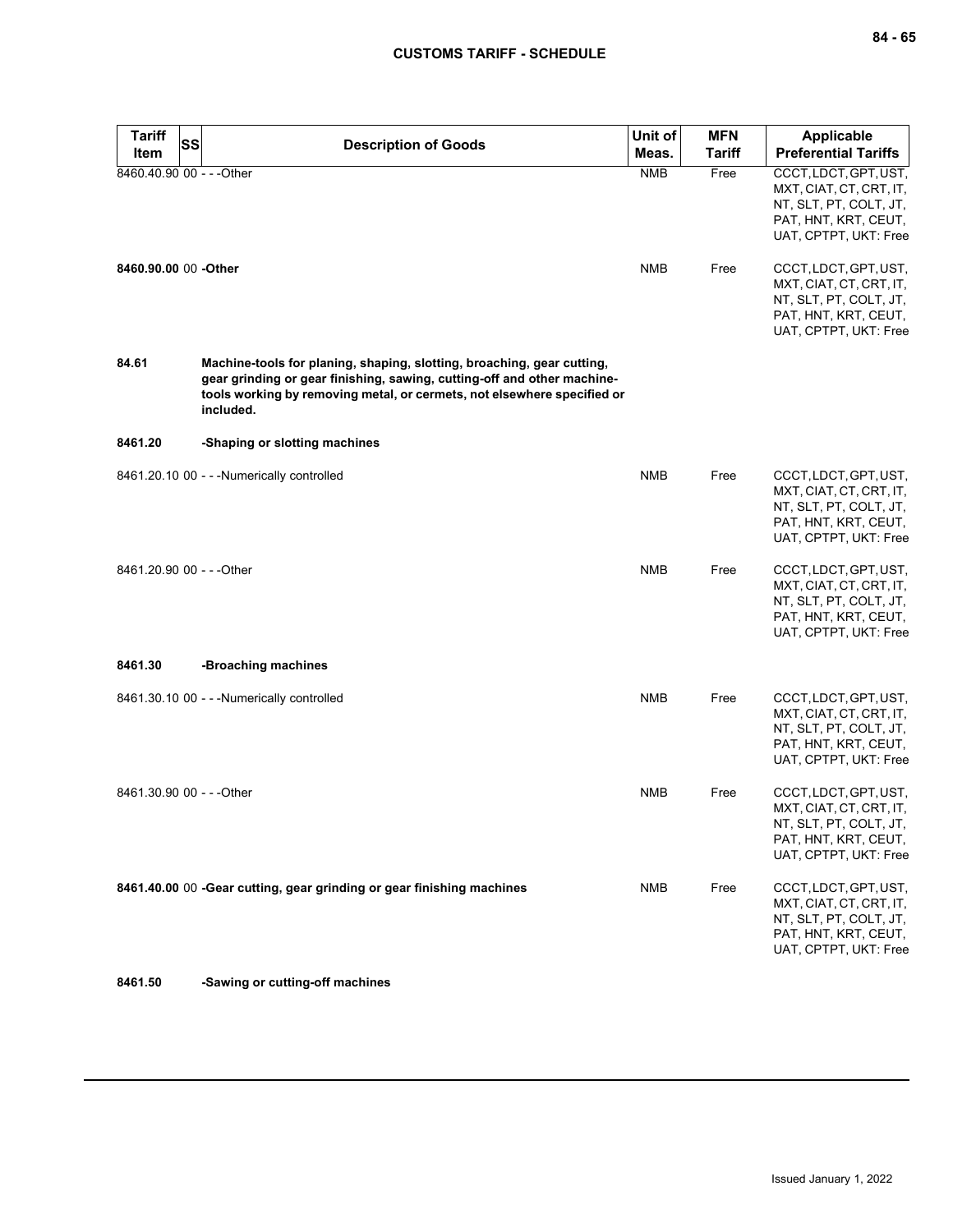$\mathbf I$ 

 $\mathbf{I}$ 

 $\blacksquare$  $\blacksquare$  $\blacksquare$ 

 $\mathbf{I}$ 

 $\mathbf I$ 

 $\mathbf I$ 

| <b>Tariff</b><br>SS       | <b>Description of Goods</b>                                                                                                                                                                                                                                                                                                                                                                                        | Unit of    | <b>MFN</b>    | Applicable                                                                                                                               |
|---------------------------|--------------------------------------------------------------------------------------------------------------------------------------------------------------------------------------------------------------------------------------------------------------------------------------------------------------------------------------------------------------------------------------------------------------------|------------|---------------|------------------------------------------------------------------------------------------------------------------------------------------|
| Item                      |                                                                                                                                                                                                                                                                                                                                                                                                                    | Meas.      | <b>Tariff</b> | <b>Preferential Tariffs</b>                                                                                                              |
|                           | 8461.50.10 00 - - - Numerically controlled                                                                                                                                                                                                                                                                                                                                                                         | <b>NMB</b> | Free          | AUT, NZT, CCCT, LDCT,<br>GPT, UST, MXT, CIAT,<br>CT, CRT, IT, NT, SLT, PT,<br>COLT, JT, PAT, HNT,<br>KRT, CEUT, UAT,<br>CPTPT, UKT: Free |
| 8461.50.90 00 - - - Other |                                                                                                                                                                                                                                                                                                                                                                                                                    | <b>NMB</b> | Free          | AUT, NZT, CCCT, LDCT,<br>GPT, UST, MXT, CIAT,<br>CT, CRT, IT, NT, SLT, PT,<br>COLT, JT, PAT, HNT,<br>KRT, CEUT, UAT,<br>CPTPT, UKT: Free |
| 8461.90                   | -Other                                                                                                                                                                                                                                                                                                                                                                                                             |            |               |                                                                                                                                          |
|                           | 8461.90.10 00 - - - Numerically controlled                                                                                                                                                                                                                                                                                                                                                                         | <b>NMB</b> | Free          | CCCT, LDCT, GPT, UST,<br>MXT, CIAT, CT, CRT, IT,<br>NT, SLT, PT, COLT, JT,<br>PAT, HNT, KRT, CEUT,<br>UAT, CPTPT, UKT: Free              |
| 8461.90.90 00 - - - Other |                                                                                                                                                                                                                                                                                                                                                                                                                    | <b>NMB</b> | Free          | CCCT, LDCT, GPT, UST,<br>MXT, CIAT, CT, CRT, IT,<br>NT, SLT, PT, COLT, JT,<br>PAT, HNT, KRT, CEUT,<br>UAT, CPTPT, UKT: Free              |
| 84.62                     | Machine-tools (including presses) for working metal by forging,<br>hammering or die forging (excluding rolling mills); machine-tools<br>(including presses, slitting lines and cut-to-length lines) for working<br>metal by bending, folding, straightening, flattening, shearing, punching,<br>notching or nibbling (excluding drawbenches); presses for working<br>metal or metal carbides, not specified above. |            |               |                                                                                                                                          |
|                           | -Hot forming machines for forging, die forging (including presses) and<br>hot hammers:                                                                                                                                                                                                                                                                                                                             |            |               |                                                                                                                                          |
|                           | 8462.11.00 00 - - Closed die forging machines                                                                                                                                                                                                                                                                                                                                                                      | NMB        | Free          | CCCT, LDCT, GPT, UST,<br>MXT, CIAT, CT, CRT, IT,                                                                                         |
|                           |                                                                                                                                                                                                                                                                                                                                                                                                                    |            |               | NT, SLT, PT, COLT, JT,<br>PAT, HNT, KRT, CEUT,<br>UAT, CPTPT, UKT: Free                                                                  |
| 8462.19.00 00 - - Other   |                                                                                                                                                                                                                                                                                                                                                                                                                    | <b>NMB</b> | Free          | CCCT, LDCT, GPT, UST,<br>MXT, CIAT, CT, CRT, IT,<br>NT, SLT, PT, COLT, JT,<br>PAT, HNT, KRT, CEUT,<br>UAT, CPTPT, UKT: Free              |
|                           | -Bending, folding, straightening or flattening machines (including press<br>brakes) for flat products:                                                                                                                                                                                                                                                                                                             |            |               |                                                                                                                                          |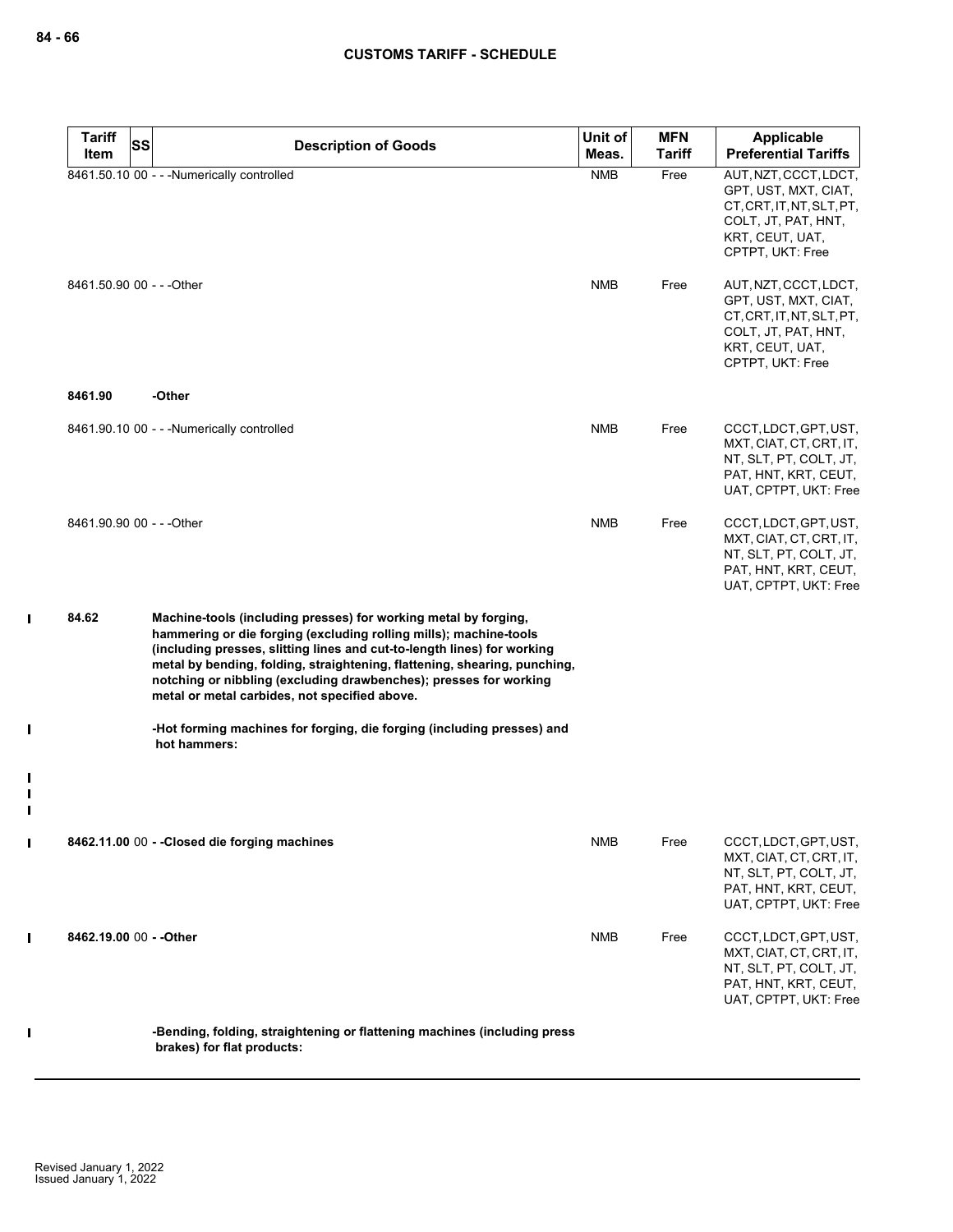|                                       | <b>Tariff</b><br>Item     | <b>SS</b> | <b>Description of Goods</b>                                                                              | Unit of<br>Meas. | <b>MFN</b><br><b>Tariff</b> | <b>Applicable</b><br><b>Preferential Tariffs</b>                                                                                         |
|---------------------------------------|---------------------------|-----------|----------------------------------------------------------------------------------------------------------|------------------|-----------------------------|------------------------------------------------------------------------------------------------------------------------------------------|
| $\blacksquare$<br>Ш<br>$\blacksquare$ |                           |           |                                                                                                          |                  |                             |                                                                                                                                          |
| П                                     | 8462.22                   |           | -- Profile forming machines                                                                              |                  |                             |                                                                                                                                          |
| П                                     |                           |           | 8462.22.10 00 - - - Numerically controlled                                                               | <b>NMB</b>       | Free                        | AUT, NZT, CCCT, LDCT,<br>GPT, UST, MXT, CIAT,<br>CT, CRT, IT, NT, SLT, PT,<br>COLT, JT, PAT, HNT,<br>KRT, CEUT, UAT,<br>CPTPT, UKT: Free |
|                                       | 8462.22.90 00 - - - Other |           |                                                                                                          | <b>NMB</b>       | Free                        | AUT, NZT, CCCT, LDCT,<br>GPT, UST, MXT, CIAT,<br>CT, CRT, IT, NT, SLT, PT,<br>COLT, JT, PAT, HNT,<br>KRT, CEUT, UAT,<br>CPTPT, UKT: Free |
|                                       |                           |           | 8462.23.00 00 - - Numerically controlled press brakes                                                    | <b>NMB</b>       | Free                        | AUT, NZT, CCCT, LDCT,<br>GPT, UST, MXT, CIAT,<br>CT, CRT, IT, NT, SLT, PT,<br>COLT, JT, PAT, HNT,<br>KRT, CEUT, UAT,<br>CPTPT, UKT: Free |
|                                       |                           |           | 8462.24.00 00 - - Numerically controlled panel benders                                                   | <b>NMB</b>       | Free                        | AUT, NZT, CCCT, LDCT,<br>GPT, UST, MXT, CIAT,<br>CT, CRT, IT, NT, SLT, PT,<br>COLT, JT, PAT, HNT,<br>KRT, CEUT, UAT,<br>CPTPT, UKT: Free |
|                                       |                           |           | 8462.25.00 00 - - Numerically controlled roll forming machines                                           | <b>NMB</b>       | Free                        | AUT, NZT, CCCT, LDCT,<br>GPT, UST, MXT, CIAT,<br>CT, CRT, IT, NT, SLT, PT,<br>COLT, JT, PAT, HNT,<br>KRT, CEUT, UAT,<br>CPTPT, UKT: Free |
| $\mathbf{I}$                          |                           |           | 8462.26.00 00 - - Other numerically controlled bending, folding, straightening or<br>flattening machines | <b>NMB</b>       | Free                        | AUT, NZT, CCCT, LDCT,<br>GPT, UST, MXT, CIAT,<br>CT, CRT, IT, NT, SLT, PT,<br>COLT, JT, PAT, HNT,<br>KRT, CEUT, UAT,<br>CPTPT, UKT: Free |
|                                       | 8462.29                   |           | --Other                                                                                                  |                  |                             |                                                                                                                                          |

 $\mathbf{I}$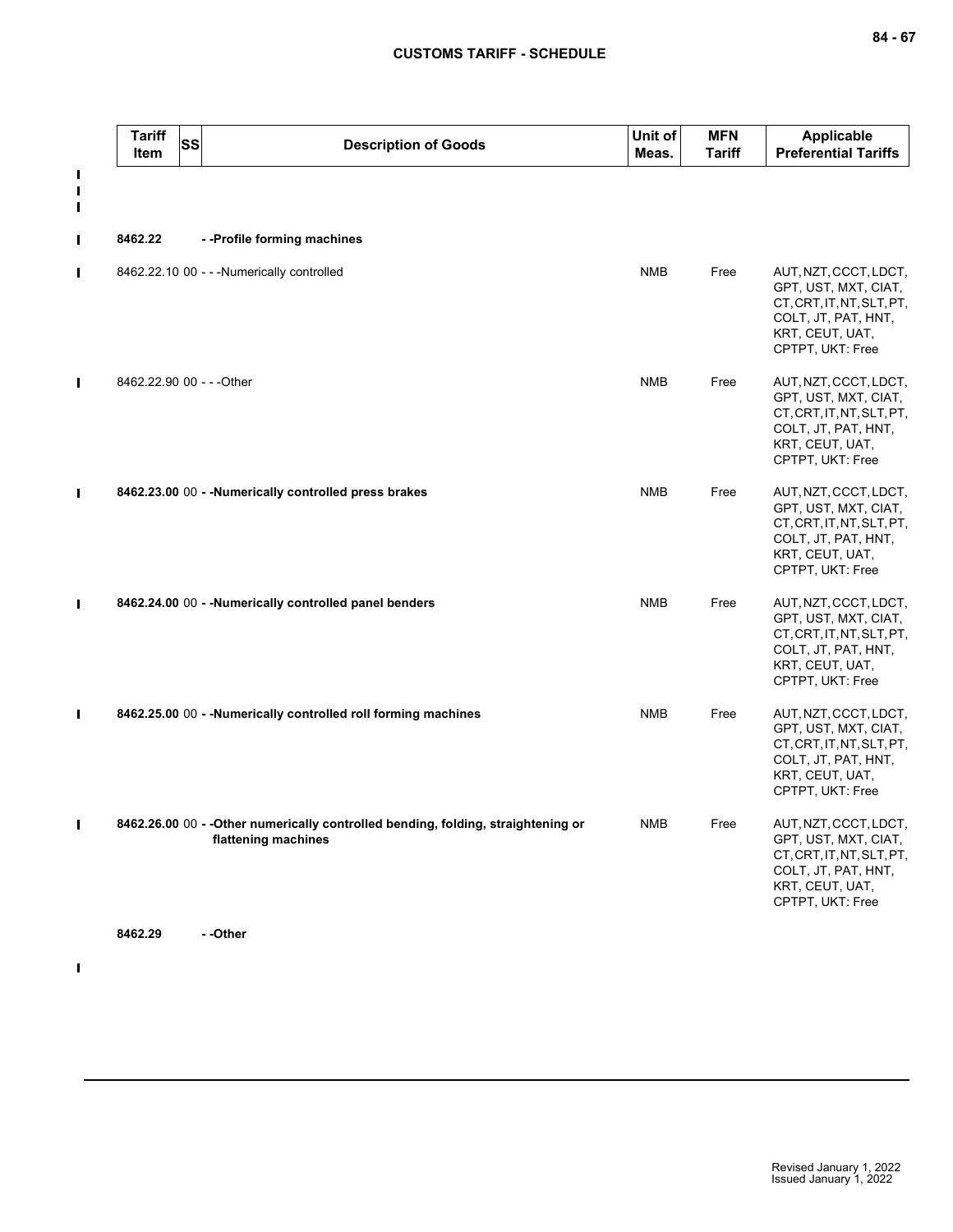|                | <b>Tariff</b><br>SS<br>Item | <b>Description of Goods</b>                                                                                                                                       | Unit of<br>Meas.         | <b>MFN</b><br>Tariff | Applicable<br><b>Preferential Tariffs</b>                                                                                                |
|----------------|-----------------------------|-------------------------------------------------------------------------------------------------------------------------------------------------------------------|--------------------------|----------------------|------------------------------------------------------------------------------------------------------------------------------------------|
| П              |                             | 8462.29.10 00 - - - Numerically controlled                                                                                                                        | <b>NMB</b>               | Free                 | AUT, NZT, CCCT, LDCT,<br>GPT, UST, MXT, CIAT,<br>CT, CRT, IT, NT, SLT, PT,<br>COLT, JT, PAT, HNT,<br>KRT, CEUT, UAT,<br>CPTPT, UKT: Free |
| П              | 8462.29.90 00 - - - Other   |                                                                                                                                                                   | <b>NMB</b>               | Free                 | AUT, NZT, CCCT, LDCT,<br>GPT, UST, MXT, CIAT,<br>CT, CRT, IT, NT, SLT, PT,<br>COLT, JT, PAT, HNT,<br>KRT, CEUT, UAT,<br>CPTPT, UKT: Free |
| $\blacksquare$ |                             | -Slitting lines, cut-to-length lines and other shearing machines<br>(excluding presses) for flat products, other than combined punching<br>and shearing machines: |                          |                      |                                                                                                                                          |
| $\blacksquare$ |                             |                                                                                                                                                                   |                          |                      |                                                                                                                                          |
| П              |                             | 8462.32.00 00 - - Slitting lines and cut-to-length lines                                                                                                          | <b>NMB</b>               | Free                 | AUT, NZT, CCCT, LDCT,<br>GPT, UST, MXT, CIAT,<br>CT, CRT, IT, NT, SLT, PT,<br>COLT, JT, PAT, HNT,<br>KRT, CEUT, UAT,<br>CPTPT, UKT: Free |
| П              |                             | 8462.33.00 00 - - Numerically controlled shearing machines                                                                                                        | <b>NMB</b>               | Free                 | AUT, NZT, CCCT, LDCT,<br>GPT, UST, MXT, CIAT,<br>CT, CRT, IT, NT, SLT, PT,<br>COLT, JT, PAT, HNT,<br>KRT, CEUT, UAT,<br>CPTPT, UKT: Free |
|                | 8462.39.00 00 - - Other     |                                                                                                                                                                   | <b>NMB</b>               | Free                 | AUT, NZT, CCCT, LDCT,<br>GPT, UST, MXT, CIAT,<br>CT, CRT, IT, NT, SLT, PT,<br>COLT, JT, PAT, HNT,<br>KRT, CEUT, UAT,<br>CPTPT, UKT: Free |
|                |                             | -Punching, notching or nibbling machines (excluding presses) for flat<br>products including combined punching and shearing machines:                              |                          |                      |                                                                                                                                          |
| П              |                             |                                                                                                                                                                   |                          |                      |                                                                                                                                          |
| $\blacksquare$ | 8462.42.00                  | - - Numerically controlled                                                                                                                                        |                          | Free                 | AUT, NZT, CCCT, LDCT,<br>GPT, UST, MXT, CIAT,<br>CT, CRT, IT, NT, SLT, PT,<br>COLT, JT, PAT, HNT,<br>KRT, CEUT, UAT,<br>CPTPT, UKT: Free |
|                |                             |                                                                                                                                                                   | <b>NMB</b><br><b>NMB</b> |                      |                                                                                                                                          |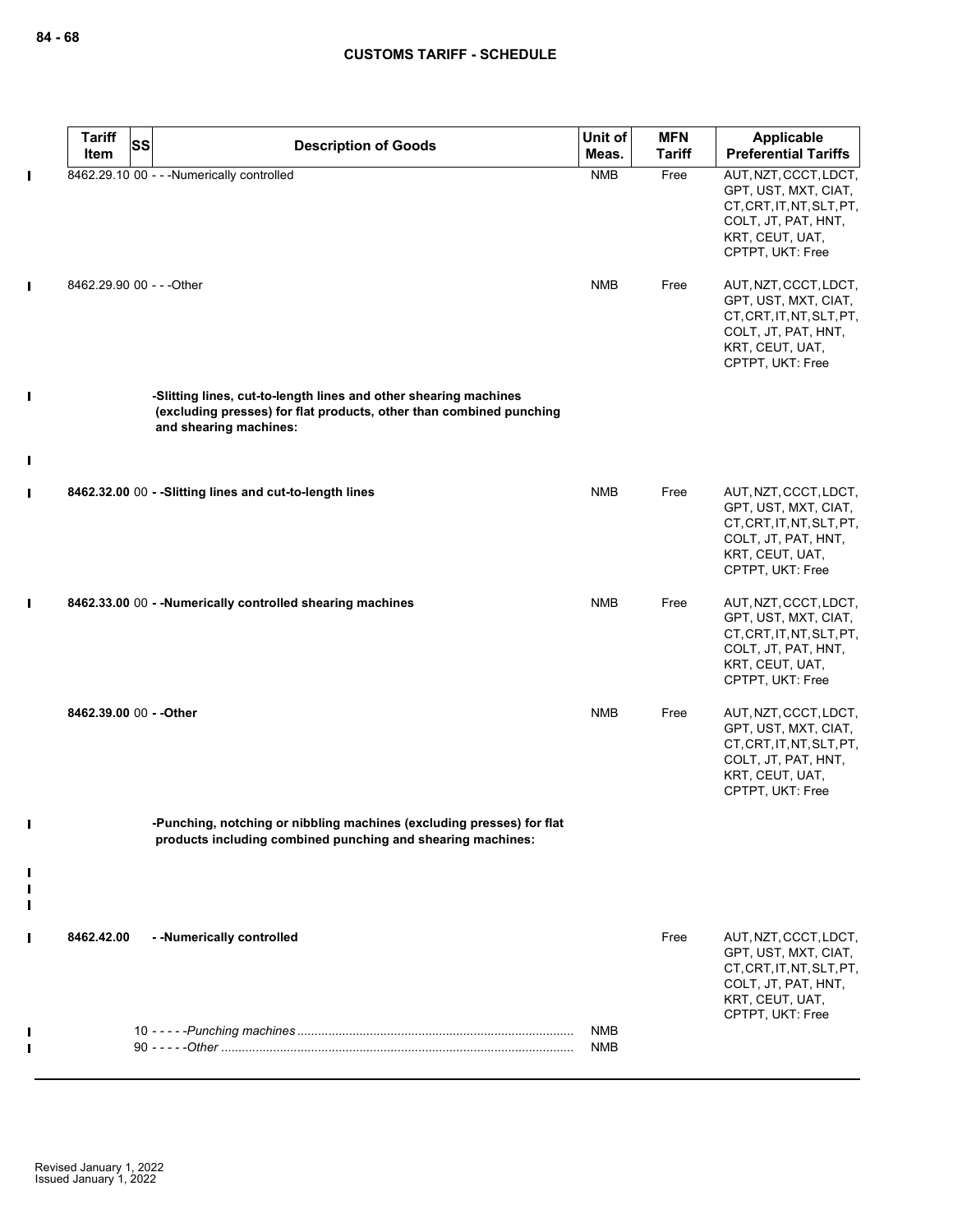|   | <b>Tariff</b><br><b>SS</b> | <b>Description of Goods</b>                                                      | Unit of    | <b>MFN</b>    | Applicable                                                                                                                               |
|---|----------------------------|----------------------------------------------------------------------------------|------------|---------------|------------------------------------------------------------------------------------------------------------------------------------------|
|   | Item                       |                                                                                  | Meas.      | <b>Tariff</b> | <b>Preferential Tariffs</b>                                                                                                              |
|   | 8462.49.00 00 - - Other    |                                                                                  | <b>NMB</b> | Free          | AUT, NZT, CCCT, LDCT,<br>GPT, UST, MXT, CIAT,<br>CT, CRT, IT, NT, SLT, PT,<br>COLT, JT, PAT, HNT,<br>KRT, CEUT, UAT,<br>CPTPT, UKT: Free |
|   |                            | -Machines for working tube, pipe, hollow section and bar (excluding<br>presses): |            |               |                                                                                                                                          |
| П |                            | 8462.51.00 00 - - Numerically controlled                                         | <b>NMB</b> | Free          | AUT, NZT, CCCT, LDCT,<br>GPT, UST, MXT, CIAT,<br>CT, CRT, IT, NT, SLT, PT,<br>COLT, JT, PAT, HNT,<br>KRT, CEUT, UAT,<br>CPTPT, UKT: Free |
| П | 8462.59.00 00 - - Other    |                                                                                  | <b>NMB</b> | Free          | AUT, NZT, CCCT, LDCT,<br>GPT, UST, MXT, CIAT,<br>CT, CRT, IT, NT, SLT, PT,<br>COLT, JT, PAT, HNT,<br>KRT, CEUT, UAT,<br>CPTPT, UKT: Free |
| I |                            | -Cold metal working presses:                                                     |            |               |                                                                                                                                          |
| П | 8462.61                    | - - Hydraulic presses                                                            |            |               |                                                                                                                                          |
| П |                            | 8462.61.10 00 - - - Numerically controlled                                       | <b>NMB</b> | Free          | AUT, NZT, CCCT, LDCT,<br>GPT, UST, MXT, CIAT,<br>CT, CRT, IT, NT, SLT, PT,<br>COLT, JT, PAT, HNT,<br>KRT, CEUT, UAT,<br>CPTPT, UKT: Free |
| П | 8462.61.90 00 - - - Other  |                                                                                  | <b>NMB</b> | Free          | AUT, NZT, CCCT, LDCT,<br>GPT, UST, MXT, CIAT,<br>CT, CRT, IT, NT, SLT, PT,<br>COLT, JT, PAT, HNT,<br>KRT, CEUT, UAT,<br>CPTPT, UKT: Free |
| П | 8462.62                    | --Mechanical presses                                                             |            |               |                                                                                                                                          |
| П |                            | 8462.62.10 00 - - - Numerically controlled                                       | <b>NMB</b> | Free          | AUT, NZT, CCCT, LDCT,<br>GPT, UST, MXT, CIAT,<br>CT, CRT, IT, NT, SLT, PT,<br>COLT, JT, PAT, HNT,<br>KRT, CEUT, UAT,<br>CPTPT, UKT: Free |
| П | 8462.62.90 00 - - - Other  |                                                                                  | <b>NMB</b> | Free          | AUT, NZT, CCCT, LDCT,<br>GPT, UST, MXT, CIAT,<br>CT, CRT, IT, NT, SLT, PT,<br>COLT, JT, PAT, HNT,<br>KRT, CEUT, UAT,<br>CPTPT, UKT: Free |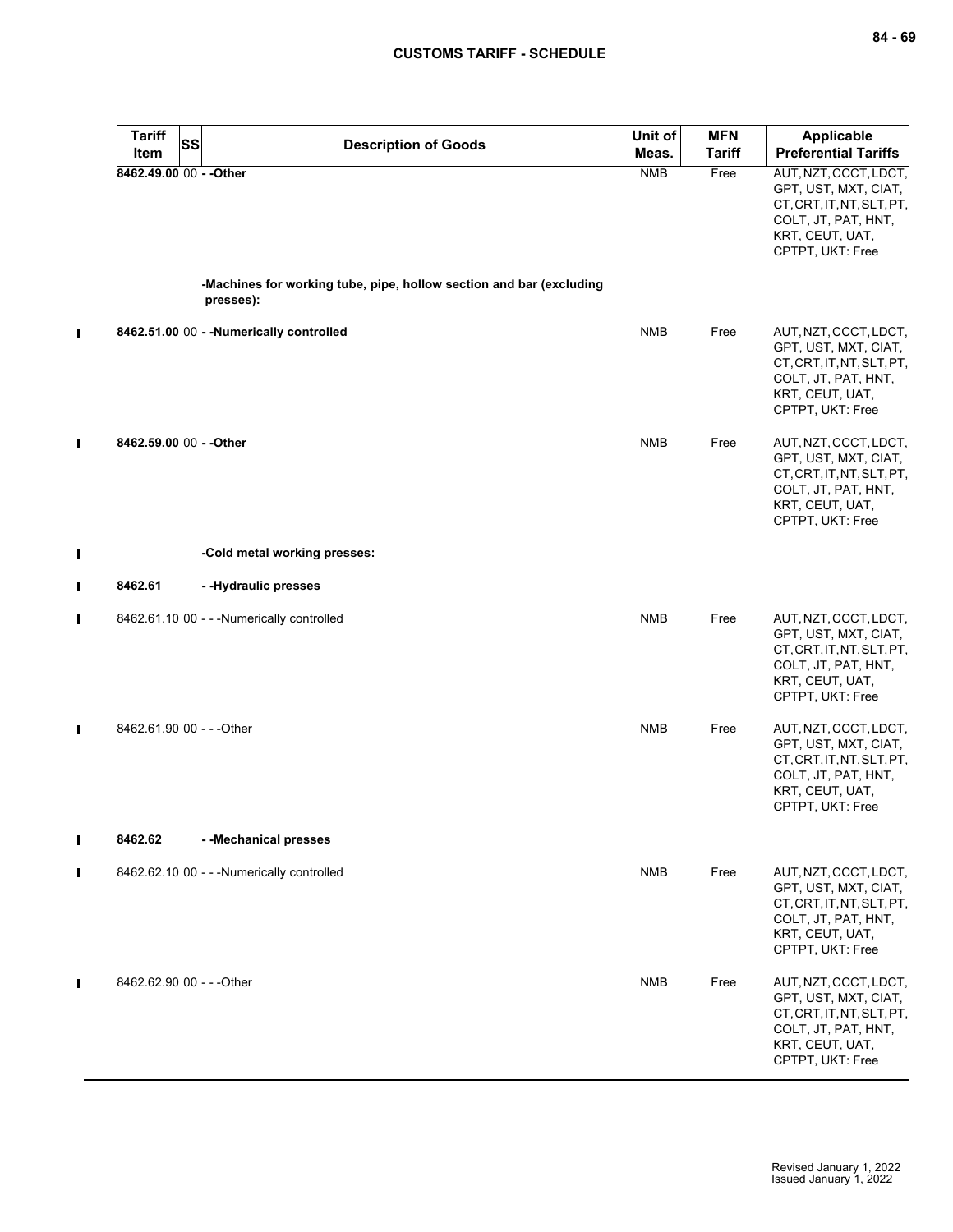|                | <b>Tariff</b><br>Item     | <b>SS</b> | <b>Description of Goods</b>                | Unit of<br>Meas.  | <b>MFN</b><br><b>Tariff</b> | Applicable<br><b>Preferential Tariffs</b>                                                                                                |
|----------------|---------------------------|-----------|--------------------------------------------|-------------------|-----------------------------|------------------------------------------------------------------------------------------------------------------------------------------|
| $\mathbf I$    | 8462.63                   |           | --Servo-presses                            |                   |                             |                                                                                                                                          |
| $\blacksquare$ |                           |           | 8462.63.10 00 - - - Numerically controlled | <b>NMB</b>        | Free                        | AUT, NZT, CCCT, LDCT,<br>GPT, UST, MXT, CIAT,<br>CT, CRT, IT, NT, SLT, PT,<br>COLT, JT, PAT, HNT,<br>KRT, CEUT, UAT,<br>CPTPT, UKT: Free |
| $\mathbf I$    | 8462.63.90 00 - - - Other |           |                                            | <b>NMB</b>        | Free                        | AUT, NZT, CCCT, LDCT,<br>GPT, UST, MXT, CIAT,<br>CT, CRT, IT, NT, SLT, PT,<br>COLT, JT, PAT, HNT,<br>KRT, CEUT, UAT,<br>CPTPT, UKT: Free |
| П              | 8462.69                   |           | - -Other                                   |                   |                             |                                                                                                                                          |
| $\blacksquare$ |                           |           | 8462.69.10 00 - - - Numerically controlled | <b>NMB</b>        | Free                        | AUT, NZT, CCCT, LDCT,<br>GPT, UST, MXT, CIAT,<br>CT, CRT, IT, NT, SLT, PT,<br>COLT, JT, PAT, HNT,<br>KRT, CEUT, UAT,<br>CPTPT, UKT: Free |
| I              | 8462.69.90                |           | ---Other                                   |                   | Free                        | AUT, NZT, CCCT, LDCT,<br>GPT, UST, MXT, CIAT,<br>CT, CRT, IT, NT, SLT, PT,<br>COLT, JT, PAT, HNT,<br>KRT, CEUT, UAT,<br>CPTPT, UKT: Free |
| I<br>Ī         |                           |           |                                            | <b>NMB</b><br>NMB |                             |                                                                                                                                          |
| I              | 8462.90                   |           | -Other                                     |                   |                             |                                                                                                                                          |
| Ш              |                           |           | 8462.90.10 00 - - - Numerically controlled | <b>NMB</b>        | Free                        | AUT, NZT, CCCT, LDCT,<br>GPT, UST, MXT, CIAT,<br>CT, CRT, IT, NT, SLT, PT,<br>COLT, JT, PAT, HNT,<br>KRT, CEUT, UAT,<br>CPTPT, UKT: Free |
| I              | 8462.90.90 00 - - - Other |           |                                            | <b>NMB</b>        | Free                        | AUT, NZT, CCCT, LDCT,<br>GPT, UST, MXT, CIAT,<br>CT, CRT, IT, NT, SLT, PT,<br>COLT, JT, PAT, HNT,<br>KRT, CEUT, UAT,<br>CPTPT, UKT: Free |
|                |                           |           |                                            |                   |                             |                                                                                                                                          |
|                |                           |           |                                            |                   |                             |                                                                                                                                          |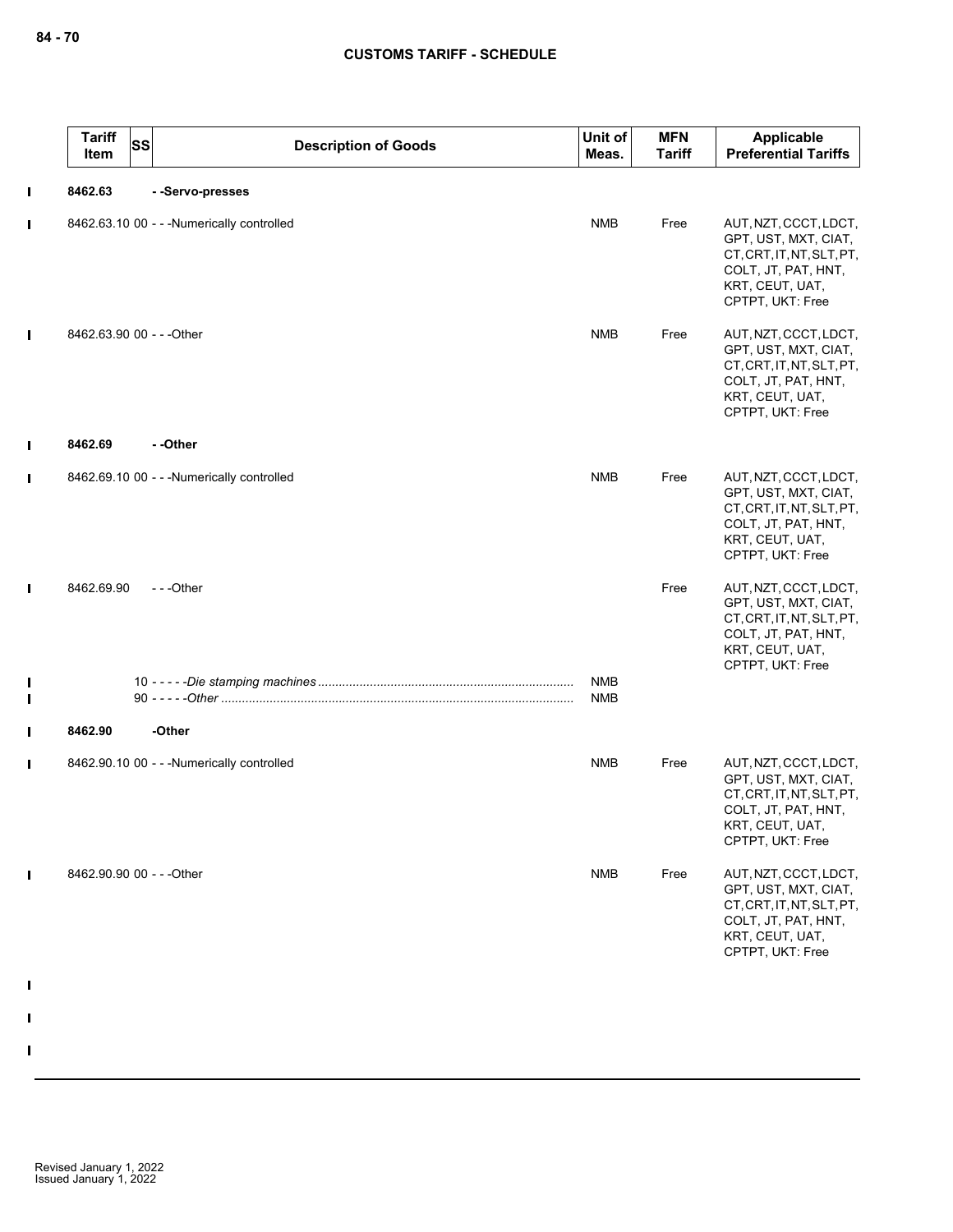$\frac{1}{1}$  $\mathbf{I}$  $\blacksquare$ 

| <b>Tariff</b><br>Item | SS | <b>Description of Goods</b>                                                                                                  | Unit of<br>Meas.         | <b>MFN</b><br><b>Tariff</b> | <b>Applicable</b><br><b>Preferential Tariffs</b>                                                                                         |
|-----------------------|----|------------------------------------------------------------------------------------------------------------------------------|--------------------------|-----------------------------|------------------------------------------------------------------------------------------------------------------------------------------|
|                       |    |                                                                                                                              |                          |                             |                                                                                                                                          |
| 84.63                 |    | Other machine-tools for working metal or cermets, without removing<br>material.                                              |                          |                             |                                                                                                                                          |
|                       |    | 8463.10.00 00 -Draw-benches for bars, tubes, profiles, wire or the like                                                      | <b>NMB</b>               | Free                        | CCCT, LDCT, GPT, UST,<br>MXT, CIAT, CT, CRT, IT,<br>NT, SLT, PT, COLT, JT,<br>PAT, HNT, KRT, CEUT,<br>UAT, CPTPT, UKT: Free              |
|                       |    | 8463.20.00 00 - Thread rolling machines                                                                                      | <b>NMB</b>               | Free                        | CCCT, LDCT, GPT, UST,<br>MXT, CIAT, CT, CRT, IT,<br>NT, SLT, PT, COLT, JT,<br>PAT, HNT, KRT, CEUT,<br>UAT, CPTPT, UKT: Free              |
|                       |    | 8463.30.00 00 -Machines for working wire                                                                                     | <b>NMB</b>               | Free                        | CCCT, LDCT, GPT, UST,<br>MXT, CIAT, CT, CRT, IT,<br>NT, SLT, PT, COLT, JT,<br>PAT, HNT, KRT, CEUT,<br>UAT, CPTPT, UKT: Free              |
| 8463.90.00 00 - Other |    |                                                                                                                              | <b>NMB</b>               | Free                        | AUT, NZT, CCCT, LDCT,<br>GPT, UST, MXT, CIAT,<br>CT, CRT, IT, NT, SLT, PT,<br>COLT, JT, PAT, HNT,<br>KRT, CEUT, UAT,<br>CPTPT, UKT: Free |
| 84.64                 |    | Machine-tools for working stone, ceramics, concrete, asbestos-cement<br>or like mineral materials or for cold working glass. |                          |                             |                                                                                                                                          |
| 8464.10.00            |    | -Sawing machines                                                                                                             |                          | Free                        | CCCT, LDCT, GPT, UST,<br>MXT, CIAT, CT, CRT, IT,<br>NT, SLT, PT, COLT, JT,<br>PAT, HNT, KRT, CEUT,<br>UAT, CPTPT, UKT: Free              |
|                       |    |                                                                                                                              | NMB<br><b>NMB</b><br>NMB |                             |                                                                                                                                          |
| 8464.20.00            |    | -Grinding or polishing machines                                                                                              |                          | Free                        | CCCT, LDCT, GPT, UST,<br>MXT, CIAT, CT, CRT, IT,<br>NT, SLT, PT, COLT, JT,<br>PAT, HNT, KRT, CEUT,<br>UAT, CPTPT, UKT: Free              |
|                       |    |                                                                                                                              | NMB<br>NMB               |                             |                                                                                                                                          |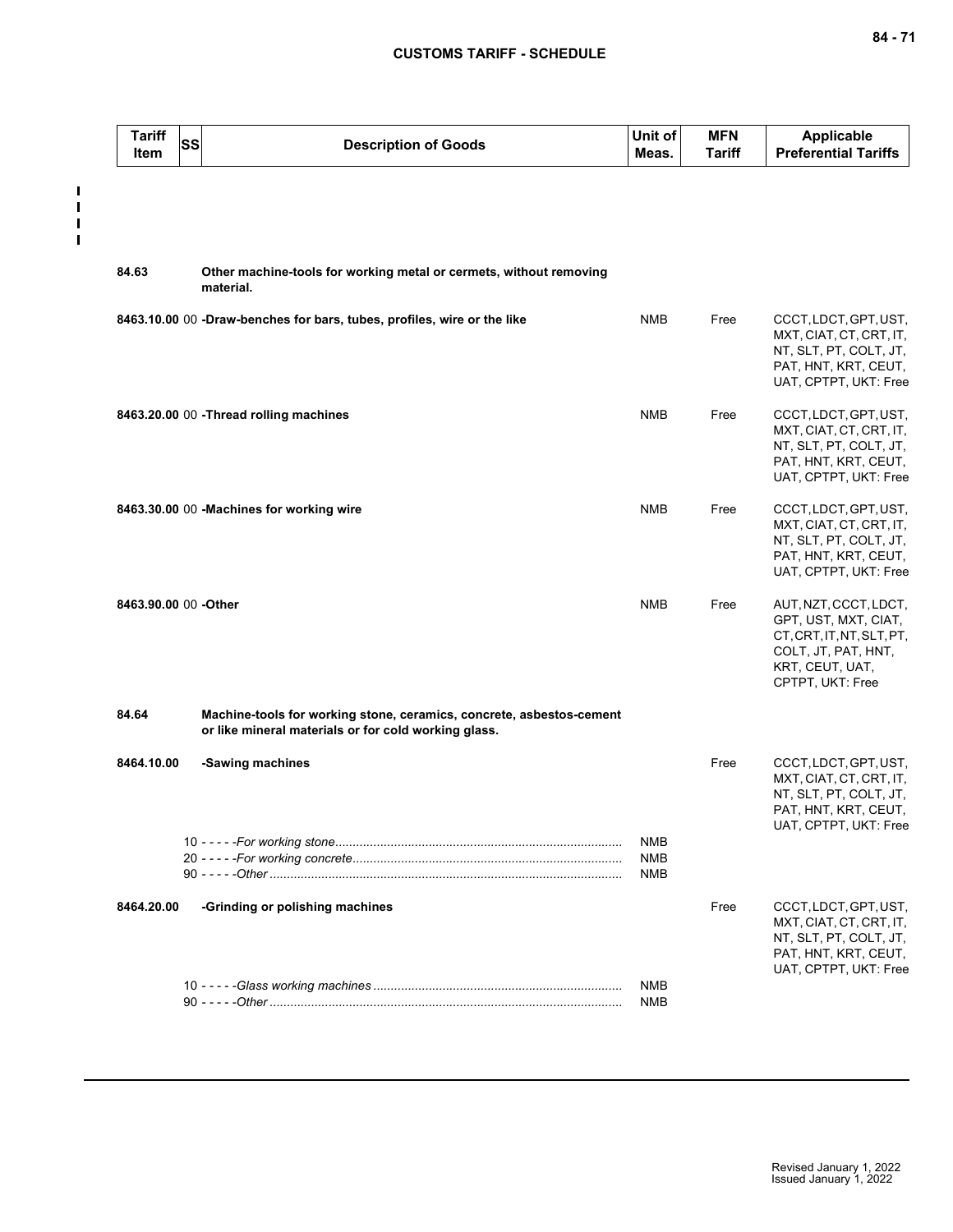| <b>Tariff</b><br><b>SS</b><br>Item | <b>Description of Goods</b>                                                                                                                                                         | Unit of<br>Meas.         | <b>MFN</b><br><b>Tariff</b> | Applicable<br><b>Preferential Tariffs</b>                                                                                                |
|------------------------------------|-------------------------------------------------------------------------------------------------------------------------------------------------------------------------------------|--------------------------|-----------------------------|------------------------------------------------------------------------------------------------------------------------------------------|
| 8464.90.00                         | -Other                                                                                                                                                                              | <b>NMB</b><br><b>NMB</b> | Free                        | AUT, NZT, CCCT, LDCT,<br>GPT, UST, MXT, CIAT,<br>CT, CRT, IT, NT, SLT, PT,<br>COLT, JT, PAT, HNT,<br>KRT, CEUT, UAT,<br>CPTPT, UKT: Free |
| 84.65                              | Machine-tools (including machines for nailing, stapling, glueing or<br>otherwise assembling) for working wood, cork, bone, hard rubber, hard<br>plastics or similar hard materials. |                          |                             |                                                                                                                                          |
| 8465.10.00                         | -Machines which can carry out different types of machining operations<br>without tool change between such operations                                                                |                          | Free                        | CCCT, LDCT, GPT, UST,<br>MXT, CIAT, CT, CRT, IT,<br>NT, SLT, PT, COLT, JT,<br>PAT, HNT, KRT, CEUT,<br>UAT, CPTPT, UKT: Free              |
|                                    |                                                                                                                                                                                     | NMB<br><b>NMB</b>        |                             |                                                                                                                                          |
|                                    | 8465.20.00 00 -Machining centres                                                                                                                                                    | NMB                      | Free                        | CCCT, LDCT, GPT, UST,<br>MXT, CIAT, CT, CRT, IT,<br>NT, SLT, PT, COLT, JT,<br>PAT, HNT, KRT, CEUT,<br>UAT, CPTPT, UKT: Free              |
|                                    | -Other:                                                                                                                                                                             |                          |                             |                                                                                                                                          |
| 8465.91.00                         | - -Sawing machines                                                                                                                                                                  |                          | Free                        | CCCT, LDCT, GPT, UST,<br>MXT, CIAT, CT, CRT, IT,<br>NT, SLT, PT, COLT, JT,<br>PAT, HNT, KRT, CEUT,<br>UAT, CPTPT, UKT: Free              |
|                                    |                                                                                                                                                                                     | NMB                      |                             |                                                                                                                                          |
|                                    | -----Other, for working wood:                                                                                                                                                       | NMB                      |                             |                                                                                                                                          |
|                                    |                                                                                                                                                                                     | <b>NMB</b>               |                             |                                                                                                                                          |
|                                    |                                                                                                                                                                                     | <b>NMB</b>               |                             |                                                                                                                                          |
|                                    |                                                                                                                                                                                     | NMB                      |                             |                                                                                                                                          |
|                                    |                                                                                                                                                                                     | NMB                      |                             |                                                                                                                                          |
|                                    |                                                                                                                                                                                     | NMB                      |                             |                                                                                                                                          |
| 8465.92.00                         | --Planing, milling or moulding (by cutting) machines                                                                                                                                |                          | Free                        | CCCT, LDCT, GPT, UST,<br>MXT, CIAT, CT, CRT, IT,<br>NT, SLT, PT, COLT, JT,<br>PAT, HNT, KRT, CEUT,<br>UAT, CPTPT, UKT: Free              |
|                                    | -----For milling or moulding wood:                                                                                                                                                  | NMB                      |                             |                                                                                                                                          |
|                                    |                                                                                                                                                                                     | NMB                      |                             |                                                                                                                                          |
|                                    |                                                                                                                                                                                     | <b>NMB</b>               |                             |                                                                                                                                          |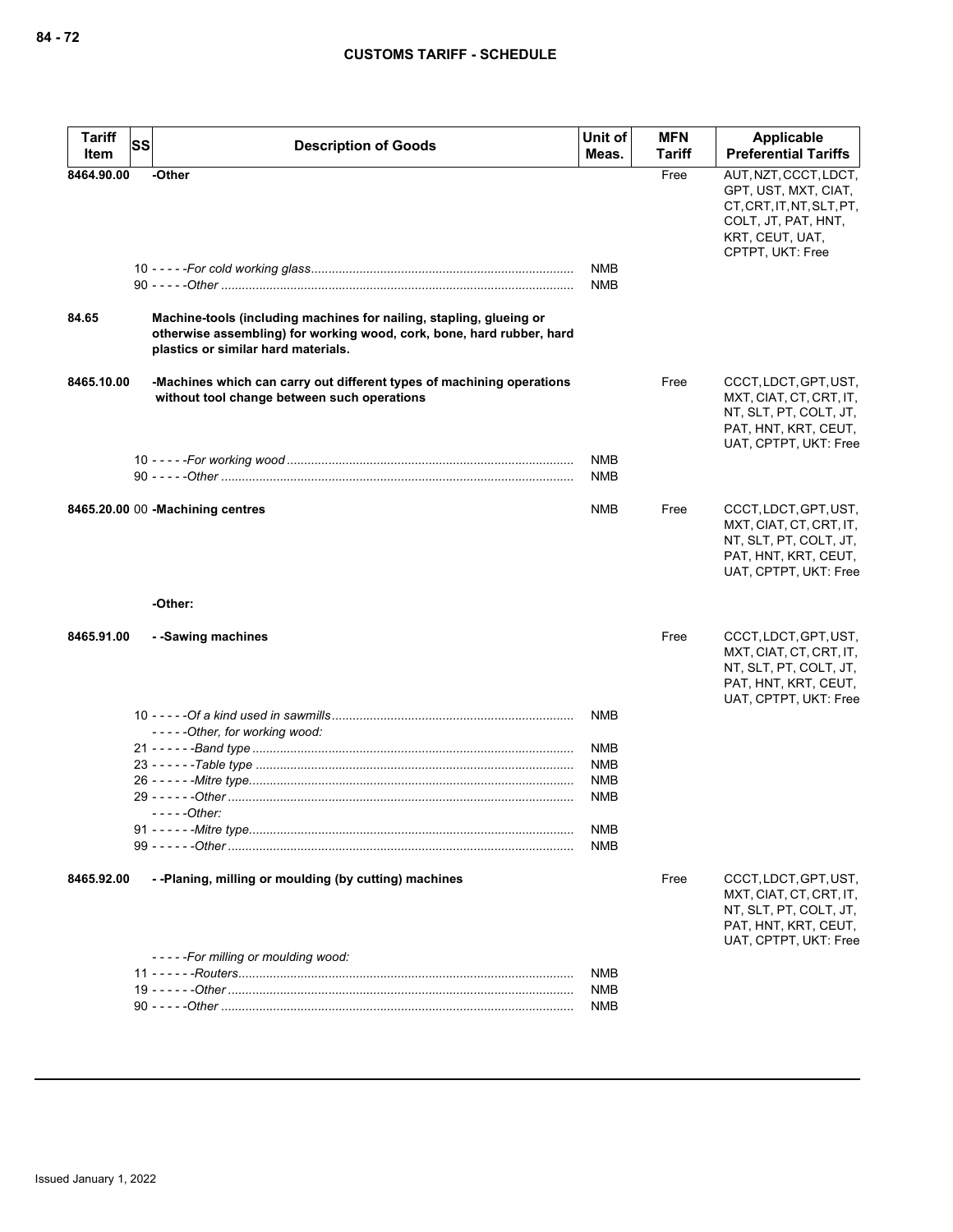| <b>Tariff</b><br>Item | <b>SS</b><br><b>Description of Goods</b>                                                                                                                                                                                                                                                             | Unit of<br>Meas.                                     | <b>MFN</b><br>Tariff | Applicable<br><b>Preferential Tariffs</b>                                                                                   |
|-----------------------|------------------------------------------------------------------------------------------------------------------------------------------------------------------------------------------------------------------------------------------------------------------------------------------------------|------------------------------------------------------|----------------------|-----------------------------------------------------------------------------------------------------------------------------|
| 8465.93.00            | - - Grinding, sanding or polishing machines                                                                                                                                                                                                                                                          |                                                      | Free                 | CCCT, LDCT, GPT, UST,<br>MXT, CIAT, CT, CRT, IT,<br>NT, SLT, PT, COLT, JT,<br>PAT, HNT, KRT, CEUT,<br>UAT, CPTPT, UKT: Free |
|                       |                                                                                                                                                                                                                                                                                                      | <b>NMB</b><br><b>NMB</b>                             |                      |                                                                                                                             |
| 8465.94.00            | - -Bending or assembling machines                                                                                                                                                                                                                                                                    |                                                      | Free                 | CCCT, LDCT, GPT, UST,<br>MXT, CIAT, CT, CRT, IT,<br>NT, SLT, PT, COLT, JT,<br>PAT, HNT, KRT, CEUT,<br>UAT, CPTPT, UKT: Free |
|                       |                                                                                                                                                                                                                                                                                                      | <b>NMB</b><br><b>NMB</b>                             |                      |                                                                                                                             |
| 8465.95.00            | --Drilling or morticing machines                                                                                                                                                                                                                                                                     |                                                      | Free                 | CCCT, LDCT, GPT, UST,<br>MXT, CIAT, CT, CRT, IT,<br>NT, SLT, PT, COLT, JT,<br>PAT, HNT, KRT, CEUT,<br>UAT, CPTPT, UKT: Free |
|                       |                                                                                                                                                                                                                                                                                                      | <b>NMB</b><br><b>NMB</b>                             |                      |                                                                                                                             |
| 8465.96.00            | - -Splitting, slicing or paring machines<br>- - - - - For working wood:                                                                                                                                                                                                                              |                                                      | Free                 | CCCT, LDCT, GPT, UST,<br>MXT, CIAT, CT, CRT, IT,<br>NT, SLT, PT, COLT, JT,<br>PAT, HNT, KRT, CEUT,<br>UAT, CPTPT, UKT: Free |
|                       |                                                                                                                                                                                                                                                                                                      | <b>NMB</b><br><b>NMB</b><br><b>NMB</b><br><b>NMB</b> |                      |                                                                                                                             |
| 8465.99.00            | - -Other                                                                                                                                                                                                                                                                                             |                                                      | Free                 | CCCT, LDCT, GPT, UST,<br>MXT, CIAT, CT, CRT, IT,<br>NT, SLT, PT, COLT, JT,<br>PAT, HNT, KRT, CEUT,<br>UAT, CPTPT, UKT: Free |
|                       | - - - - -For working wood:                                                                                                                                                                                                                                                                           | <b>NMB</b><br><b>NMB</b><br>NMB<br><b>NMB</b>        |                      |                                                                                                                             |
| 84.66                 | Parts and accessories suitable for use solely or principally with the<br>machines of headings 84.56 to 84.65, including work or tool holders,<br>self-opening dieheads, dividing heads and other special attachments for<br>the machines; tool holders for any type of tool for working in the hand. |                                                      |                      |                                                                                                                             |
| 8466.10.00            | -Tool holders and self-opening dieheads                                                                                                                                                                                                                                                              |                                                      | Free                 | CCCT, LDCT, GPT, UST,<br>MXT, CIAT, CT, CRT, IT,<br>NT, SLT, PT, COLT, JT,<br>PAT, HNT, KRT, CEUT,<br>UAT, CPTPT, UKT: Free |

 $\mathbf{I}$ 

 $\mathbf{I}$  $\blacksquare$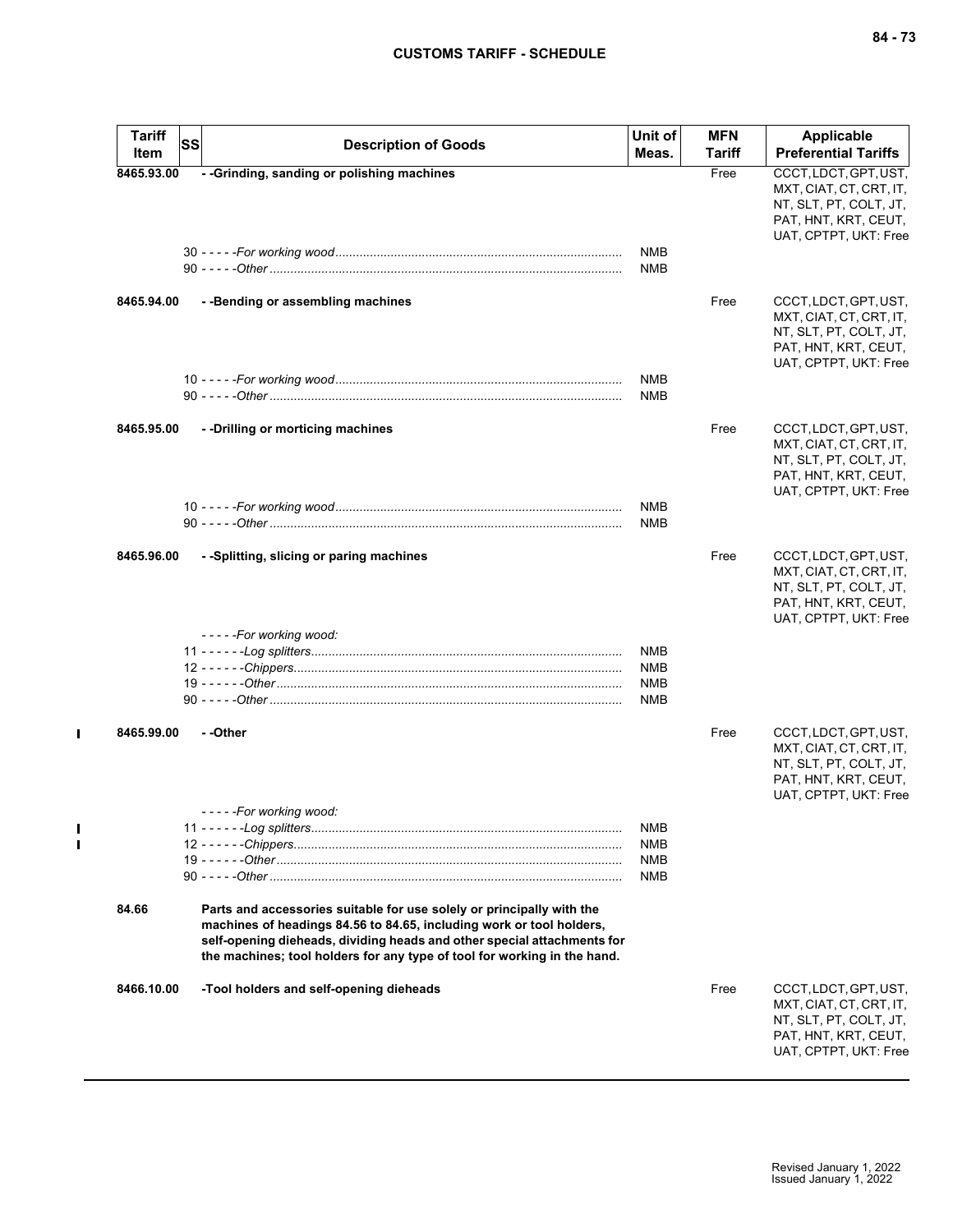| <b>Tariff</b><br>Item     | SS | <b>Description of Goods</b>                                                                                                                                                                                                 | Unit of<br>Meas. | <b>MFN</b><br>Tariff | Applicable<br><b>Preferential Tariffs</b>                                                                                   |
|---------------------------|----|-----------------------------------------------------------------------------------------------------------------------------------------------------------------------------------------------------------------------------|------------------|----------------------|-----------------------------------------------------------------------------------------------------------------------------|
|                           |    | 10 - - - - - Tool holders, for forming-type or cutting-type dies                                                                                                                                                            |                  |                      |                                                                                                                             |
| 8466.20.00                |    | -Work holders                                                                                                                                                                                                               |                  | Free                 | CCCT, LDCT, GPT, UST,<br>MXT, CIAT, CT, CRT, IT,<br>NT, SLT, PT, COLT, JT,<br>PAT, HNT, KRT, CEUT,<br>UAT, CPTPT, UKT: Free |
|                           |    |                                                                                                                                                                                                                             |                  |                      |                                                                                                                             |
|                           |    | 8466.30.00 00 -Dividing heads and other special attachments for machines                                                                                                                                                    |                  | Free                 | CCCT, LDCT, GPT, UST,<br>MXT, CIAT, CT, CRT, IT,<br>NT, SLT, PT, COLT, JT,<br>PAT, HNT, KRT, CEUT,<br>UAT, CPTPT, UKT: Free |
|                           |    | -Other:                                                                                                                                                                                                                     |                  |                      |                                                                                                                             |
|                           |    | 8466.91.00 00 - - For machines of heading 84.64                                                                                                                                                                             |                  | Free                 | CCCT, LDCT, GPT, UST,<br>MXT, CIAT, CT, CRT, IT,<br>NT, SLT, PT, COLT, JT,<br>PAT, HNT, KRT, CEUT,<br>UAT, CPTPT, UKT: Free |
| 8466.92.00                |    | --For machines of heading 84.65                                                                                                                                                                                             |                  | Free                 | CCCT, LDCT, GPT, UST,<br>MXT, CIAT, CT, CRT, IT,<br>NT, SLT, PT, COLT, JT,<br>PAT, HNT, KRT, CEUT,<br>UAT, CPTPT, UKT: Free |
|                           |    |                                                                                                                                                                                                                             |                  |                      |                                                                                                                             |
| 8466.93                   |    | --For machines of headings 84.56 to 84.61                                                                                                                                                                                   |                  |                      |                                                                                                                             |
|                           |    | 8466.93.10 00 - - -Bed, base, table, head, tail, saddle, cradle, cross slide, column, arm, saw<br>arm, wheelhead, tailstock, headstock, ram, frame, work-arbour support,<br>and C-frame castings, weldments or fabrications |                  | Free                 | CCCT, LDCT, GPT, UST,<br>MXT, CIAT, CT, CRT, IT,<br>NT, SLT, PT, COLT, JT,<br>PAT, HNT, KRT, CEUT,<br>UAT, CPTPT, UKT: Free |
| 8466.93.90 00 - - - Other |    |                                                                                                                                                                                                                             |                  | Free                 | CCCT, LDCT, GPT, UST,<br>MXT, CIAT, CT, CRT, IT,<br>NT, SLT, PT, COLT, JT,<br>PAT, HNT, KRT, CEUT,<br>UAT, CPTPT, UKT: Free |
| 8466.94                   |    | --For machines of heading 84.62 or 84.63                                                                                                                                                                                    |                  |                      |                                                                                                                             |
|                           |    | 8466.94.10 00 - - - Bed, base, table, column, cradle, frame, bolster, crown, slide, rod, tailstock<br>and headstock castings, weldments or fabrications                                                                     |                  | Free                 | CCCT, LDCT, GPT, UST,<br>MXT, CIAT, CT, CRT, IT,<br>NT, SLT, PT, COLT, JT,<br>PAT, HNT, KRT, CEUT,<br>UAT, CPTPT, UKT: Free |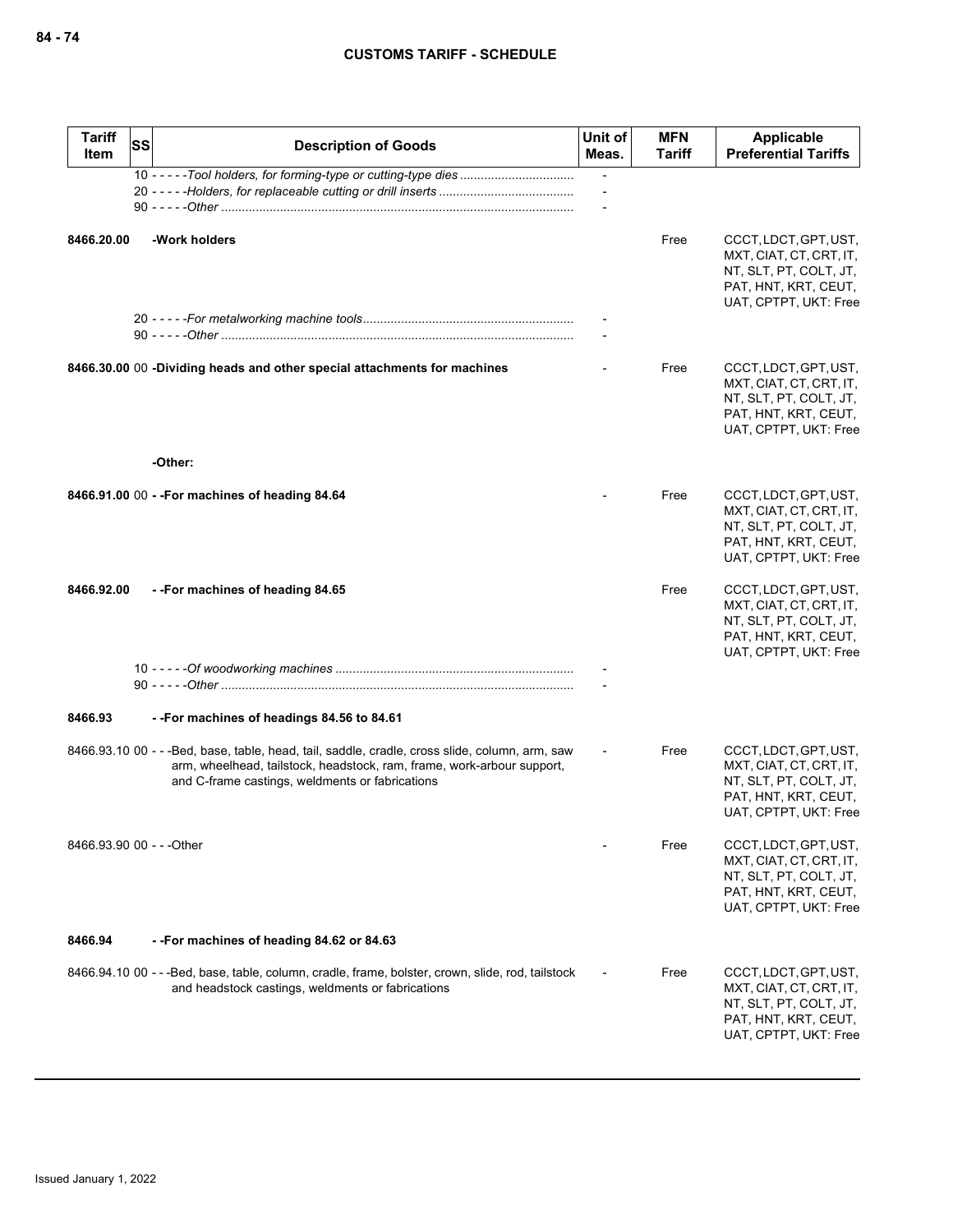| <b>Tariff</b><br>Item     | SS | <b>Description of Goods</b>                                                                                    | Unit of<br>Meas.         | <b>MFN</b><br>Tariff | <b>Applicable</b><br><b>Preferential Tariffs</b>                                                                            |
|---------------------------|----|----------------------------------------------------------------------------------------------------------------|--------------------------|----------------------|-----------------------------------------------------------------------------------------------------------------------------|
| 8466.94.90 00 - - - Other |    |                                                                                                                |                          | Free                 | CCCT, LDCT, GPT, UST,<br>MXT, CIAT, CT, CRT, IT,<br>NT, SLT, PT, COLT, JT,<br>PAT, HNT, KRT, CEUT,<br>UAT, CPTPT, UKT: Free |
| 84.67                     |    | Tools for working in the hand, pneumatic, hydraulic or with self-<br>contained electric or non-electric motor. |                          |                      |                                                                                                                             |
|                           |    | -Pneumatic:                                                                                                    |                          |                      |                                                                                                                             |
| 8467.11.00                |    | - - Rotary type (including combined rotary-percussion)                                                         |                          | Free                 | CCCT, LDCT, GPT, UST,<br>MXT, CIAT, CT, CRT, IT,<br>NT, SLT, PT, COLT, JT,<br>PAT, HNT, KRT, CEUT,<br>UAT, CPTPT, UKT: Free |
|                           |    |                                                                                                                | <b>NMB</b>               |                      |                                                                                                                             |
|                           |    | - - - - - Suitable for metalworking:                                                                           | NMB                      |                      |                                                                                                                             |
|                           |    |                                                                                                                | <b>NMB</b>               |                      |                                                                                                                             |
|                           |    |                                                                                                                | NMB<br><b>NMB</b>        |                      |                                                                                                                             |
| 8467.19.00                |    | - -Other                                                                                                       |                          | Free                 | CCCT, LDCT, GPT, UST,<br>MXT, CIAT, CT, CRT, IT,<br>NT, SLT, PT, COLT, JT,<br>PAT, HNT, KRT, CEUT,<br>UAT, CPTPT, UKT: Free |
|                           |    |                                                                                                                | <b>NMB</b><br><b>NMB</b> |                      |                                                                                                                             |
|                           |    | -With self-contained electric motor:                                                                           |                          |                      |                                                                                                                             |
| 8467.21.00                |    | - -Drills of all kinds                                                                                         |                          | Free                 | CCCT, LDCT, GPT, UST,<br>MXT, CIAT, CT, CRT, IT,<br>NT, SLT, PT, COLT, JT,<br>PAT, HNT, KRT, CEUT,<br>UAT, CPTPT, UKT: Free |
|                           |    |                                                                                                                | NMB                      |                      |                                                                                                                             |
|                           |    |                                                                                                                | <b>NMB</b><br>NMB        |                      |                                                                                                                             |
| 8467.22.00                |    | - -Saws                                                                                                        |                          | Free                 | CCCT, LDCT, GPT, UST,<br>MXT, CIAT, CT, CRT, IT,<br>NT, SLT, PT, COLT, JT,<br>PAT, HNT, KRT, CEUT,<br>UAT, CPTPT, UKT: Free |
|                           |    |                                                                                                                | NMB<br><b>NMB</b>        |                      |                                                                                                                             |
|                           |    |                                                                                                                | NMB                      |                      |                                                                                                                             |
|                           |    |                                                                                                                | NMB                      |                      |                                                                                                                             |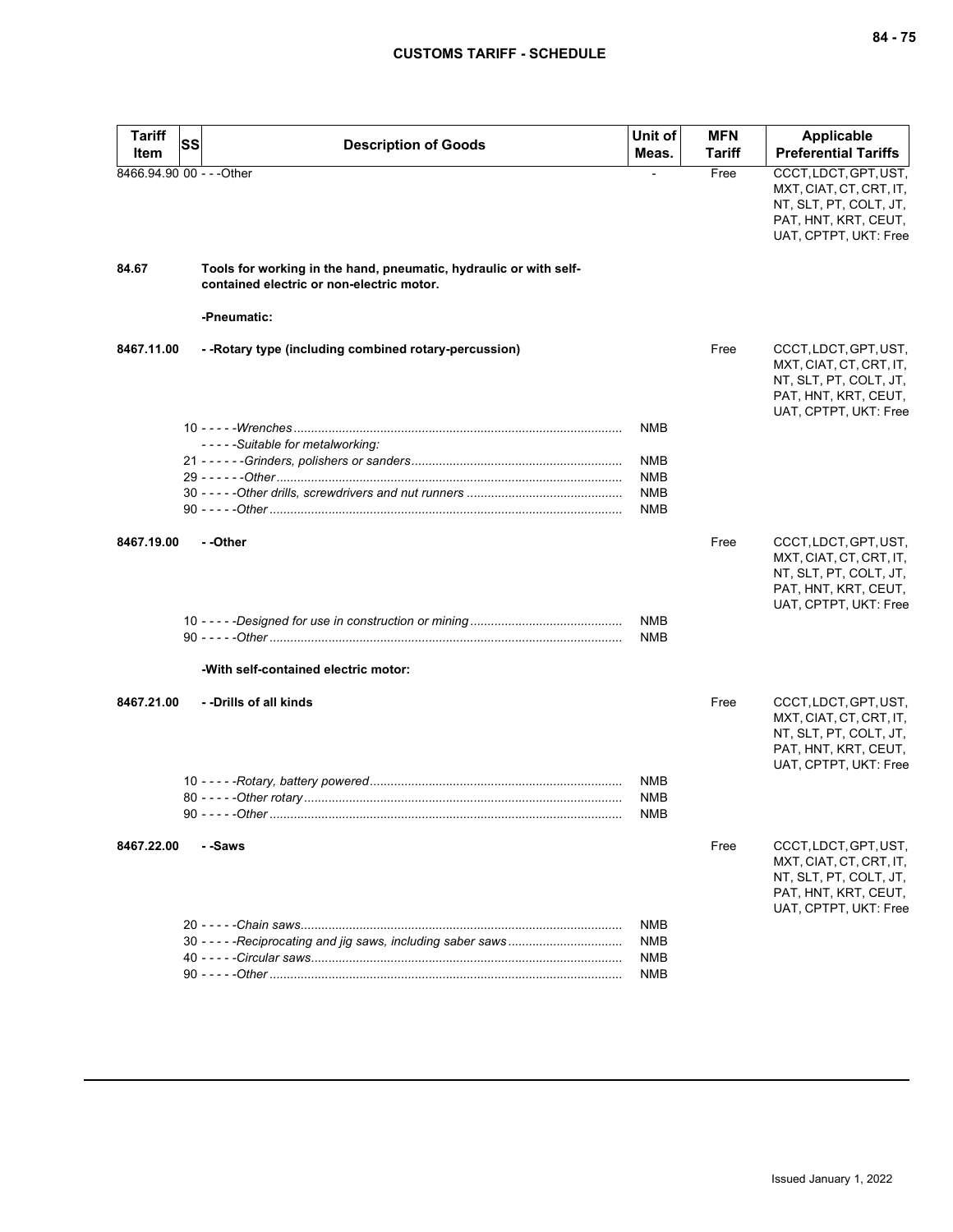| Tariff<br>Item          | SS | <b>Description of Goods</b>                                                                                                                                                                    | Unit of<br>Meas.                       | <b>MFN</b><br><b>Tariff</b> | Applicable<br><b>Preferential Tariffs</b>                                                                                   |
|-------------------------|----|------------------------------------------------------------------------------------------------------------------------------------------------------------------------------------------------|----------------------------------------|-----------------------------|-----------------------------------------------------------------------------------------------------------------------------|
| 8467.29.00              |    | - -Other                                                                                                                                                                                       |                                        | Free                        | CCCT, LDCT, GPT, UST,<br>MXT, CIAT, CT, CRT, IT,<br>NT, SLT, PT, COLT, JT,<br>PAT, HNT, KRT, CEUT,<br>UAT, CPTPT, UKT: Free |
|                         |    | -----Grinders, polishers and other sanders:                                                                                                                                                    | <b>NMB</b>                             |                             |                                                                                                                             |
|                         |    |                                                                                                                                                                                                | <b>NMB</b>                             |                             |                                                                                                                             |
|                         |    |                                                                                                                                                                                                | NMB                                    |                             |                                                                                                                             |
|                         |    |                                                                                                                                                                                                | <b>NMB</b>                             |                             |                                                                                                                             |
|                         |    |                                                                                                                                                                                                | <b>NMB</b>                             |                             |                                                                                                                             |
|                         |    |                                                                                                                                                                                                | <b>NMB</b>                             |                             |                                                                                                                             |
|                         |    |                                                                                                                                                                                                | <b>NMB</b>                             |                             |                                                                                                                             |
|                         |    |                                                                                                                                                                                                | NMB                                    |                             |                                                                                                                             |
|                         |    | -Other tools:                                                                                                                                                                                  |                                        |                             |                                                                                                                             |
|                         |    | 8467.81.00 00 - - Chain saws                                                                                                                                                                   | <b>NMB</b>                             | Free                        | CCCT, LDCT, GPT, UST,<br>MXT, CIAT, CT, CRT, IT,<br>NT, SLT, PT, COLT, JT,<br>PAT, HNT, KRT, CEUT,<br>UAT, CPTPT, UKT: Free |
| 8467.89.00              |    | - -Other                                                                                                                                                                                       |                                        | Free                        | CCCT, LDCT, GPT, UST,<br>MXT, CIAT, CT, CRT, IT,<br>NT, SLT, PT, COLT, JT,<br>PAT, HNT, KRT, CEUT,<br>UAT, CPTPT, UKT: Free |
|                         |    | 20 - - - - - Gasoline powered grass and weed trimmers and brush cutters<br>30 - - - - - Other, designed for use in agriculture or horticulture                                                 | <b>NMB</b><br><b>NMB</b><br><b>NMB</b> |                             |                                                                                                                             |
|                         |    | -Parts:                                                                                                                                                                                        |                                        |                             |                                                                                                                             |
|                         |    | 8467.91.00 00 - - Of chain saws                                                                                                                                                                |                                        | Free                        | CCCT, LDCT, GPT, UST,<br>MXT, CIAT, CT, CRT, IT,<br>NT, SLT, PT, COLT, JT,<br>PAT, HNT, KRT, CEUT,<br>UAT, CPTPT, UKT: Free |
|                         |    | 8467.92.00 00 - - Of pneumatic tools                                                                                                                                                           |                                        | Free                        | CCCT, LDCT, GPT, UST,<br>MXT, CIAT, CT, CRT, IT,<br>NT, SLT, PT, COLT, JT,<br>PAT, HNT, KRT, CEUT,<br>UAT, CPTPT, UKT: Free |
| 8467.99.00 00 - - Other |    |                                                                                                                                                                                                |                                        | Free                        | CCCT, LDCT, GPT, UST,<br>MXT, CIAT, CT, CRT, IT,<br>NT, SLT, PT, COLT, JT,<br>PAT, HNT, KRT, CEUT,<br>UAT, CPTPT, UKT: Free |
| 84.68                   |    | Machinery and apparatus for soldering, brazing or welding, whether or<br>not capable of cutting, other than those of heading 85.15; gas-operated<br>surface tempering machines and appliances. |                                        |                             |                                                                                                                             |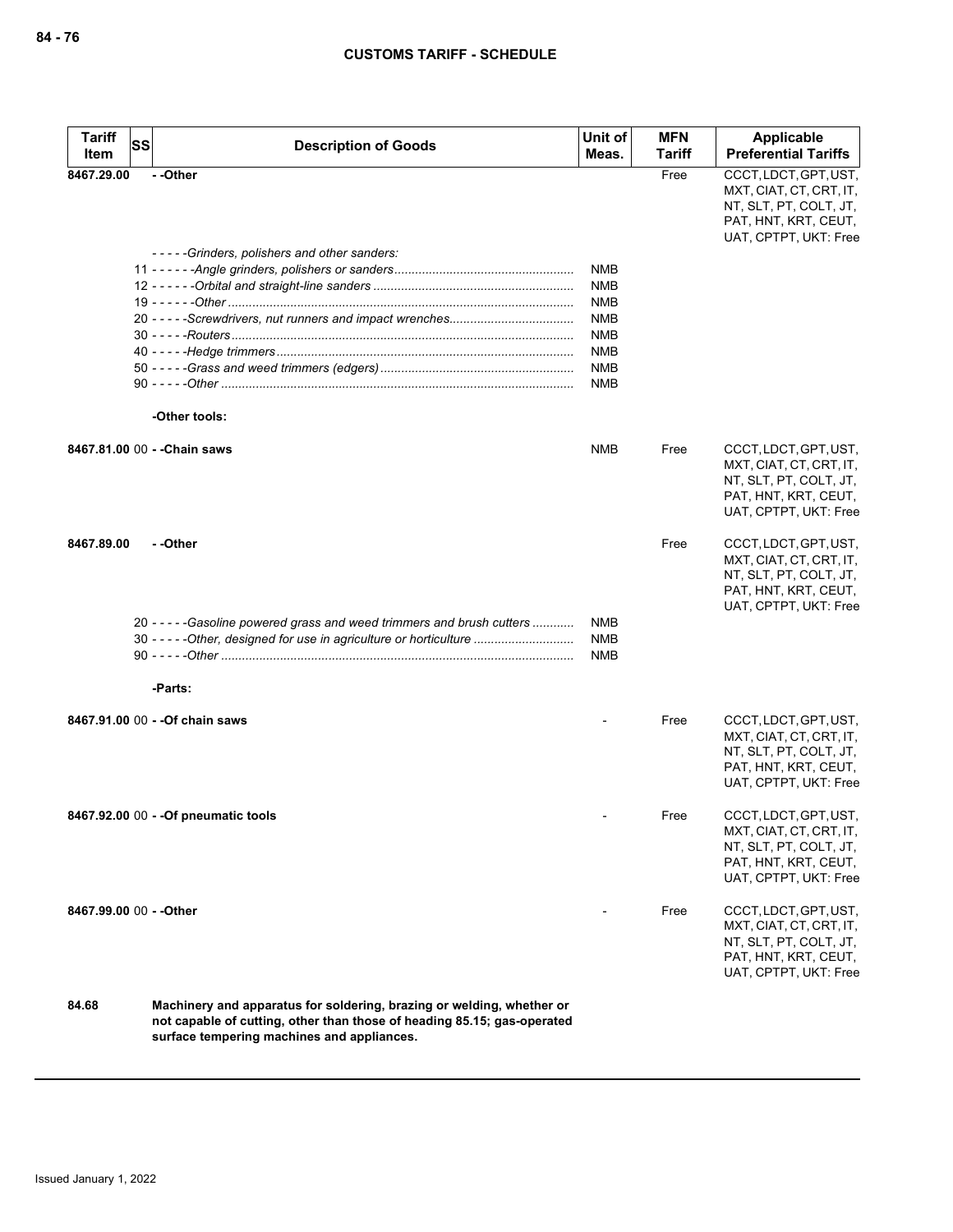| <b>Tariff</b>           | SS | <b>Description of Goods</b>                                                                                                                                                                                                                                                     | Unit of    | <b>MFN</b>    | <b>Applicable</b>                                                                                                           |
|-------------------------|----|---------------------------------------------------------------------------------------------------------------------------------------------------------------------------------------------------------------------------------------------------------------------------------|------------|---------------|-----------------------------------------------------------------------------------------------------------------------------|
| Item                    |    |                                                                                                                                                                                                                                                                                 | Meas.      | <b>Tariff</b> | <b>Preferential Tariffs</b>                                                                                                 |
|                         |    | 8468.10.00 00 -Hand-held blow pipes                                                                                                                                                                                                                                             | <b>NMB</b> | Free          | CCCT, LDCT, GPT, UST,<br>MXT, CIAT, CT, CRT, IT,<br>NT, SLT, PT, COLT, JT,<br>PAT, HNT, KRT, CEUT,<br>UAT, CPTPT, UKT: Free |
|                         |    | 8468.20.00 00 - Other gas-operated machinery and apparatus                                                                                                                                                                                                                      | <b>NMB</b> | Free          | CCCT, LDCT, GPT, UST,<br>MXT, CIAT, CT, CRT, IT,<br>NT, SLT, PT, COLT, JT,<br>PAT, HNT, KRT, CEUT,<br>UAT, CPTPT, UKT: Free |
|                         |    | 8468.80.00 00 - Other machinery and apparatus                                                                                                                                                                                                                                   | <b>NMB</b> | Free          | CCCT, LDCT, GPT, UST,<br>MXT, CIAT, CT, CRT, IT,<br>NT, SLT, PT, COLT, JT,<br>PAT, HNT, KRT, CEUT,<br>UAT, CPTPT, UKT: Free |
| 8468.90.00 00 - Parts   |    |                                                                                                                                                                                                                                                                                 |            | Free          | CCCT, LDCT, GPT, UST,<br>MXT, CIAT, CT, CRT, IT,<br>NT, SLT, PT, COLT, JT,<br>PAT, HNT, KRT, CEUT,<br>UAT, CPTPT, UKT: Free |
| 84.70                   |    | Calculating machines and pocket-size data recording, reproducing and<br>displaying machines with calculating functions; accounting machines,<br>postage-franking machines, ticket-issuing machines and similar<br>machines, incorporating a calculating device; cash registers. |            |               |                                                                                                                             |
|                         |    | 8470.10.00 00 - Electronic calculators capable of operation without an external source<br>of electric power and pocket-size data recording, reproducing and<br>displaying machines with calculating functions                                                                   | <b>NMB</b> | Free          | CCCT, LDCT, GPT, UST,<br>MXT, CIAT, CT, CRT, IT,<br>NT, SLT, PT, COLT, JT,<br>PAT, HNT, KRT, CEUT,<br>UAT, CPTPT, UKT: Free |
|                         |    | -Other electronic calculating machines:                                                                                                                                                                                                                                         |            |               |                                                                                                                             |
|                         |    | 8470.21.00 00 - - Incorporating a printing device                                                                                                                                                                                                                               | <b>NMB</b> | Free          | CCCT, LDCT, GPT, UST,<br>MXT, CIAT, CT, CRT, IT,<br>NT, SLT, PT, COLT, JT,<br>PAT, HNT, KRT, CEUT,<br>UAT, CPTPT, UKT: Free |
| 8470.29.00 00 - - Other |    |                                                                                                                                                                                                                                                                                 | NMB        | Free          | CCCT, LDCT, GPT, UST,<br>MXT, CIAT, CT, CRT, IT,<br>NT, SLT, PT, COLT, JT,<br>PAT, HNT, KRT, CEUT,<br>UAT, CPTPT, UKT: Free |
|                         |    | 8470.30.00 00 - Other calculating machines                                                                                                                                                                                                                                      | NMB        | Free          | CCCT, LDCT, GPT, UST,<br>MXT, CIAT, CT, CRT, IT,<br>NT, SLT, PT, COLT, JT,<br>PAT, HNT, KRT, CEUT,<br>UAT, CPTPT, UKT: Free |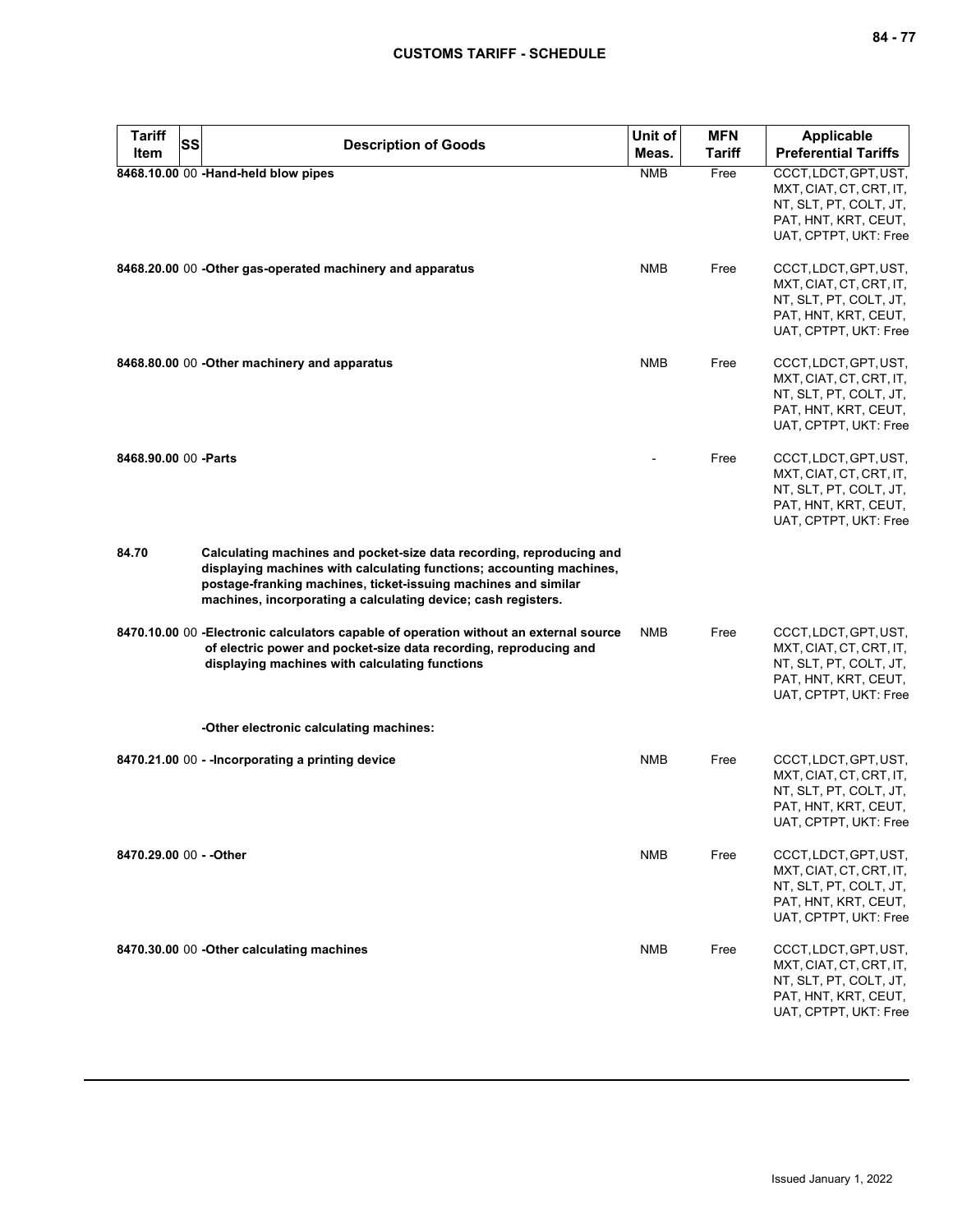| <b>Tariff</b> | <b>SS</b><br><b>Description of Goods</b>                                                                                                                                                                                             | Unit of                  | <b>MFN</b>    | Applicable                                                                                                                  |
|---------------|--------------------------------------------------------------------------------------------------------------------------------------------------------------------------------------------------------------------------------------|--------------------------|---------------|-----------------------------------------------------------------------------------------------------------------------------|
| Item          |                                                                                                                                                                                                                                      | Meas.                    | <b>Tariff</b> | <b>Preferential Tariffs</b>                                                                                                 |
| 8470.50.00    | -Cash registers                                                                                                                                                                                                                      | <b>NMB</b><br><b>NMB</b> | Free          | CCCT, LDCT, GPT, UST,<br>MXT, CIAT, CT, CRT, IT,<br>NT, SLT, PT, COLT, JT,<br>PAT, HNT, KRT, CEUT,<br>UAT, CPTPT, UKT: Free |
| 8470.90.00    | -Other                                                                                                                                                                                                                               |                          | Free          | CCCT, LDCT, GPT, UST,<br>MXT, CIAT, CT, CRT, IT,<br>NT, SLT, PT, COLT, JT,<br>PAT, HNT, KRT, CEUT,<br>UAT, CPTPT, UKT: Free |
|               |                                                                                                                                                                                                                                      | <b>NMB</b>               |               |                                                                                                                             |
|               |                                                                                                                                                                                                                                      | <b>NMB</b>               |               |                                                                                                                             |
|               |                                                                                                                                                                                                                                      | <b>NMB</b>               |               |                                                                                                                             |
| 84.71         | Automatic data processing machines and units thereof; magnetic or<br>optical readers, machines for transcribing data onto data media in<br>coded form and machines for processing such data, not elsewhere<br>specified or included. |                          |               |                                                                                                                             |
|               | 8471.30.00 00 -Portable automatic data processing machines, weighing not more than<br>10 kg, consisting of at least a central processing unit, a keyboard and a<br>display                                                           | NMB                      | Free          | CCCT, LDCT, GPT, UST,<br>MXT, CIAT, CT, CRT, IT,<br>NT, SLT, PT, COLT, JT,<br>PAT, HNT, KRT, CEUT,<br>UAT, CPTPT, UKT: Free |
|               | -Other automatic data processing machines:                                                                                                                                                                                           |                          |               |                                                                                                                             |
| 8471.41.00    | --Comprising in the same housing at least a central processing unit and<br>an input and output unit, whether or not combined                                                                                                         |                          | Free          | CCCT, LDCT, GPT, UST,<br>MXT, CIAT, CT, CRT, IT,<br>NT, SLT, PT, COLT, JT,<br>PAT, HNT, KRT, CEUT,<br>UAT, CPTPT, UKT: Free |
|               |                                                                                                                                                                                                                                      | <b>NMB</b><br><b>NMB</b> |               |                                                                                                                             |
| 8471.49.00    | - - Other, presented in the form of systems                                                                                                                                                                                          |                          | Free          | CCCT, LDCT, GPT, UST,<br>MXT, CIAT, CT, CRT, IT,<br>NT, SLT, PT, COLT, JT,<br>PAT, HNT, KRT, CEUT,<br>UAT, CPTPT, UKT: Free |
|               |                                                                                                                                                                                                                                      | NMB<br>NMB               |               |                                                                                                                             |
| 8471.50.00    | -Processing units, other than those of subheading 8471.41 or 8471.49,<br>whether or not containing in the same housing one or two of the<br>following types of unit: storage units, input units, output units                        |                          | Free          | CCCT, LDCT, GPT, UST,<br>MXT, CIAT, CT, CRT, IT,<br>NT, SLT, PT, COLT, JT,<br>PAT, HNT, KRT, CEUT,<br>UAT, CPTPT, UKT: Free |
|               |                                                                                                                                                                                                                                      | <b>NMB</b>               |               |                                                                                                                             |
|               |                                                                                                                                                                                                                                      | <b>NMB</b>               |               |                                                                                                                             |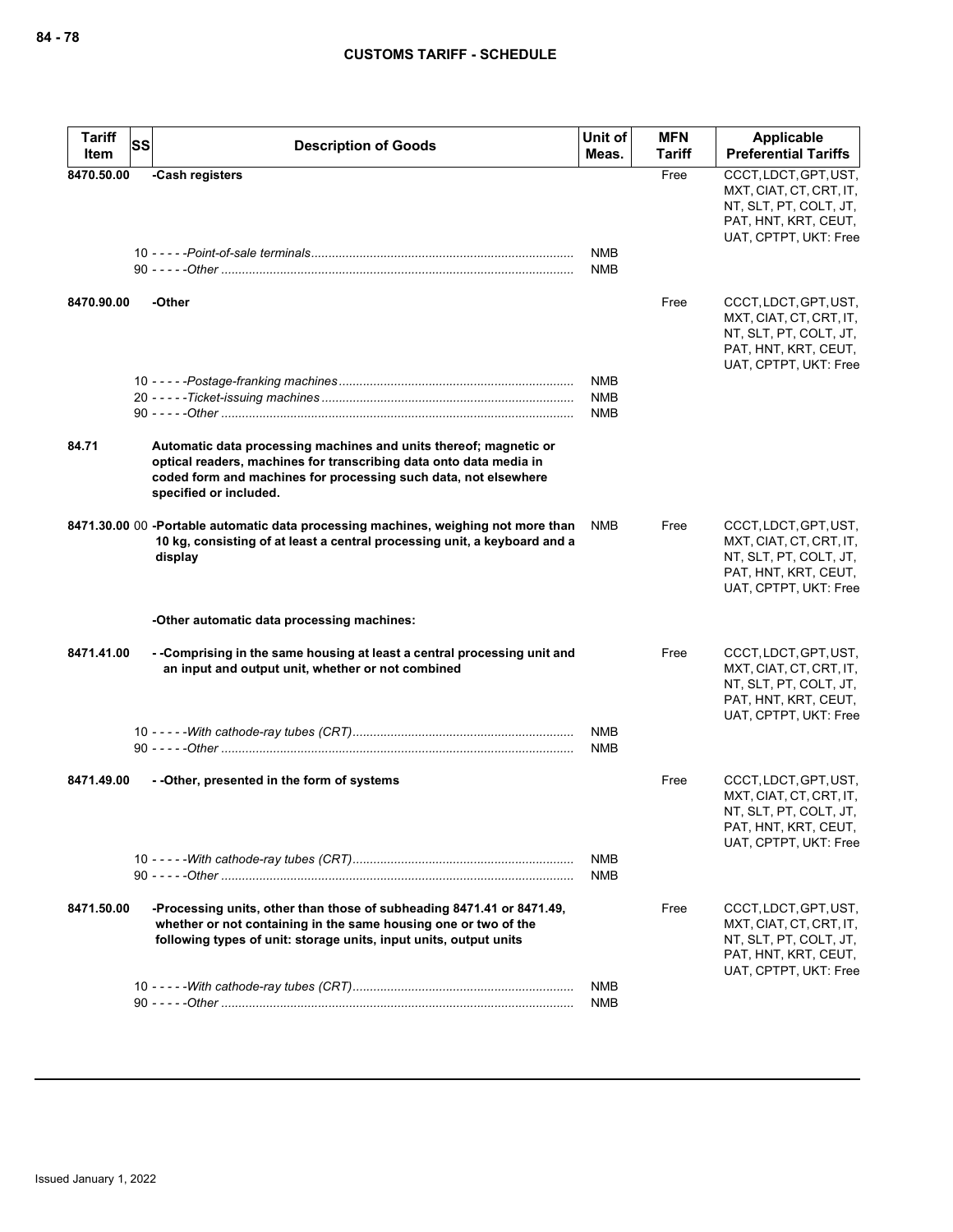| <b>Tariff</b><br>Item       | <b>SS</b> | <b>Description of Goods</b>                                                                                                                                                                                                                                              | Unit of<br>Meas.                                                   | <b>MFN</b><br><b>Tariff</b> | Applicable<br><b>Preferential Tariffs</b>                                                                                   |
|-----------------------------|-----------|--------------------------------------------------------------------------------------------------------------------------------------------------------------------------------------------------------------------------------------------------------------------------|--------------------------------------------------------------------|-----------------------------|-----------------------------------------------------------------------------------------------------------------------------|
| 8471.60.00                  |           | -Input or output units, whether or not containing storage units in the<br>same housing                                                                                                                                                                                   | NMB                                                                | Free                        | CCCT, LDCT, GPT, UST,<br>MXT, CIAT, CT, CRT, IT,<br>NT, SLT, PT, COLT, JT,<br>PAT, HNT, KRT, CEUT,<br>UAT, CPTPT, UKT: Free |
|                             |           | 20 - - - - - Optical scanners and magnetic ink recognition devices<br>40 - - - - - Card readers, badge readers and paper tape readers                                                                                                                                    | <b>NMB</b><br><b>NMB</b><br>NMB<br>NMB<br><b>NMB</b><br><b>NMB</b> |                             |                                                                                                                             |
| 8471.70.00                  |           | -Storage units                                                                                                                                                                                                                                                           |                                                                    | Free                        | CCCT, LDCT, GPT, UST,<br>MXT, CIAT, CT, CRT, IT,<br>NT, SLT, PT, COLT, JT,<br>PAT, HNT, KRT, CEUT,<br>UAT, CPTPT, UKT: Free |
|                             |           | - - - - - Magnetic disc drives:                                                                                                                                                                                                                                          | NMB<br><b>NMB</b><br><b>NMB</b><br>NMB                             |                             |                                                                                                                             |
| 8471.80                     |           | -Other units of automatic data processing machines                                                                                                                                                                                                                       |                                                                    |                             |                                                                                                                             |
|                             |           | 8471.80.10 00 - - - Control or adapter units                                                                                                                                                                                                                             | <b>NMB</b>                                                         | Free                        | CCCT, LDCT, GPT, UST,<br>MXT, CIAT, CT, CRT, IT,<br>NT, SLT, PT, COLT, JT,<br>PAT, HNT, KRT, CEUT,<br>UAT, CPTPT, UKT: Free |
|                             |           | $- -$ Other:                                                                                                                                                                                                                                                             |                                                                    |                             |                                                                                                                             |
|                             |           | 8471.80.91 00 - - - - Units suitable for physical incorporation into automatic data processing<br>machines or units thereof                                                                                                                                              | <b>NMB</b>                                                         | Free                        | CCCT, LDCT, GPT, UST,<br>MXT, CIAT, CT, CRT, IT,<br>NT, SLT, PT, COLT, JT,<br>PAT, HNT, KRT, CEUT,<br>UAT, CPTPT, UKT: Free |
| 8471.80.99 00 - - - - Other |           |                                                                                                                                                                                                                                                                          | <b>NMB</b>                                                         | Free                        | CCCT, LDCT, GPT, UST,<br>MXT, CIAT, CT, CRT, IT,<br>NT, SLT, PT, COLT, JT,<br>PAT, HNT, KRT, CEUT,<br>UAT, CPTPT, UKT: Free |
| 8471.90.00 00 -Other        |           |                                                                                                                                                                                                                                                                          | <b>NMB</b>                                                         | Free                        | CCCT, LDCT, GPT, UST,<br>MXT, CIAT, CT, CRT, IT,<br>NT, SLT, PT, COLT, JT,<br>PAT, HNT, KRT, CEUT,<br>UAT, CPTPT, UKT: Free |
| 84.72                       |           | Other office machines (for example, hectograph or stencil duplicating<br>machines, addressing machines, automatic banknote dispensers, coin-<br>sorting machines, coin-counting or wrapping machines, pencil-<br>sharpening machines, perforating or stapling machines). |                                                                    |                             |                                                                                                                             |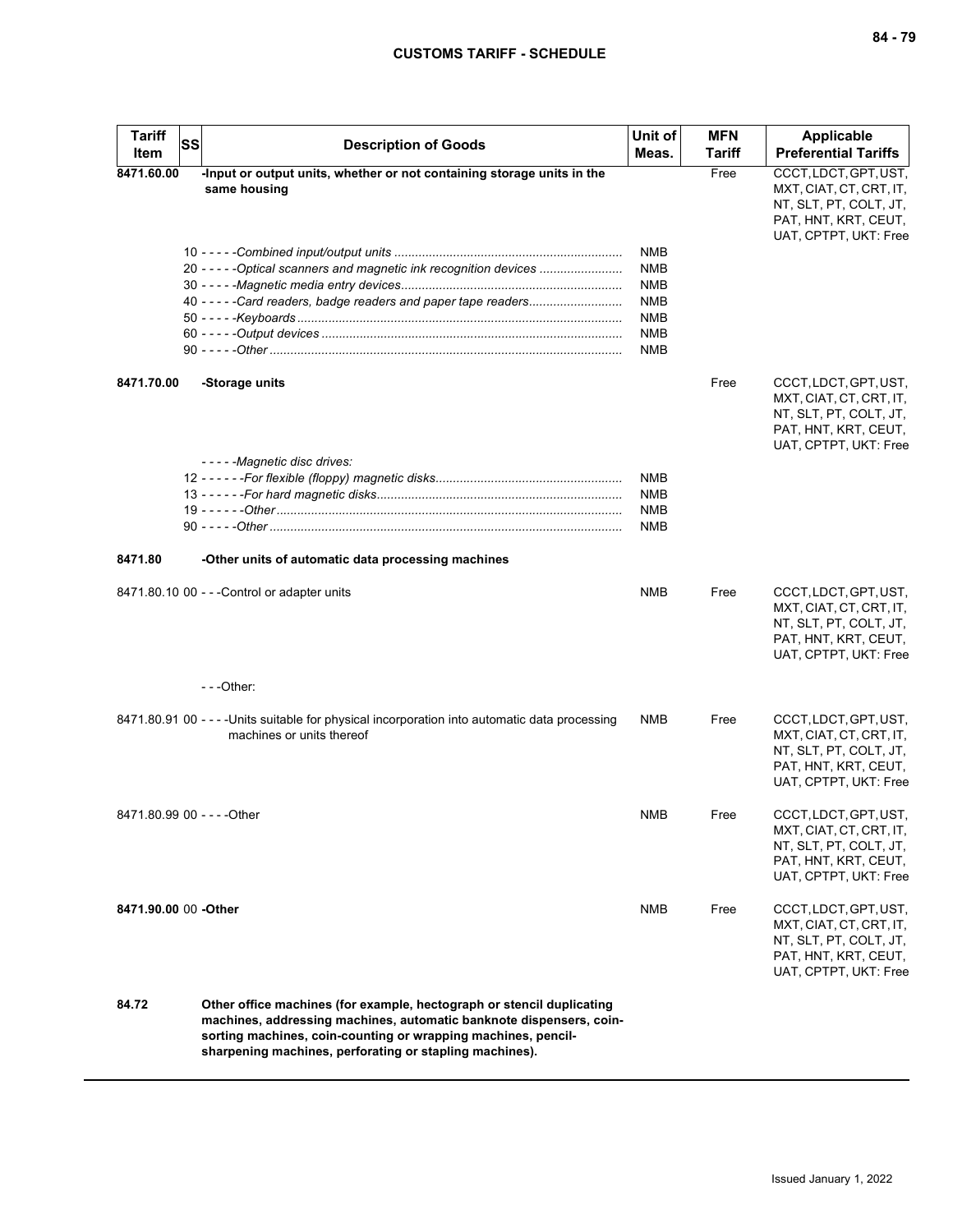| <b>Tariff</b><br>Item | <b>SS</b> | <b>Description of Goods</b>                                                                                                                                                                                 | Unit of<br>Meas.                       | <b>MFN</b><br><b>Tariff</b> | Applicable<br><b>Preferential Tariffs</b>                                                                                   |
|-----------------------|-----------|-------------------------------------------------------------------------------------------------------------------------------------------------------------------------------------------------------------|----------------------------------------|-----------------------------|-----------------------------------------------------------------------------------------------------------------------------|
|                       |           | 8472.10.00 00 -Duplicating machines                                                                                                                                                                         | <b>NMB</b>                             | Free                        | CCCT, LDCT, GPT, UST,<br>MXT, CIAT, CT, CRT, IT,<br>NT, SLT, PT, COLT, JT,<br>PAT, HNT, KRT, CEUT,<br>UAT, CPTPT, UKT: Free |
|                       |           | 8472.30.00 00 -Machines for sorting or folding mail or for inserting mail in envelopes<br>or bands, machines for opening, closing or sealing mail and machines<br>for affixing or cancelling postage stamps | NMB                                    | Free                        | CCCT, LDCT, GPT, UST,<br>MXT, CIAT, CT, CRT, IT,<br>NT, SLT, PT, COLT, JT,<br>PAT, HNT, KRT, CEUT,<br>UAT, CPTPT, UKT: Free |
| 8472.90.00            |           | -Other                                                                                                                                                                                                      |                                        | Free                        | CCCT, LDCT, GPT, UST,<br>MXT, CIAT, CT, CRT, IT,<br>NT, SLT, PT, COLT, JT,<br>PAT, HNT, KRT, CEUT,<br>UAT, CPTPT, UKT: Free |
|                       |           | 10 - - - - - Automatic teller machines, including automatic banknote dispensers                                                                                                                             | <b>NMB</b><br><b>NMB</b><br><b>NMB</b> |                             |                                                                                                                             |
| 84.73                 |           | Parts and accessories (other than covers, carrying cases and the like)<br>suitable for use solely or principally with machines of headings 84.70 to<br>84.72.                                               |                                        |                             |                                                                                                                             |
|                       |           | -Parts and accessories of the machines of heading 84.70:                                                                                                                                                    |                                        |                             |                                                                                                                             |
|                       |           | 8473.21.00 00 -- Of the electronic calculating machines of subheading 8470.10, 8470.21<br>or 8470.29                                                                                                        |                                        | Free                        | CCCT, LDCT, GPT, UST,<br>MXT, CIAT, CT, CRT, IT,<br>NT, SLT, PT, COLT, JT,<br>PAT, HNT, KRT, CEUT,<br>UAT, CPTPT, UKT: Free |
|                       |           | 8473.29.00 00 - - Other                                                                                                                                                                                     |                                        | Free                        | CCCT, LDCT, GPT, UST,<br>MXT, CIAT, CT, CRT, IT,<br>NT, SLT, PT, COLT, JT,<br>PAT, HNT, KRT, CEUT,<br>UAT, CPTPT, UKT: Free |
| 8473.30               |           | -Parts and accessories of the machines of heading 84.71                                                                                                                                                     |                                        |                             |                                                                                                                             |
|                       |           | 8473.30.20 00 - - - Printed circuit assemblies                                                                                                                                                              |                                        | Free                        | CCCT, LDCT, GPT, UST,<br>MXT, CIAT, CT, CRT, IT,<br>NT, SLT, PT, COLT, JT,<br>PAT, HNT, KRT, CEUT,<br>UAT, CPTPT, UKT: Free |
|                       |           | 8473.30.30 00 - - -Parts and accessories of printed circuit assemblies, including face plates<br>and lock latches                                                                                           |                                        | Free                        | CCCT, LDCT, GPT, UST,<br>MXT, CIAT, CT, CRT, IT,<br>NT, SLT, PT, COLT, JT,<br>PAT, HNT, KRT, CEUT,<br>UAT, CPTPT, UKT: Free |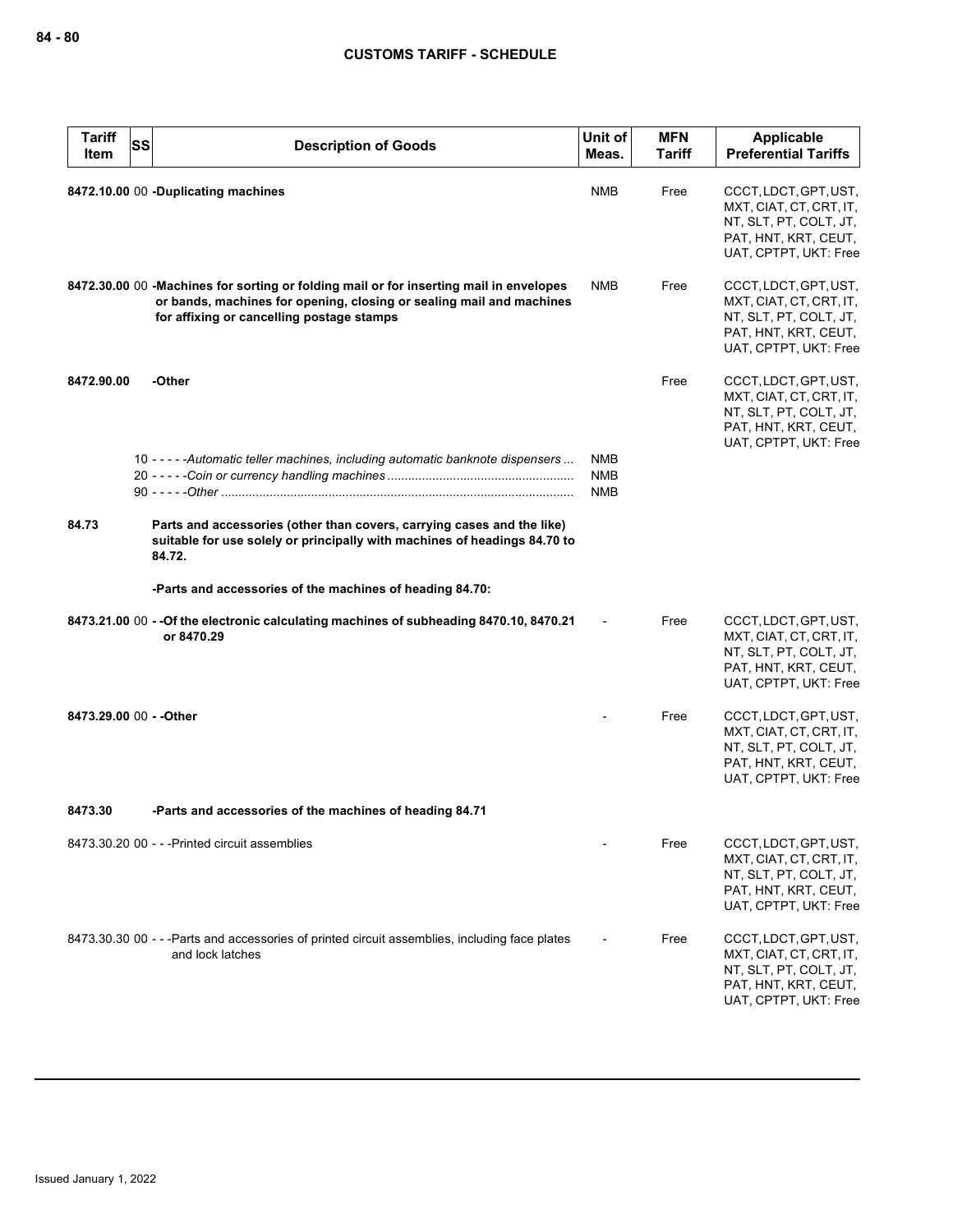| <b>Tariff</b><br>Item     | SS<br><b>Description of Goods</b>                                                                                                                                                                                                                                                                                                                                                                                                     | Unit of<br>Meas.         | <b>MFN</b><br>Tariff | Applicable<br><b>Preferential Tariffs</b>                                                                                   |
|---------------------------|---------------------------------------------------------------------------------------------------------------------------------------------------------------------------------------------------------------------------------------------------------------------------------------------------------------------------------------------------------------------------------------------------------------------------------------|--------------------------|----------------------|-----------------------------------------------------------------------------------------------------------------------------|
| 8473.30.90 00 - - - Other |                                                                                                                                                                                                                                                                                                                                                                                                                                       |                          | Free                 | CCCT, LDCT, GPT, UST,<br>MXT, CIAT, CT, CRT, IT,<br>NT, SLT, PT, COLT, JT,<br>PAT, HNT, KRT, CEUT,<br>UAT, CPTPT, UKT: Free |
|                           | 8473.40.00 00 -Parts and accessories of the machines of heading 84.72                                                                                                                                                                                                                                                                                                                                                                 |                          | Free                 | CCCT, LDCT, GPT, UST,<br>MXT, CIAT, CT, CRT, IT,<br>NT, SLT, PT, COLT, JT,<br>PAT, HNT, KRT, CEUT,<br>UAT, CPTPT, UKT: Free |
| 8473.50                   | -Parts and accessories equally suitable for use with the machines of two<br>or more of the headings 84.70 to 84.72                                                                                                                                                                                                                                                                                                                    |                          |                      |                                                                                                                             |
|                           | 8473.50.10 00 - - - Printed circuit assemblies                                                                                                                                                                                                                                                                                                                                                                                        |                          | Free                 | CCCT, LDCT, GPT, UST,<br>MXT, CIAT, CT, CRT, IT,<br>NT, SLT, PT, COLT, JT,<br>PAT, HNT, KRT, CEUT,<br>UAT, CPTPT, UKT: Free |
|                           | 8473.50.20 00 - - -Parts and accessories of printed circuit assemblies, including face plates<br>and lock latches                                                                                                                                                                                                                                                                                                                     |                          | Free                 | CCCT, LDCT, GPT, UST,<br>MXT, CIAT, CT, CRT, IT,<br>NT, SLT, PT, COLT, JT,<br>PAT, HNT, KRT, CEUT,<br>UAT, CPTPT, UKT: Free |
| 8473.50.90 00 - - - Other |                                                                                                                                                                                                                                                                                                                                                                                                                                       |                          | Free                 | CCCT, LDCT, GPT, UST,<br>MXT, CIAT, CT, CRT, IT,<br>NT, SLT, PT, COLT, JT,<br>PAT, HNT, KRT, CEUT,<br>UAT, CPTPT, UKT: Free |
| 84.74                     | Machinery for sorting, screening, separating, washing, crushing,<br>grinding, mixing or kneading earth, stone, ores or other mineral<br>substances, in solid (including powder or paste) form; machinery for<br>agglomerating, shaping or moulding solid mineral fuels, ceramic paste,<br>unhardened cements, plastering materials or other mineral products in<br>powder or paste form; machines for forming foundry moulds of sand. |                          |                      |                                                                                                                             |
| 8474.10.00                | -Sorting, screening, separating or washing machines                                                                                                                                                                                                                                                                                                                                                                                   |                          | Free                 | CCCT, LDCT, GPT, UST,<br>MXT, CIAT, CT, CRT, IT,<br>NT, SLT, PT, COLT, JT,<br>PAT, HNT, KRT, CEUT,<br>UAT, CPTPT, UKT: Free |
|                           |                                                                                                                                                                                                                                                                                                                                                                                                                                       | <b>NMB</b><br><b>NMB</b> |                      |                                                                                                                             |
| 8474.20.00                | -Crushing or grinding machines                                                                                                                                                                                                                                                                                                                                                                                                        |                          | Free                 | CCCT, LDCT, GPT, UST,<br>MXT, CIAT, CT, CRT, IT,<br>NT, SLT, PT, COLT, JT,<br>PAT, HNT, KRT, CEUT,<br>UAT, CPTPT, UKT: Free |
|                           |                                                                                                                                                                                                                                                                                                                                                                                                                                       | NMB<br><b>NMB</b>        |                      |                                                                                                                             |
|                           | -Mixing or kneading machines:                                                                                                                                                                                                                                                                                                                                                                                                         |                          |                      |                                                                                                                             |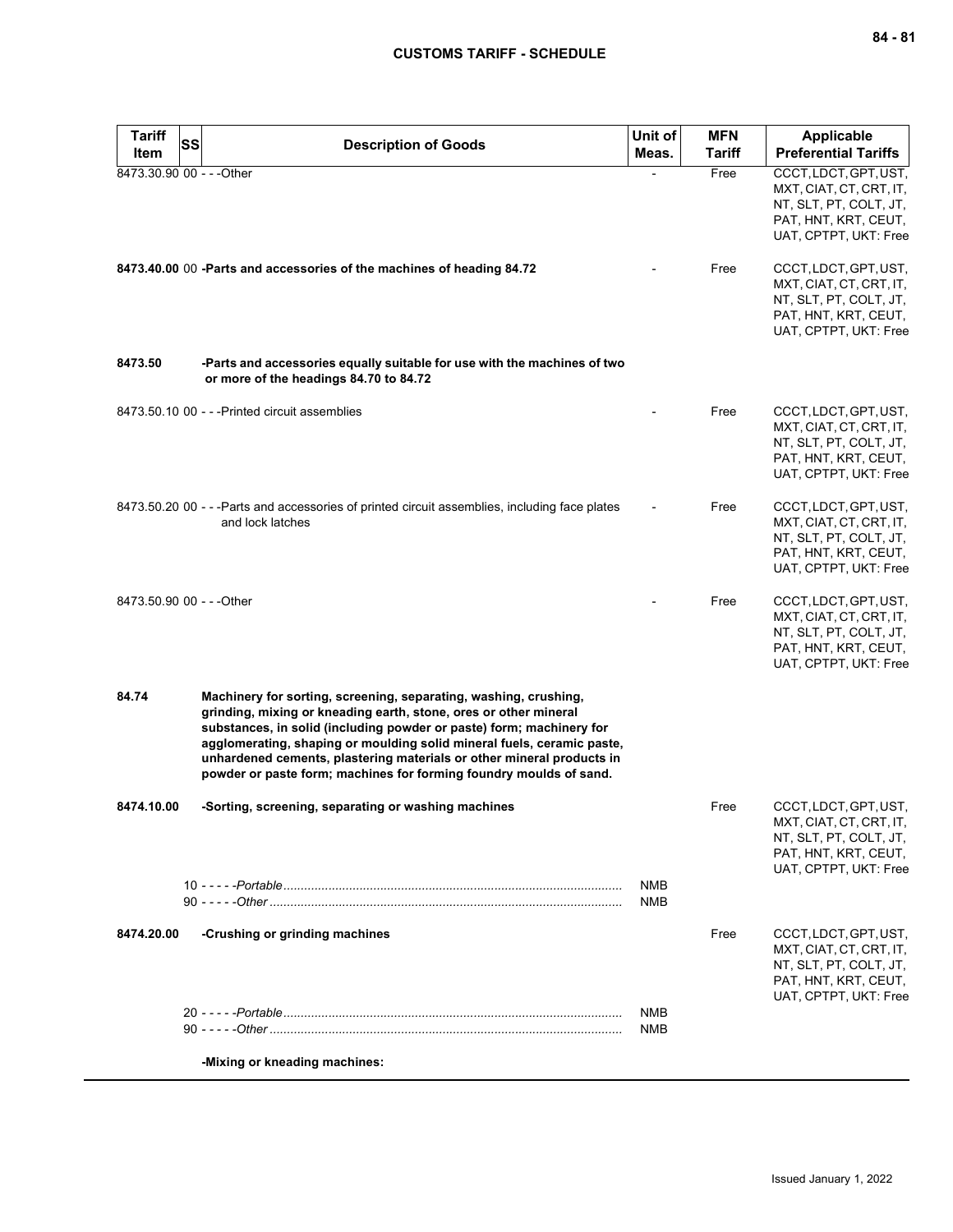| <b>Tariff</b><br>Item | <b>SS</b><br><b>Description of Goods</b>                                                                                                                                      | Unit of<br>Meas.         | <b>MFN</b><br><b>Tariff</b> | Applicable<br><b>Preferential Tariffs</b>                                                                                   |
|-----------------------|-------------------------------------------------------------------------------------------------------------------------------------------------------------------------------|--------------------------|-----------------------------|-----------------------------------------------------------------------------------------------------------------------------|
| 8474.31.00            | --Concrete or mortar mixers                                                                                                                                                   | <b>NMB</b>               | Free                        | CCCT, LDCT, GPT, UST,<br>MXT, CIAT, CT, CRT, IT,<br>NT, SLT, PT, COLT, JT,<br>PAT, HNT, KRT, CEUT,<br>UAT, CPTPT, UKT: Free |
|                       |                                                                                                                                                                               | NMB                      |                             |                                                                                                                             |
|                       | 8474.32.00 00 - - Machines for mixing mineral substances with bitumen                                                                                                         | <b>NMB</b>               | Free                        | CCCT, LDCT, GPT, UST,<br>MXT, CIAT, CT, CRT, IT,<br>NT, SLT, PT, COLT, JT,<br>PAT, HNT, KRT, CEUT,<br>UAT, CPTPT, UKT: Free |
|                       | 8474.39.00 00 - - Other                                                                                                                                                       | <b>NMB</b>               | Free                        | CCCT, LDCT, GPT, UST,<br>MXT, CIAT, CT, CRT, IT,<br>NT, SLT, PT, COLT, JT,<br>PAT, HNT, KRT, CEUT,<br>UAT, CPTPT, UKT: Free |
| 8474.80.00            | -Other machinery<br>30 - - - - - For agglomerating, shaping or moulding solid mineral fuels, ceramic                                                                          |                          | Free                        | CCCT, LDCT, GPT, UST,<br>MXT, CIAT, CT, CRT, IT,<br>NT, SLT, PT, COLT, JT,<br>PAT, HNT, KRT, CEUT,<br>UAT, CPTPT, UKT: Free |
|                       | paste, unhardened cements, plastering materials or other mineral                                                                                                              | <b>NMB</b><br><b>NMB</b> |                             |                                                                                                                             |
| 8474.90.00            | -Parts                                                                                                                                                                        |                          | Free                        | CCCT, LDCT, GPT, UST,<br>MXT, CIAT, CT, CRT, IT,<br>NT, SLT, PT, COLT, JT,<br>PAT, HNT, KRT, CEUT,<br>UAT, CPTPT, UKT: Free |
|                       | 10 - - - - - Of sorting, screening, separating or washing machines                                                                                                            |                          |                             |                                                                                                                             |
| 84.75                 | Machines for assembling electric or electronic lamps, tubes or valves or<br>flash-bulbs, in glass envelopes; machines for manufacturing or hot<br>working glass or glassware. |                          |                             |                                                                                                                             |
|                       | 8475.10.00 00 -Machines for assembling electric or electronic lamps, tubes or valves<br>or flash-bulbs, in glass envelopes                                                    | NMB                      | Free                        | CCCT, LDCT, GPT, UST,<br>MXT, CIAT, CT, CRT, IT,<br>NT, SLT, PT, COLT, JT,<br>PAT, HNT, KRT, CEUT,<br>UAT, CPTPT, UKT: Free |

**-Machines for manufacturing or hot working glass or glassware:**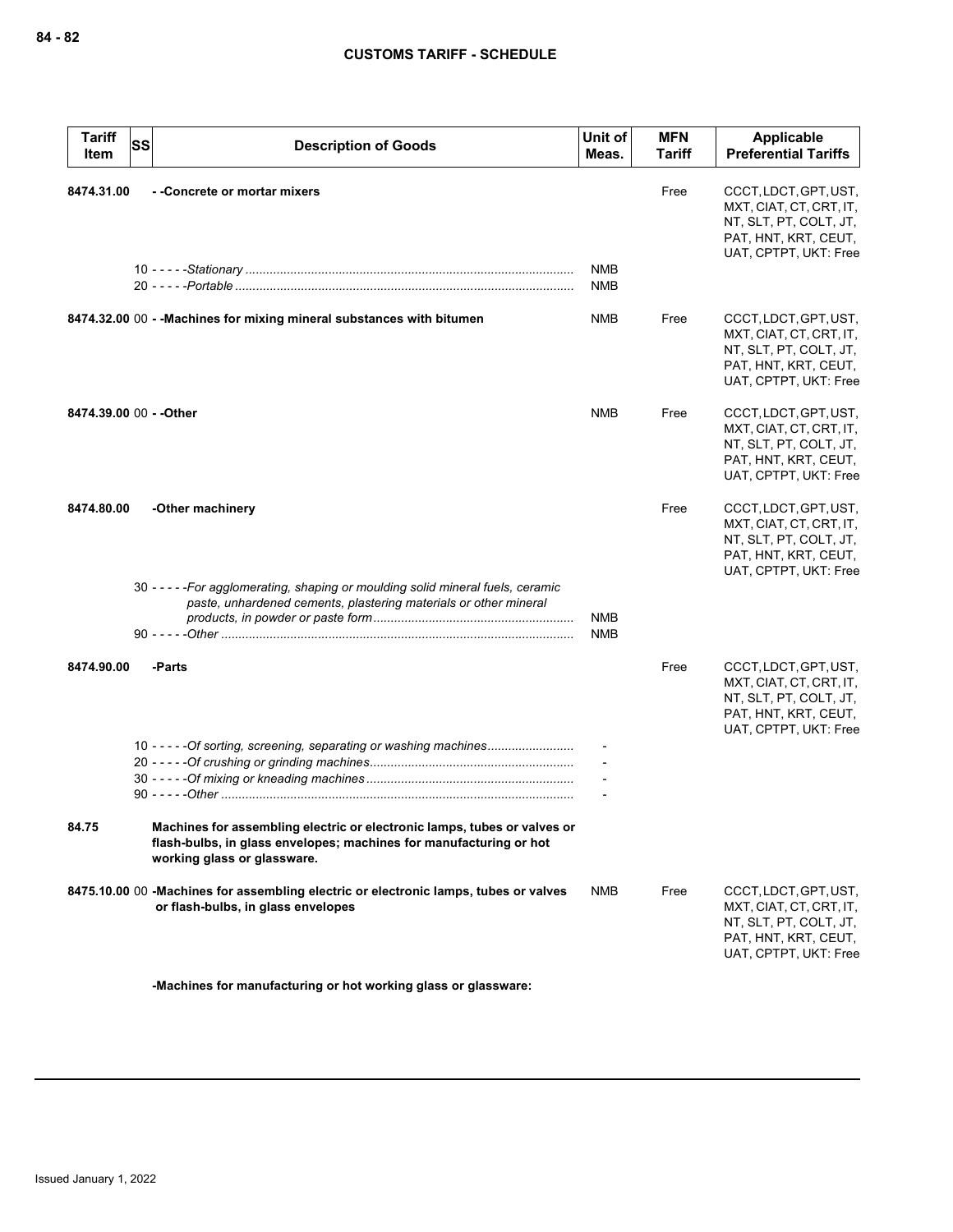| <b>Tariff</b><br><b>SS</b> | <b>Description of Goods</b>                                                                                                                   | Unit of    | <b>MFN</b>    | <b>Applicable</b>                                                                                                           |
|----------------------------|-----------------------------------------------------------------------------------------------------------------------------------------------|------------|---------------|-----------------------------------------------------------------------------------------------------------------------------|
| Item                       |                                                                                                                                               | Meas.      | <b>Tariff</b> | <b>Preferential Tariffs</b>                                                                                                 |
|                            | 8475.21.00 00 - - Machines for making optical fibres and preforms                                                                             | <b>NMB</b> | Free          | CCCT, LDCT, GPT, UST,<br>MXT, CIAT, CT, CRT, IT,<br>NT, SLT, PT, COLT, JT,<br>PAT, HNT, KRT, CEUT,<br>UAT, CPTPT, UKT: Free |
| 8475.29.00 00 - - Other    |                                                                                                                                               | <b>NMB</b> | Free          | CCCT, LDCT, GPT, UST,<br>MXT, CIAT, CT, CRT, IT,<br>NT, SLT, PT, COLT, JT,<br>PAT, HNT, KRT, CEUT,<br>UAT, CPTPT, UKT: Free |
| 8475.90.00 00 -Parts       |                                                                                                                                               |            | Free          | CCCT, LDCT, GPT, UST,<br>MXT, CIAT, CT, CRT, IT,<br>NT, SLT, PT, COLT, JT,<br>PAT, HNT, KRT, CEUT,<br>UAT, CPTPT, UKT: Free |
| 84.76                      | Automatic goods-vending machines (for example, postage stamp,<br>cigarette, food or beverage machines), including money-changing<br>machines. |            |               |                                                                                                                             |
|                            | -Automatic beverage-vending machines:                                                                                                         |            |               |                                                                                                                             |
| 8476.21                    | - - Incorporating heating or refrigerating devices                                                                                            |            |               |                                                                                                                             |
|                            | 8476.21.10 00 - - - For vending in-cup hot beverages, with no more than three selections                                                      | <b>NMB</b> | 6%            | CCCT, LDCT, GPT, UST,<br>MXT, CIAT, CT, CRT, IT,<br>NT, SLT, PT, COLT, JT,<br>PAT, HNT, KRT, CEUT,<br>UAT, CPTPT, UKT: Free |
| 8476.21.90 00 - - - Other  |                                                                                                                                               | <b>NMB</b> | Free          | CCCT, LDCT, GPT, UST,<br>MXT, CIAT, CT, CRT, IT,<br>NT, SLT, PT, COLT, JT,<br>PAT, HNT, KRT, CEUT,<br>UAT, CPTPT, UKT: Free |
| 8476.29.00 00 - - Other    |                                                                                                                                               | <b>NMB</b> | Free          | CCCT, LDCT, GPT, UST,<br>MXT, CIAT, CT, CRT, IT,<br>NT, SLT, PT, COLT, JT,<br>PAT, HNT, KRT, CEUT,<br>UAT, CPTPT, UKT: Free |
|                            | -Other machines:                                                                                                                              |            |               |                                                                                                                             |
| 8476.81                    | - - Incorporating heating or refrigerating devices                                                                                            |            |               |                                                                                                                             |
|                            | 8476.81.10 00 - - - For vending French fried potatoes or chicken nuggets                                                                      | <b>NMB</b> | 6%            | CCCT, LDCT, GPT, UST,<br>MXT, CIAT, CT, CRT, IT,<br>NT, SLT, PT, COLT, JT,<br>PAT, HNT, KRT, CEUT,<br>UAT, CPTPT, UKT: Free |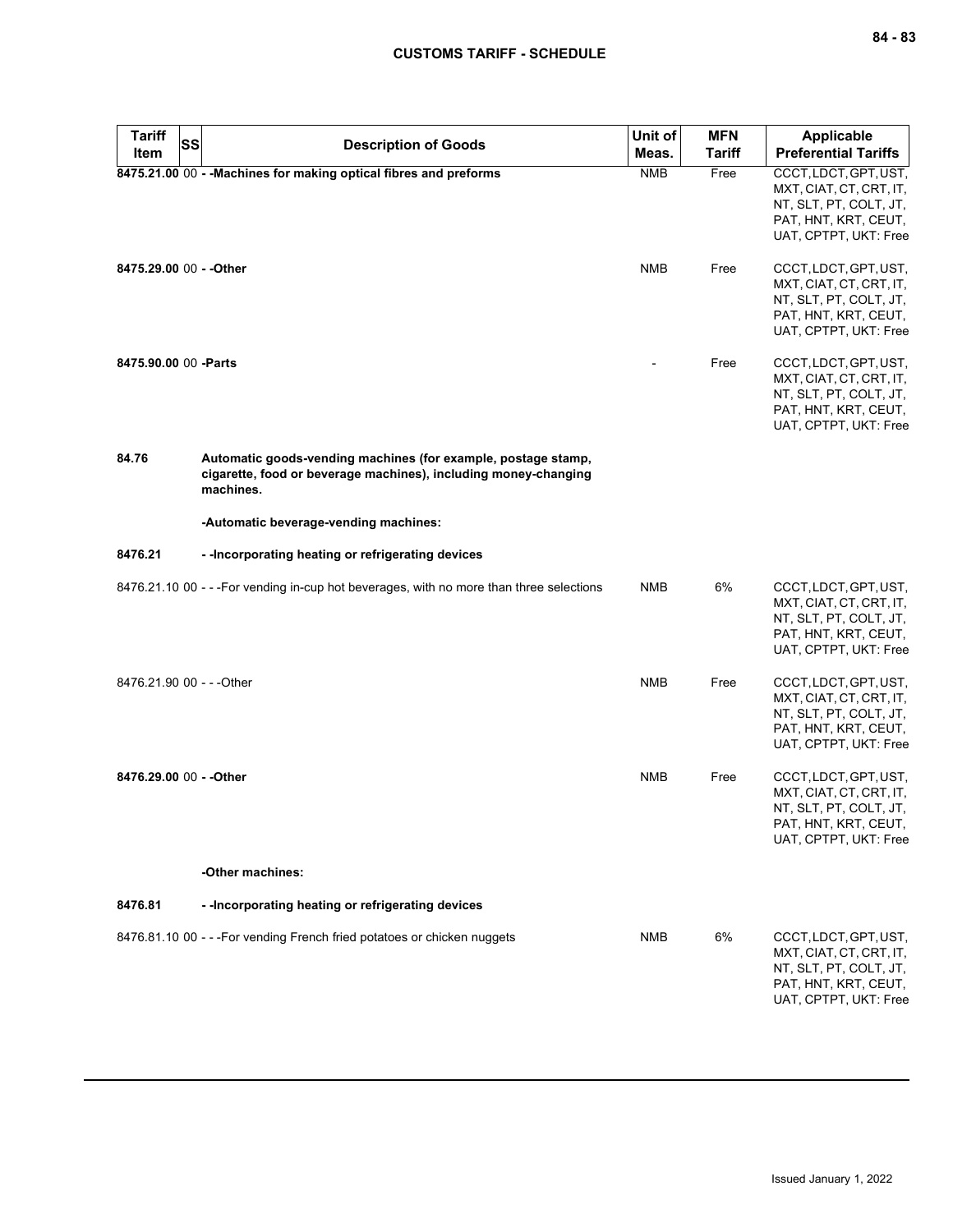| <b>Tariff</b><br><b>SS</b> | <b>Description of Goods</b>                                                                                                                                  | Unit of    | <b>MFN</b>    | Applicable                                                                                                                  |
|----------------------------|--------------------------------------------------------------------------------------------------------------------------------------------------------------|------------|---------------|-----------------------------------------------------------------------------------------------------------------------------|
| Item                       |                                                                                                                                                              | Meas.      | <b>Tariff</b> | <b>Preferential Tariffs</b>                                                                                                 |
| 8476.81.90 00 - - - Other  |                                                                                                                                                              | <b>NMB</b> | Free          | CCCT, LDCT, GPT, UST,<br>MXT, CIAT, CT, CRT, IT,<br>NT, SLT, PT, COLT, JT,<br>PAT, HNT, KRT, CEUT,<br>UAT, CPTPT, UKT: Free |
| 8476.89.00 00 - - Other    |                                                                                                                                                              | <b>NMB</b> | Free          | CCCT, LDCT, GPT, UST,<br>MXT, CIAT, CT, CRT, IT,<br>NT, SLT, PT, COLT, JT,<br>PAT, HNT, KRT, CEUT,<br>UAT, CPTPT, UKT: Free |
| 8476.90.00 00 - Parts      |                                                                                                                                                              |            | Free          | CCCT, LDCT, GPT, UST,<br>MXT, CIAT, CT, CRT, IT,<br>NT, SLT, PT, COLT, JT,<br>PAT, HNT, KRT, CEUT,<br>UAT, CPTPT, UKT: Free |
| 84.77                      | Machinery for working rubber or plastics or for the manufacture of<br>products from these materials, not specified or included elsewhere in<br>this Chapter. |            |               |                                                                                                                             |
| 8477.10.00                 | -Injection-moulding machines                                                                                                                                 | <b>NMB</b> | Free          | CCCT, LDCT, GPT, UST,<br>MXT, CIAT, CT, CRT, IT,<br>NT, SLT, PT, COLT, JT,<br>PAT, HNT, KRT, CEUT,<br>UAT, CPTPT, UKT: Free |
|                            |                                                                                                                                                              | <b>NMB</b> |               |                                                                                                                             |
| 8477.20.00 00 - Extruders  |                                                                                                                                                              | <b>NMB</b> | Free          | CCCT, LDCT, GPT, UST,<br>MXT, CIAT, CT, CRT, IT,<br>NT, SLT, PT, COLT, JT,<br>PAT, HNT, KRT, CEUT,<br>UAT, CPTPT, UKT: Free |
|                            | 8477.30.00 00 -Blow moulding machines                                                                                                                        | <b>NMB</b> | Free          | CCCT, LDCT, GPT, UST,<br>MXT, CIAT, CT, CRT, IT,<br>NT, SLT, PT, COLT, JT,<br>PAT, HNT, KRT, CEUT,<br>UAT, CPTPT, UKT: Free |
|                            | 8477.40.00 00 -Vacuum moulding machines and other thermoforming machines                                                                                     | NMB        | Free          | CCCT, LDCT, GPT, UST,<br>MXT, CIAT, CT, CRT, IT,<br>NT, SLT, PT, COLT, JT,<br>PAT, HNT, KRT, CEUT,<br>UAT, CPTPT, UKT: Free |
|                            | -Other machinery for moulding or otherwise forming:                                                                                                          |            |               |                                                                                                                             |
|                            | 8477.51.00 00 - - For moulding or retreading pneumatic tires or for moulding or<br>otherwise forming inner tubes                                             | NMB        | Free          | CCCT, LDCT, GPT, UST,<br>MXT, CIAT, CT, CRT, IT,<br>NT, SLT, PT, COLT, JT,<br>PAT, HNT, KRT, CEUT,<br>UAT, CPTPT, UKT: Free |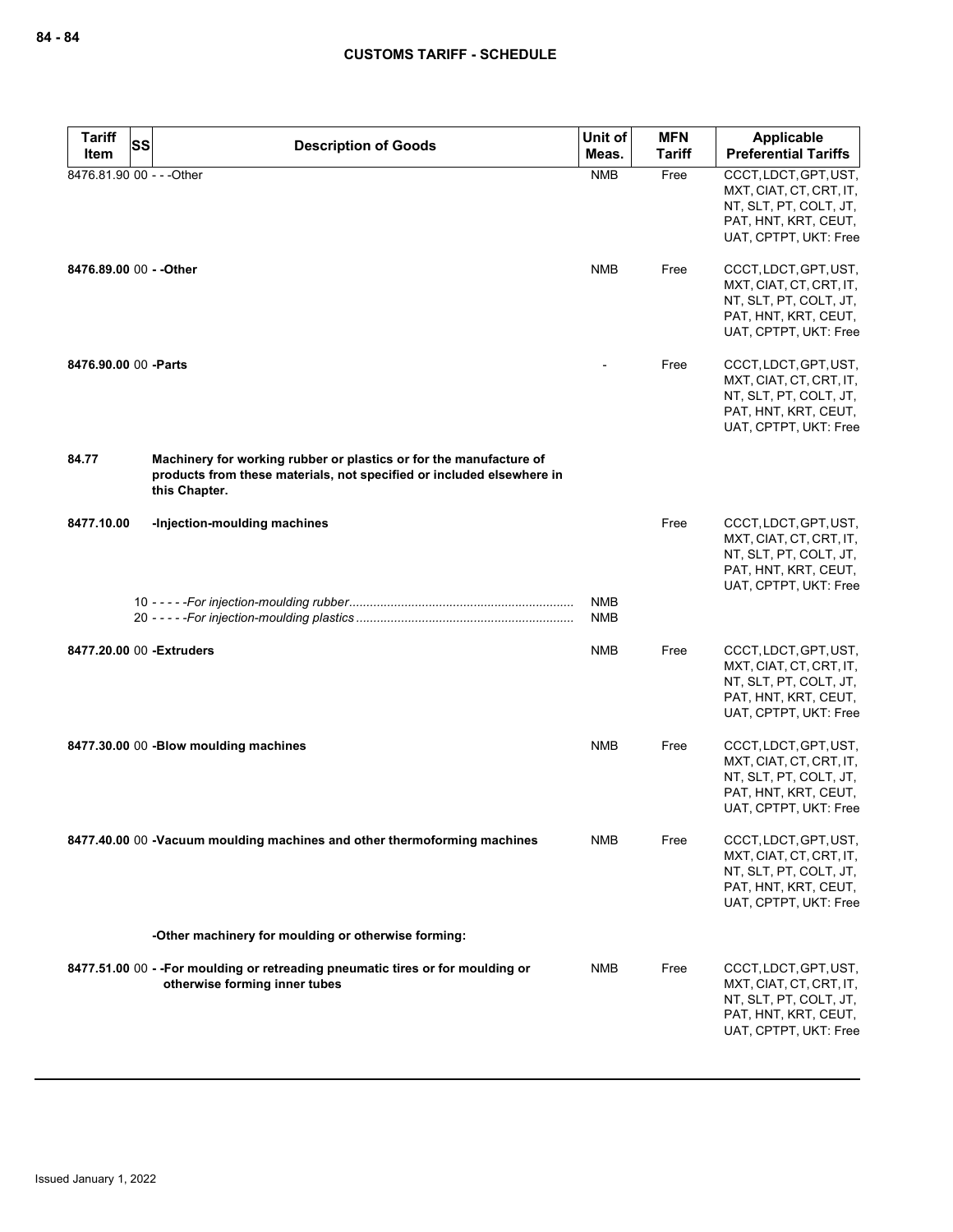| <b>Tariff</b><br>Item | SS<br><b>Description of Goods</b>                                                                                             | Unit of<br>Meas. | <b>MFN</b><br>Tariff | <b>Applicable</b><br><b>Preferential Tariffs</b>                                                                            |
|-----------------------|-------------------------------------------------------------------------------------------------------------------------------|------------------|----------------------|-----------------------------------------------------------------------------------------------------------------------------|
|                       | 8477.59.00 00 - - Other                                                                                                       | <b>NMB</b>       | Free                 | CCCT, LDCT, GPT, UST,<br>MXT, CIAT, CT, CRT, IT,<br>NT, SLT, PT, COLT, JT,<br>PAT, HNT, KRT, CEUT,<br>UAT, CPTPT, UKT: Free |
|                       | 8477.80.00 00 - Other machinery                                                                                               | <b>NMB</b>       | Free                 | CCCT, LDCT, GPT, UST,<br>MXT, CIAT, CT, CRT, IT,<br>NT, SLT, PT, COLT, JT,<br>PAT, HNT, KRT, CEUT,<br>UAT, CPTPT, UKT: Free |
| 8477.90               | -Parts                                                                                                                        |                  |                      |                                                                                                                             |
|                       | 8477.90.10 00 - - -Base, bed, platen, clamp cylinder, ram and injection castings, weldments<br>and fabrications               |                  | Free                 | CCCT, LDCT, GPT, UST,<br>MXT, CIAT, CT, CRT, IT,<br>NT, SLT, PT, COLT, JT,<br>PAT, HNT, KRT, CEUT,<br>UAT, CPTPT, UKT: Free |
| 8477.90.20            | --Barrel screws                                                                                                               |                  | Free                 | CCCT, LDCT, GPT, UST,<br>MXT, CIAT, CT, CRT, IT,<br>NT, SLT, PT, COLT, JT,<br>PAT, HNT, KRT, CEUT,<br>UAT, CPTPT, UKT: Free |
|                       |                                                                                                                               |                  |                      |                                                                                                                             |
|                       | 8477.90.30 00 - - - Hydraulic assemblies consisting of at least two of the following: manifold,<br>valves, pump or oil cooler |                  | Free                 | CCCT, LDCT, GPT, UST,<br>MXT, CIAT, CT, CRT, IT,<br>NT, SLT, PT, COLT, JT,<br>PAT, HNT, KRT, CEUT,<br>UAT, CPTPT, UKT: Free |
| 8477.90.90            | $- -$ Other                                                                                                                   |                  | Free                 | CCCT, LDCT, GPT, UST,<br>MXT, CIAT, CT, CRT, IT,<br>NT, SLT, PT, COLT, JT,<br>PAT, HNT, KRT, CEUT,<br>UAT, CPTPT, UKT: Free |
|                       |                                                                                                                               |                  |                      |                                                                                                                             |
|                       |                                                                                                                               |                  |                      |                                                                                                                             |
|                       |                                                                                                                               |                  |                      |                                                                                                                             |
| 84.78                 | Machinery for preparing or making up tobacco, not specified or included<br>elsewhere in this Chapter.                         |                  |                      |                                                                                                                             |
|                       | 8478.10.00 00 -Machinery                                                                                                      | <b>NMB</b>       | Free                 | CCCT, LDCT, GPT, UST,<br>MXT, CIAT, CT, CRT, IT,<br>NT, SLT, PT, COLT, JT,<br>PAT, HNT, KRT, CEUT,<br>UAT, CPTPT, UKT: Free |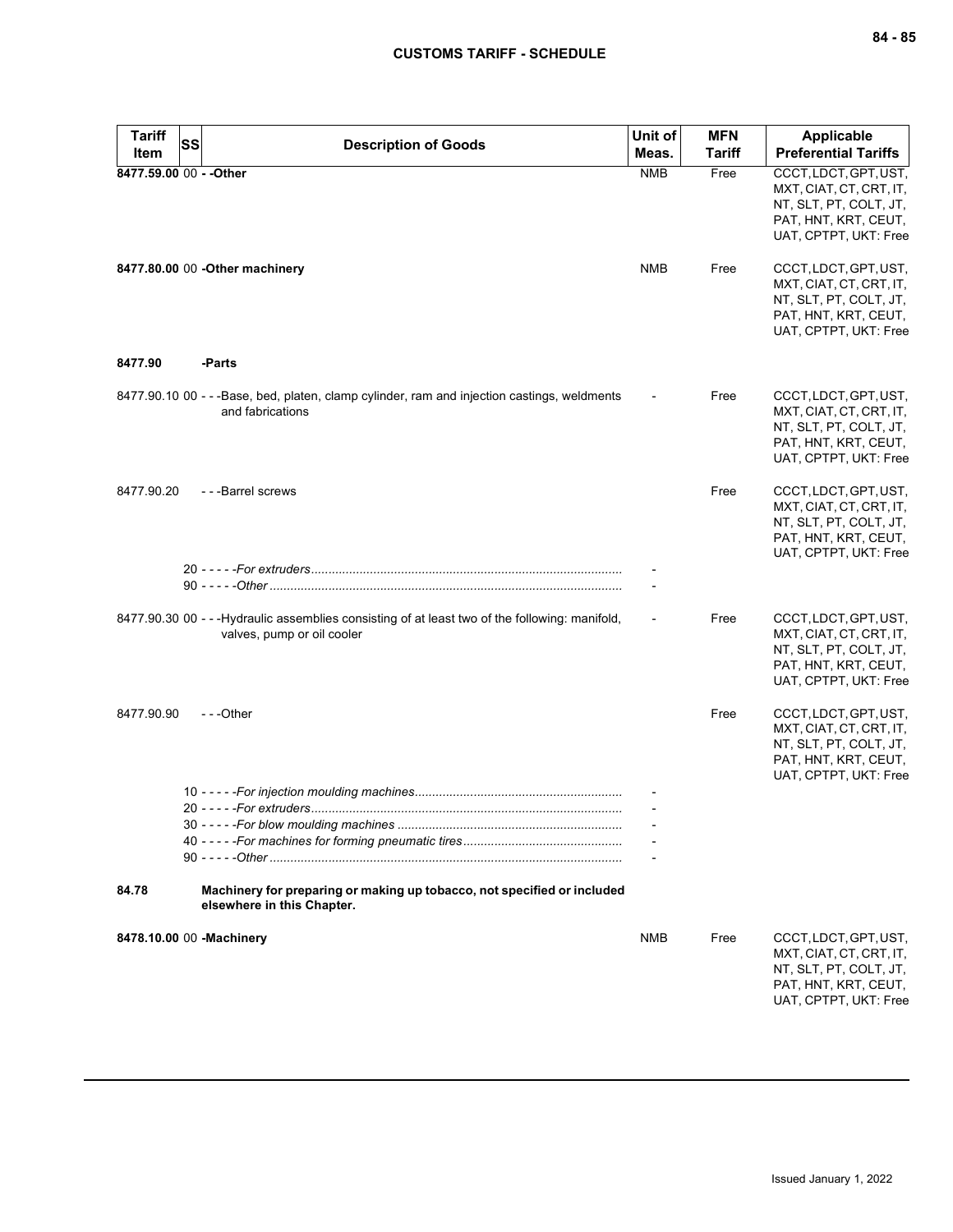| <b>Tariff</b>        | <b>SS</b> | <b>Description of Goods</b>                                                                                                                                                  | Unit of                                | <b>MFN</b>    | <b>Applicable</b>                                                                                                           |
|----------------------|-----------|------------------------------------------------------------------------------------------------------------------------------------------------------------------------------|----------------------------------------|---------------|-----------------------------------------------------------------------------------------------------------------------------|
| Item                 |           |                                                                                                                                                                              | Meas.                                  | <b>Tariff</b> | <b>Preferential Tariffs</b>                                                                                                 |
| 8478.90.00 00 -Parts |           |                                                                                                                                                                              |                                        | Free          | CCCT, LDCT, GPT, UST,<br>MXT, CIAT, CT, CRT, IT,<br>NT, SLT, PT, COLT, JT,<br>PAT, HNT, KRT, CEUT,<br>UAT, CPTPT, UKT: Free |
| 84.79                |           | Machines and mechanical appliances having individual functions, not<br>specified or included elsewhere in this Chapter.                                                      |                                        |               |                                                                                                                             |
| 8479.10.00           |           | -Machinery for public works, building or the like                                                                                                                            |                                        | Free          | CCCT, LDCT, GPT, UST,<br>MXT, CIAT, CT, CRT, IT,<br>NT, SLT, PT, COLT, JT,<br>PAT, HNT, KRT, CEUT,<br>UAT, CPTPT, UKT: Free |
|                      |           | 10 - - - - - Concrete spreaders, pavers, finishers, profilers or finegraders<br>20 - - - - - Bituminous spreaders, pavers, finishers, profilers or finegraders               | <b>NMB</b><br><b>NMB</b><br><b>NMB</b> |               |                                                                                                                             |
|                      |           | 8479.20.00 00 - Machinery for the extraction or preparation of animal or fixed vegetable<br>or microbial fats or oils                                                        | <b>NMB</b>                             | Free          | CCCT, LDCT, GPT, UST,<br>MXT, CIAT, CT, CRT, IT,<br>NT, SLT, PT, COLT, JT,<br>PAT, HNT, KRT, CEUT,<br>UAT, CPTPT, UKT: Free |
|                      |           | 8479.30.00 00 -Presses for the manufacture of particle board or fibre building board of<br>wood or other ligneous materials and other machinery for treating<br>wood or cork | NMB                                    | Free          | CCCT, LDCT, GPT, UST,<br>MXT, CIAT, CT, CRT, IT,<br>NT, SLT, PT, COLT, JT,<br>PAT, HNT, KRT, CEUT,<br>UAT, CPTPT, UKT: Free |
|                      |           | 8479.40.00 00 -Rope or cable-making machines                                                                                                                                 | <b>NMB</b>                             | Free          | CCCT, LDCT, GPT, UST,<br>MXT, CIAT, CT, CRT, IT,<br>NT, SLT, PT, COLT, JT,<br>PAT, HNT, KRT, CEUT,<br>UAT, CPTPT, UKT: Free |
| 8479.50.00           |           | -Industrial robots, not elsewhere specified or included                                                                                                                      |                                        | Free          | CCCT, LDCT, GPT, UST,<br>MXT, CIAT, CT, CRT, IT,<br>NT, SLT, PT, COLT, JT,<br>PAT, HNT, KRT, CEUT,<br>UAT, CPTPT, UKT: Free |
|                      |           |                                                                                                                                                                              | <b>NMB</b><br>NMB                      |               |                                                                                                                             |
|                      |           | 8479.60.00 00 - Evaporative air coolers<br>-Passenger boarding bridges:                                                                                                      | NMB                                    | Free          | CCCT, LDCT, GPT, UST,<br>MXT, CIAT, CT, CRT, IT,<br>NT, SLT, PT, COLT, JT,<br>PAT, HNT, KRT, CEUT,<br>UAT, CPTPT, UKT: Free |
|                      |           |                                                                                                                                                                              |                                        |               |                                                                                                                             |
|                      |           | 8479.71.00 00 - - Of a kind used in airports                                                                                                                                 | <b>NMB</b>                             | Free          | CCCT, LDCT, GPT, UST,<br>MXT, CIAT, CT, CRT, IT,<br>NT, SLT, PT, COLT, JT,<br>PAT, HNT, KRT, CEUT,<br>UAT, CPTPT, UKT: Free |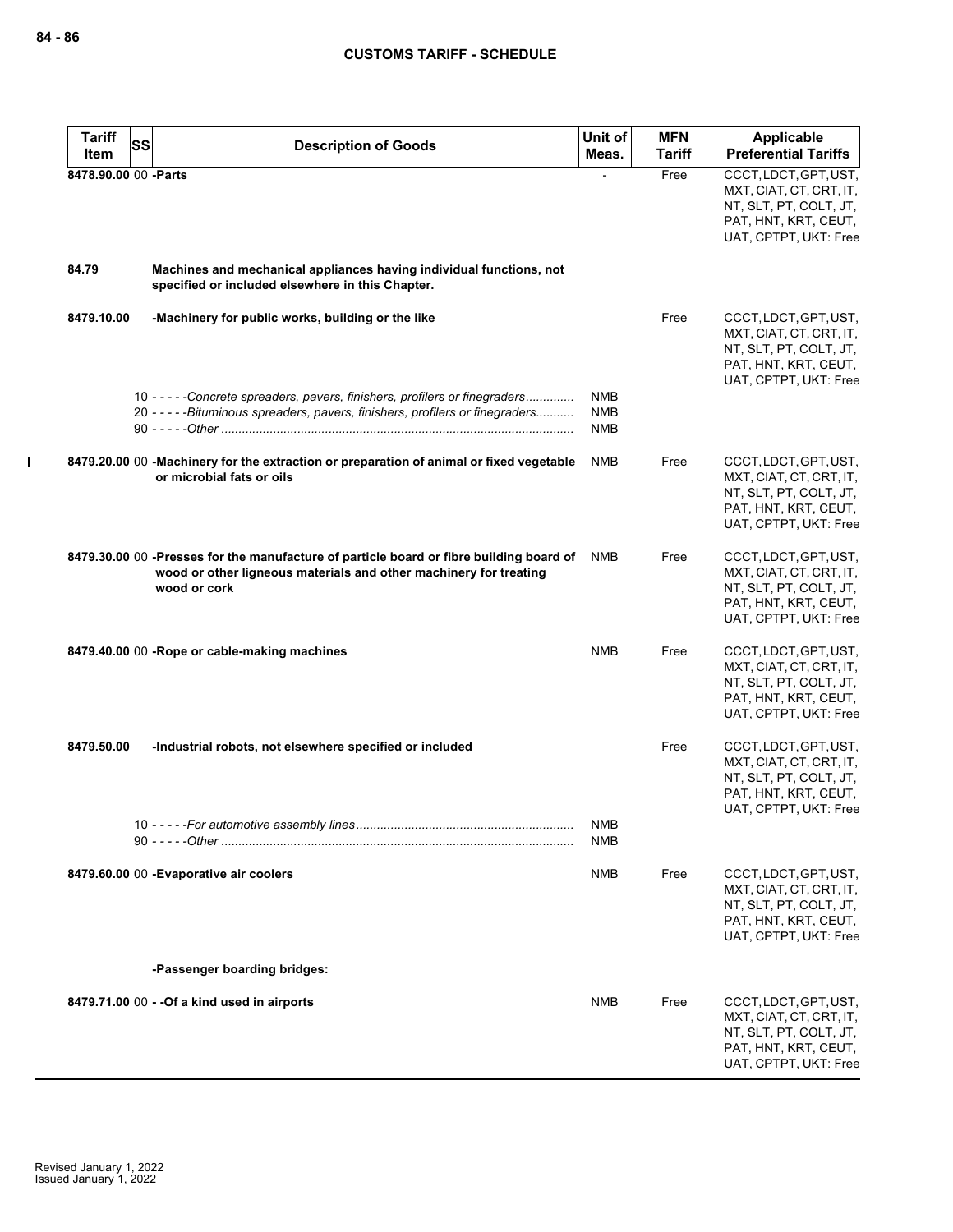| <b>Tariff</b><br>Item   | <b>SS</b> | <b>Description of Goods</b>                                                                                                                                                                                                                                                                                                                                                                                                                                                                                                                                                                                                                                                                                                                                                                                                                                                                                                                                                                                                                                                                                                                                                                                                                                                                                                              | Unit of<br>Meas.         | <b>MFN</b><br><b>Tariff</b> | <b>Applicable</b><br><b>Preferential Tariffs</b>                                                                            |
|-------------------------|-----------|------------------------------------------------------------------------------------------------------------------------------------------------------------------------------------------------------------------------------------------------------------------------------------------------------------------------------------------------------------------------------------------------------------------------------------------------------------------------------------------------------------------------------------------------------------------------------------------------------------------------------------------------------------------------------------------------------------------------------------------------------------------------------------------------------------------------------------------------------------------------------------------------------------------------------------------------------------------------------------------------------------------------------------------------------------------------------------------------------------------------------------------------------------------------------------------------------------------------------------------------------------------------------------------------------------------------------------------|--------------------------|-----------------------------|-----------------------------------------------------------------------------------------------------------------------------|
| 8479.79.00 00 - - Other |           |                                                                                                                                                                                                                                                                                                                                                                                                                                                                                                                                                                                                                                                                                                                                                                                                                                                                                                                                                                                                                                                                                                                                                                                                                                                                                                                                          | NMB                      | Free                        | CCCT, LDCT, GPT, UST,<br>MXT, CIAT, CT, CRT, IT,<br>NT, SLT, PT, COLT, JT,<br>PAT, HNT, KRT, CEUT,<br>UAT, CPTPT, UKT: Free |
|                         |           | -Other machines and mechanical appliances:                                                                                                                                                                                                                                                                                                                                                                                                                                                                                                                                                                                                                                                                                                                                                                                                                                                                                                                                                                                                                                                                                                                                                                                                                                                                                               |                          |                             |                                                                                                                             |
|                         |           | 8479.81.00 00 - - For treating metal, including electric wire coil-winders                                                                                                                                                                                                                                                                                                                                                                                                                                                                                                                                                                                                                                                                                                                                                                                                                                                                                                                                                                                                                                                                                                                                                                                                                                                               | <b>NMB</b>               | Free                        | CCCT, LDCT, GPT, UST,<br>MXT, CIAT, CT, CRT, IT,<br>NT, SLT, PT, COLT, JT,<br>PAT, HNT, KRT, CEUT,<br>UAT, CPTPT, UKT: Free |
| 8479.82.00              |           | - - Mixing, kneading, crushing, grinding, screening, sifting,<br>homogenizing, emulsifying or stirring machines                                                                                                                                                                                                                                                                                                                                                                                                                                                                                                                                                                                                                                                                                                                                                                                                                                                                                                                                                                                                                                                                                                                                                                                                                          |                          | Free                        | CCCT, LDCT, GPT, UST,<br>MXT, CIAT, CT, CRT, IT,<br>NT, SLT, PT, COLT, JT,<br>PAT, HNT, KRT, CEUT,<br>UAT, CPTPT, UKT: Free |
|                         |           |                                                                                                                                                                                                                                                                                                                                                                                                                                                                                                                                                                                                                                                                                                                                                                                                                                                                                                                                                                                                                                                                                                                                                                                                                                                                                                                                          | <b>NMB</b><br><b>NMB</b> |                             |                                                                                                                             |
|                         |           | 8479.83.00 00 - - Cold isostatic presses                                                                                                                                                                                                                                                                                                                                                                                                                                                                                                                                                                                                                                                                                                                                                                                                                                                                                                                                                                                                                                                                                                                                                                                                                                                                                                 | NMB                      | Free                        | CCCT, LDCT, GPT, UST,<br>MXT, CIAT, CT, CRT, IT,<br>NT, SLT, PT, COLT, JT,<br>PAT, HNT, KRT, CEUT,<br>UAT, CPTPT, UKT: Free |
| 8479.89                 |           | - -Other                                                                                                                                                                                                                                                                                                                                                                                                                                                                                                                                                                                                                                                                                                                                                                                                                                                                                                                                                                                                                                                                                                                                                                                                                                                                                                                                 |                          |                             |                                                                                                                             |
|                         |           | 8479.89.10 00 - - - Aircraft ground use continuous flow jet engine start units;<br>Artificial fog or smoke generators; Automatic loaders for small arms<br>ammunition; Automotive relay assembly lines;<br>Box dumpers for use with fresh fruit or fresh vegetables;<br>Cathode assembly systems;<br>Coating plant with thermal waste gas purification plant; Coin control<br>devices, of iron or steel, for apparatus, other than telephones, which vends<br>merchandise, services or tickets;<br>Condenser tube cleaning systems; Double-sided printed circuit board<br>coating systems;<br>Dry solder mask processing lines for printed circuit board production;<br>Fishing tools or well fracturing machines and appliances to be employed in<br>the exploration, discovery, development, maintenance, testing, depletion<br>or production of oil or natural gas wells or for use in drilling machinery to be<br>employed in the exploration, discovery, development or operation of<br>potash or rock salt deposits;<br>Horizontal solder levelling systems for printed circuit board<br>production; Initial fluid filling machines for automobiles;<br>Laboratory jet dyeing machines;<br>Liquid solder mask coater processing lines for printed circuit board<br>production; Low volume needle or taper nozzle fluid dispensers; | <b>NMB</b>               | Free                        | CCCT, LDCT, GPT, UST,<br>MXT, CIAT, CT, CRT, IT,<br>NT, SLT, PT, COLT, JT,<br>PAT, HNT, KRT, CEUT,<br>UAT, CPTPT, UKT: Free |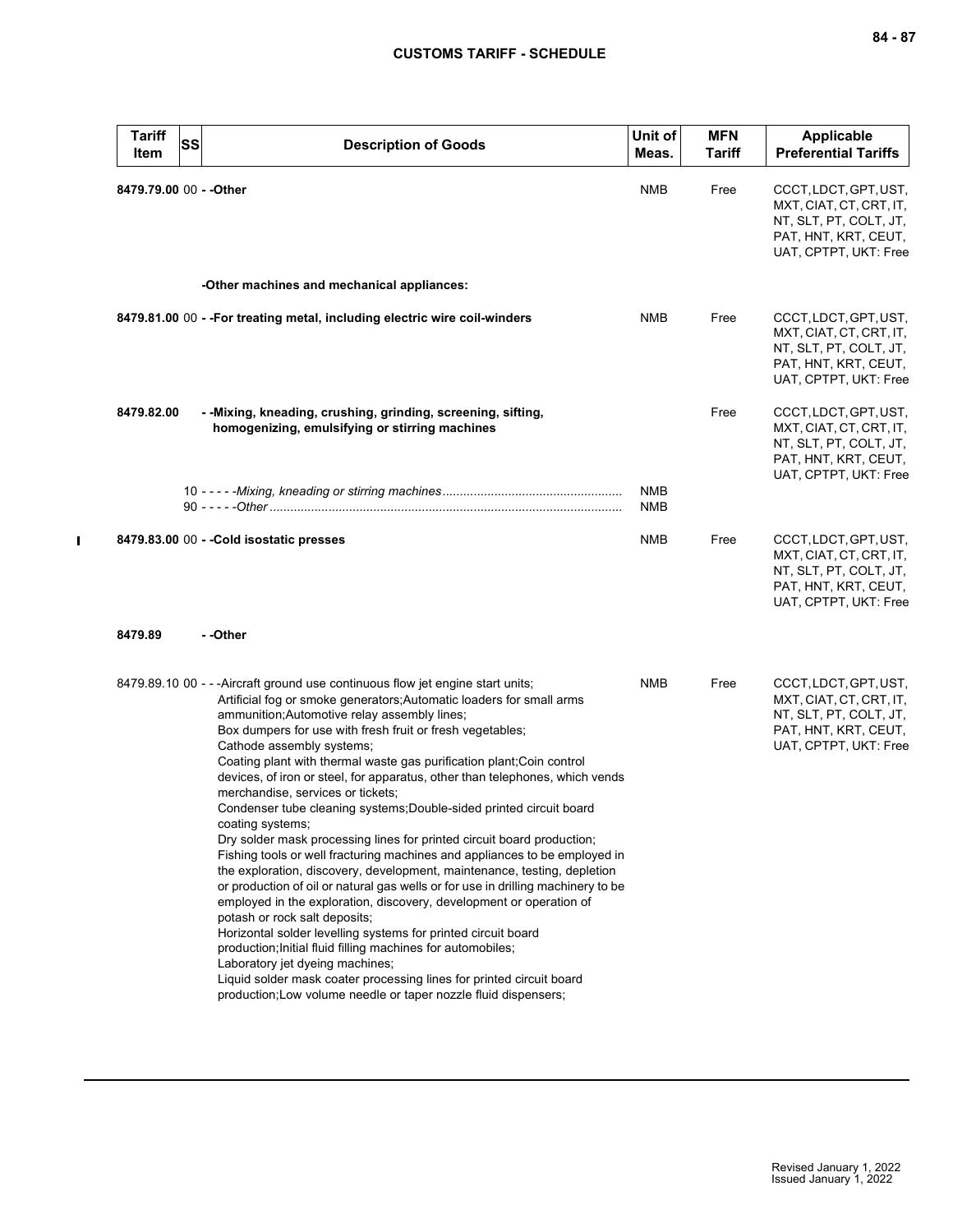| <b>Tariff</b><br>Item | SS | <b>Description of Goods</b>                                                                                                                                                                                                                                         | Unit of<br>Meas.  | <b>MFN</b><br><b>Tariff</b> | Applicable<br><b>Preferential Tariffs</b>                                                                                                |
|-----------------------|----|---------------------------------------------------------------------------------------------------------------------------------------------------------------------------------------------------------------------------------------------------------------------|-------------------|-----------------------------|------------------------------------------------------------------------------------------------------------------------------------------|
| continued             |    | 8479.89.10 00 - - - Machines for use by printers, lithographers, bookbinders, paper or foil<br>converters, manufacturers of stereotypes, electrotypes or printing plates<br>or rolls, or by manufacturers of articles made from paper, paperboard or                |                   |                             |                                                                                                                                          |
|                       |    | foil;<br>Multilayer registration systems for printed circuit board production;                                                                                                                                                                                      |                   |                             |                                                                                                                                          |
|                       |    | On-line capsule inspection systems;<br>Pipe scraping systems for cleaning;                                                                                                                                                                                          |                   |                             |                                                                                                                                          |
|                       |    | Powder presses for X-ray diffraction samples; paperboard or foil;<br>Machinery to be employed in the manufacture of pharmaceutical goods;<br>Machines to be employed in the manufacture of slide fasteners, tooth<br>brushes or Venetian blinds;                    |                   |                             |                                                                                                                                          |
|                       |    | Multilayer registration systems for printed circuit board production; On-line<br>capsule inspection systems;                                                                                                                                                        |                   |                             |                                                                                                                                          |
|                       |    | Pipe scraping systems for cleaning;<br>Powder presses for X-ray diffraction samples;<br>Printed circuit board conveyorized washing and drying machines;                                                                                                             |                   |                             |                                                                                                                                          |
|                       |    | Railcar door openers or pullers; Rider type scrubbers or polishers; Scallop<br>attachment machines;<br>Shot shell cartridge loaders;                                                                                                                                |                   |                             |                                                                                                                                          |
|                       |    | Tape embossing machines;<br>Textile board conveyorized washing and drying machines;<br>Railcar door openers or pullers;                                                                                                                                             |                   |                             |                                                                                                                                          |
|                       |    | Rider type scrubbers or polishers; Scallop attachment machines;<br>Shot shell cartridge loaders;<br>Tape embossing machines;                                                                                                                                        |                   |                             |                                                                                                                                          |
|                       |    | Textile or plastic separator systems for footwear manufacture;<br>Tin strip etch lines for printed circuit board production;<br>Trailer mounted jet air start units;                                                                                                |                   |                             |                                                                                                                                          |
|                       |    | Ultrasonic cleaners excluding those for washing cases                                                                                                                                                                                                               |                   |                             |                                                                                                                                          |
| 8479.89.20            |    | ---Carpet sweepers;<br>Electric motor driven household air humidifiers or air dehumidifiers,<br>excluding appliances of heading 84.15 or 84.24;                                                                                                                     |                   | 7.5%                        | CCCT, LDCT, GPT, UST,<br>MXT, CIAT, CT, CRT, IT,<br>NT, SLT, PT, COLT, JT,                                                               |
|                       |    | Munition cartridge loaders, excluding shot shell cartridge loaders and<br>automatic loaders for small arms ammunition                                                                                                                                               |                   |                             | PAT, HNT, KRT, CEUT,<br>UAT, CPTPT, UKT: Free                                                                                            |
|                       |    | - - - - - Electric motor driven household air humidifiers or air dehumidifiers,<br>excluding appliances of heading 84.15 or 84.24:                                                                                                                                  |                   |                             |                                                                                                                                          |
|                       |    |                                                                                                                                                                                                                                                                     | NMB<br><b>NMB</b> |                             |                                                                                                                                          |
|                       |    |                                                                                                                                                                                                                                                                     | <b>NMB</b>        |                             |                                                                                                                                          |
|                       |    | 8479.89.30 00 - - - Machinery to be employed in the manufacture of fertilizers from fish or fish<br>waste;<br>Mechanical devices for the control of the composition of sterilizing or<br>cleaning solutions used in the food or beverage industries or in hospitals | <b>NMB</b>        | Free                        | CCCT, LDCT, GPT, UST,<br>MXT, CIAT, CT, CRT, IT,<br>NT, SLT, PT, COLT, JT,<br>PAT, HNT, KRT, CEUT,                                       |
|                       |    |                                                                                                                                                                                                                                                                     |                   |                             | UAT, CPTPT, UKT: Free                                                                                                                    |
|                       |    | ---Trash compactors:                                                                                                                                                                                                                                                |                   |                             |                                                                                                                                          |
|                       |    | 8479.89.41 00 - - - - Industrial solid waste compactors;<br>Waste or refuse compactors, electrically powered, utilized on aircraft,<br>trains, ships or buses, capable of crushing bottles and other in-transit<br>waste                                            | NMB               | Free                        | AUT, NZT, CCCT, LDCT,<br>GPT, UST, MXT, CIAT,<br>CT, CRT, IT, NT, SLT, PT,<br>COLT, JT, PAT, HNT,<br>KRT, CEUT, UAT,<br>CPTPT, UKT: Free |
|                       |    |                                                                                                                                                                                                                                                                     |                   |                             |                                                                                                                                          |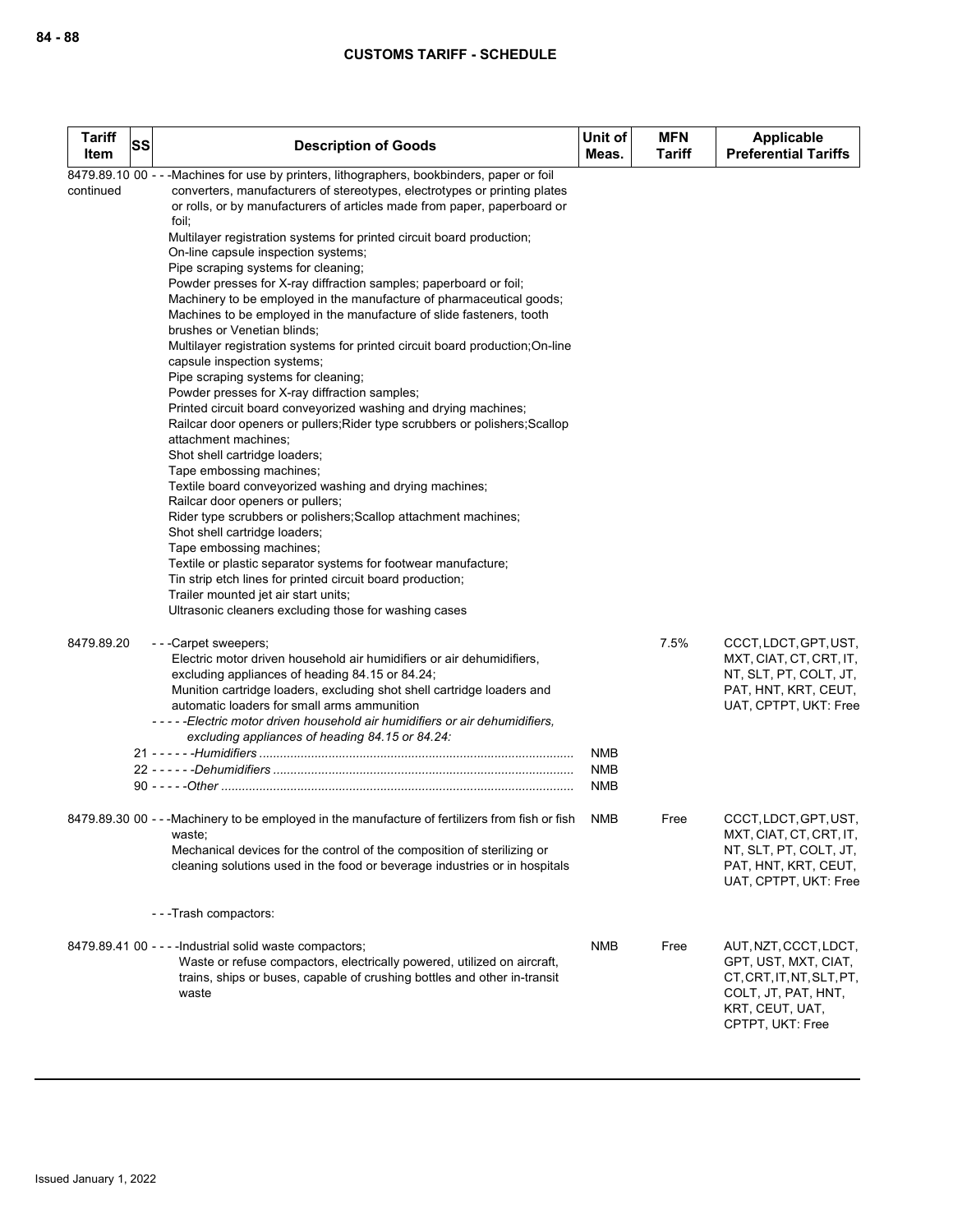| <b>Tariff</b><br>Item | SS<br><b>Description of Goods</b>                                                                                                                              | Unit of<br>Meas.                       | <b>MFN</b><br><b>Tariff</b> | <b>Applicable</b><br><b>Preferential Tariffs</b>                                                                            |
|-----------------------|----------------------------------------------------------------------------------------------------------------------------------------------------------------|----------------------------------------|-----------------------------|-----------------------------------------------------------------------------------------------------------------------------|
|                       | 8479.89.49 00 - - - - Other                                                                                                                                    | <b>NMB</b>                             | Free                        | CCCT, LDCT, GPT, UST,                                                                                                       |
|                       |                                                                                                                                                                |                                        |                             | MXT, CIAT, CT, CRT, IT,<br>NT, SLT, PT, COLT, JT,<br>PAT, HNT, KRT, CEUT,<br>UAT, CPTPT, UKT: Free                          |
| 8479.89.90            | ---Other                                                                                                                                                       |                                        | Free                        | CCCT, LDCT, GPT, UST,<br>MXT, CIAT, CT, CRT, IT,<br>NT, SLT, PT, COLT, JT,<br>PAT, HNT, KRT, CEUT,<br>UAT, CPTPT, UKT: Free |
|                       |                                                                                                                                                                | <b>NMB</b><br><b>NMB</b><br><b>NMB</b> |                             |                                                                                                                             |
| 8479.90               | -Parts                                                                                                                                                         |                                        |                             |                                                                                                                             |
|                       | - - - Of the goods of tariff item No. 8479.89.41 or 8479.89.49:                                                                                                |                                        |                             |                                                                                                                             |
|                       | 8479.90.11 00 - - - - Frame assemblies incorporating at least two of the following: baseplate,<br>side frames, power screws or front plates                    |                                        | Free                        | CCCT, LDCT, GPT, UST,<br>MXT, CIAT, CT, CRT, IT,<br>NT, SLT, PT, COLT, JT,<br>PAT, HNT, KRT, CEUT,<br>UAT, CPTPT, UKT: Free |
|                       | 8479.90.12 00 - - - - Ram assemblies incorporating a ram wrapper or ram cover                                                                                  |                                        | Free                        | CCCT, LDCT, GPT, UST,<br>MXT, CIAT, CT, CRT, IT,<br>NT, SLT, PT, COLT, JT,<br>PAT, HNT, KRT, CEUT,<br>UAT, CPTPT, UKT: Free |
|                       | 8479.90.13 00 - - - - Container assemblies incorporating at least two of the following:<br>container bottom, container wrapper, slide track or container front |                                        | Free                        | CCCT, LDCT, GPT, UST,<br>MXT, CIAT, CT, CRT, IT,<br>NT, SLT, PT, COLT, JT,<br>PAT, HNT, KRT, CEUT,<br>UAT, CPTPT, UKT: Free |
|                       | 8479.90.14 00 - - - - Cabinets or cases                                                                                                                        |                                        | Free                        | CCCT, LDCT, GPT, UST,<br>MXT, CIAT, CT, CRT, IT,<br>NT, SLT, PT, COLT, JT,<br>PAT, HNT, KRT, CEUT,<br>UAI, CPIPI, UKI: Free |
|                       | 8479.90.19 00 - - - - Other                                                                                                                                    |                                        | Free                        | CCCT, LDCT, GPT, UST,<br>MXT, CIAT, CT, CRT, IT,<br>NT, SLT, PT, COLT, JT,<br>PAT, HNT, KRT, CEUT,<br>UAT, CPTPT, UKT: Free |
| 8479.90.90            | $- -$ Other                                                                                                                                                    |                                        | Free                        | CCCT, LDCT, GPT, UST,<br>MXT, CIAT, CT, CRT, IT,<br>NT, SLT, PT, COLT, JT,<br>PAT, HNT, KRT, CEUT,<br>UAT, CPTPT, UKT: Free |
|                       | 20 - - - - - Of machinery for public works, building or the like                                                                                               |                                        |                             |                                                                                                                             |
|                       |                                                                                                                                                                |                                        |                             |                                                                                                                             |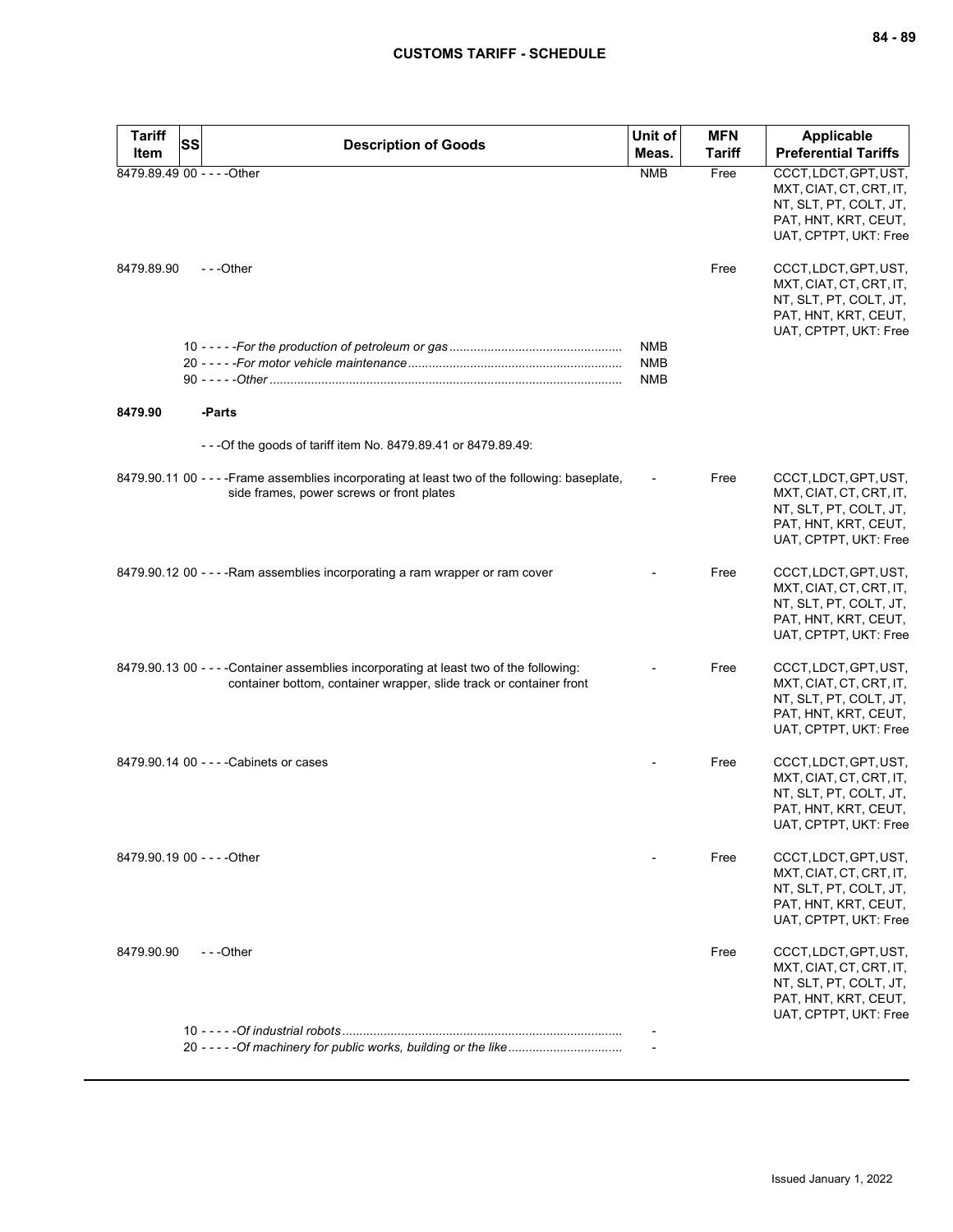| <b>Tariff</b><br><b>Item</b> | SS | <b>Description of Goods</b>                                                                                                                                                       | Unit of<br>Meas. | <b>MFN</b><br>Tariff | <b>Applicable</b><br><b>Preferential Tariffs</b>                                                                            |
|------------------------------|----|-----------------------------------------------------------------------------------------------------------------------------------------------------------------------------------|------------------|----------------------|-----------------------------------------------------------------------------------------------------------------------------|
|                              |    | 30 - - - - - Of presses for the manufacture of particle board or fibre building board<br>of wood or other ligneous materials and other machinery for treating                     |                  |                      |                                                                                                                             |
|                              |    | 40 - - - - - Of machines or mechanical appliances for treating metal                                                                                                              |                  |                      |                                                                                                                             |
| 84.80                        |    | Moulding boxes for metal foundry; mould bases; moulding patterns;<br>moulds for metal (other than ingot moulds), metal carbides, glass,<br>mineral materials, rubber or plastics. |                  |                      |                                                                                                                             |
|                              |    | 8480.10.00 00 -Moulding boxes for metal foundry                                                                                                                                   |                  | Free                 | CCCT, LDCT, GPT, UST,<br>MXT, CIAT, CT, CRT, IT,<br>NT, SLT, PT, COLT, JT,<br>PAT, HNT, KRT, CEUT,<br>UAT, CPTPT, UKT: Free |
|                              |    | 8480.20.00 00 - Mould bases                                                                                                                                                       |                  | Free                 | CCCT, LDCT, GPT, UST,<br>MXT, CIAT, CT, CRT, IT,<br>NT, SLT, PT, COLT, JT,<br>PAT, HNT, KRT, CEUT,<br>UAT, CPTPT, UKT: Free |
|                              |    | 8480.30.00 00 -Moulding patterns                                                                                                                                                  |                  | Free                 | CCCT, LDCT, GPT, UST,<br>MXT, CIAT, CT, CRT, IT,<br>NT, SLT, PT, COLT, JT,<br>PAT, HNT, KRT, CEUT,<br>UAT, CPTPT, UKT: Free |
|                              |    | -Moulds for metal or metal carbides:                                                                                                                                              |                  |                      |                                                                                                                             |
|                              |    | 8480.41.00 00 - - Injection or compression types                                                                                                                                  |                  | Free                 | CCCT, LDCT, GPT, UST,<br>MXT, CIAT, CT, CRT, IT,<br>NT, SLT, PT, COLT, JT,<br>PAT, HNT, KRT, CEUT,<br>UAT, CPTPT, UKT: Free |
| 8480.49.00 00 - - Other      |    |                                                                                                                                                                                   |                  | Free                 | CCCT, LDCT, GPT, UST,<br>MXT, CIAT, CT, CRT, IT,<br>NT, SLT, PT, COLT, JT,<br>PAT, HNT, KRT, CEUT,<br>UAT, CPTPT, UKT: Free |
|                              |    | 8480.50.00 00 -Moulds for glass                                                                                                                                                   |                  | Free                 | CCCT, LDCT, GPT, UST,<br>MXT, CIAT, CT, CRT, IT,<br>NT, SLT, PT, COLT, JT,<br>PAT, HNT, KRT, CEUT,<br>UAT, CPTPT, UKT: Free |
| 8480.60.00                   |    | -Moulds for mineral materials                                                                                                                                                     |                  | Free                 | CCCT, LDCT, GPT, UST,<br>MXT, CIAT, CT, CRT, IT,<br>NT, SLT, PT, COLT, JT,<br>PAT, HNT, KRT, CEUT,<br>UAT, CPTPT, UKT: Free |
|                              |    |                                                                                                                                                                                   |                  |                      |                                                                                                                             |
|                              |    | -Moulds for rubber or plastics:                                                                                                                                                   |                  |                      |                                                                                                                             |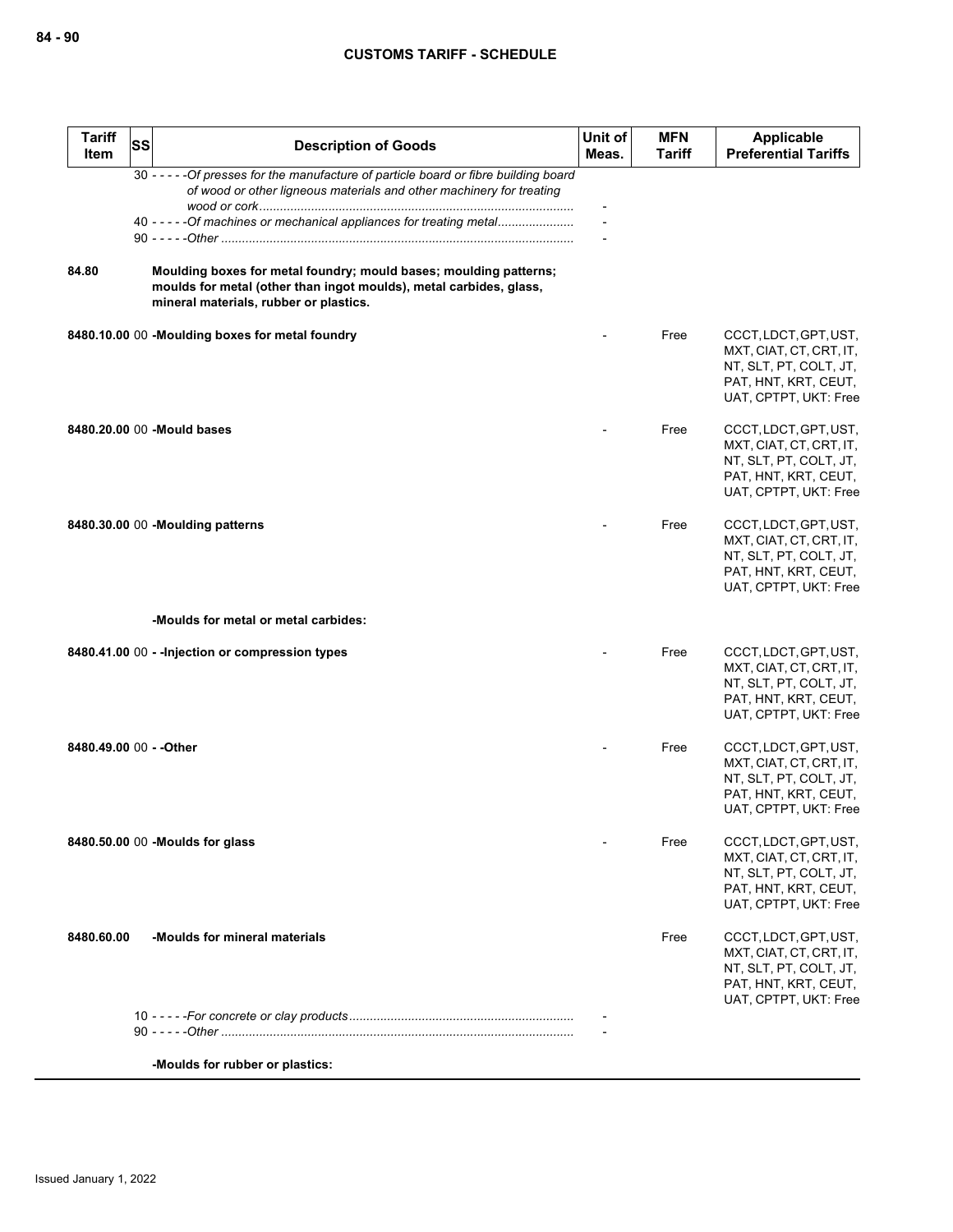| <b>Tariff</b><br>Item   | SS | <b>Description of Goods</b>                                                                                                                                                    | Unit of<br>Meas.         | MFN<br>Tariff | <b>Applicable</b><br><b>Preferential Tariffs</b>                                                                            |
|-------------------------|----|--------------------------------------------------------------------------------------------------------------------------------------------------------------------------------|--------------------------|---------------|-----------------------------------------------------------------------------------------------------------------------------|
| 8480.71.00              |    | - - Injection or compression types                                                                                                                                             |                          | Free          | CCCT, LDCT, GPT, UST,<br>MXT, CIAT, CT, CRT, IT,<br>NT, SLT, PT, COLT, JT,<br>PAT, HNT, KRT, CEUT,<br>UAT, CPTPT, UKT: Free |
|                         |    |                                                                                                                                                                                | <b>NMB</b><br><b>NMB</b> |               |                                                                                                                             |
| 8480.79.00 00 - - Other |    |                                                                                                                                                                                |                          | Free          | CCCT, LDCT, GPT, UST,<br>MXT, CIAT, CT, CRT, IT,<br>NT, SLT, PT, COLT, JT,<br>PAT, HNT, KRT, CEUT,<br>UAT, CPTPT, UKT: Free |
| 84.81                   |    | Taps, cocks, valves and similar appliances for pipes, boiler shells,<br>tanks, vats or the like, including pressure-reducing valves and<br>thermostatically controlled valves. |                          |               |                                                                                                                             |
| 8481.10.00              |    | -Pressure-reducing valves                                                                                                                                                      |                          | Free          | CCCT, LDCT, GPT, UST,<br>MXT, CIAT, CT, CRT, IT,<br>NT, SLT, PT, COLT, JT,<br>PAT, HNT, KRT, CEUT,<br>UAT, CPTPT, UKT: Free |
|                         |    |                                                                                                                                                                                |                          |               |                                                                                                                             |
| 8481.20.00              |    | -Valves for oleohydraulic or pneumatic transmissions                                                                                                                           |                          | Free          | CCCT, LDCT, GPT, UST,<br>MXT, CIAT, CT, CRT, IT,<br>NT, SLT, PT, COLT, JT,<br>PAT, HNT, KRT, CEUT,<br>UAT, CPTPT, UKT: Free |
|                         |    | -----Oleohydraulic valves, directional control:                                                                                                                                |                          |               |                                                                                                                             |
|                         |    |                                                                                                                                                                                | NMB                      |               |                                                                                                                             |
|                         |    |                                                                                                                                                                                | <b>NMB</b>               |               |                                                                                                                             |
|                         |    |                                                                                                                                                                                | <b>NMB</b>               |               |                                                                                                                             |
|                         |    |                                                                                                                                                                                | <b>NMB</b>               |               |                                                                                                                             |
|                         |    |                                                                                                                                                                                | <b>NMB</b>               |               |                                                                                                                             |
|                         |    | -----Pneumatic valves, directional control:                                                                                                                                    | <b>NMB</b>               |               |                                                                                                                             |
|                         |    |                                                                                                                                                                                | <b>NMB</b>               |               |                                                                                                                             |
|                         |    |                                                                                                                                                                                | <b>NMB</b>               |               |                                                                                                                             |
| 8481.30.00              |    | -Check (nonreturn) valves                                                                                                                                                      |                          | Free          | CCCT, LDCT, GPT, UST,<br>MXT, CIAT, CT, CRT, IT,<br>NT, SLT, PT, COLT, JT,<br>PAT, HNT, KRT, CEUT,<br>UAT, CPTPT, UKT: Free |
|                         |    | -----Hand operated or hand activated (excluding multiple gear, pulley or<br>chain valves and connective couplings equipped with valves):                                       |                          |               |                                                                                                                             |
|                         |    |                                                                                                                                                                                |                          |               |                                                                                                                             |
|                         |    |                                                                                                                                                                                |                          |               |                                                                                                                             |
|                         |    |                                                                                                                                                                                |                          |               |                                                                                                                             |
|                         |    |                                                                                                                                                                                |                          |               |                                                                                                                             |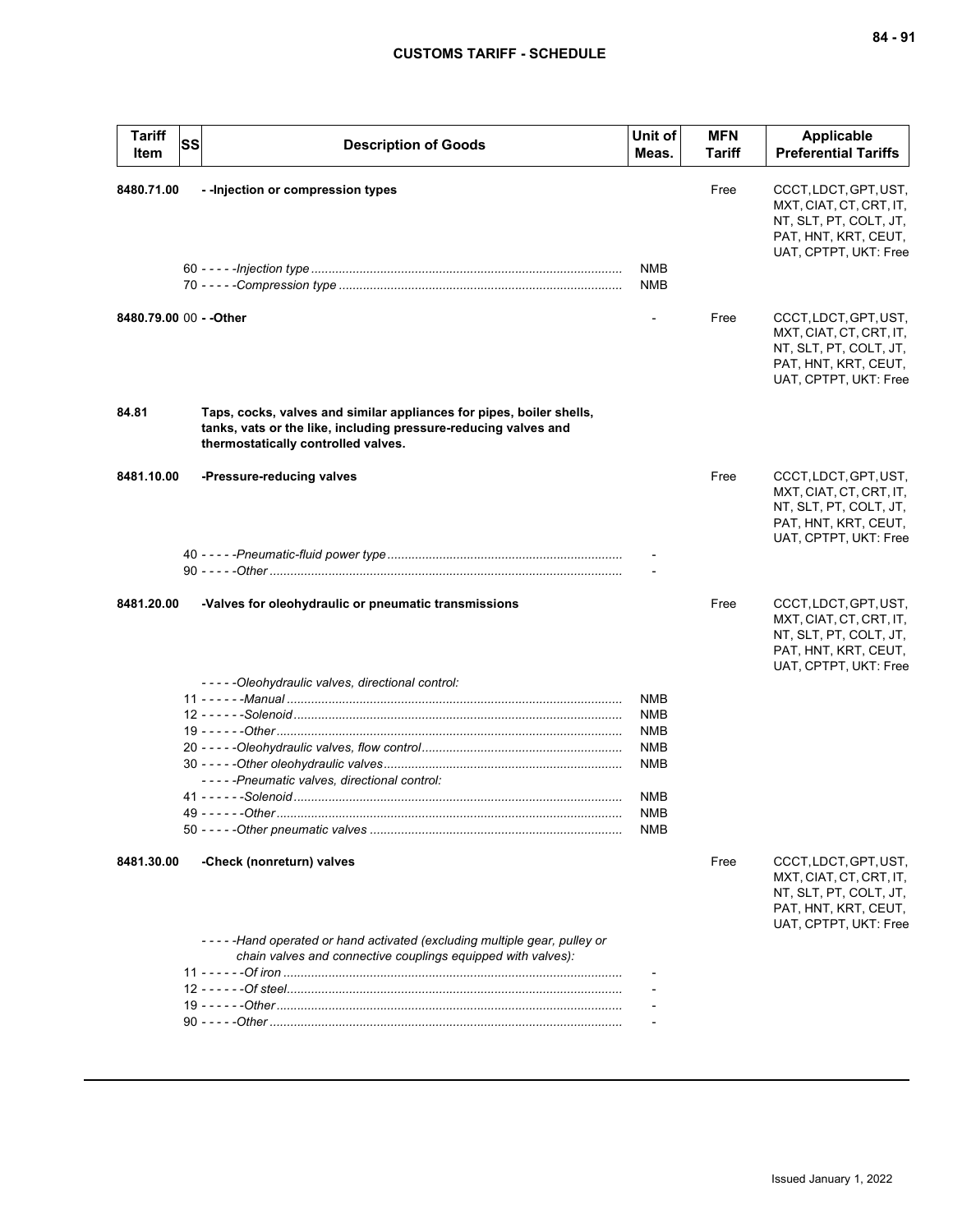| <b>Tariff</b><br>Item | SS | <b>Description of Goods</b>                                                                                                                                           | Unit of<br>Meas. | <b>MFN</b><br><b>Tariff</b> | Applicable<br><b>Preferential Tariffs</b>                                                                                   |
|-----------------------|----|-----------------------------------------------------------------------------------------------------------------------------------------------------------------------|------------------|-----------------------------|-----------------------------------------------------------------------------------------------------------------------------|
| 8481.40.00            |    | -Safety or relief valves                                                                                                                                              |                  | Free                        | CCCT, LDCT, GPT, UST,<br>MXT, CIAT, CT, CRT, IT,<br>NT, SLT, PT, COLT, JT,<br>PAT, HNT, KRT, CEUT,<br>UAT, CPTPT, UKT: Free |
|                       |    | $---Other:$                                                                                                                                                           | NMB              |                             |                                                                                                                             |
|                       |    | 91 - - - - - - Hand operated or hand activated (excluding multiple gear, pulley or<br>chain valves and connective couplings equipped with valves)                     | <b>NMB</b>       |                             |                                                                                                                             |
|                       |    |                                                                                                                                                                       | NMB              |                             |                                                                                                                             |
|                       |    |                                                                                                                                                                       | <b>NMB</b>       |                             |                                                                                                                             |
|                       |    |                                                                                                                                                                       | <b>NMB</b>       |                             |                                                                                                                             |
| 8481.80.00            |    | -Other appliances                                                                                                                                                     |                  | Free                        | CCCT, LDCT, GPT, UST,<br>MXT, CIAT, CT, CRT, IT,<br>NT, SLT, PT, COLT, JT,<br>PAT, HNT, KRT, CEUT,<br>UAT, CPTPT, UKT: Free |
|                       |    | -----Hand operated or hand activated, of iron (excluding multiple gear,<br>pulley or chain valves and connective couplings equipped with valves):                     |                  |                             |                                                                                                                             |
|                       |    |                                                                                                                                                                       |                  |                             |                                                                                                                             |
|                       |    |                                                                                                                                                                       |                  |                             |                                                                                                                             |
|                       |    |                                                                                                                                                                       |                  |                             |                                                                                                                             |
|                       |    |                                                                                                                                                                       |                  |                             |                                                                                                                             |
|                       |    |                                                                                                                                                                       |                  |                             |                                                                                                                             |
|                       |    | -----Hand operated or hand activated, of steel (excluding multiple gear,<br>pulley or chain valves and connective couplings equipped with valves):                    |                  |                             |                                                                                                                             |
|                       |    |                                                                                                                                                                       |                  |                             |                                                                                                                             |
|                       |    |                                                                                                                                                                       |                  |                             |                                                                                                                             |
|                       |    |                                                                                                                                                                       |                  |                             |                                                                                                                             |
|                       |    |                                                                                                                                                                       |                  |                             |                                                                                                                             |
|                       |    |                                                                                                                                                                       |                  |                             |                                                                                                                             |
|                       |    |                                                                                                                                                                       |                  |                             |                                                                                                                             |
|                       |    | -----Hand operated or hand activated, of brass or bronze, forged (excluding                                                                                           |                  |                             |                                                                                                                             |
|                       |    | multiple gear, pulley or chain valves and connective couplings equipped<br>with valves):                                                                              |                  |                             |                                                                                                                             |
|                       |    |                                                                                                                                                                       |                  |                             |                                                                                                                             |
|                       |    |                                                                                                                                                                       |                  |                             |                                                                                                                             |
|                       |    |                                                                                                                                                                       |                  |                             |                                                                                                                             |
|                       |    | -----Hand operated or hand activated, of brass or bronze, cast (excluding<br>multiple gear, pulley or chain valves and connective couplings equipped<br>with valves): |                  |                             |                                                                                                                             |
|                       |    |                                                                                                                                                                       |                  |                             |                                                                                                                             |
|                       |    |                                                                                                                                                                       |                  |                             |                                                                                                                             |
|                       |    | -----Hand operated or hand activated, other (excluding multiple gear, pulley                                                                                          |                  |                             |                                                                                                                             |
|                       |    | or chain valves and connective couplings equipped with valves):                                                                                                       |                  |                             |                                                                                                                             |
|                       |    |                                                                                                                                                                       |                  |                             |                                                                                                                             |
|                       |    |                                                                                                                                                                       |                  |                             |                                                                                                                             |
|                       |    |                                                                                                                                                                       |                  |                             |                                                                                                                             |
|                       |    |                                                                                                                                                                       |                  |                             |                                                                                                                             |
|                       |    | -----Faucets and flush valves:                                                                                                                                        |                  |                             |                                                                                                                             |
|                       |    |                                                                                                                                                                       |                  |                             |                                                                                                                             |
|                       |    |                                                                                                                                                                       |                  |                             |                                                                                                                             |
|                       |    | - - - - - Other, electrically, electro-hydraulically or pneumatically controlled:                                                                                     |                  |                             |                                                                                                                             |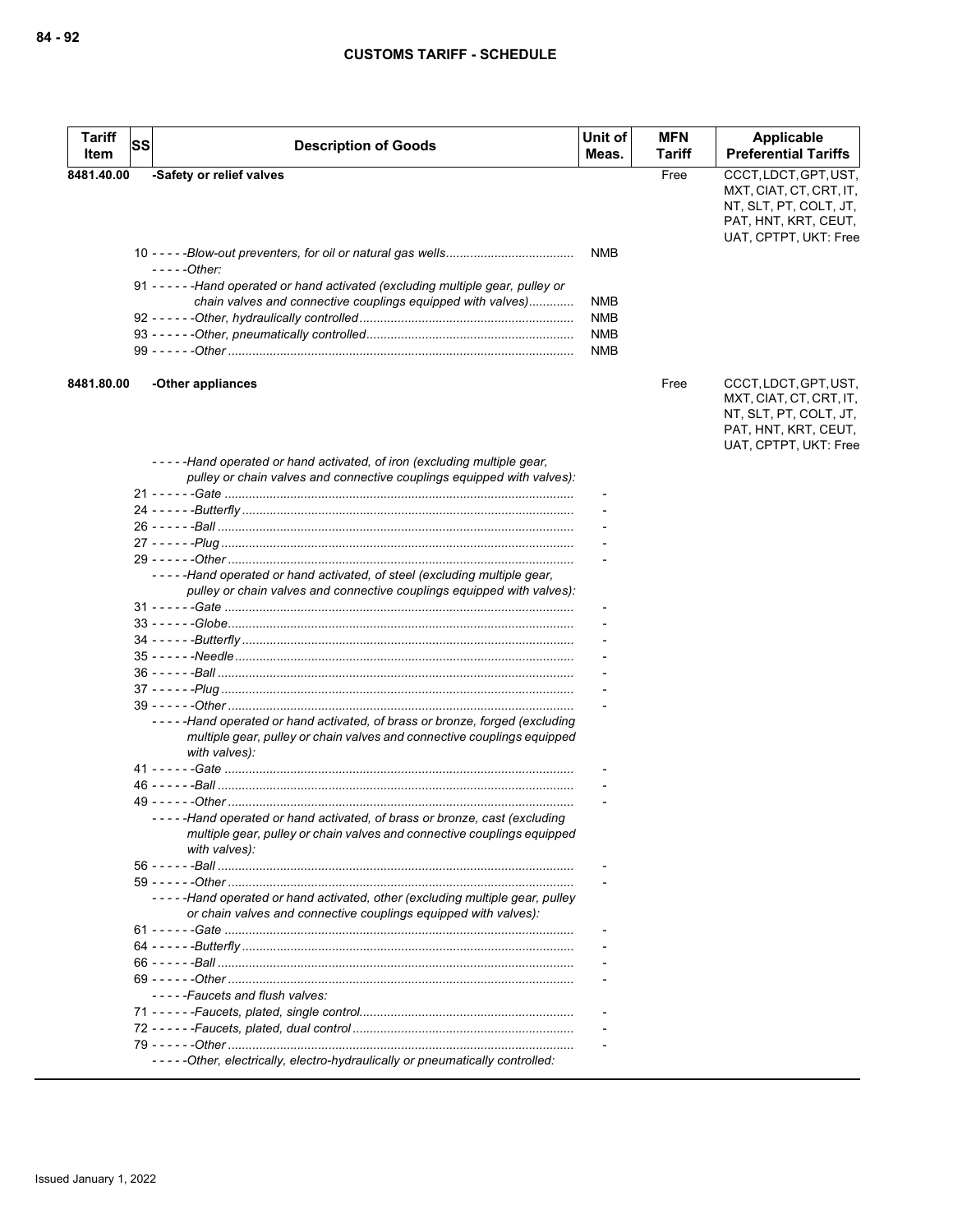| <b>Tariff</b><br>Item | <b>SS</b> | <b>Description of Goods</b>                                                                                             | Unit of<br>Meas.         | <b>MFN</b><br>Tariff | Applicable<br><b>Preferential Tariffs</b>                                                                                                |
|-----------------------|-----------|-------------------------------------------------------------------------------------------------------------------------|--------------------------|----------------------|------------------------------------------------------------------------------------------------------------------------------------------|
|                       |           | 81 - - - - - - Control valves, designed for proportional operation by a signal from a                                   |                          |                      |                                                                                                                                          |
|                       |           | control device, electrically or electro-hydraulically controlled                                                        | $\overline{\phantom{a}}$ |                      |                                                                                                                                          |
|                       |           | 82 - - - - - - Other, electrically or electro-hydraulically controlled                                                  |                          |                      |                                                                                                                                          |
|                       |           | 83 - - - - - - Control valves, designed for proportional operation by a signal from a                                   |                          |                      |                                                                                                                                          |
|                       |           |                                                                                                                         |                          |                      |                                                                                                                                          |
|                       |           | $---Other:$                                                                                                             |                          |                      |                                                                                                                                          |
|                       |           |                                                                                                                         |                          |                      |                                                                                                                                          |
|                       |           | 93 - - - - - - Regulator valves, self-operating, for controlling variables such as                                      |                          |                      |                                                                                                                                          |
|                       |           |                                                                                                                         |                          |                      |                                                                                                                                          |
|                       |           |                                                                                                                         |                          |                      |                                                                                                                                          |
|                       |           |                                                                                                                         |                          |                      |                                                                                                                                          |
|                       |           |                                                                                                                         |                          |                      |                                                                                                                                          |
| 8481.90.00            |           | -Parts                                                                                                                  |                          | Free                 | CCCT, LDCT, GPT, UST,<br>MXT, CIAT, CT, CRT, IT,<br>NT, SLT, PT, COLT, JT,<br>PAT, HNT, KRT, CEUT,<br>UAT, CPTPT, UKT: Free              |
|                       |           |                                                                                                                         |                          |                      |                                                                                                                                          |
|                       |           | 20 - - - - - Of valves, for oleohydraulic or pneumatic transmissions                                                    |                          |                      |                                                                                                                                          |
|                       |           |                                                                                                                         |                          |                      |                                                                                                                                          |
| 84.82                 |           | Ball or roller bearings.                                                                                                |                          |                      |                                                                                                                                          |
| 8482.10.00            |           | -Ball bearings                                                                                                          |                          | Free                 | AUT, NZT, CCCT, LDCT,<br>GPT, UST, MXT, CIAT,<br>CT, CRT, IT, NT, SLT, PT,<br>COLT, JT, PAT, HNT,<br>KRT, CEUT, UAT,<br>CPTPT, UKT: Free |
|                       |           | - - - - - Angular contact type:                                                                                         |                          |                      |                                                                                                                                          |
|                       |           |                                                                                                                         |                          |                      |                                                                                                                                          |
|                       |           |                                                                                                                         |                          |                      |                                                                                                                                          |
|                       |           |                                                                                                                         |                          |                      |                                                                                                                                          |
|                       |           | -----Single row, radial type, having an external diameter of:                                                           |                          |                      |                                                                                                                                          |
|                       |           |                                                                                                                         |                          |                      |                                                                                                                                          |
|                       |           |                                                                                                                         |                          |                      |                                                                                                                                          |
|                       |           |                                                                                                                         |                          |                      |                                                                                                                                          |
|                       |           |                                                                                                                         |                          |                      |                                                                                                                                          |
| 8482.20.00            |           | -Tapered roller bearings, including cone and tapered roller assemblies                                                  |                          | Free                 | CCCT, LDCT, GPT, UST,<br>MXT, CIAT, CT, CRT, IT,<br>NT, SLT, PT, COLT, JT,<br>PAT, HNT, KRT, CEUT,<br>UAT, CPTPT, UKT: Free              |
|                       |           | -----Cup and cone assemblies, entered as a set:                                                                         |                          |                      |                                                                                                                                          |
|                       |           |                                                                                                                         |                          |                      |                                                                                                                                          |
|                       |           |                                                                                                                         |                          |                      |                                                                                                                                          |
|                       |           | 13 - - - - - - With cups having an outside diameter not exceeding 102 mm                                                |                          |                      |                                                                                                                                          |
|                       |           | 14 - - - - - - With cups having an outside diameter exceeding 102 mm<br>-----Other cone assemblies, entered separately: |                          |                      |                                                                                                                                          |
|                       |           | 21 - - - - - - For cups having an outside diameter not exceeding 102 mm                                                 |                          |                      |                                                                                                                                          |
|                       |           | 22 - - - - - - For cups having an outside diameter exceeding 102 mm                                                     |                          |                      |                                                                                                                                          |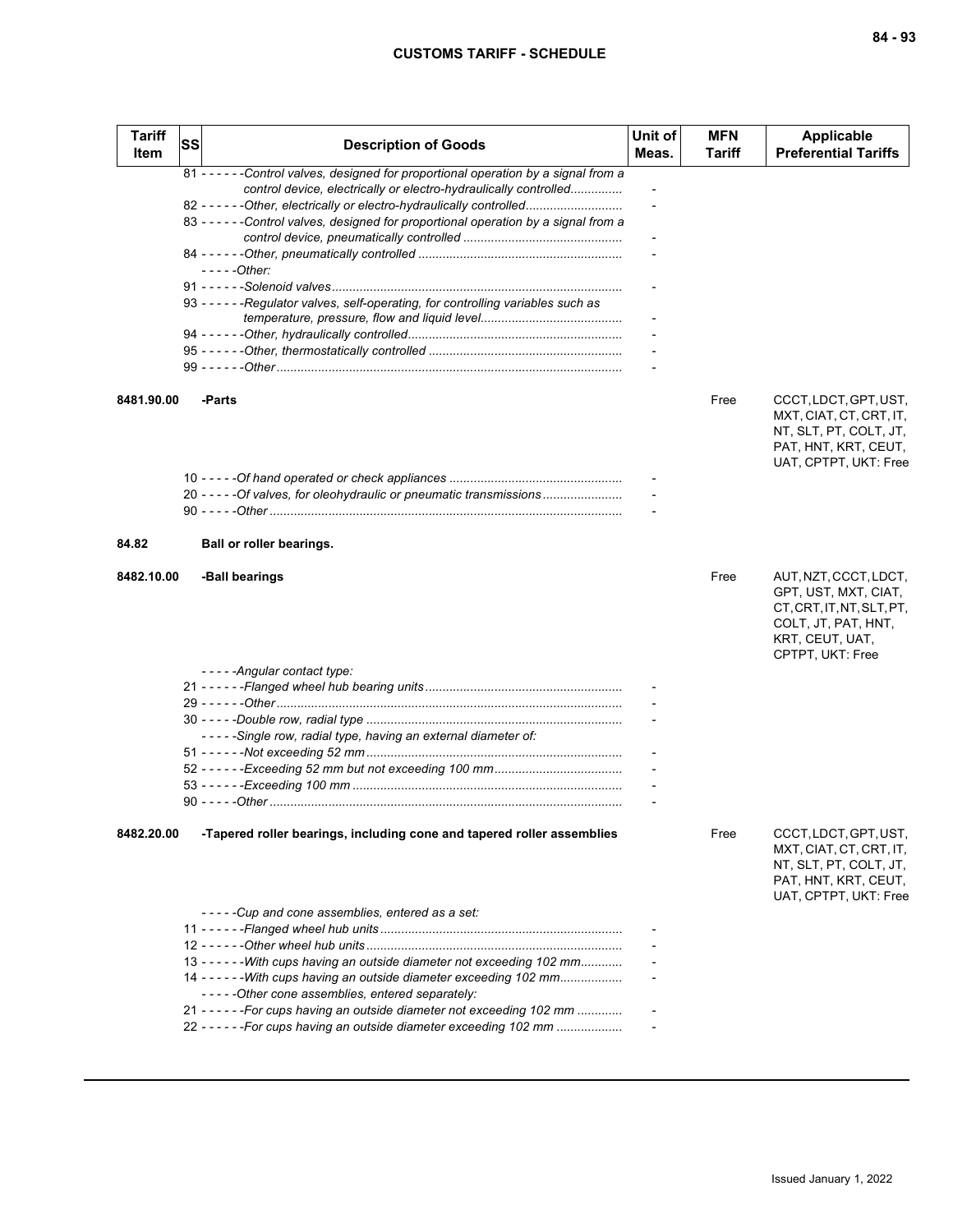$\mathbf{I}$ 

| <b>Tariff</b> | <b>SS</b><br><b>Description of Goods</b>                                           | Unit of | <b>MFN</b> | Applicable                                                                                                                  |
|---------------|------------------------------------------------------------------------------------|---------|------------|-----------------------------------------------------------------------------------------------------------------------------|
| Item          |                                                                                    | Meas.   | Tariff     | <b>Preferential Tariffs</b>                                                                                                 |
| 8482.30.00    | -Spherical roller bearings                                                         |         | Free       | CCCT, LDCT, GPT, UST,<br>MXT, CIAT, CT, CRT, IT,<br>NT, SLT, PT, COLT, JT,<br>PAT, HNT, KRT, CEUT,<br>UAT, CPTPT, UKT: Free |
|               |                                                                                    |         |            |                                                                                                                             |
|               | 8482.40.00 00 -Needle roller bearings, including cage and needle roller assemblies |         | Free       | CCCT, LDCT, GPT, UST,<br>MXT, CIAT, CT, CRT, IT,<br>NT, SLT, PT, COLT, JT,<br>PAT, HNT, KRT, CEUT,<br>UAT, CPTPT, UKT: Free |
| 8482.50.00    | -Other cylindrical roller bearings, including cage and roller assemblies           |         | Free       | CCCT, LDCT, GPT, UST,<br>MXT, CIAT, CT, CRT, IT,<br>NT, SLT, PT, COLT, JT,<br>PAT, HNT, KRT, CEUT,<br>UAT, CPTPT, UKT: Free |
|               |                                                                                    |         |            |                                                                                                                             |
|               | 8482.80.00 00 -Other, including combined ball/roller bearings                      |         | Free       | CCCT, LDCT, GPT, UST,<br>MXT, CIAT, CT, CRT, IT,<br>NT, SLT, PT, COLT, JT,<br>PAT, HNT, KRT, CEUT,<br>UAT, CPTPT, UKT: Free |
|               | -Parts:                                                                            |         |            |                                                                                                                             |
| 8482.91.00    | --Balls, needles and rollers                                                       |         | Free       | CCCT, LDCT, GPT, UST,<br>MXT, CIAT, CT, CRT, IT,<br>NT, SLT, PT, COLT, JT,<br>PAT, HNT, KRT, CEUT,<br>UAT, CPTPT, UKT: Free |
|               |                                                                                    |         |            |                                                                                                                             |
| 8482.99       | --Other                                                                            |         |            |                                                                                                                             |
|               | 8482.99.10 00 - - - Inner or outer races or rings                                  |         | Free       | CCCT, LDCT, GPT, UST,<br>MXT, CIAT, CT, CRT, IT,<br>NT, SLT, PT, COLT, JT,<br>PAT, HNT, KRT, CEUT,<br>UAT, CPTPT, UKT: Free |
| 8482.99.90    | $- -$ Other                                                                        |         | Free       | CCCT, LDCT, GPT, UST,<br>MXT, CIAT, CT, CRT, IT,<br>NT, SLT, PT, COLT, JT,<br>PAT, HNT, KRT, CEUT,<br>UAT, CPTPT, UKT: Free |
|               |                                                                                    |         |            |                                                                                                                             |
|               |                                                                                    |         |            |                                                                                                                             |
|               |                                                                                    |         |            |                                                                                                                             |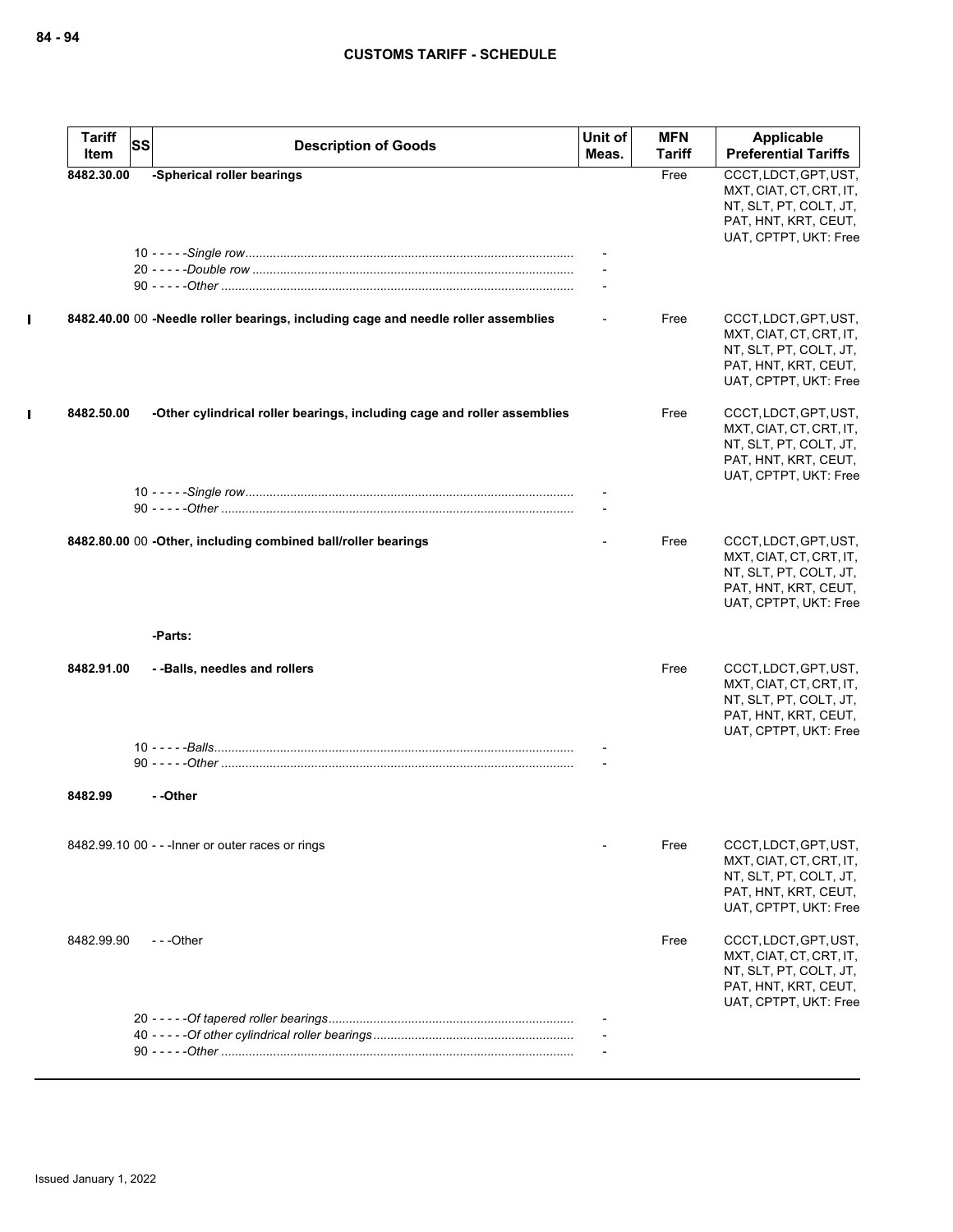| <b>Tariff</b><br>Item | <b>SS</b> | <b>Description of Goods</b>                                                                                                                                                                                                                                                                                                                           | Unit of<br>Meas. | <b>MFN</b><br><b>Tariff</b> | Applicable<br><b>Preferential Tariffs</b>                                                                                                |
|-----------------------|-----------|-------------------------------------------------------------------------------------------------------------------------------------------------------------------------------------------------------------------------------------------------------------------------------------------------------------------------------------------------------|------------------|-----------------------------|------------------------------------------------------------------------------------------------------------------------------------------|
| 84.83                 |           | Transmission shafts (including cam shafts and crank shafts) and<br>cranks; bearing housings and plain shaft bearings; gears and gearing;<br>ball or roller screws; gear boxes and other speed changers, including<br>torque converters; flywheels and pulleys, including pulley blocks;<br>clutches and shaft couplings (including universal joints). |                  |                             |                                                                                                                                          |
| 8483.10.00            |           | -Transmission shafts (including cam shafts and crank shafts) and<br>cranks                                                                                                                                                                                                                                                                            |                  | Free                        | CCCT, LDCT, GPT, UST,<br>MXT, CIAT, CT, CRT, IT,<br>NT, SLT, PT, COLT, JT,<br>PAT, HNT, KRT, CEUT,<br>UAT, CPTPT, UKT: Free              |
|                       |           | -----Transmission shafts, excluding cam shafts and main shafts or driving<br>shafts, for use with the tractors of heading 87.01 powered by an internal<br>combustion engine, excluding road tractors for semi-trailers and log<br>skidders:                                                                                                           |                  |                             |                                                                                                                                          |
|                       |           |                                                                                                                                                                                                                                                                                                                                                       |                  |                             |                                                                                                                                          |
|                       |           |                                                                                                                                                                                                                                                                                                                                                       |                  |                             |                                                                                                                                          |
|                       |           | - - - - - Other:                                                                                                                                                                                                                                                                                                                                      |                  |                             |                                                                                                                                          |
|                       |           | 91 - - - - - - Cam shafts and crank shafts, designed for use solely or principally<br>with spark-ignition internal combustion piston engines or rotary                                                                                                                                                                                                |                  |                             |                                                                                                                                          |
|                       |           |                                                                                                                                                                                                                                                                                                                                                       |                  |                             |                                                                                                                                          |
|                       |           |                                                                                                                                                                                                                                                                                                                                                       |                  |                             |                                                                                                                                          |
|                       |           |                                                                                                                                                                                                                                                                                                                                                       |                  |                             |                                                                                                                                          |
|                       |           |                                                                                                                                                                                                                                                                                                                                                       |                  |                             |                                                                                                                                          |
| 8483.20.00            |           | -Bearing housings, incorporating ball or roller bearings                                                                                                                                                                                                                                                                                              |                  | Free                        | CCCT, LDCT, GPT, UST,<br>MXT, CIAT, CT, CRT, IT,<br>NT, SLT, PT, COLT, JT,<br>PAT, HNT, KRT, CEUT,<br>UAT, CPTPT, UKT: Free              |
|                       |           |                                                                                                                                                                                                                                                                                                                                                       |                  |                             |                                                                                                                                          |
|                       |           |                                                                                                                                                                                                                                                                                                                                                       |                  |                             |                                                                                                                                          |
| 8483.30.00            |           | -Bearing housings, not incorporating ball or roller bearings; plain shaft<br>bearings                                                                                                                                                                                                                                                                 |                  | Free                        | CCCT, LDCT, GPT, UST,<br>MXT, CIAT, CT, CRT, IT,<br>NT, SLT, PT, COLT, JT,<br>PAT, HNT, KRT, CEUT,<br>UAT, CPTPT, UKT: Free              |
|                       |           | -----Bearing housings:                                                                                                                                                                                                                                                                                                                                |                  |                             |                                                                                                                                          |
|                       |           |                                                                                                                                                                                                                                                                                                                                                       |                  |                             |                                                                                                                                          |
|                       |           |                                                                                                                                                                                                                                                                                                                                                       |                  |                             |                                                                                                                                          |
|                       |           | -----Plain shaft bearing:                                                                                                                                                                                                                                                                                                                             |                  |                             |                                                                                                                                          |
|                       |           |                                                                                                                                                                                                                                                                                                                                                       |                  |                             |                                                                                                                                          |
|                       |           |                                                                                                                                                                                                                                                                                                                                                       |                  |                             |                                                                                                                                          |
|                       |           |                                                                                                                                                                                                                                                                                                                                                       |                  |                             |                                                                                                                                          |
|                       |           |                                                                                                                                                                                                                                                                                                                                                       |                  |                             |                                                                                                                                          |
| 8483.40.00            |           | -Gears and gearing, other than toothed wheels, chain sprockets and<br>other transmission elements presented separately; ball or roller<br>screws; gear boxes and other speed changers, including torque<br>converters                                                                                                                                 |                  | Free                        | AUT, NZT, CCCT, LDCT,<br>GPT, UST, MXT, CIAT,<br>CT, CRT, IT, NT, SLT, PT,<br>COLT, JT, PAT, HNT,<br>KRT, CEUT, UAT,<br>CPTPT, UKT: Free |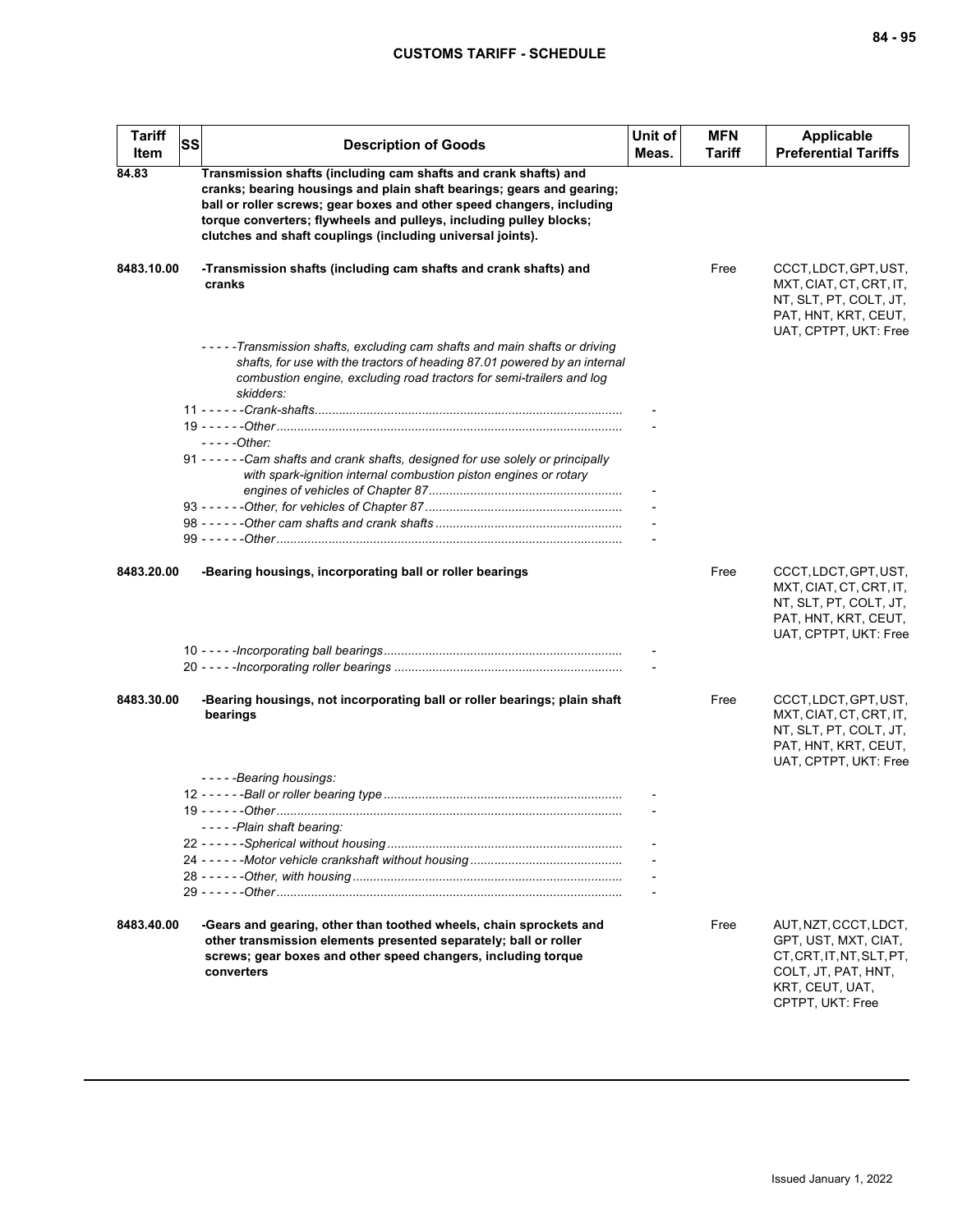| <b>Tariff</b><br>Item | <b>SS</b> | <b>Description of Goods</b>                                                                                                                                                                                                                                                                                                                                                                                                                                                                                                                                                                                                                                                         | Unit of<br>Meas. | <b>MFN</b><br>Tariff | Applicable<br><b>Preferential Tariffs</b>                                                                                                |
|-----------------------|-----------|-------------------------------------------------------------------------------------------------------------------------------------------------------------------------------------------------------------------------------------------------------------------------------------------------------------------------------------------------------------------------------------------------------------------------------------------------------------------------------------------------------------------------------------------------------------------------------------------------------------------------------------------------------------------------------------|------------------|----------------------|------------------------------------------------------------------------------------------------------------------------------------------|
|                       |           | 10 - - - - - For use in the manufacture of machinery or equipment; Gear boxes for<br>high pressure cleaning applications or for fine grinding mills; Gears and<br>reducers, for paper towel manufacturing lines; Gears for cigar, cigarette<br>or tobacco packaging machines; Gears for marine transmissions; To be<br>employed in the production of metallurgical coke, iron and steel;<br>Variable speed drives, to be employed in the brewing industry<br>-----Gear boxes and other speed changers:<br>21 - - - - - - Fixed ratio speed changers, each ratio of which is selected by manual<br>22 - - - - - - Multiple and variable ratio speed changers, each ratio of which is |                  |                      |                                                                                                                                          |
|                       |           |                                                                                                                                                                                                                                                                                                                                                                                                                                                                                                                                                                                                                                                                                     |                  |                      |                                                                                                                                          |
|                       |           |                                                                                                                                                                                                                                                                                                                                                                                                                                                                                                                                                                                                                                                                                     |                  |                      |                                                                                                                                          |
|                       |           |                                                                                                                                                                                                                                                                                                                                                                                                                                                                                                                                                                                                                                                                                     |                  |                      |                                                                                                                                          |
| 8483.50.00            |           | -Flywheels and pulleys, including pulley blocks                                                                                                                                                                                                                                                                                                                                                                                                                                                                                                                                                                                                                                     |                  | Free                 | CCCT, LDCT, GPT, UST,<br>MXT, CIAT, CT, CRT, IT,<br>NT, SLT, PT, COLT, JT,<br>PAT, HNT, KRT, CEUT,<br>UAT, CPTPT, UKT: Free              |
|                       |           |                                                                                                                                                                                                                                                                                                                                                                                                                                                                                                                                                                                                                                                                                     |                  |                      |                                                                                                                                          |
| 8483.60.00            |           | -Clutches and shaft couplings (including universal joints)                                                                                                                                                                                                                                                                                                                                                                                                                                                                                                                                                                                                                          |                  | Free                 | AUT, NZT, CCCT, LDCT,<br>GPT, UST, MXT, CIAT,<br>CT, CRT, IT, NT, SLT, PT,<br>COLT, JT, PAT, HNT,<br>KRT, CEUT, UAT,<br>CPTPT, UKT: Free |
|                       |           |                                                                                                                                                                                                                                                                                                                                                                                                                                                                                                                                                                                                                                                                                     |                  |                      |                                                                                                                                          |
|                       |           |                                                                                                                                                                                                                                                                                                                                                                                                                                                                                                                                                                                                                                                                                     |                  |                      |                                                                                                                                          |
|                       |           |                                                                                                                                                                                                                                                                                                                                                                                                                                                                                                                                                                                                                                                                                     |                  |                      |                                                                                                                                          |
| 8483.90.00            |           | -Toothed wheels, chain sprockets and other transmission elements<br>presented separately; parts                                                                                                                                                                                                                                                                                                                                                                                                                                                                                                                                                                                     |                  | Free                 | AUT, NZT, CCCT, LDCT,<br>GPT, UST, MXT, CIAT,<br>CT, CRT, IT, NT, SLT, PT,<br>COLT, JT, PAT, HNT,<br>KRT, CEUT, UAT,<br>CPTPT, UKT: Free |
|                       |           |                                                                                                                                                                                                                                                                                                                                                                                                                                                                                                                                                                                                                                                                                     |                  |                      |                                                                                                                                          |
|                       |           | 20 - - - - - Ball nut assemblies, "J" balls and ball screw assemblies, for fueling<br>machines for nuclear energy; Toothed wheels; For use in the<br>manufacture of the goods of this heading; Of transmission shafts and                                                                                                                                                                                                                                                                                                                                                                                                                                                           |                  |                      |                                                                                                                                          |
|                       |           |                                                                                                                                                                                                                                                                                                                                                                                                                                                                                                                                                                                                                                                                                     |                  |                      |                                                                                                                                          |
|                       |           | 30 - - - - - Of gears and gearing, gear boxes and other speed changers<br>40 - - - - - Of other transmission elements, presented separately, ball or roller                                                                                                                                                                                                                                                                                                                                                                                                                                                                                                                         |                  |                      |                                                                                                                                          |
|                       |           | 50 ----- - Of clutches and shaft couplings, including universal joints                                                                                                                                                                                                                                                                                                                                                                                                                                                                                                                                                                                                              |                  |                      |                                                                                                                                          |
| 84.84                 |           | Gaskets and similar joints of metal sheeting combined with other<br>material or of two or more layers of metal; sets or assortments of<br>gaskets and similar joints, dissimilar in composition, put up in pouches,<br>envelopes or similar packings; mechanical seals.                                                                                                                                                                                                                                                                                                                                                                                                             |                  |                      |                                                                                                                                          |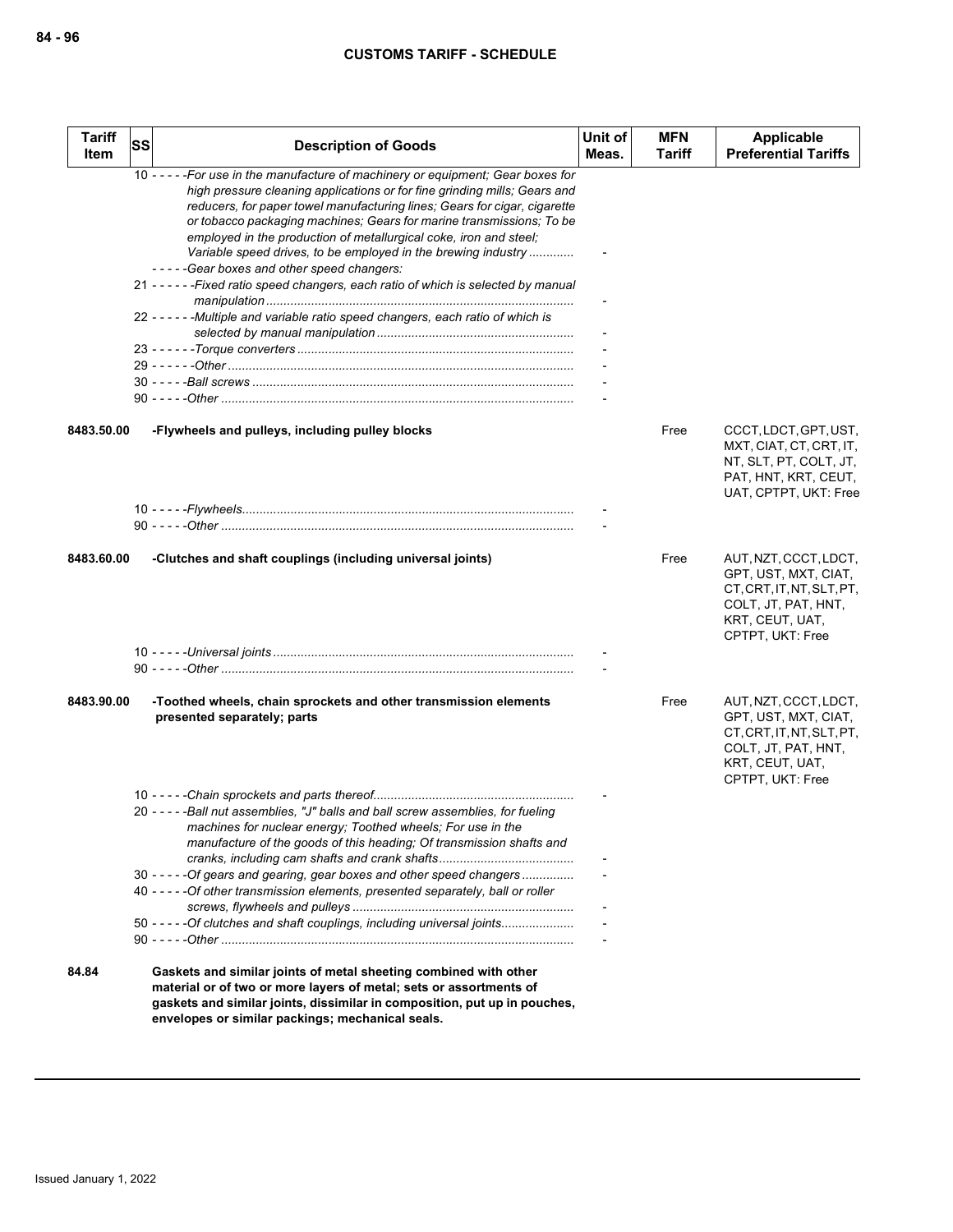| <b>Tariff</b><br>Item | SS | <b>Description of Goods</b>                                                                                                                            | Unit of<br>Meas. | <b>MFN</b><br>Tariff | <b>Applicable</b><br><b>Preferential Tariffs</b>                                                                                         |
|-----------------------|----|--------------------------------------------------------------------------------------------------------------------------------------------------------|------------------|----------------------|------------------------------------------------------------------------------------------------------------------------------------------|
|                       |    | 8484.10.00 00 -Gaskets and similar joints of metal sheeting combined with other<br>material or of two or more layers of metal                          |                  | Free                 | CCCT, LDCT, GPT, UST,<br>MXT, CIAT, CT, CRT, IT,<br>NT, SLT, PT, COLT, JT,<br>PAT, HNT, KRT, CEUT,<br>UAT, CPTPT, UKT: Free              |
|                       |    | 8484.20.00 00 - Mechanical seals                                                                                                                       |                  | Free                 | CCCT, LDCT, GPT, UST,<br>MXT, CIAT, CT, CRT, IT,<br>NT, SLT, PT, COLT, JT,<br>PAT, HNT, KRT, CEUT,<br>UAT, CPTPT, UKT: Free              |
| 8484.90.00 00 -Other  |    |                                                                                                                                                        |                  | Free                 | CCCT, LDCT, GPT, UST,<br>MXT, CIAT, CT, CRT, IT,<br>NT, SLT, PT, COLT, JT,<br>PAT, HNT, KRT, CEUT,<br>UAT, CPTPT, UKT: Free              |
| 84.85                 |    | Machines for additive manufacturing.                                                                                                                   |                  |                      |                                                                                                                                          |
|                       |    | 8485.10.00 00 -By metal deposit                                                                                                                        | <b>NMB</b>       | Free                 | AUT, NZT, CCCT, LDCT,<br>GPT, UST, MXT, CIAT,<br>CT, CRT, IT, NT, SLT, PT,<br>COLT, JT, PAT, HNT,<br>KRT, CEUT, UAT,<br>CPTPT, UKT: Free |
|                       |    | 8485.20.00 00 - By plastics or rubber deposit                                                                                                          | <b>NMB</b>       | Free                 | CCCT, LDCT, GPT, UST,<br>MXT, CIAT, CT, CRT, IT,<br>NT, SLT, PT, COLT, JT,<br>PAT, HNT, KRT, CEUT,<br>UAT, CPTPT, UKT: Free              |
|                       |    | 8485.30.00 00 -By plaster, cement, ceramics or glass deposit                                                                                           | <b>NMB</b>       | Free                 | CCCT, LDCT, GPT, UST,<br>MXT, CIAT, CT, CRT, IT,<br>NT, SLT, PT, COLT, JT,<br>PAT, HNT, KRT, CEUT,<br>UAT, CPTPT, UKT: Free              |
| 8485.80.00 00 -Other  |    |                                                                                                                                                        | <b>NMB</b>       | Free                 | CCCT, LDCT, GPT, UST,<br>MXT, CIAT, CT, CRT, IT,<br>NT, SLT, PT, COLT, JT,<br>PAT, HNT, KRT, CEUT,<br>UAT, CPTPT, UKT: Free              |
| 8485.90               |    | -Parts                                                                                                                                                 |                  |                      |                                                                                                                                          |
|                       |    | 8485.90.10 00 - - -Bed, base, table, column, cradle, frame, bolster, crown, slide, rod, tailstock<br>and headstock castings, weldments or fabrications |                  | Free                 | CCCT, LDCT, GPT, UST,<br>MXT, CIAT, CT, CRT, IT,<br>NT, SLT, PT, COLT, JT,<br>PAT, HNT, KRT, CEUT,<br>UAT, CPTPT, UKT: Free              |

 $\mathbf I$  $\mathbf{I}$ 

 $\mathbf{I}$ 

 $\mathbf{I}$ 

 $\blacksquare$ 

 $\blacksquare$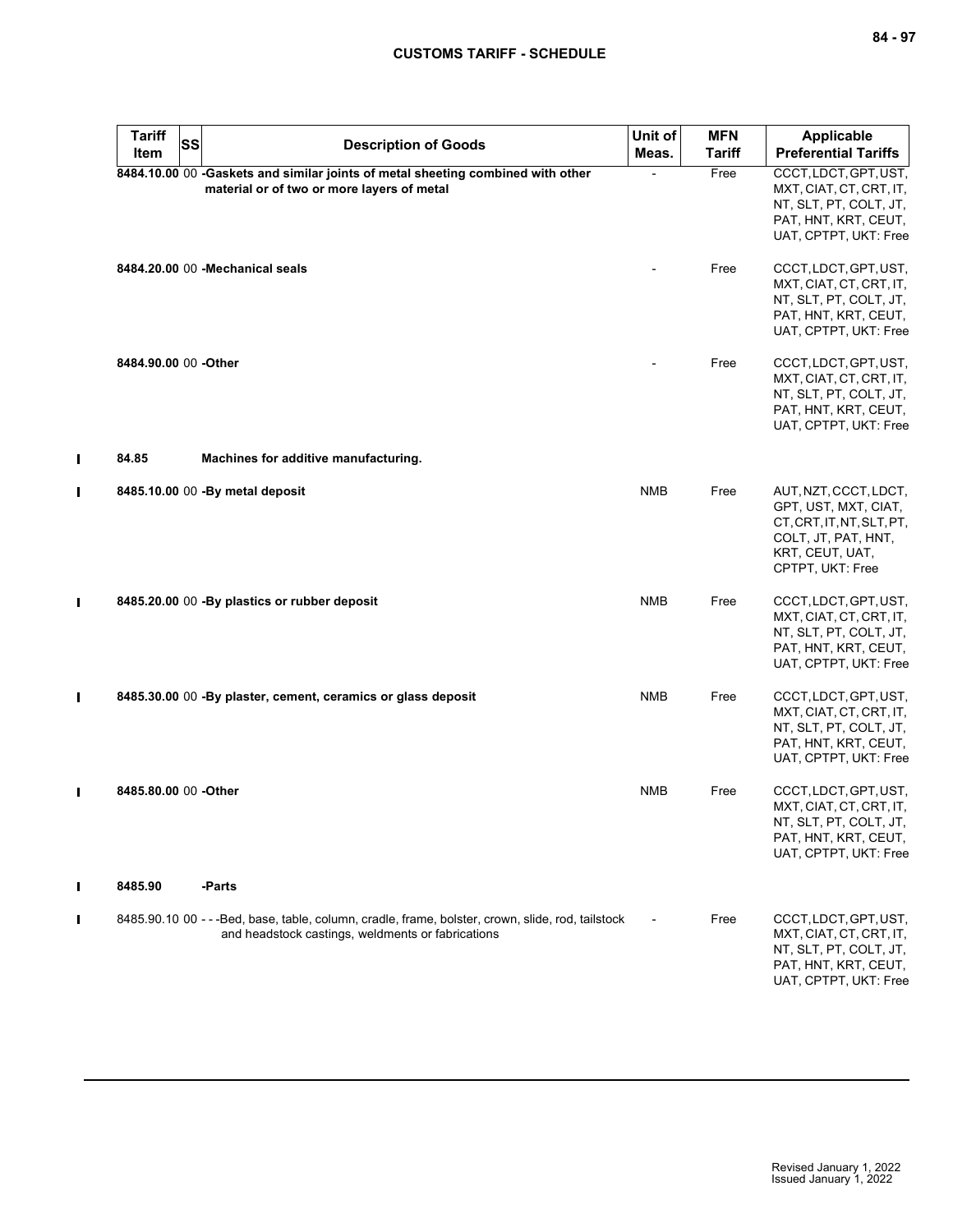|   | <b>Tariff</b><br><b>SS</b><br>Item | <b>Description of Goods</b>                                                                                                                                                                                                                                                                          | Unit of<br>Meas. | <b>MFN</b><br>Tariff | Applicable<br><b>Preferential Tariffs</b>                                                                                   |
|---|------------------------------------|------------------------------------------------------------------------------------------------------------------------------------------------------------------------------------------------------------------------------------------------------------------------------------------------------|------------------|----------------------|-----------------------------------------------------------------------------------------------------------------------------|
| Ш |                                    | 8485.90.20 00 - - - Base, bed, platen, clamp cylinder, ram and injection castings, weldments<br>and fabrications                                                                                                                                                                                     |                  | Free                 | CCCT, LDCT, GPT, UST,<br>MXT, CIAT, CT, CRT, IT,<br>NT, SLT, PT, COLT, JT,<br>PAT, HNT, KRT, CEUT,<br>UAT, CPTPT, UKT: Free |
|   |                                    | 8485.90.30 00 - - - Barrel screws                                                                                                                                                                                                                                                                    |                  | Free                 | CCCT, LDCT, GPT, UST,<br>MXT, CIAT, CT, CRT, IT,<br>NT, SLT, PT, COLT, JT,<br>PAT, HNT, KRT, CEUT,<br>UAT, CPTPT, UKT: Free |
| Ш |                                    | 8485.90.40 00 - - - Hydraulic assemblies consisting of at least two of the following: manifold,<br>valves, pump or oil cooler                                                                                                                                                                        |                  | Free                 | CCCT, LDCT, GPT, UST,<br>MXT, CIAT, CT, CRT, IT,<br>NT, SLT, PT, COLT, JT,<br>PAT, HNT, KRT, CEUT,<br>UAT, CPTPT, UKT: Free |
| Ш | 8485.90.90 00 - - - Other          |                                                                                                                                                                                                                                                                                                      |                  | Free                 | CCCT, LDCT, GPT, UST,<br>MXT, CIAT, CT, CRT, IT,<br>NT, SLT, PT, COLT, JT,<br>PAT, HNT, KRT, CEUT,<br>UAT, CPTPT, UKT: Free |
|   | 84.86                              | Machines and apparatus of a kind used solely or principally for the<br>manufacture of semiconductor boules or wafers, semiconductor<br>devices, electronic integrated circuits or flat panel displays; machines<br>and apparatus specified in Note 11 (C) to this Chapter; parts and<br>accessories. |                  |                      |                                                                                                                             |
|   |                                    | 8486.10.00 00 -Machines and apparatus for the manufacture of boules or wafers                                                                                                                                                                                                                        | <b>NMB</b>       | Free                 | CCCT, LDCT, GPT, UST,<br>MXT, CIAT, CT, CRT, IT,<br>NT, SLT, PT, COLT, JT,<br>PAT, HNT, KRT, CEUT,<br>UAT, CPTPT, UKT: Free |
|   |                                    | 8486.20.00 00 -Machines and apparatus for the manufacture of semiconductor devices<br>or of electronic integrated circuits                                                                                                                                                                           | <b>NMB</b>       | Free                 | CCCT, LDCT, GPT, UST,<br>MXT, CIAT, CT, CRT, IT,<br>NT, SLT, PT, COLT, JT,<br>PAT, HNT, KRT, CEUT,<br>UAT, CPTPT, UKT: Free |
|   |                                    | 8486.30.00 00 -Machines and apparatus for the manufacture of flat panel displays                                                                                                                                                                                                                     | <b>NMB</b>       | Free                 | CCCT, LDCT, GPT, UST,<br>MXT, CIAT, CT, CRT, IT,<br>NT, SLT, PT, COLT, JT,<br>PAT, HNT, KRT, CEUT,<br>UAT, CPTPT, UKT: Free |
|   |                                    | 8486.40.00 00 - Machines and apparatus specified in Note 11 (C) to this Chapter                                                                                                                                                                                                                      | <b>NMB</b>       | Free                 | CCCT, LDCT, GPT, UST,<br>MXT, CIAT, CT, CRT, IT,<br>NT, SLT, PT, COLT, JT,<br>PAT, HNT, KRT, CEUT,<br>UAT, CPTPT, UKT: Free |